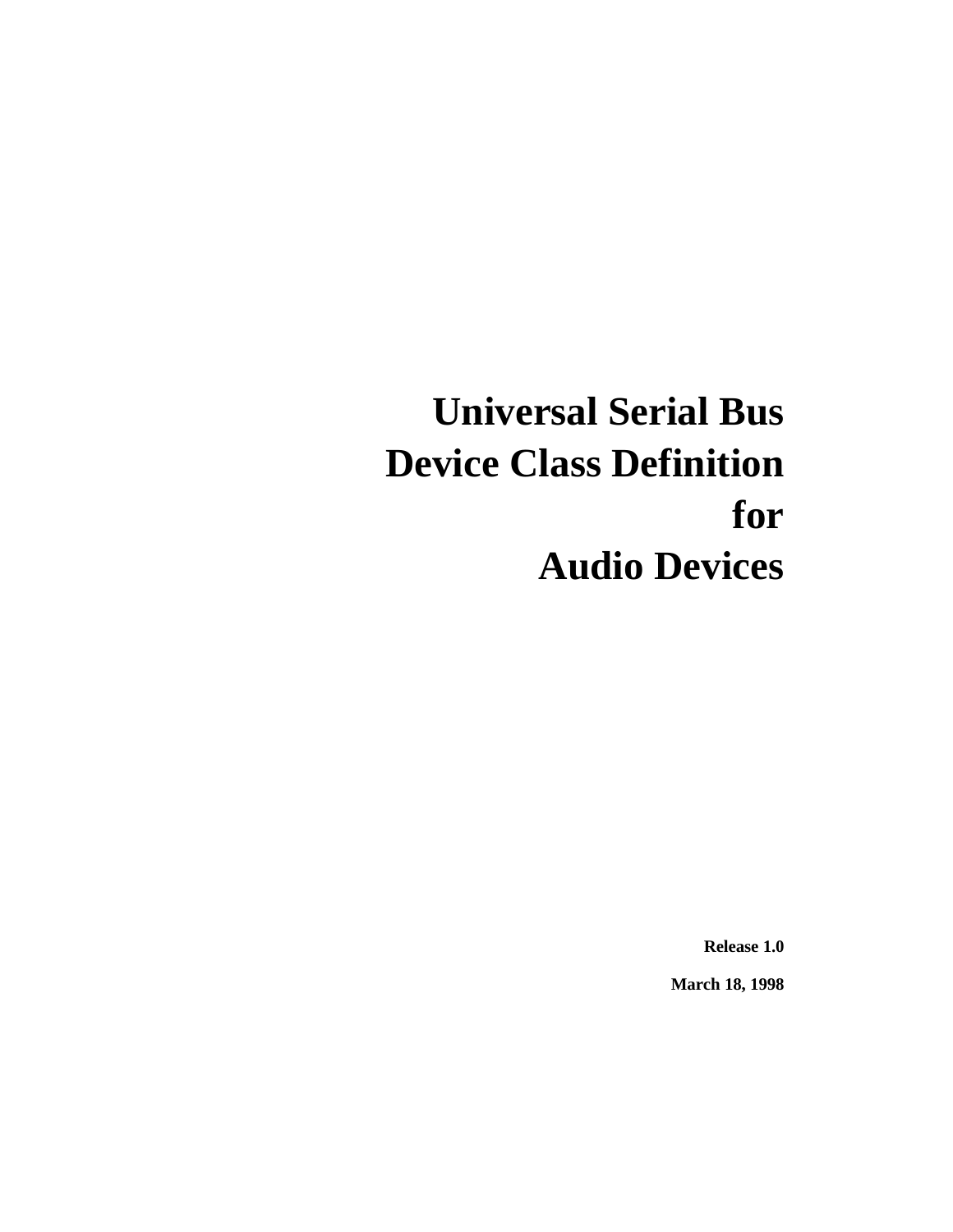# **Scope of This Release**

This document is the 1.0 release of this device class definition.

### **Contributors**

| Gal Ashour                | <b>IBM</b> Corporation         |
|---------------------------|--------------------------------|
| <b>Billy Brackenridge</b> | <b>Microsoft Corporation</b>   |
| Oren Tirosh               | Altec Lansing                  |
| Craig Todd                | Dolby Laboratories             |
| Remy Zimmermann           | Logitech                       |
| Geert Knapen              | Philips ITCL                   |
|                           | Interleuvenlaan 74-76          |
|                           | B-3001 Leuven-Heverlee BELGIUM |
|                           | Phone: $+32$ 16 390 734        |
|                           | Fax: $+32$ 16 390 600          |

E-mail: Geert.Knapen@innet.be

# **Revision History**

| <b>Revision</b>  | <b>Date</b> | <b>Filename</b> | <b>Author</b> | <b>Description</b>                                                                                                    |
|------------------|-------------|-----------------|---------------|-----------------------------------------------------------------------------------------------------------------------|
| 0.1              | Aug. 7, 95  | Audio01.doc     | Geert Knapen  | Initial version.                                                                                                      |
| 0.2              | Aug. 28, 95 | Audio01.doc     | Geert Knapen  | Corrected typos.<br>Attributes field from 8 to 16 bits.<br>Auxiliary channel definition.<br>Important issues added.   |
| 0.3              | Oct. 9, 95  | Audio03.doc     | Geert Knapen  | Intermediate version.                                                                                                 |
| 0.4              | Nov. 29, 95 | Audio04.doc     | Geert Knapen  | Change to Audio Function and Interface<br>Property requests.<br>Synch issues updated.<br>Subclass divisions changed.  |
| 0.6              | Dec. 19, 95 | Audio06.doc     | Geert Knapen  | Listed remarks from last f2f Dec 7-8.                                                                                 |
| 0.8              | Dec. 12, 95 | Audio08.doc     | Geert Knapen  | Incorporated changes, discussed at f2f Dec<br>695.                                                                    |
| 0.8a             | Jan. 20, 96 | Audio08a.doc    | Geert Knapen  | Incorporated changes discussed at f2f<br>Jan 18 95.<br>Feedforward/feedback endpoint is now<br>called synch endpoint. |
|                  | Feb. 5, 96  | usb_au8a.doc    |               | Edited version of Audio08a.doc.                                                                                       |
| 0.8 <sub>b</sub> | June. 5, 96 | Audio08b.doc    | Geert Knapen  | Introduced new mixer concepts etc.                                                                                    |
| 0.8c             | Oct. 1, 96  | Audio08c.doc    | Geert Knapen  | Added appropriate descriptors and<br>requests.                                                                        |
| 0.8d             | Dec. 1, 96  | Audio08d.doc    | Geert Knapen  | Included remarks on 0.8c                                                                                              |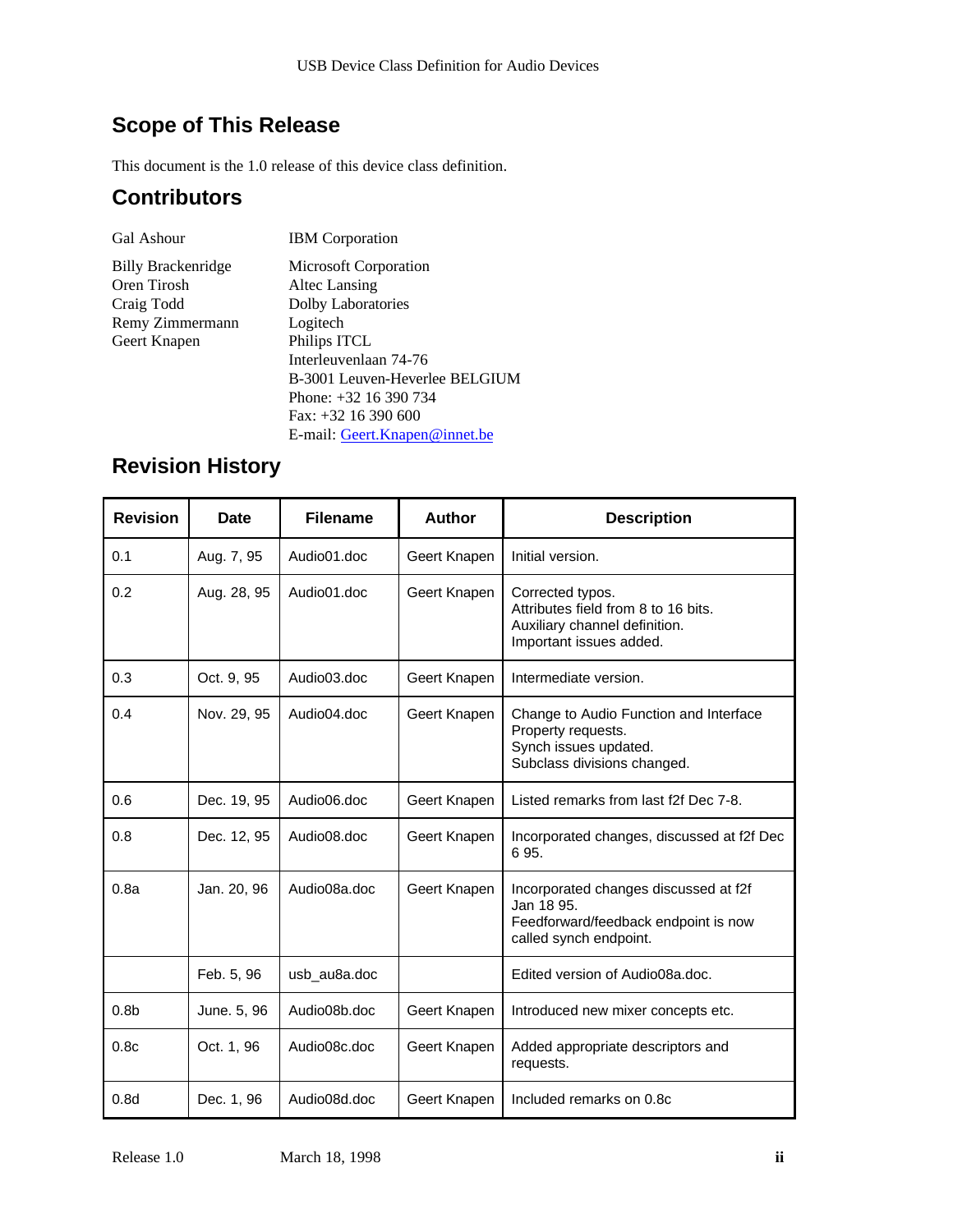| <b>Revision</b>   | <b>Date</b> | <b>Filename</b> | <b>Author</b> | <b>Description</b>                                                                                                                                                                                                                                                                            |
|-------------------|-------------|-----------------|---------------|-----------------------------------------------------------------------------------------------------------------------------------------------------------------------------------------------------------------------------------------------------------------------------------------------|
| 0.8e              | Jan. 1, 97  | Audio08e.doc    | Geert Knapen  | Included remarks on 0.8d. Added Dolby<br>Prologic and Up/Down-mix Processing<br>Units.                                                                                                                                                                                                        |
| 0.8f              | Mar. 1, 97  | Audio08f.doc    | Geert Knapen  | Removed associated interface. Added<br>Set/Get Memory requests for all Entities.<br>Introduced copyright protection, Audio<br>Interface Collections, Added Stereo<br>Widening Processing Unit. Added Reverb<br>Processing Unit. Added Chorus Unit.<br>Added Bass Boost and Loudness Controls. |
| 0.9 <sub>rc</sub> | Apr. 1, 97  | Audio09rc.doc   | Geert Knapen  | Changed Section 5 structure. Removed<br>many request codes. Added requests for<br>Reverb and Chorus. Changed Terminal<br>request structure. Included all remarks<br>from last meeting.                                                                                                        |
| 0.9               | May 1, 97   | Audio09.doc     | Geert Knapen  | Added wLockDelay and bLockUnits fields<br>to CS endpoint descriptor. Added bit to CS<br>endpoint descriptor to indicate packet size<br>restrictions. Revised endpoint descriptors<br>according to new CCS layout. Added<br>Dynamic Range Compressor PU.                                       |
| 0.9CE             | Sep 1, 97   | Audio09CE.doc   | Geert Knapen  | Copy-edited for publication on the web.                                                                                                                                                                                                                                                       |
| 0.9a              | Oct 1, 97   | Audio09a.doc    | Geert Knapen  | <b>Incorporated RRs</b>                                                                                                                                                                                                                                                                       |
| 1.0 <sub>RC</sub> | Mar 1, 98   | Audio10RC.doc   | Geert Knapen  | Added examples and cleaned up the<br>formatting.                                                                                                                                                                                                                                              |
| 1.0               | Mar 18, 98  | Audio10.doc     | Geert Knapen  | Changed all references to 1.0.                                                                                                                                                                                                                                                                |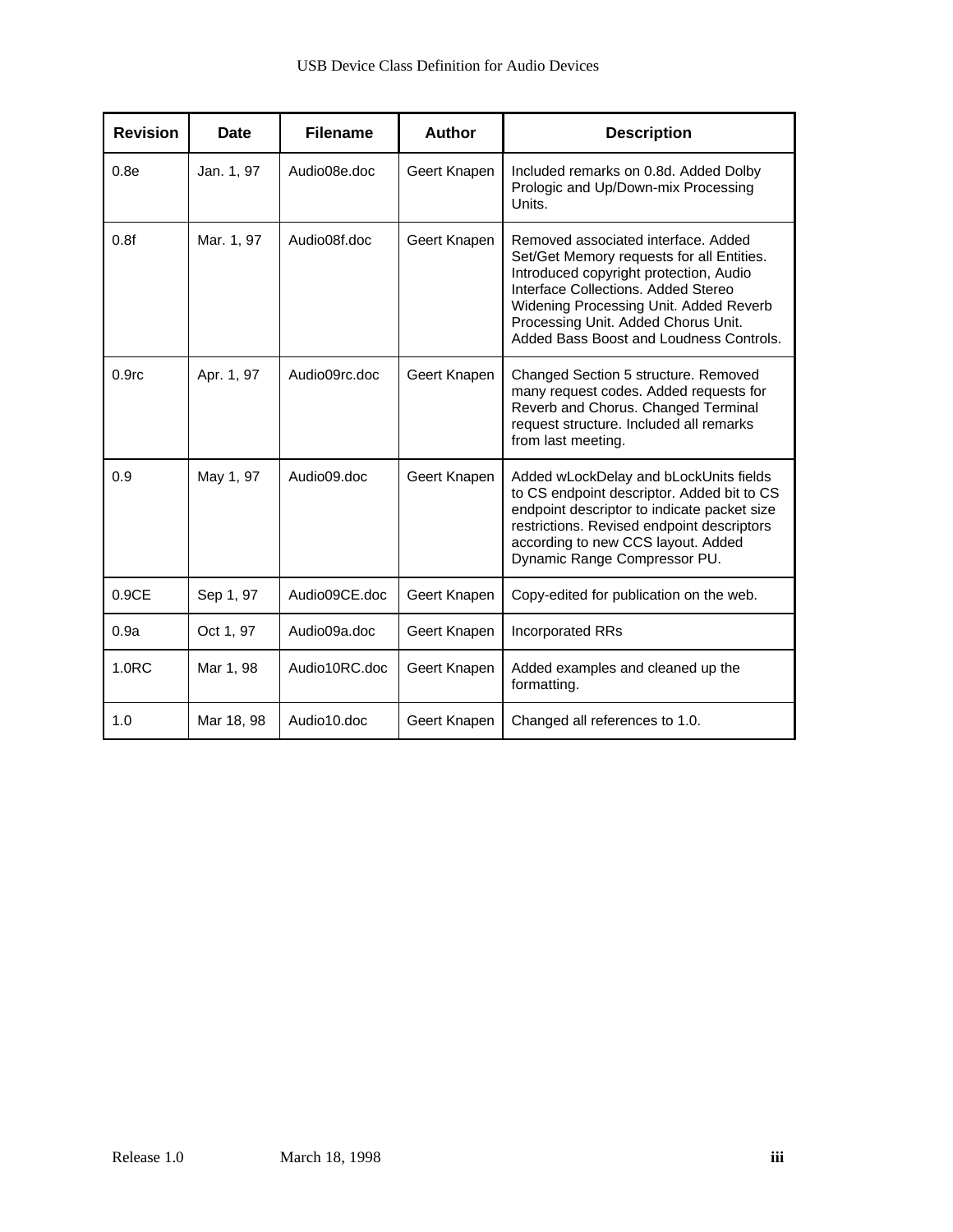#### **Copyright © 1997, USB Implementers Forum All rights reserved.**

#### **INTELLECTUAL PROPERTY DISCLAIMER**

#### **THIS SPECIFICATION IS PROVIDED "AS IS" WITH NO WARRANTIES WHATSOEVER INCLUDING ANY WARRANTY OF MERCHANTABILITY, FITNESS FOR ANY PARTICULAR PURPOSE, OR ANY WARRANTY OTHERWISE ARISING OUT OF ANY PROPOSAL, SPECIFICATION, OR SAMPLE.**

**A LICENSE IS HEREBY GRANTED TO REPRODUCE AND DISTRIBUTE THIS SPECIFICATION FOR INTERNAL USE ONLY. NO OTHER LICENSE, EXPRESS OR IMPLIED, BY ESTOPPEL OR OTHERWISE, TO ANY OTHER INTELLECTUAL PROPERTY RIGHTS IS GRANTED OR INTENDED HEREBY.**

#### **AUTHORS OF THIS SPECIFICATION DISCLAIM ALL LIABILITY, INCLUDING LIABILITY FOR INFRINGEMENT OF PROPRIETARY RIGHTS, RELATING TO IMPLEMENTATION OF INFORMATION IN THIS SPECIFICATION. AUTHORS OF THIS SPECIFICATION ALSO DO NOT WARRANT OR REPRESENT THAT SUCH IMPLEMENTATION(S) WILL NOT INFRINGE SUCH RIGHTS.**

Dolby™, AC-3™, Pro Logic™ and Dolby Surround™ are trademarks of Dolby Laboratories, Inc. All other product names are trademarks, registered trademarks, or service marks of their respective owners.

#### *Please send comments via electronic mail to techsup@usb.org*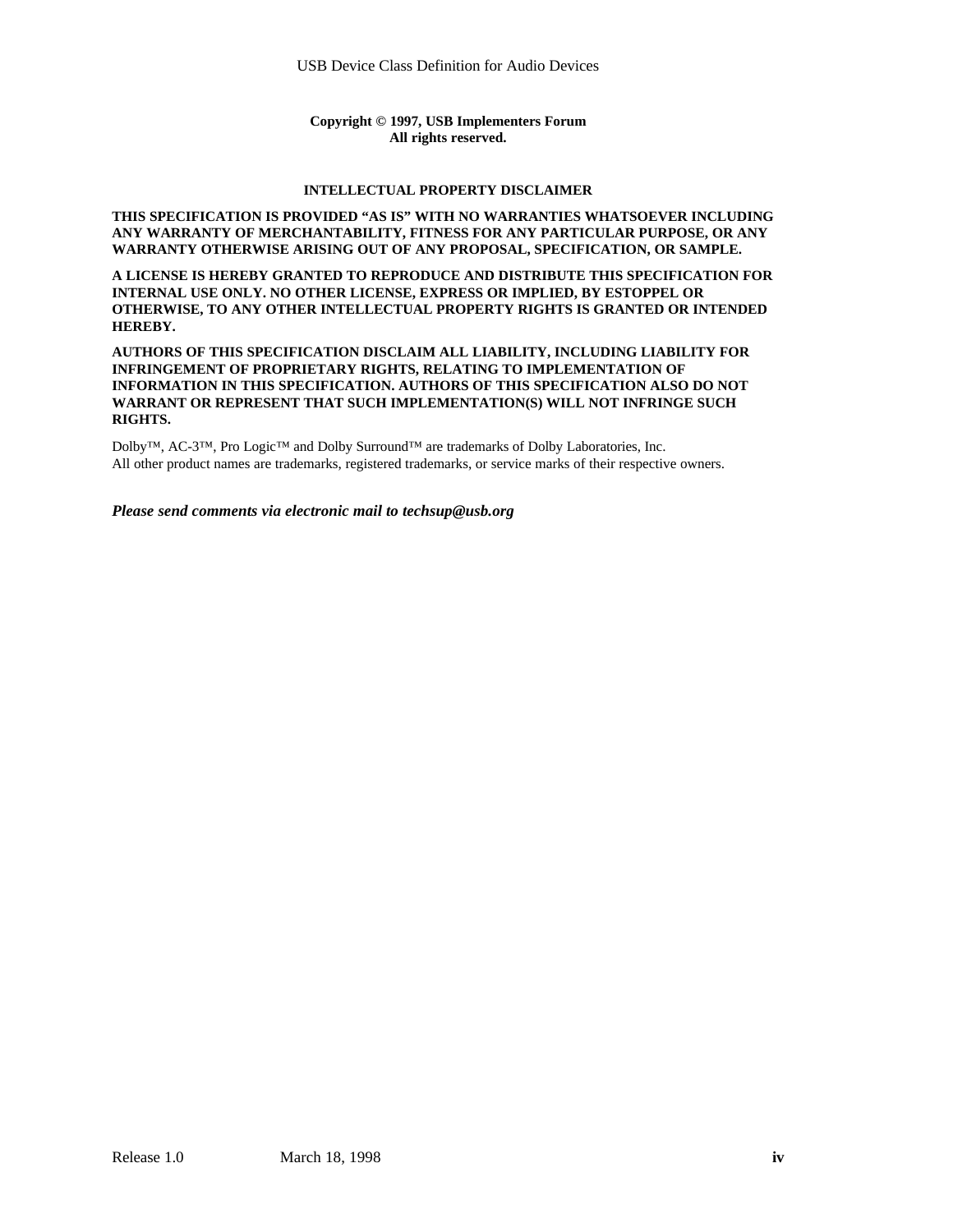# **Table of Contents**

| 1.           |                       |      |
|--------------|-----------------------|------|
| 1.1          |                       |      |
| 1.2          |                       |      |
| 1.3          |                       |      |
| 1.4          |                       |      |
| $\mathbf{2}$ |                       |      |
| 3            |                       |      |
| 3.1          |                       |      |
| 3.2          |                       |      |
| 3.3          |                       |      |
| 3.3.1        |                       |      |
| 3.3.2        |                       |      |
| 3.3.3        |                       |      |
| 3.4          |                       |      |
| 3.5          |                       |      |
| 3.5.1        |                       |      |
| 3.5.2        |                       |      |
| 3.5.3        |                       |      |
| 3.5.4        |                       |      |
| 3.5.5        |                       |      |
| 3.5.6        |                       |      |
| 3.5.7        |                       |      |
| 3.5.8        | Associated Interfaces | . 28 |
| 3.6<br>3.7   |                       |      |
| 3.7.1        |                       |      |
| 3.7.2        |                       |      |
| 4            |                       |      |
| 4.1          |                       |      |
| 4.2          |                       |      |
| 4.3          |                       |      |
| 4.3.1        |                       |      |
| 4.3.2        |                       |      |
| 4.4          |                       |      |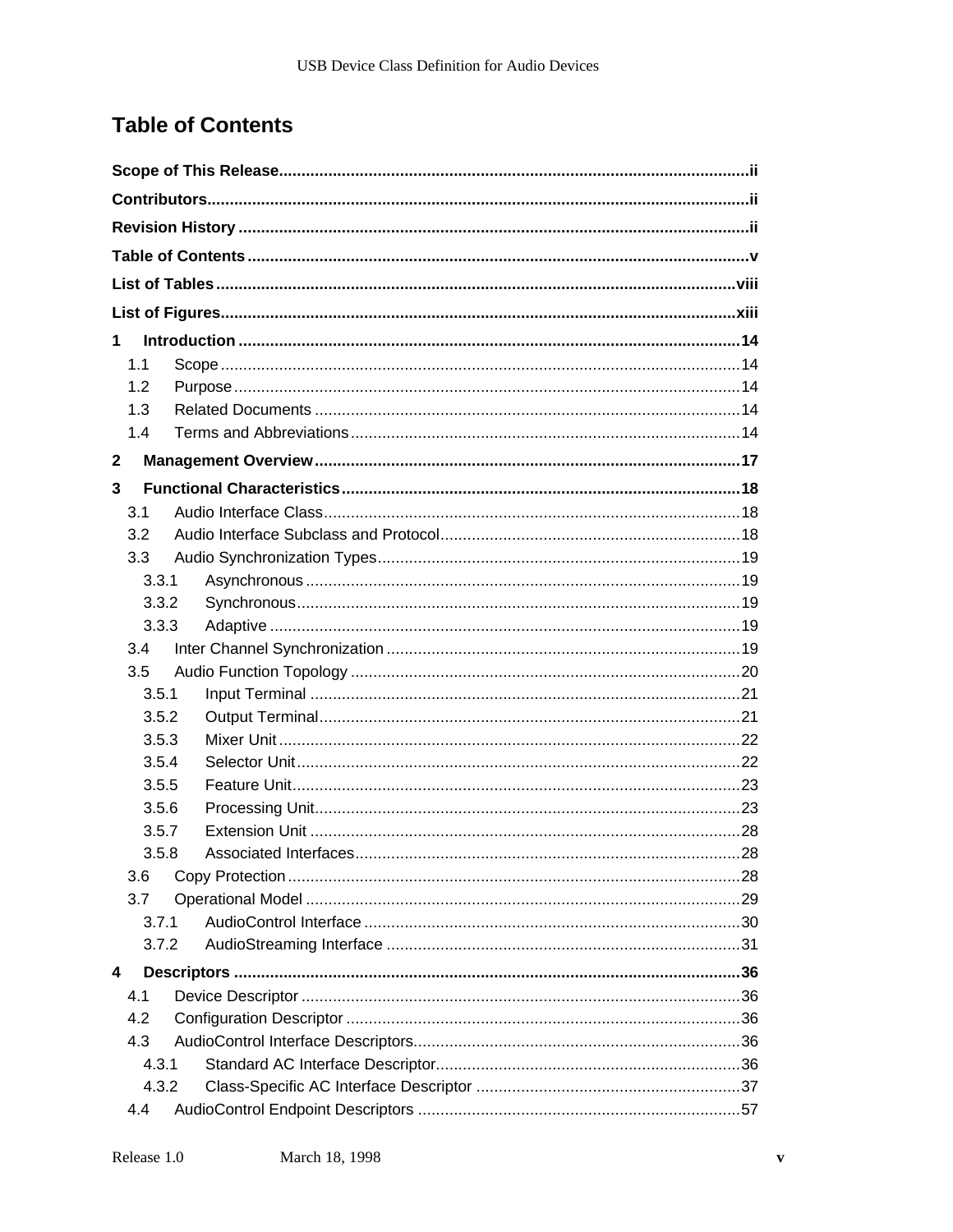| 4.4.1        |  |  |
|--------------|--|--|
| 4.4.2        |  |  |
| 4.5          |  |  |
| 4.5.1        |  |  |
| 4.5.2        |  |  |
| 4.5.3        |  |  |
| 4.5.4        |  |  |
| 4.6          |  |  |
| 4.6.1        |  |  |
| 4.6.2        |  |  |
| 5            |  |  |
| 5.1          |  |  |
| 5.2          |  |  |
| 5.2.1        |  |  |
| 5.2.2        |  |  |
| 5.2.3        |  |  |
| 5.2.4        |  |  |
|              |  |  |
| A.1          |  |  |
| A.2          |  |  |
| A.3          |  |  |
| A.4          |  |  |
| A.5          |  |  |
| A.6          |  |  |
| A.7          |  |  |
| A.8          |  |  |
| A.9          |  |  |
| A.10         |  |  |
| A.10.1       |  |  |
| A.10.2       |  |  |
| A.10.3       |  |  |
| A.10.4       |  |  |
| A.10.5       |  |  |
| Appendix B.  |  |  |
| B.1          |  |  |
| B.2          |  |  |
| <b>B.3</b>   |  |  |
| <b>B.3.1</b> |  |  |
| <b>B.3.2</b> |  |  |
| <b>B.3.3</b> |  |  |
| <b>B.3.4</b> |  |  |
| <b>B.3.5</b> |  |  |
| <b>B.4</b>   |  |  |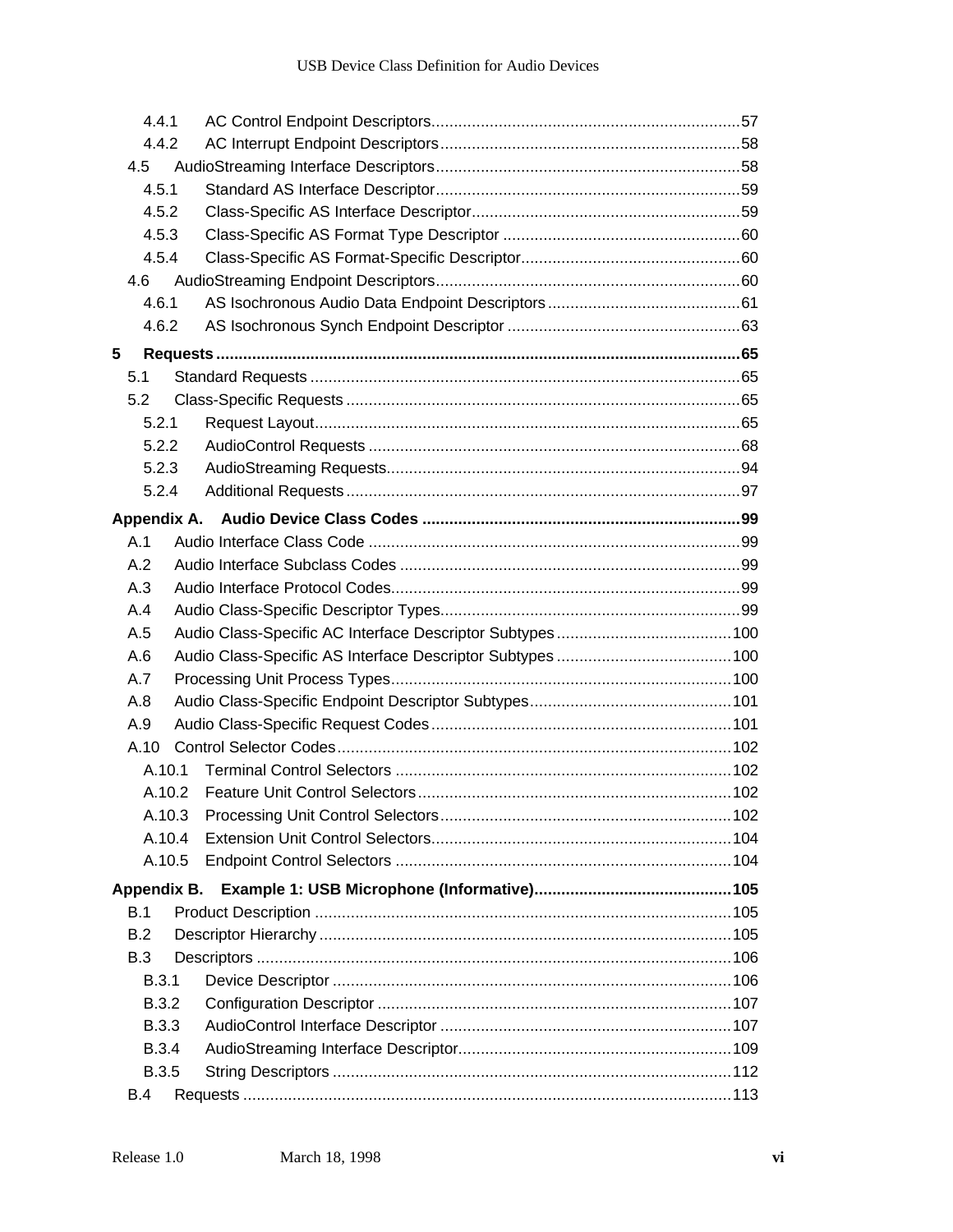| <b>B.4.1</b> |  |
|--------------|--|
| B.4.2        |  |
|              |  |
| C.1          |  |
| C.2          |  |
| C.3          |  |
| C.3.1        |  |
| C.3.2        |  |
| C.3.3        |  |
| C.3.4        |  |
| C.3.5        |  |
| C.3.6        |  |
| C.4          |  |
| C.4.1        |  |
| C.4.2        |  |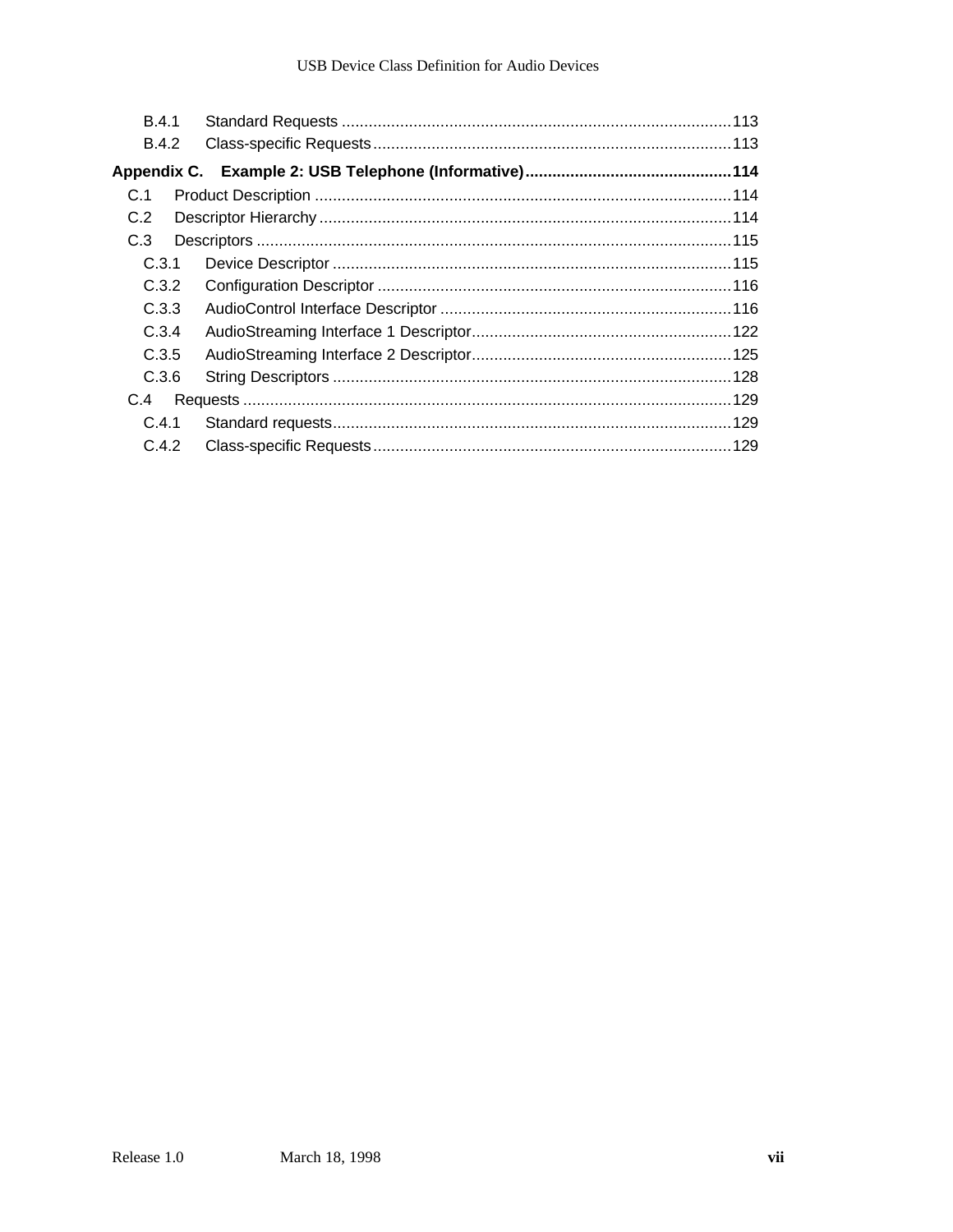# **List of Tables**

| Table 4-14: Dynamic Range Compressor Processing Unit Descriptor54          |
|----------------------------------------------------------------------------|
|                                                                            |
|                                                                            |
|                                                                            |
|                                                                            |
|                                                                            |
| Table 4-20: Standard AS Isochronous Audio Data Endpoint Descriptor 61      |
| Table 4-21: Class-Specific AS Isochronous Audio Data Endpoint Descriptor62 |
| Table 4-22: Standard AS Isochronous Synch Endpoint Descriptor 63           |
|                                                                            |
|                                                                            |
|                                                                            |
|                                                                            |
|                                                                            |
|                                                                            |
|                                                                            |
|                                                                            |
|                                                                            |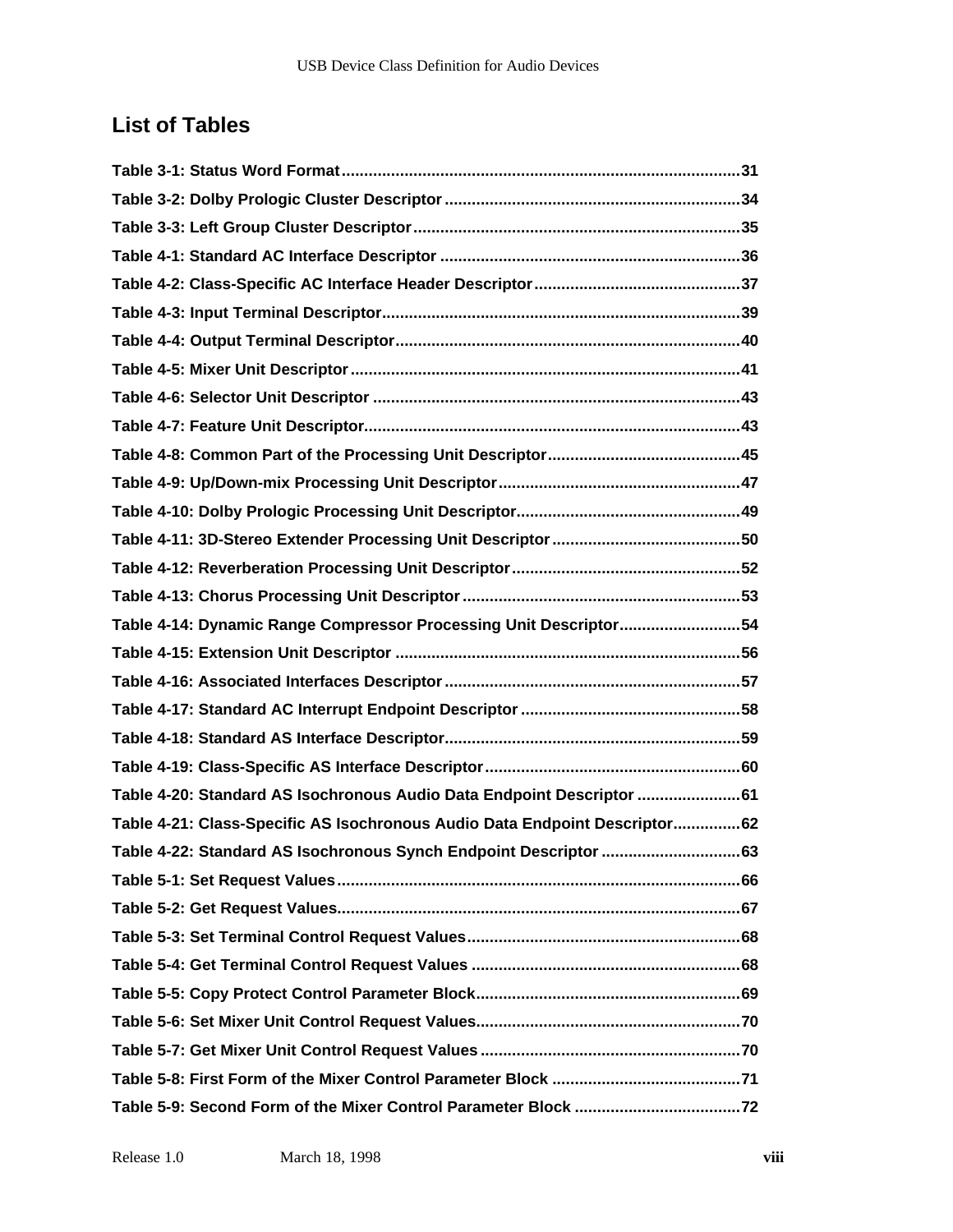| Table 5-19: Second Form of the Volume Control Parameter Block77               |  |
|-------------------------------------------------------------------------------|--|
|                                                                               |  |
|                                                                               |  |
|                                                                               |  |
|                                                                               |  |
|                                                                               |  |
| Table 5-25: Second Form of the Treble Control Parameter Block80               |  |
| Table 5-27: Band Numbers and Center Frequencies (ANSI S1.11-1986 Standard) 80 |  |
|                                                                               |  |
| Table 5-29: First Form of the Automatic Gain Control Parameter Block82        |  |
| Table 5-30: Second Form of the Automatic Gain Control Parameter Block82       |  |
|                                                                               |  |
|                                                                               |  |
| Table 5-33: First Form of the Bass Boost Control Parameter Block 84           |  |
| Table 5-34: Second Form of the Bass Boost Control Parameter Block 84          |  |
| Table 5-35: First Form of the Loudness Control Parameter Block85              |  |
|                                                                               |  |
|                                                                               |  |
|                                                                               |  |
|                                                                               |  |
|                                                                               |  |
|                                                                               |  |
|                                                                               |  |
|                                                                               |  |
|                                                                               |  |
|                                                                               |  |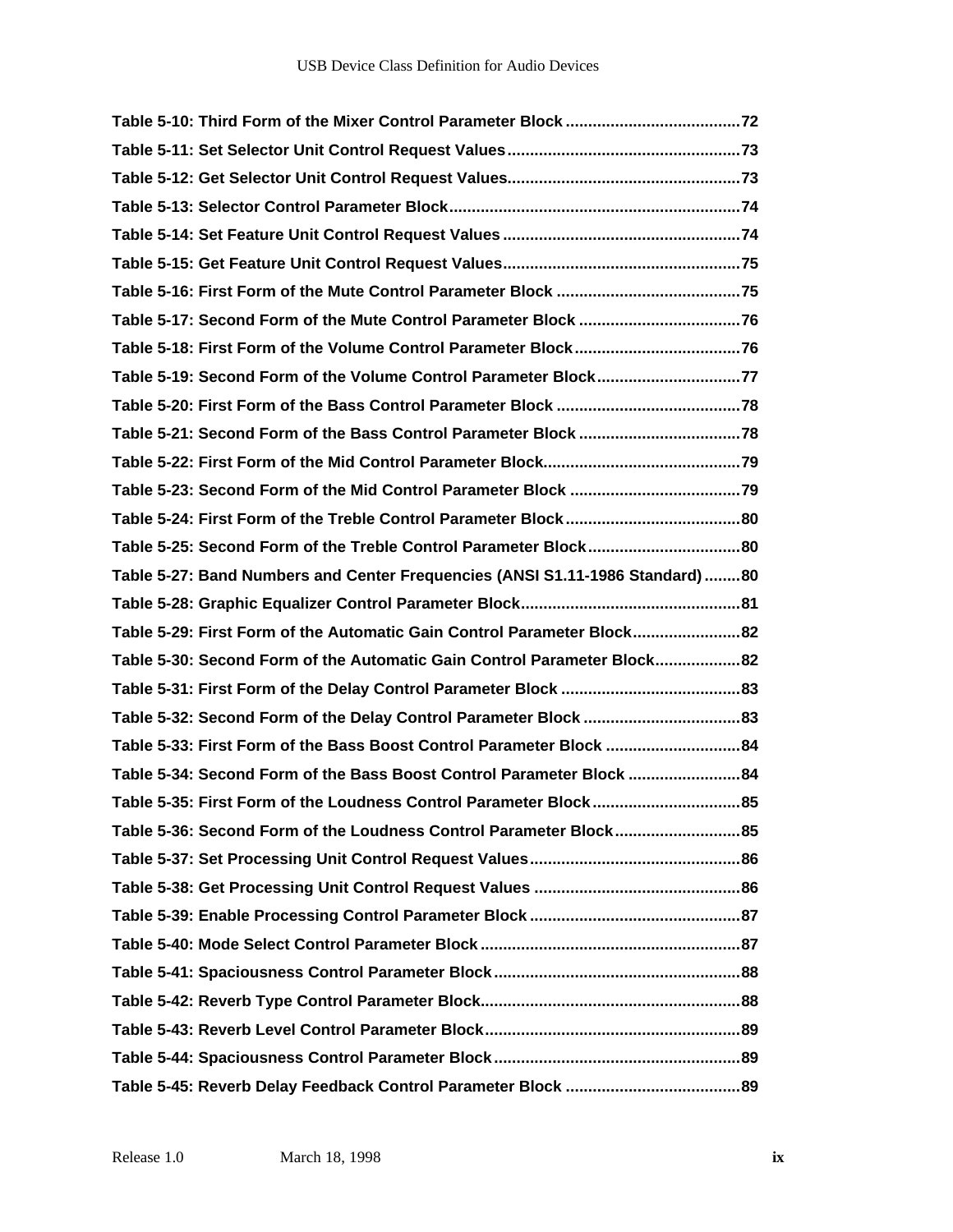| Table 5-49: Dynamic Range Compressor Ratio Control Parameter Block91        |
|-----------------------------------------------------------------------------|
| Table 5-50: Dynamic Range Compressor MaxAmpl Control Parameter Block 91     |
| Table 5-51: Dynamic Range Compressor Threshold Control Parameter Block92    |
| Table 5-52: Dynamic Range Compressor Attack Time Control Parameter Block92  |
| Table 5-53: Dynamic Range Compressor Release Time Control Parameter Block93 |
|                                                                             |
|                                                                             |
|                                                                             |
|                                                                             |
|                                                                             |
|                                                                             |
|                                                                             |
|                                                                             |
|                                                                             |
|                                                                             |
|                                                                             |
|                                                                             |
|                                                                             |
|                                                                             |
| Table A-5: Audio Class-Specific AC Interface Descriptor Subtypes 100        |
| Table A-6: Audio Class-Specific AS Interface Descriptor Subtypes 100        |
|                                                                             |
| Table A-8: Audio Class-Specific Endpoint Descriptor Subtypes 101            |
|                                                                             |
|                                                                             |
|                                                                             |
|                                                                             |
|                                                                             |
| Table A-14: 3D Stereo Extender Processing Unit Control Selectors103         |
|                                                                             |
|                                                                             |
| Table A-17: Dynamic Range Compressor Processing Unit Control Selectors  104 |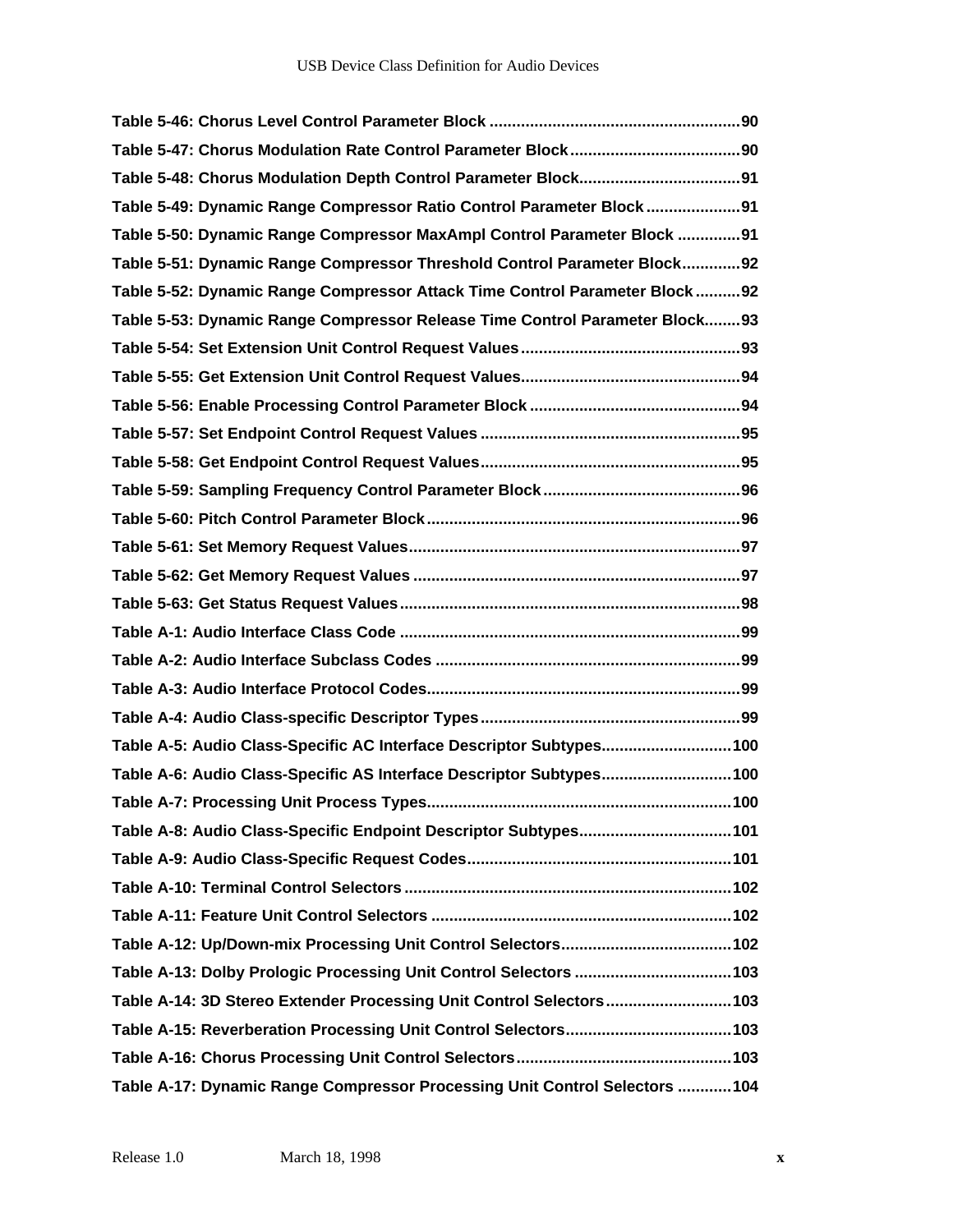| Table B-4: USB Microphone Class-specific AC Interface Descriptor 108               |
|------------------------------------------------------------------------------------|
|                                                                                    |
|                                                                                    |
| Table B-7: USB Microphone Standard AS Interface Descriptor (Alt. Set. 0) 110       |
|                                                                                    |
| Table B-9: USB Microphone Class-specific AS General Interface Descriptor  111      |
|                                                                                    |
|                                                                                    |
| Table B-12: USB Microphone Class-specific Isoc. Audio Data Endpoint Descriptor112  |
|                                                                                    |
|                                                                                    |
|                                                                                    |
|                                                                                    |
|                                                                                    |
| Table C-4: USB Telephone Class-specific Interface Descriptor 117                   |
|                                                                                    |
|                                                                                    |
|                                                                                    |
|                                                                                    |
|                                                                                    |
|                                                                                    |
|                                                                                    |
|                                                                                    |
|                                                                                    |
| Table C-14: USB Telephone Standard Interface Descriptor (Alt. Set. 0)123           |
|                                                                                    |
| Table C-16: USB Telephone Class-specific AS Interface Descriptor 123               |
|                                                                                    |
|                                                                                    |
| Table C-19: USB Telephone Class-specific Isoc. Audio Data Endpoint Descriptor  125 |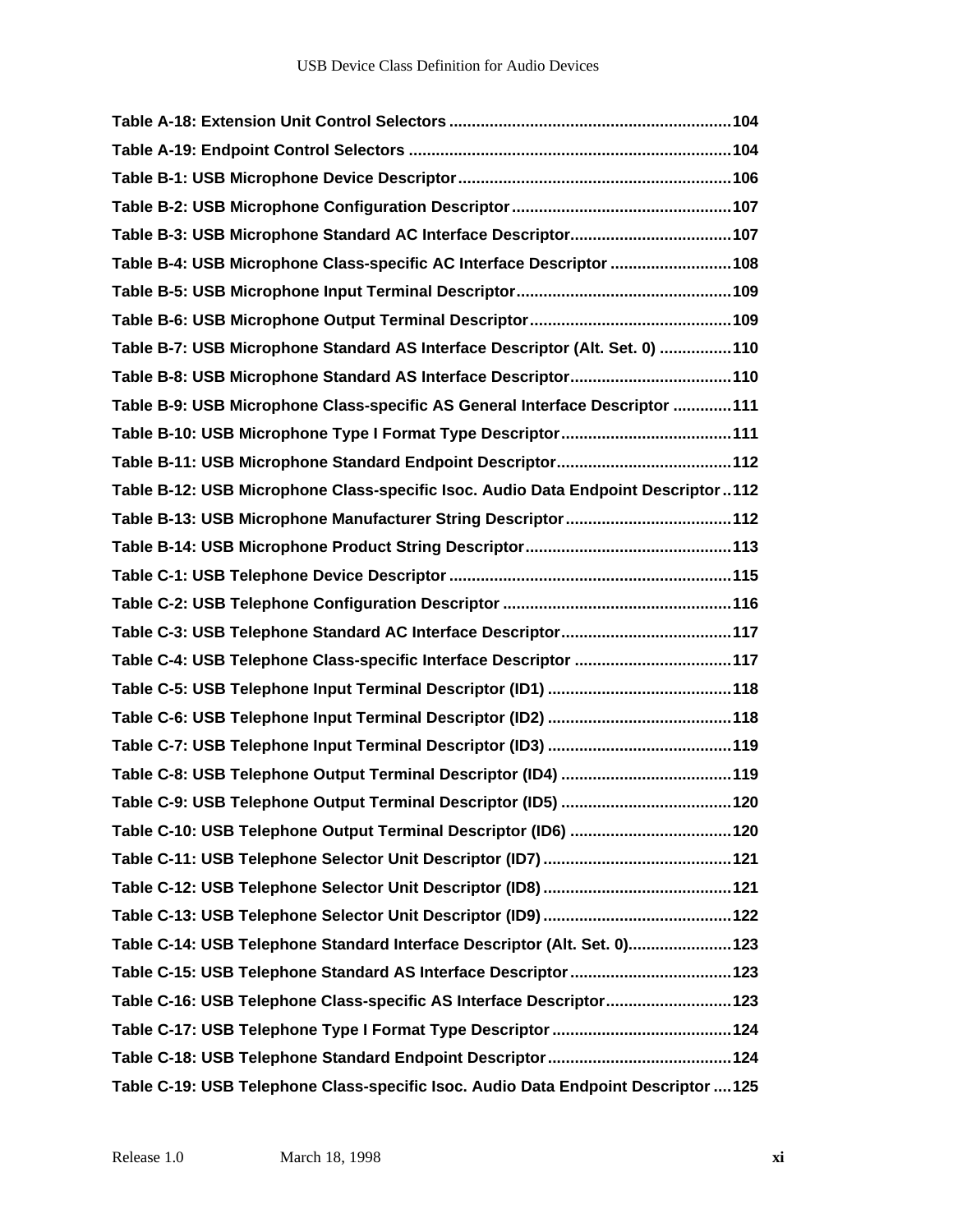| Table C-20: USB Telephone Standard Interface Descriptor (Alt. Set. 0)125           |
|------------------------------------------------------------------------------------|
|                                                                                    |
| Table C-22: USB Telephone Class-specific AS Interface Descriptor 126               |
|                                                                                    |
|                                                                                    |
| Table C-25: USB Telephone Class-specific Isoc. Audio Data Endpoint Descriptor  127 |
|                                                                                    |
|                                                                                    |
|                                                                                    |
|                                                                                    |
|                                                                                    |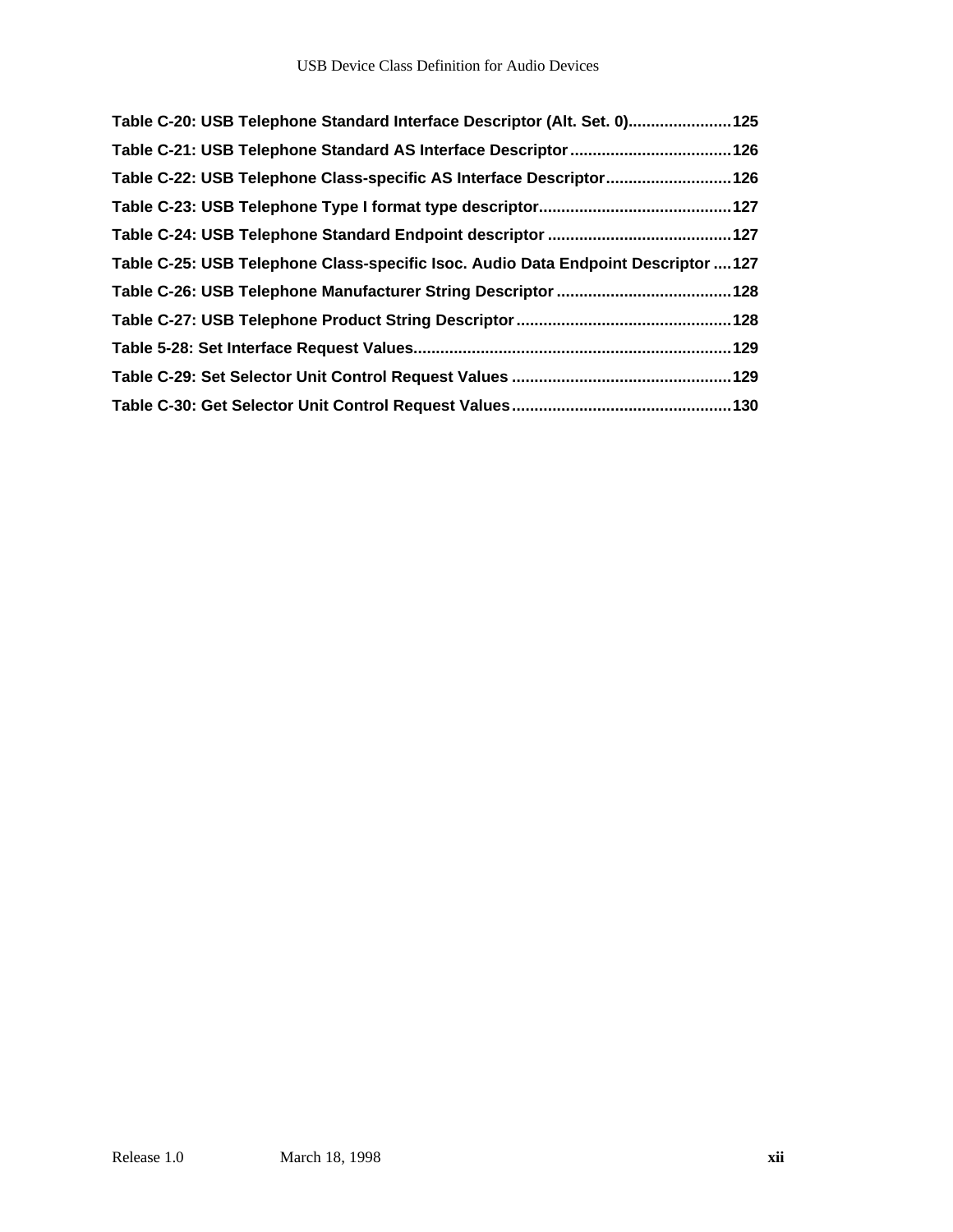# **List of Figures**

| Figure 3-11: Dynamic Range Compressor Transfer Characteristic 27 |
|------------------------------------------------------------------|
| Figure 3-12: Dynamic Range Compressor Processing Unit Icon 27    |
|                                                                  |
|                                                                  |
|                                                                  |
|                                                                  |
|                                                                  |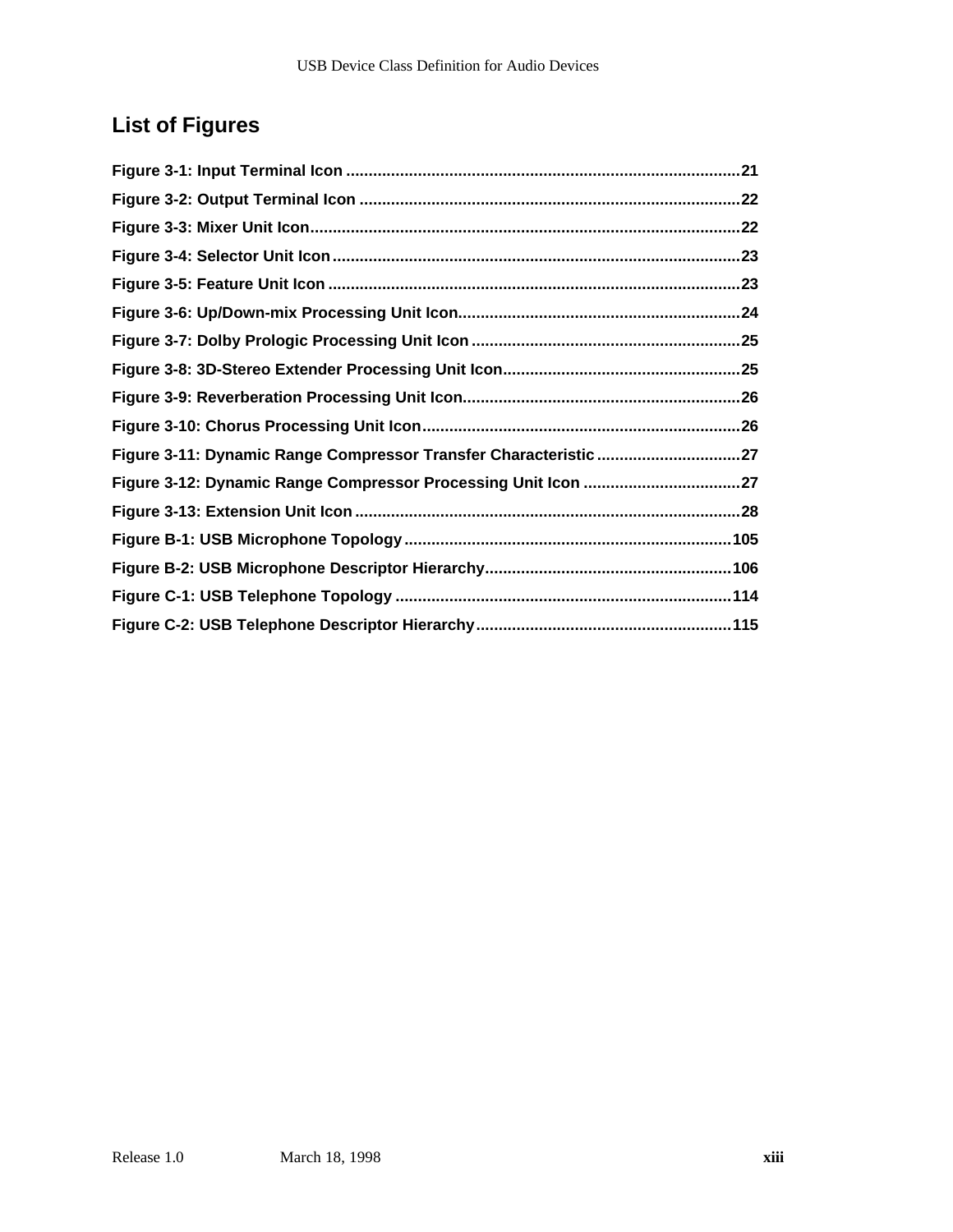### **1 Introduction**

#### **1.1 Scope**

The Audio Device Class Definition applies to all devices or functions embedded in composite devices that are used to manipulate audio, voice, and sound-related functionality. This includes both audio data (analog and digital) and the functionality that is used to directly control the audio environment, such as Volume and Tone Control. The Audio Device Class does not include functionality to operate transport mechanisms that are related to the reproduction of audio data, such as tape transport mechanisms or CD-ROM drive control. Handling of MIDI data streams over the USB is directly related to audio and thus covered in this document.

#### **1.2 Purpose**

The purpose of this document is to describe the minimum capabilities and characteristics an audio device must support to comply with the USB. This document also provides recommendations for optional features.

#### **1.3 Related Documents**

- *Universal Serial Bus Specification*, 1.0 final draft revision (also referred to as the *USB Specification*). In particular, see Section 9, "USB Device Framework."
- *Universal Serial Bus Device Class Definition for Audio Data Formats* (referred to in this document as *USB Audio Data Formats*).
- *Universal Serial Bus Device Class Definition for Terminal Types* (referred to in this document as *USB Audio Terminal Types*).
- ANSI S1.11-1986 standard.
- MPEG-1 standard ISO/IEC 111172-3 1993.
- MPEG-2 standard ISO/IEC 13818-3 Feb. 20, 1997.
- Digital Audio Compression Standard (AC-3), ATSC A/52 Dec. 20, 1995. (available from http://www.atsc.org)
- ANSI/IEEE-754 floating-point standard.
- ISO/IEC 958 International Standard: *Digital Audio Interface and Annexes.*
- ISO/IEC 1937 standard.
- ITU G.711 standard.

#### **1.4 Terms and Abbreviations**

This section defines terms used throughout this document. For additional terms that pertain to the Universal Serial Bus, see Section 2, "Terms and Abbreviations," in the *USB Specification*.

| <b>Audio Channel Cluster</b>   | Group of logical audio channels that carry tightly related<br>synchronous audio information. A stereo audio stream is a<br>typical example of a two-channel audio channel cluster. |
|--------------------------------|------------------------------------------------------------------------------------------------------------------------------------------------------------------------------------|
| <b>Audio Control Attribute</b> | Parameter of an Audio Control. Examples are Current,<br>Minimum, Maximum and Resolution attributes of a<br>Volume Control.                                                         |
| <b>Audio Control</b>           | Logical object that is used to manipulate a specific audio<br>property. Examples are Volume Control, Mute Control,<br>etc.                                                         |
| Audio data stream              | Transport medium that can carry audio information.                                                                                                                                 |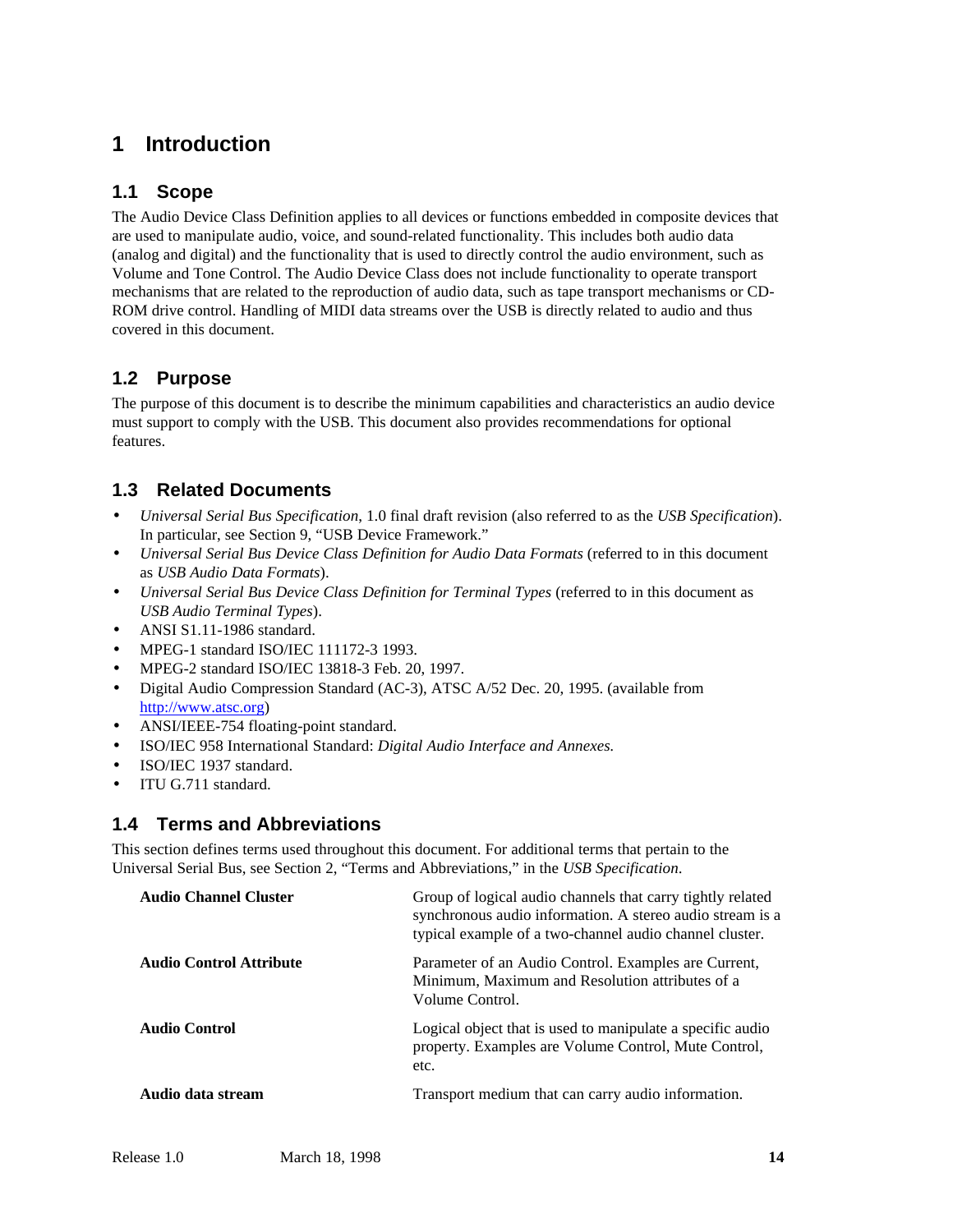| <b>Audio Function</b>                   | Independent part of a USB device that deals with audio-<br>related functionality.                                                                                                                                                            |
|-----------------------------------------|----------------------------------------------------------------------------------------------------------------------------------------------------------------------------------------------------------------------------------------------|
| <b>Audio Interface Collection (AIC)</b> | Grouping of a single AudioControl interface, zero or more<br>AudioStreaming interfaces and zero or more<br>MIDIStreaming interfaces that together constitute a<br>complete interface to an audio function.                                   |
| <b>AudioControl interface (ACI)</b>     | USB interface used to access the Audio Controls inside an<br>audio function.                                                                                                                                                                 |
| <b>AudioStreaming interface (ASI)</b>   | USB interface used to transport audio streams into or out<br>of the audio function.                                                                                                                                                          |
| <b>Entity</b>                           | Addressable logical object inside an audio function.                                                                                                                                                                                         |
| <b>Extension Unit (XU)</b>              | Applies an undefined process to a number of logical input<br>channels.                                                                                                                                                                       |
| <b>Feature Unit (FU)</b>                | Provides basic audio manipulation on the incoming logical<br>audio channels.                                                                                                                                                                 |
| <b>FUD</b>                              | Acronym for Feature Unit Descriptor.                                                                                                                                                                                                         |
| <b>Input Pin</b>                        | Logical input connection to an Entity. Carries a single<br>audio channel cluster.                                                                                                                                                            |
| <b>Input Terminal (IT)</b>              | Receptacle for audio information flowing into the audio<br>function.                                                                                                                                                                         |
| <b>ITD</b>                              | Acronym for Input Terminal Descriptor.                                                                                                                                                                                                       |
| <b>Logical Audio Channel</b>            | Logical transport medium for a single audio channel.<br>Makes abstraction of the physical properties and formats<br>of the connection. Is usually identified by spatial location.<br>Examples are Left channel, Right Surround channel, etc. |
| <b>MIDIStreaming interface (MSI)</b>    | USB interface used to transport MIDI data streams into or<br>out of the audio function.                                                                                                                                                      |
| Mixer Unit (MU)                         | Mixes a number of logical input channels into a number of<br>logical output channels.                                                                                                                                                        |
| <b>MUD</b>                              | Acronym for Mixer Unit Descriptor.                                                                                                                                                                                                           |
| <b>OTD</b>                              | Acronym for Output Terminal Descriptor.                                                                                                                                                                                                      |
| <b>Output Pin</b>                       | Logical output connection to an Entity. Carries a single<br>audio channel cluster.                                                                                                                                                           |
| <b>Output Terminal (OT)</b>             | An outlet for audio information flowing out of the audio<br>function.                                                                                                                                                                        |
| Processing Unit (PU)                    | Applies a predefined process to a number of logical input<br>channels.                                                                                                                                                                       |
| <b>PUD</b>                              | Acronym for Processing Unit Descriptor.                                                                                                                                                                                                      |
| <b>Selector Unit (SU)</b>               | Selects from a number of input audio channel clusters.                                                                                                                                                                                       |
| <b>SUD</b>                              | Acronym for Selector Unit Descriptor.                                                                                                                                                                                                        |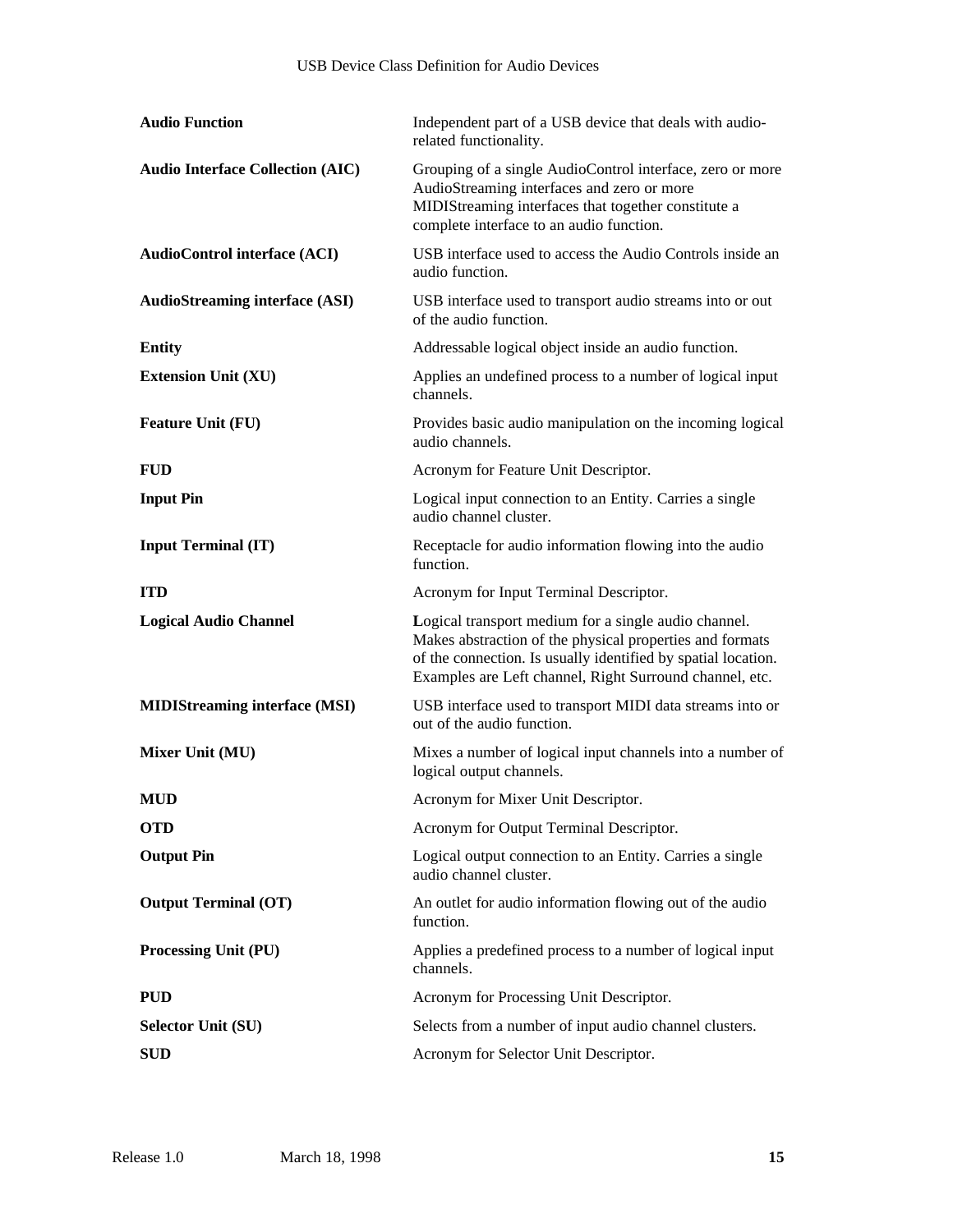| <b>Terminal</b> | Addressable logical object inside an audio function that<br>represents a connection to the audio function's outside<br>world. |
|-----------------|-------------------------------------------------------------------------------------------------------------------------------|
| Unit            | Addressable logical object inside an audio function that<br>represents a certain audio subfunctionality.                      |
| <b>XUD</b>      | Acronym for Extension Unit Descriptor.                                                                                        |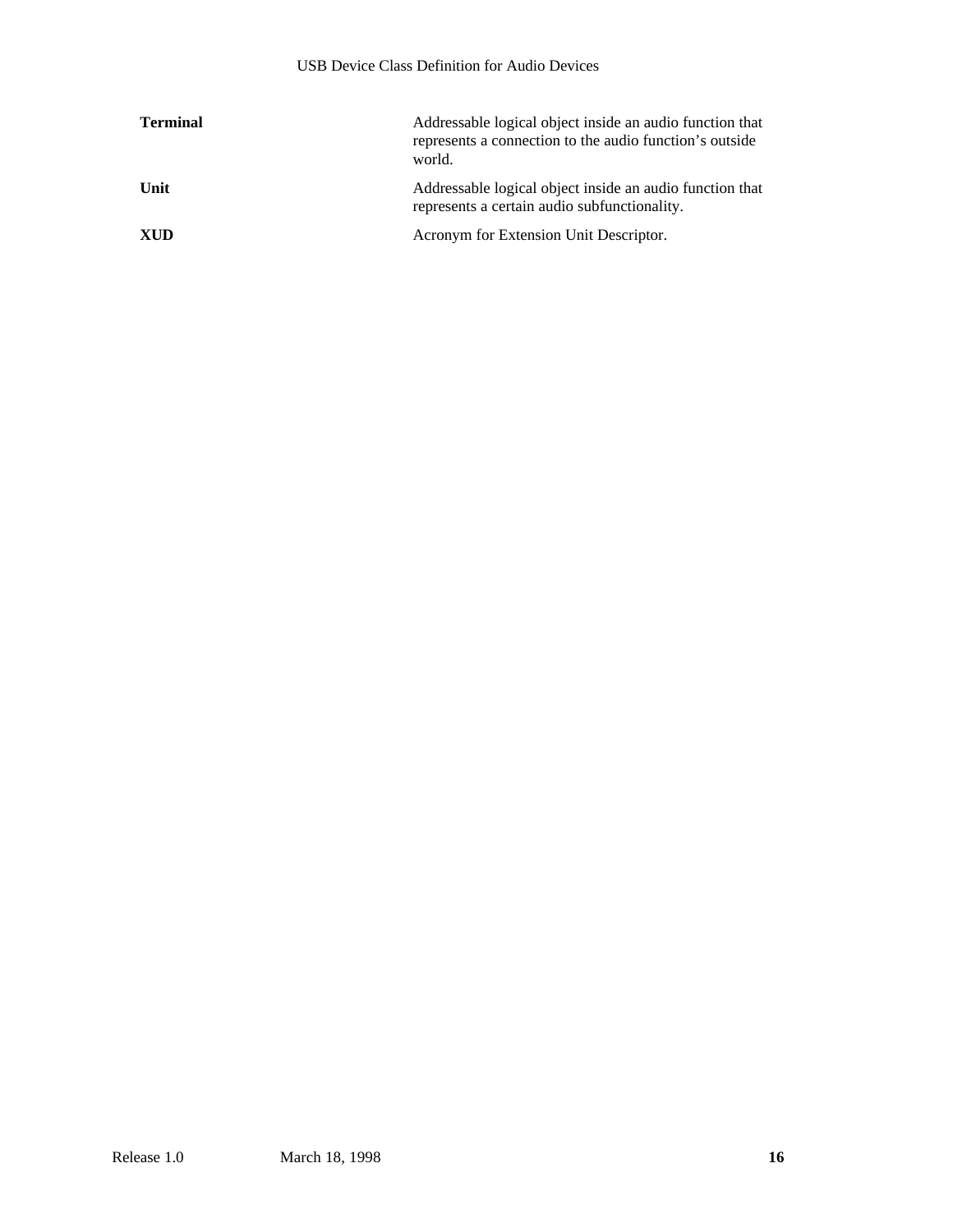### **2 Management Overview**

The USB is very well suited for transport of audio (voice and sound). PC-based voice telephony is one of the major drivers of USB technology. In addition, the USB has more than enough bandwidth for sound, even high-quality audio. Many applications related to voice telephony, audio playback, and recording can take advantage of the USB.

In principle, a versatile bus specification like the USB provides many ways to propagate and control digital audio. For the industry, however, it is very important that audio transport mechanisms be well defined and standardized on the USB. Only in this way can interoperability be guaranteed among the many possible audio devices on the USB. Standardized audio transport mechanisms also help to keep software drivers as generic as possible. The Audio Device Class described in this document satisfies those requirements. It is written and revised by experts in the audio field. Other device classes that address audio in some way should refer to this document for their audio interface specification.

An essential issue in audio is synchronization of the data streams. Indeed, the smallest artifacts are easily detected by the human ear. Therefore, a robust synchronization scheme on isochronous transfers has been developed and incorporated in the *USB Specification*. The Audio Device Class definition adheres to this synchronization scheme to transport audio data reliably over the bus.

This document contains all necessary information for a designer to build a USB-compliant device that incorporates audio functionality. It specifies the standard and class-specific descriptors that must be present in each USB audio function. It further explains the use of class-specific requests that allow for full audio function control. A number of predefined data formats are listed and fully documented. Each format defines a standard way of transporting audio over USB. However, provisions have been made so that vendor-specific audio formats and compression schemes can be handled.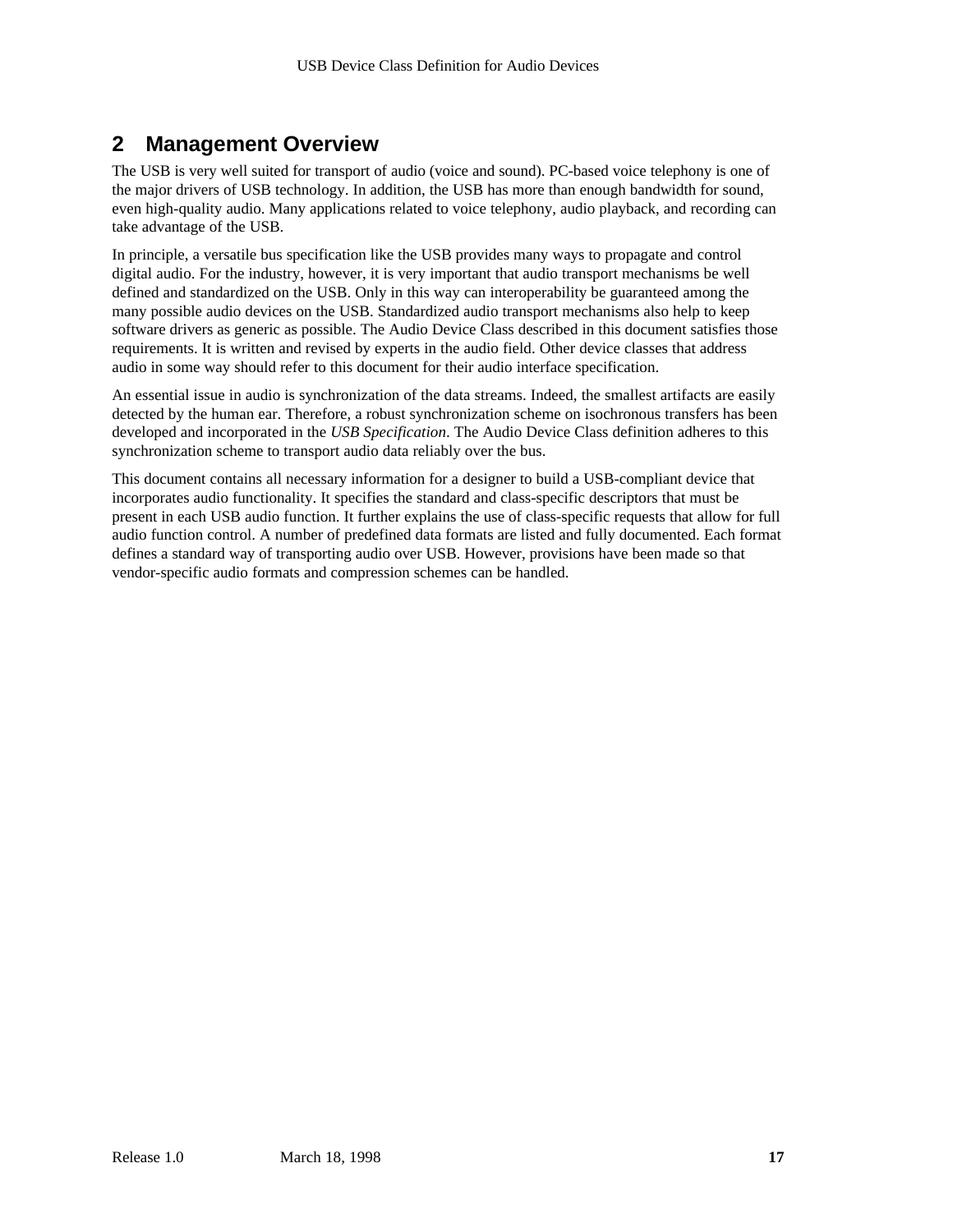# **3 Functional Characteristics**

In many cases, audio functionality does not exist as a standalone device. It is one capability that, together with other functions, constitutes a "composite" device. A perfect example of this is a CD-ROM player, which can incorporate video, audio, data storage, and transport control. The audio function is thus located at the interface level in the device class hierarchy. It consists of a number of interfaces grouping related pipes that together implement the interface to the audio function.

Audio functions are addressed through their audio interfaces. Each audio function has a single AudioControl interface and can have several AudioStreaming and MIDIStreaming interfaces. The AudioControl (AC) interface is used to access the audio Controls of the function whereas the AudioStreaming (AS) interfaces are used to transport audio streams into and out of the function. The MIDIStreaming (MS) interfaces are used to transport MIDI data streams into and out of the audio function. The collection of the single AudioControl interface and the AudioStreaming and MIDIStreaming interfaces that belong to the same audio function is called the Audio Interface Collection (AIC). A device can have multiple Audio Interface Collections active at the same time. These Collections are used to control multiple independent audio functions located in the same composite device.

*Note*: All MIDI-related information is grouped in a separate document*, Universal Serial Bus Device Class Definition for MIDIStreaming Interfaces* that is considered part of this specification.

#### **3.1 Audio Interface Class**

The Audio Interface class groups all functions that can interact with USB-compliant audio data streams. All functions that convert between analog and digital audio domains can be part of this class. In addition, those functions that transform USB-compliant audio data streams into other USB-compliant audio data streams can be part of this class. Even analog audio functions that are controlled through USB belong to this class.

In fact, for an audio function to be part of this class, the only requirement is that it exposes one AudioControl interface. No further interaction with the function is mandatory, although most functions in the audio interface class will support one or more optional AudioStreaming interfaces for consuming or producing one or more isochronous audio data streams.

The Audio Interface class code is assigned by the USB. For details, see Section A.1, "Audio Interface Class Code."

#### **3.2 Audio Interface Subclass and Protocol**

The Audio Interface class is divided into Subclasses that can be further qualified by the Interface Protocol code. However, at this moment, the Interface Protocol is not used and must be set to 0x00. All audio functions are part of a certain Subclass. The following three Subclasses are currently defined in this specification:

- AudioControl Interface Subclass
- AudioStreaming Interface Subclass
- MIDIStreaming Interface Subclass

The assigned codes can be found in Sections A.2, "Audio Interface Subclass Codes" and A.3, "Audio Interface Protocol Codes" of this specification. All other Subclass codes are unused and reserved except code 0xFF which is by specification reserved for vendor-specific extensions.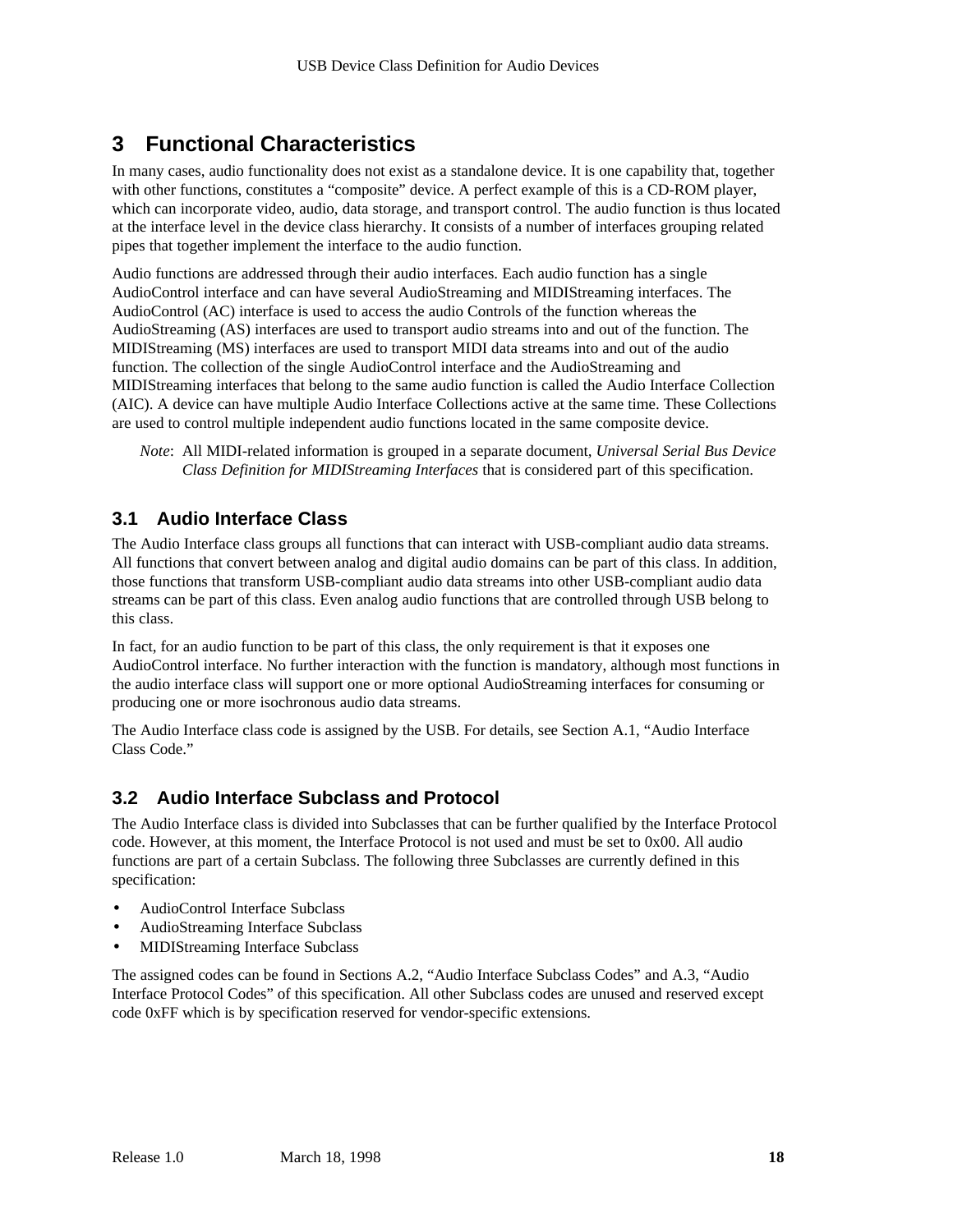#### **3.3 Audio Synchronization Types**

Each isochronous audio endpoint used in an AudioStreaming interface belongs to a synchronization type as defined in Section 5 of the *USB Specification*. The following sections briefly describe the possible synchronization types.

#### **3.3.1 Asynchronous**

Asynchronous isochronous audio endpoints produce or consume data at a rate that is locked either to a clock external to the USB or to a free-running internal clock. These endpoints cannot be synchronized to a start of frame (SOF) or to any other clock in the USB domain.

#### **3.3.2 Synchronous**

The clock system of synchronous isochronous audio endpoints can be controlled externally through SOF synchronization. Such an endpoint must do one of the following:

- Slave its sample clock to the 1ms SOF tick.
- Control the rate of USB SOF generation so that its data rate becomes automatically locked to SOF.

#### **3.3.3 Adaptive**

Adaptive isochronous audio endpoints are able to source or sink data at any rate within their operating range. This implies that these endpoints must run an internal process that allows them to match their natural data rate to the data rate that is imposed at their interface.

#### **3.4 Inter Channel Synchronization**

An important issue when dealing with audio, and 3-D audio in particular, is the phase relationship between different physical audio channels. Indeed, the virtual spatial position of an audio source is directly related to and influenced by the phase differences that are applied to the different physical audio channels used to reproduce the audio source. Therefore, it is imperative that USB audio functions respect the phase relationship among all related audio channels. However, the responsibility for maintaining the phase relation is shared among the USB host software, hardware, and all of the audio peripheral devices or functions.

To provide a manageable phase model to the host, an audio function is required to report its internal delay for every AudioStreaming interface. This delay is expressed in number of frames (ms) and is due to the fact that the audio function must buffer at least one frame worth of samples to effectively remove packet jitter within a frame. Furthermore, some audio functions will introduce extra delay because they need time to correctly interpret and process the audio data streams (for example, compression and decompression). However, it is required that an audio function introduces only an integer number of frames of delay. In the case of an audio source function, this implies that the audio function must guarantee that the first sample it fully acquires after SOF*n* (start of frame *n*) is the first sample of the packet it sends over USB during frame (*n*+δ). δ is the audio function's internal delay expressed in ms. The same rule applies for an audio sink function. The first sample in the packet, received over USB during frame *n*, must be the first sample that is fully reproduced during frame  $(n+\delta)$ .

By following these rules, phase jitter is limited to  $\pm 1$  audio sample. It is up to the host software to synchronize the different audio streams by scheduling the correct packets at the correct moment, taking into account the internal delays of all audio functions involved.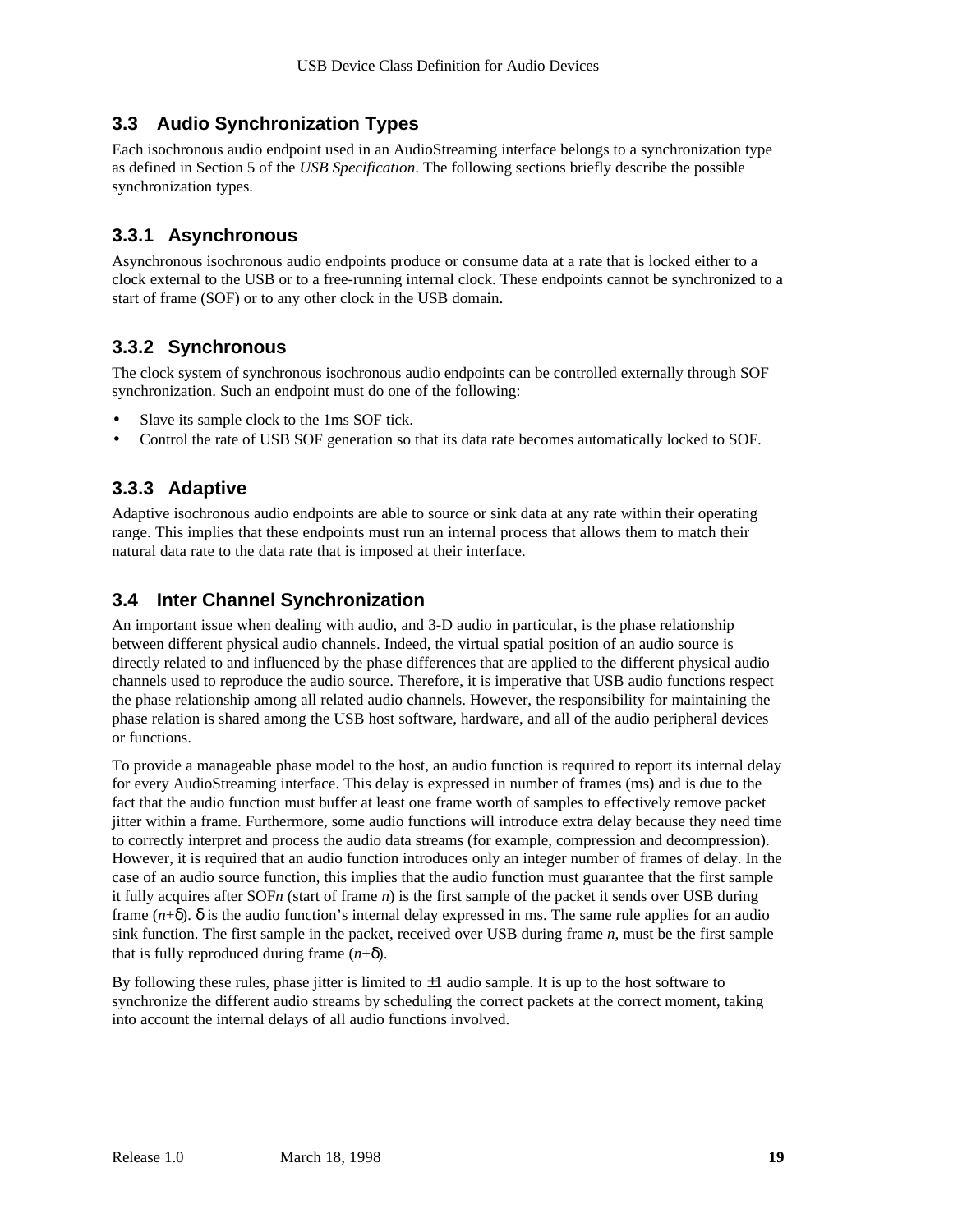#### **3.5 Audio Function Topology**

To be able to manipulate the physical properties of an audio function, its functionality must be divided into addressable Entities. Two types of such generic Entities are identified and are called Units and Terminals.

Units provide the basic building blocks to fully describe most audio functions. Audio functions are built by connecting together several of these Units. A Unit has one or more Input Pins and a single Output Pin, where each Pin represents a cluster of logical audio channels inside the audio function. Units are wired together by connecting their I/O Pins according to the required topology.

In addition, the concept of a Terminal is introduced. There are two types of Terminals. An Input Terminal (IT) is an Entity that represents a starting point for audio channels inside the audio function. An Output Terminal (OT) represents an ending point for audio channels. From the audio function's perspective, a USB endpoint is a typical example of an Input or Output Terminal. It either provides data streams to the audio function (IT) or consumes data streams coming from the audio function (OT). Likewise, a Digital to Analog converter, built into the audio function is represented as an Output Terminal in the audio function's model. Connection to the Terminal is made through its single Input or Output Pin.

Input Pins of a Unit are numbered starting from one up to the total number of Input Pins on the Unit. The Output Pin number is always one. Terminals only have one Input or Output Pin that is always numbered one.

The information, traveling over I/O Pins is not necessarily of a digital nature. It is perfectly possible to use the Unit model to describe fully analog or even hybrid audio functions. The mere fact that I/O Pins are connected together is a guarantee (by construction) that the protocol and format, used over these connections (analog or digital), is compatible on both ends.

Every Unit in the audio function is fully described by its associated Unit Descriptor (UD). The Unit Descriptor contains all necessary fields to identify and describe the Unit. Likewise, there is a Terminal Descriptor (TD) for every Terminal in the audio function. In addition, these descriptors provide all necessary information about the topology of the audio function. They fully describe how Terminals and Units are interconnected.

This specification describes the following seven different types of standard Units and Terminals that are considered adequate to represent most audio functions available today and in the near future:

- Input Terminal
- **Output Terminal**
- **Mixer Unit**
- Selector Unit
- Feature Unit
- Processing Unit
- **Extension Unit**

The ensemble of UDs and TDs provide a full description of the audio function to the Host. A generic audio driver should be able to fully control the audio function, except for the functionality, represented by Extension Units. Those require vendor-specific extensions to the audio class driver.

The descriptors are further detailed in Section 4, "Descriptors" of this document.

Inside a Unit, functionality is further described through audio Controls. A Control typically provides access to a specific audio property. Each Control has a set of attributes that can be manipulated or that present additional information on the behavior of the Control. A Control can have the following four attributes:

- Current setting attribute
- Minimum setting attribute
- Maximum setting attribute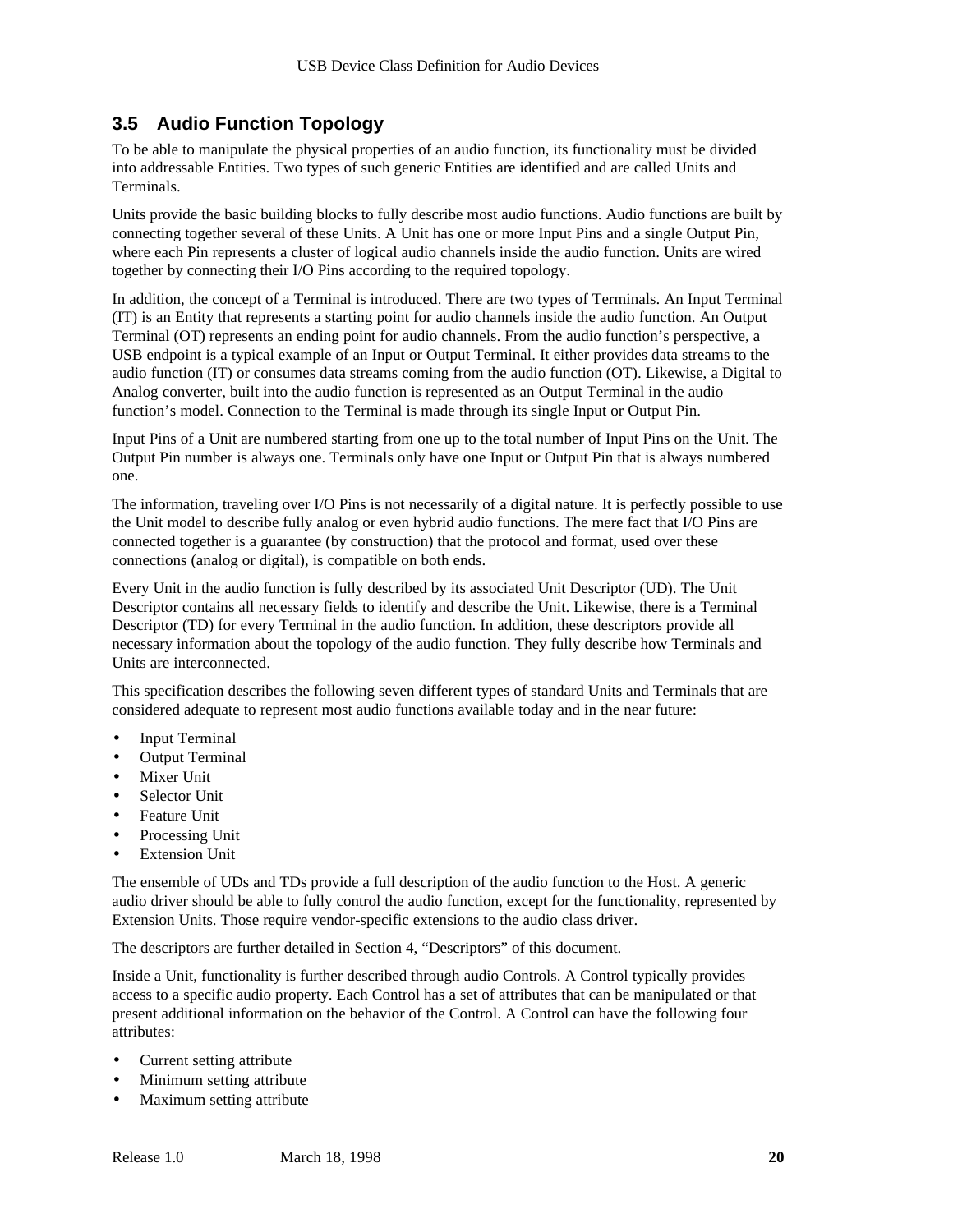• Resolution attribute

As an example, consider a Volume Control inside a Feature Unit. By issuing the appropriate Get requests, the Host software can obtain values for the Volume Control's attributes and, for instance, use them to correctly display the Control on the screen. Setting the Volume Control's current attribute allows the Host software to change the volume setting of the Volume Control.

Additionally, each Entity (Unit or Terminal) in an audio function can have a memory space attribute. This attribute optionally provides generic access to the internal memory space of the Entity. This could be used to implement vendor-specific control of an Entity through generically provided access.

#### **3.5.1 Input Terminal**

The Input Terminal (IT) is used to interface between the audio function's 'outside world' and other Units in the audio function. It serves as a receptacle for audio information flowing into the audio function. Its function is to represent a source of incoming audio data after this data has been properly extracted from the original audio stream into the separate logical channels that are embedded in this stream (the decoding process). The logical channels are grouped into an audio channel cluster and leave the Input Terminal through a single Output Pin.

An Input Terminal can represent inputs to the audio function other than USB OUT endpoints. A Line-In connector on an audio device is an example of such a non-USB input. However, if the audio stream is entering the audio function by means of a USB OUT endpoint, there is a one-to-one relationship between that endpoint and its associated Input Terminal. The class-specific endpoint descriptor contains a field that holds a direct reference to this Input Terminal. The Host needs to use both the endpoint descriptors and the Input Terminal descriptor to get a full understanding of the characteristics and capabilities of the Input Terminal. Stream-related parameters are stored in the endpoint descriptors. Control-related parameters are stored in the Terminal descriptor.

The conversion process from incoming, possibly encoded audio streams to logical audio channels always involves some kind of decoding engine. This specification defines several types of decoding. These decoding types range from rather trivial decoding schemes like converting interleaved stereo 16 bit PCM data into a Left and Right logical channel to very sophisticated schemes like converting an MPEG-2 7.1 encoded audio stream into Left, Left Center, Center, Right Center, Right, Right Surround, Left Surround and Low Frequency Enhancement logical channels. The decoding engine is considered part of the Entity that actually receives the encoded audio data streams (like a USB AudioStreaming interface). The type of decoding is therefore implied in the **wFormatTag** value, located in the AudioStreaming interface descriptor. Requests specific to the decoding engine must be directed to the AudioStreaming interface. The associated Input Terminal deals with the logical channels after they have been decoded.

The symbol for the Input Terminal is depicted in the following figure:



**Figure 3-1: Input Terminal Icon**

#### **3.5.2 Output Terminal**

The Output Terminal (OT) is used to interface between Units inside the audio function and the 'outside world'. It serves as an outlet for audio information, flowing out of the audio function. Its function is to represent a sink of outgoing audio data before this data is properly packed from the original separate logical channels into the outgoing audio stream (the encoding process). The audio channel cluster enters the Output Terminal through a single Input Pin.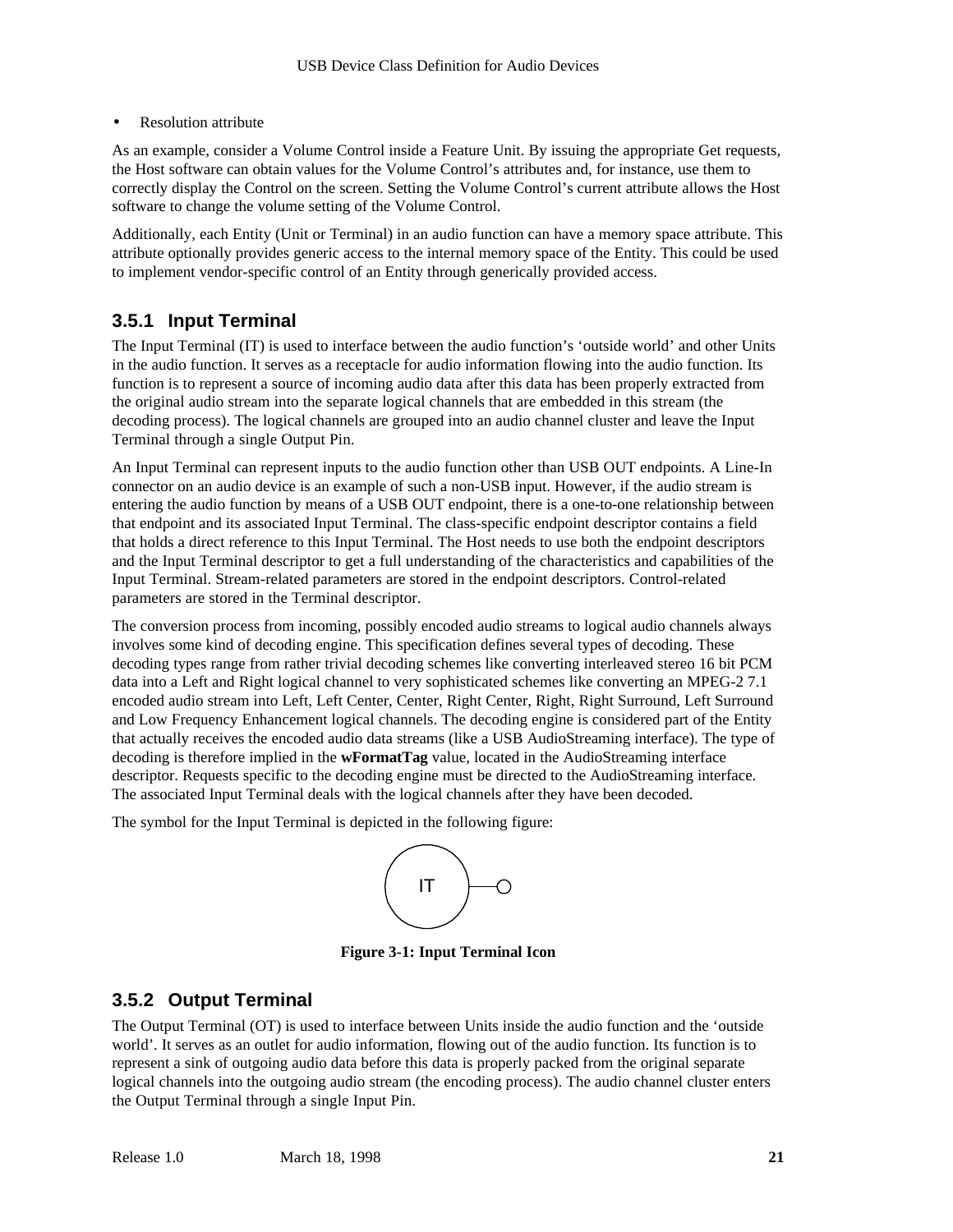An Output Terminal can represent outputs from the audio function other than USB IN endpoints. A speaker built into an audio device or a Line Out connector is an example of such a non-USB output. However, if the audio stream is leaving the audio function by means of a USB IN endpoint, there is a oneto-one relationship between that endpoint and its associated Output Terminal. The class-specific endpoint descriptor contains a field that holds a direct reference to this Output Terminal. The Host needs to use both the endpoint descriptors and the Output Terminal descriptor to fully understand the characteristics and capabilities of the Output Terminal. Stream-related parameters are stored in the endpoint descriptors. Control-related parameters are stored in the Terminal descriptor.

The conversion process from incoming logical audio channels to possibly encoded audio streams always involves some kind of encoding engine. This specification defines several types of encoding, ranging from rather trivial to very sophisticated schemes. The encoding engine is considered part of the Entity that actually transmits the encoded audio data streams (like a USB AudioStreaming interface). The type of encoding is therefore implied in the **wFormatTag** value, located in the AudioStreaming interface descriptor. Requests specific to the encoding engine must be directed to the AudioStreaming interface. The associated Output Terminal deals with the logical channels before encoding.

The symbol for the Output Terminal is depicted in the following figure:



**Figure 3-2: Output Terminal Icon**

#### **3.5.3 Mixer Unit**

The Mixer Unit (MU) transforms a number of logical input channels into a number of logical output channels. The input channels are grouped into one or more audio channel clusters. Each cluster enters the Mixer Unit through an Input Pin. The logical output channels are grouped into one audio channel cluster and leave the Mixer Unit through a single Output Pin.

Every input channel can virtually be mixed into all of the output channels. If n is the total number of input channels and m is the number of output channels, then there are n x m mixing Controls in the Mixer Unit. Not all of these Controls have to be physically implemented. Some Controls can have a fixed setting and be non-programmable. The Mixer Unit Descriptor reports which Controls are programmable in the **bmControls** bitmap field. Using this model, a permanent connection can be implemented by reporting the Control as non-programmable and by returning a Control setting of 0 dB when requested. Likewise, a missing connection can be implemented by reporting the Control as non-programmable and by returning a Control setting of  $-\infty$  dB.

The symbol for the Mixer Unit can be found in the following figure:



**Figure 3-3: Mixer Unit Icon**

#### **3.5.4 Selector Unit**

The Selector Unit (SU) selects from n audio channel clusters, each containing m logical input channels and routes them unaltered to the single output audio channel cluster, containing m output channels. It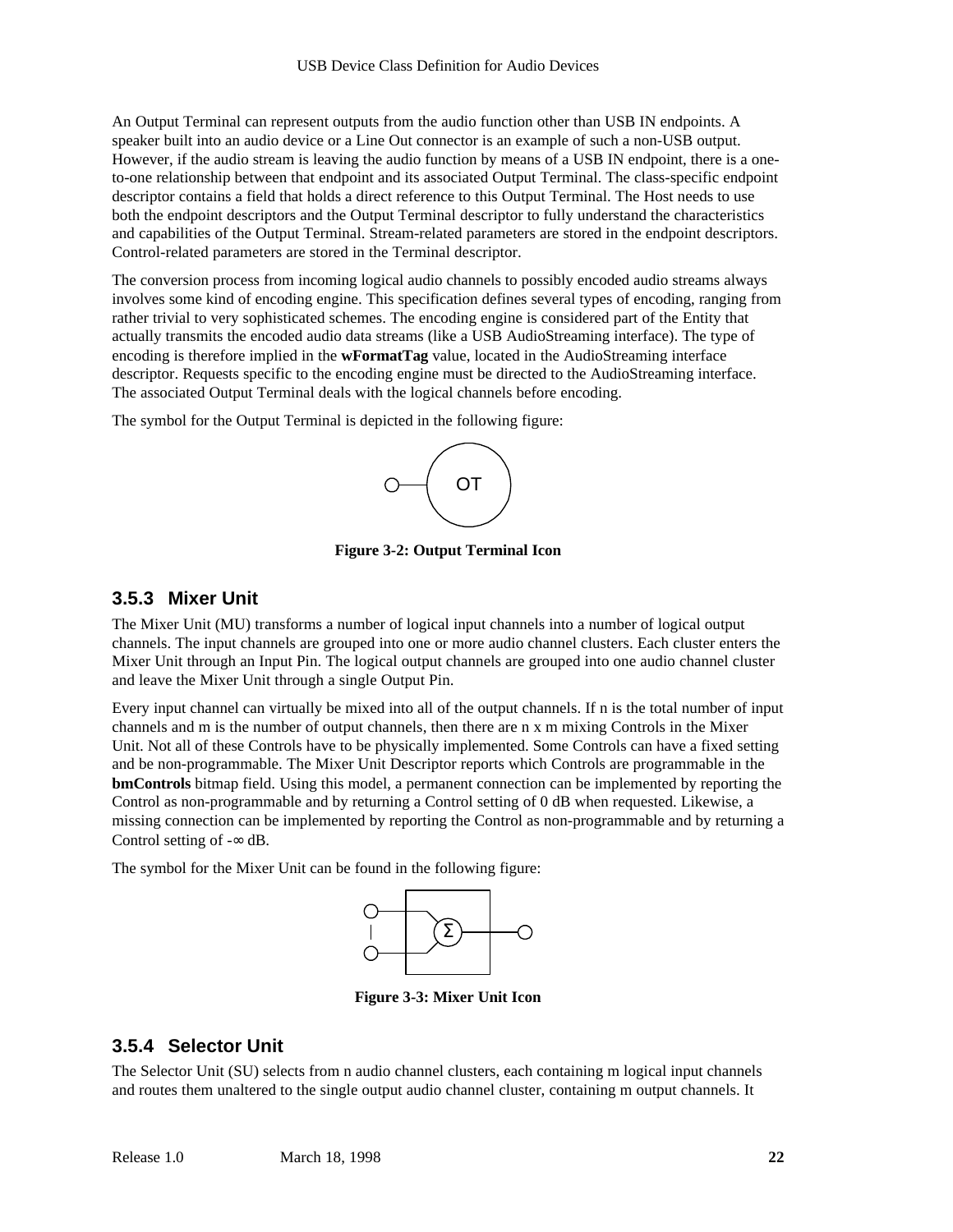represents a multi-channel source selector, capable of selecting between n m-channel sources. It has n Input Pins and a single Output Pin.

The symbol for the Selector Unit can be found in the following figure:



**Figure 3-4: Selector Unit Icon**

#### **3.5.5 Feature Unit**

The Feature Unit (FU) is essentially a multi-channel processing unit that provides basic manipulation of the incoming logical channels. For each logical channel, the Feature Unit optionally provides audio Controls for the following features:

- Volume
- Mute
- Tone Control (Bass, Mid, Treble)
- Graphic Equalizer
- Automatic Gain Control
- Delay
- **Bass Boost**
- **Loudness**

In addition, the Feature Unit optionally provides the above audio Controls but now influencing all channels of the cluster at once. In this way, 'master' Controls can be implemented. The master Controls are cascaded after the individual channel Controls. This setup is especially useful in multi-channel systems where the individual channel Controls can be used for channel balancing and the master Controls can be used for overall settings.

The logical channels in the cluster are numbered from one to the total number of channels in the cluster. The 'master' channel has channel number zero and is always virtually present.

The Feature Unit Descriptor reports which Controls are present for every channel in the Feature Unit and for the 'master' channel. All logical channels in a Feature Unit are fully independent. There exist no cross couplings among channels within the Feature Unit. There are as many logical output channels, as there are input channels. These are grouped into one audio channel cluster that enters the Feature Unit through a single Input Pin and leaves the Unit through a single Output Pin.

The symbol for the Feature Unit is depicted in the following figure:



**Figure 3-5: Feature Unit Icon**

#### **3.5.6 Processing Unit**

The Processing Unit (PU) represents a functional block inside the audio function that transforms a number of logical input channels, grouped into one or more audio channel clusters into a number of logical output channels, grouped into one audio channel cluster. Therefore, the Processing Unit can have multiple Input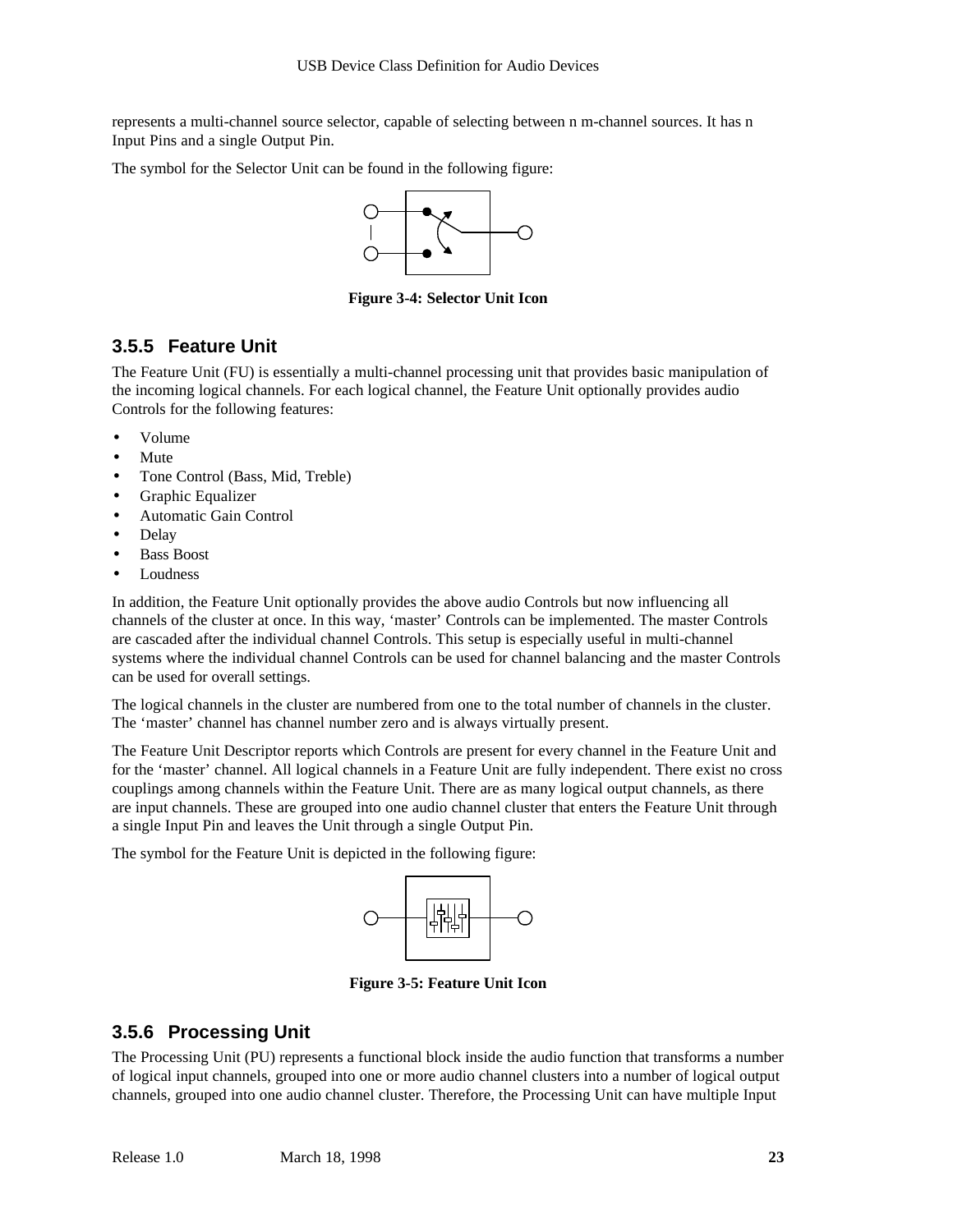Pins and has a single Output Pin. This specification defines several standard transforms (algorithms) that are considered necessary to support additional audio functionality; these transforms are not covered by the other Unit types but are commonplace enough to be included in this specification so that a generic driver can provide control for it.

Processing Units are encouraged to support at least the Enable Processing Control, allowing the Host software to bypass whatever functionality is incorporated in the Processing Unit.

### **3.5.6.1 Up/Down-mix Processing Unit**

The Up/Down-mix Processing Unit provides facilities to derive *m* output audio channels from *n* input audio channels. The algorithms and transforms applied to accomplish this are not defined by this specification and can be proprietary. The input channels are grouped into one input channel cluster that enters the Processing Unit over a single Input Pin. Likewise, all output channels are grouped into one output channel cluster, leaving the Processing Unit over a single Output Pin.

The Up/Down-mix Processing Unit can support multiple modes of operation (besides the bypass mode, controlled by the Enable Processing Control). The available input audio channels are dictated by the Unit or Terminal to which the Up/Down-mix Processing Unit is connected. The Up/Down-mix Processing Unit descriptor reports which up/down-mixing modes the Unit supports through its **waModes()** array. Each element of the **waModes()** array indicates which output channels in the output cluster are effectively used in a particular mode. The unused output channels in the output cluster must produce muted output. Mode selection is implemented using the Get/Set Control request.

As an example, consider the case where an Up/Down-mix Processing Unit is connected to an Input Terminal, producing Dolby<sup>TM</sup> AC-3 5.1 decoded audio. The input audio channel cluster to the Up/Downmix Processing Unit therefore contains Left, Right, Center, Left Surround, Right Surround and LFE logical channels.

Suppose the audio function's hardware is limited to reproducing only dual channel audio. Then the Up/Down-mix Processing Unit could use some (sophisticated) algorithms to down-mix the available spatial audio information into two ('enriched') channels so that the maximum spatial effects can be experienced, using only two channels. It is left to the audio function's discretion to use the appropriate down-mix algorithm depending on the physical nature of the Output Terminal to which the Up/Down-mix Processing Unit is routed. For instance, a different down-mix algorithm is needed whether the 'enriched' stereo stream is sent to a pair of speakers or to a headphone set. However, this knowledge already resides within the audio function and deciding which down-mix algorithm to use does not need Host intervention.

As a second interesting example, suppose the hardware is capable of servicing eight discrete audio channels for instance a full-fledged MPEG-2 7.1 system. Now the Up/Down-mix Processing Unit could use certain techniques to derive meaningful content for the extra audio channels (Left of Center, Right of Center) that are present in the output cluster and are missing in the input channel cluster (AC-3 5.1). This is a typical example of an up-mix situation.

The symbol for the Up/Down-mix Processing Unit is depicted in the following figure:



**Figure 3-6: Up/Down-mix Processing Unit Icon**

### **3.5.6.2 Dolby Prologic Processing Unit**

The Dolby Prologic<sup> $M$ </sup> decoding process can be seen as an operator on the Left and Right logical channels of the input cluster of the Unit. It is capable of extracting additional audio data (Center and/or Surround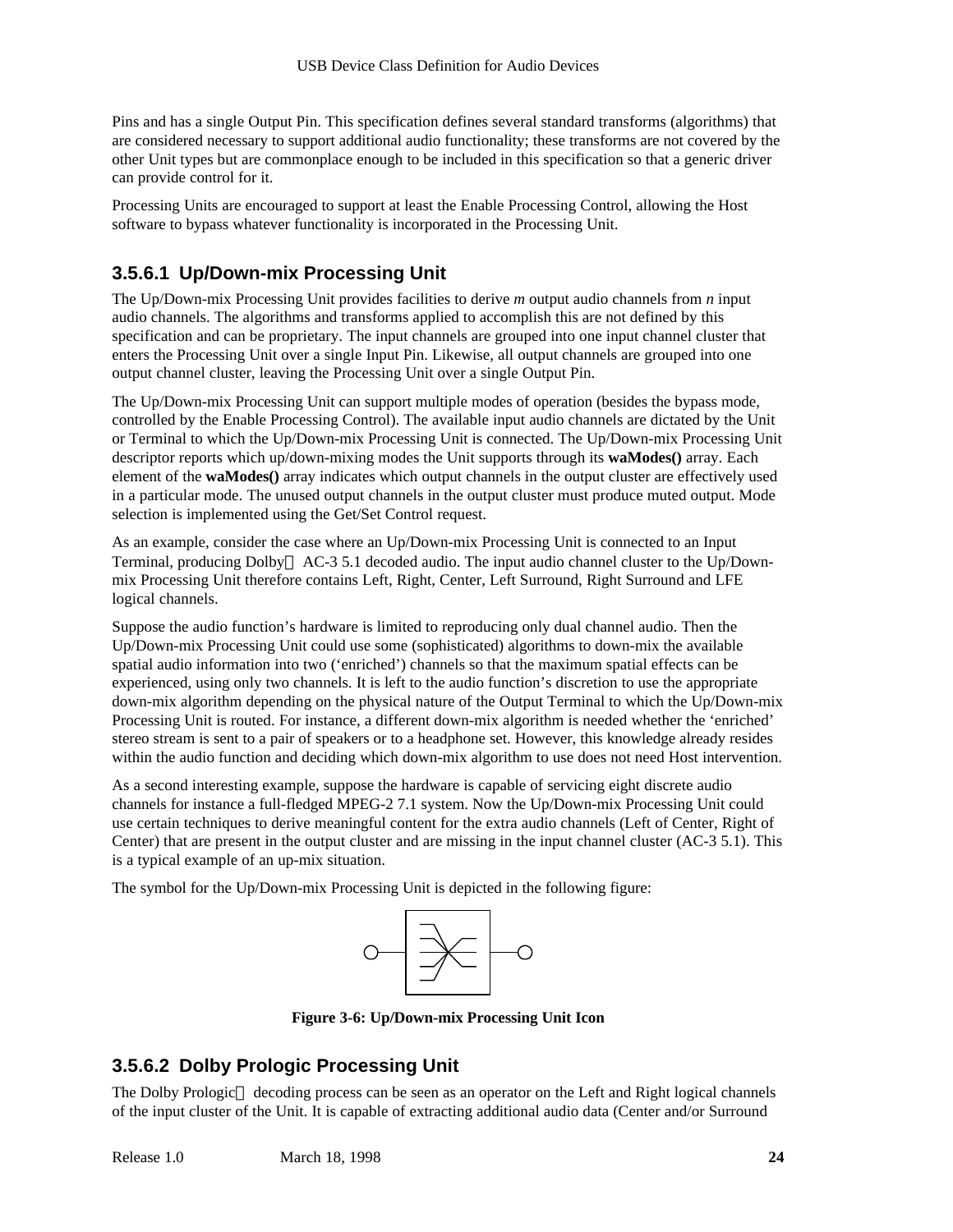channels) from information that is transparently 'superimposed' on the Left and Right audio channels. It therefore differs from a true decoding process as defined for an Input Terminal. It can be applied on a logical audio stream anywhere in the audio function. The Dolby Prologic Processing Unit is a specialized derivative of the Up/Down-mix Processing Unit.

The Dolby Prologic Processing Unit can have the following modes of operation (besides the bypass mode, controlled by the Enable Processing Control):

- Left, Right, Center channel decoding
- Left, Right, Surround channel decoding
- Left, Right, Center, Surround decoding

The Dolby Prologic Processing Unit descriptor reports which modes the Unit supports. Mode selection is then implemented using the Get/Set Control request.

Dolby Prologic Surround Delay Control is considered not to be part of the Dolby Prologic™ Processing Unit and must be handled by a separate Feature Unit.

Dolby Prologic Bass Management is the local responsibility of the audio function and should not be controllable from the Host.

The symbol for the Dolby Prologic Processing Unit can be found in the following picture:



**Figure 3-7: Dolby Prologic Processing Unit Icon**

#### **3.5.6.3 3D-Stereo Extender Processing Unit**

The 3D-Stereo Extender Processing Unit operates on Left and Right channels only. It processes an existing stereo (two channel) soundtrack to add spaciousness and to make it appear to originate from outside the Left/Right speaker locations. Extended stereo effects can be achieved via various, straightforward methods. The algorithms and transforms applied to accomplish this are not defined by this specification and can be proprietary. The effects of the 3D-Stereo Extender Processing Unit can be bypassed at all times through manipulation of the Enable Processing Control. The size of the listening area (area in which the listener has to be placed with respect to speakers to hear the effect, also called sweet spot) can be controlled using the proper Get/Set Control request.

The symbol for the 3D-Stereo Extender Unit is depicted in the following figure:



**Figure 3-8: 3D-Stereo Extender Processing Unit Icon**

#### **3.5.6.4 Reverberation Processing Unit**

The Reverberation Processing Unit is used to add room acoustics effects to the original audio information. These effects can range from small room reverberation effects to simulation of a large concert hall reverberation. A number of parameters can be manipulated to obtain the desired reverberation effects.

• Reverb Type: Room1, Room2, Room3, Hall1, Hall2, Plate, Delay, and Panning Delay.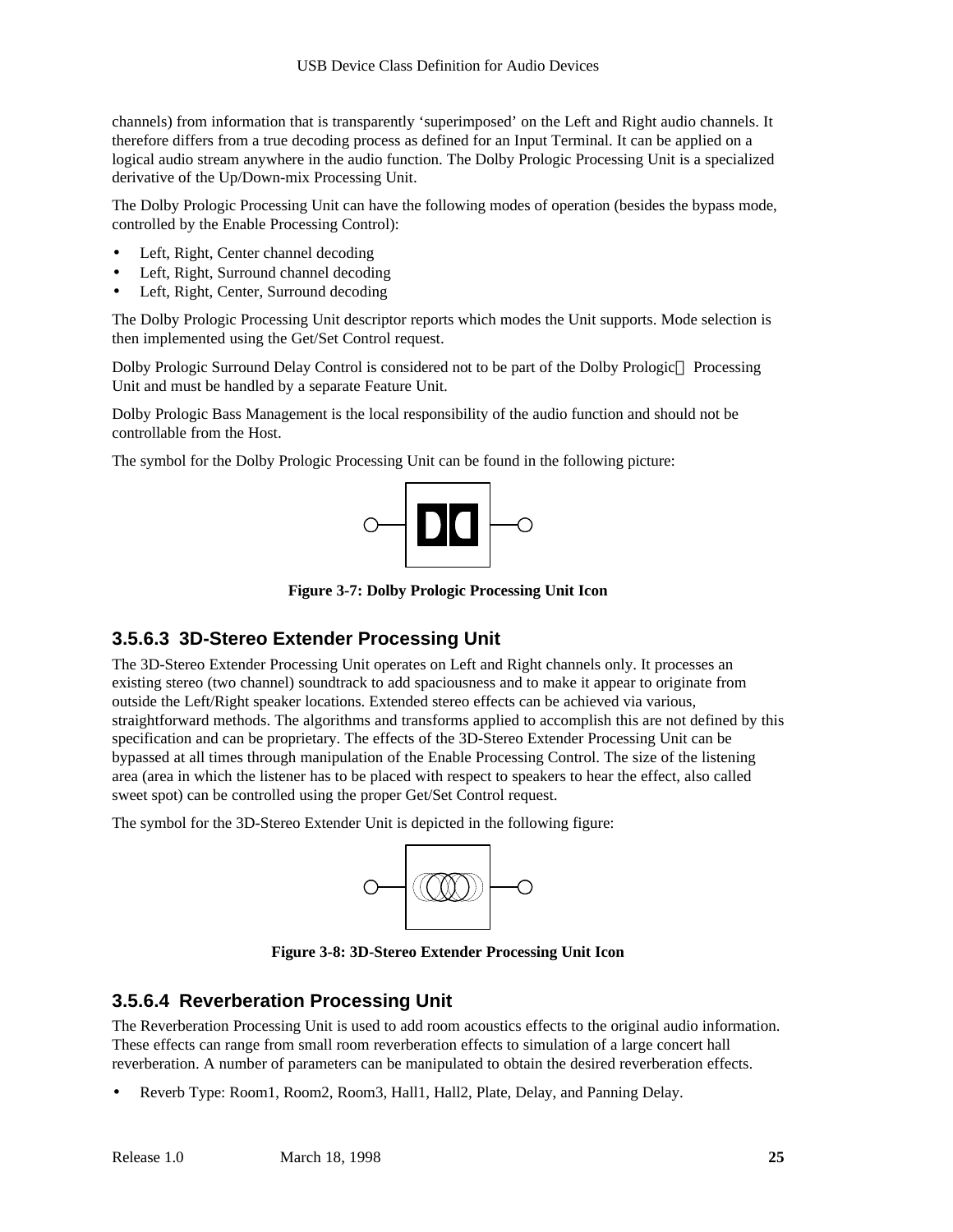- Reverb Level: sets the amount of reverberant sound.
- Reverb Time: sets the time over which the reverberation will continue.
- Reverb Delay Feedback: used with Reverb Types Delay and Delay Panning. Sets the way in which delay repeats

The effects of the Reverberation Processing Unit can be bypassed at all times through manipulation of the Enable Processing Control.

In principle, the algorithm to produce the desired reverberation effect influences all channels as a whole. It is entirely left to the designer how a certain reverberation effect is obtained. It is not the intention of this specification to precisely define all the parameters that influence the reverberation experience (for instance in a multi-channel system, it is possible to create very similar reverberation impressions, using different algorithms and parameter settings on all channels).

The symbol for the Reverberation Processing Unit can be found in the following figure:



**Figure 3-9: Reverberation Processing Unit Icon**

#### **3.5.6.5 Chorus Processing Unit**

The Chorus Processing Unit is used to add chorus effects to the original audio information. A number of parameters can be manipulated to obtain the desired chorus effects.

- Chorus Level: controls the amount of the effect sound of chorus.
- Chorus Modulation Rate: sets the speed (frequency) of the modulator of the chorus.
- Chorus Modulation Depth: sets the depth at which the chorus sound is modulated.

The effects of the Chorus Processing Unit can be bypassed at all times through manipulation of the Enable Processing Control.

In principle, the algorithm to produce the desired chorus effect influences all channels as a whole. It is entirely left to the designer how a certain chorus effect is obtained. It is not the intention of this specification to precisely define all the parameters that influence the chorus experience.

The symbol for the Chorus Processing Unit can be found in the following figure:



**Figure 3-10: Chorus Processing Unit Icon**

#### **3.5.6.6 Dynamic Range Compressor Processing Unit**

The Dynamic Range Compressor Processing Unit is used to intelligently limit the dynamic range of the original audio information. A number of parameters can be manipulated to influence the desired compression.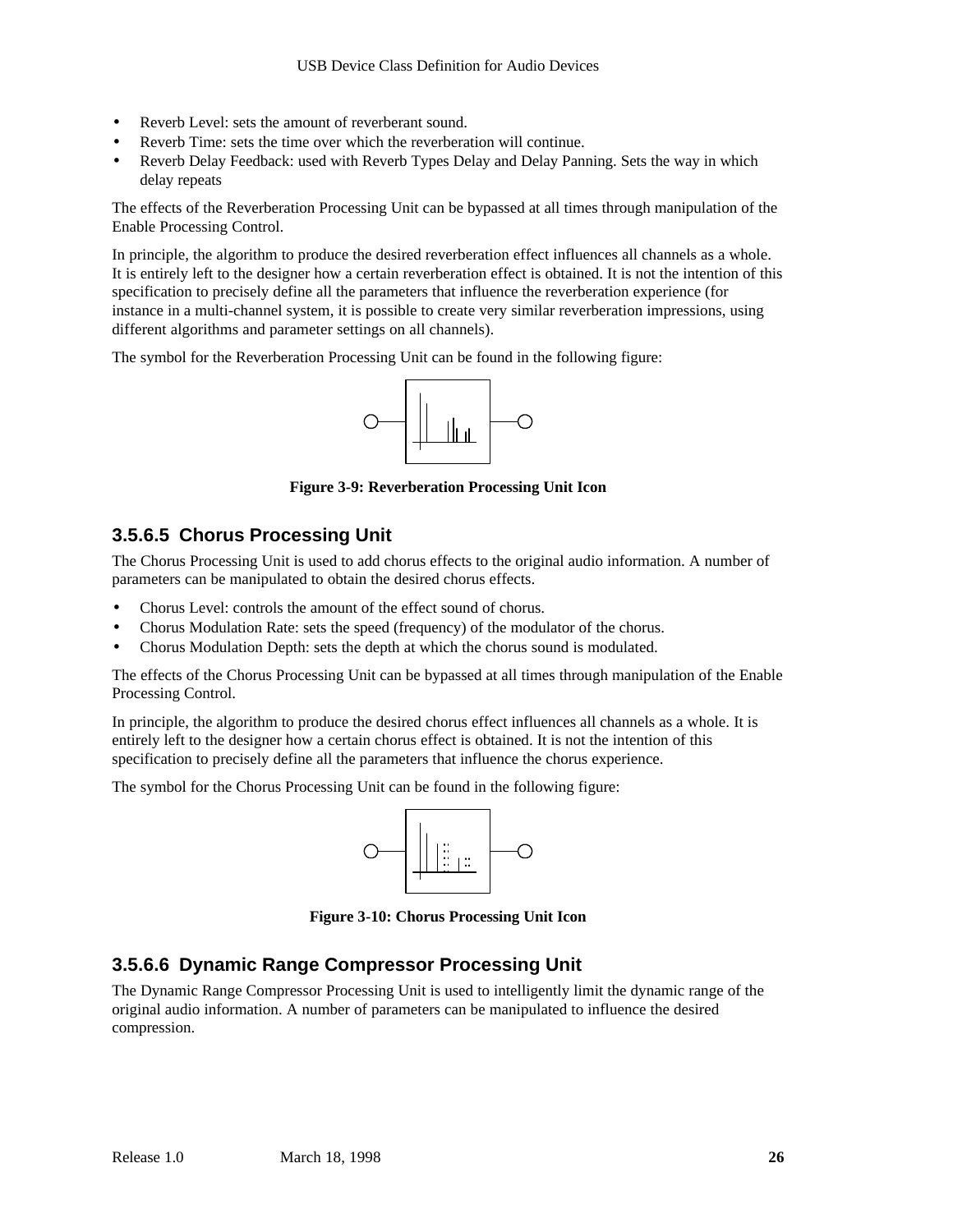

**Figure 3-11: Dynamic Range Compressor Transfer Characteristic**

• Compression ratio R: determines the slope of the static input-to-output transfer characteristic in the compressor's active input range. The compression is defined in terms of the compression ratio R, which is the inverse of the derivative of the output power  $P_0$  as a function of the input power  $P_1$  when  $P_0$  and  $P_I$  are expressed in dB.

$$
R^{-1} = \frac{\partial Log(P_0 / P_R)}{\partial Log(P_1 / P_R)}
$$

 $P_R$  is the reference level and it is made equal to the so-called line level. All levels are expressed relative to the line level (0 dB), which is usually 15-20 dB below the maximum level. Compression is obtained when  $R > 1$ ,  $R = 1$  does not affect the signal and  $R < 1$  gives rise to expansion.

- Maximum Amplitude: the upper boundary of the active input range, relative to the line level (0 dB). Expressed in dB.
- Threshold level: the lower boundary of the active input level, relative to the line level (0 dB).
- Attack Time: determines the response of the compressor as a function of time to a step in the input level. Expressed in ms.
- Release Time: relates to the recovery time of the gain of the compressor after a loud passage. Expressed in ms.

The effects of the Dynamic Range Compressor Processing Unit can be bypassed at all times through manipulation of the Enable Processing Control.

In principle, the algorithm to produce the desired dynamic range compression influences all channels as a whole. It is entirely left to the designer how a certain dynamic range compression is obtained.

The symbol for the Dynamic Range Compressor Processing Unit can be found in the following figure:



**Figure 3-12: Dynamic Range Compressor Processing Unit Icon**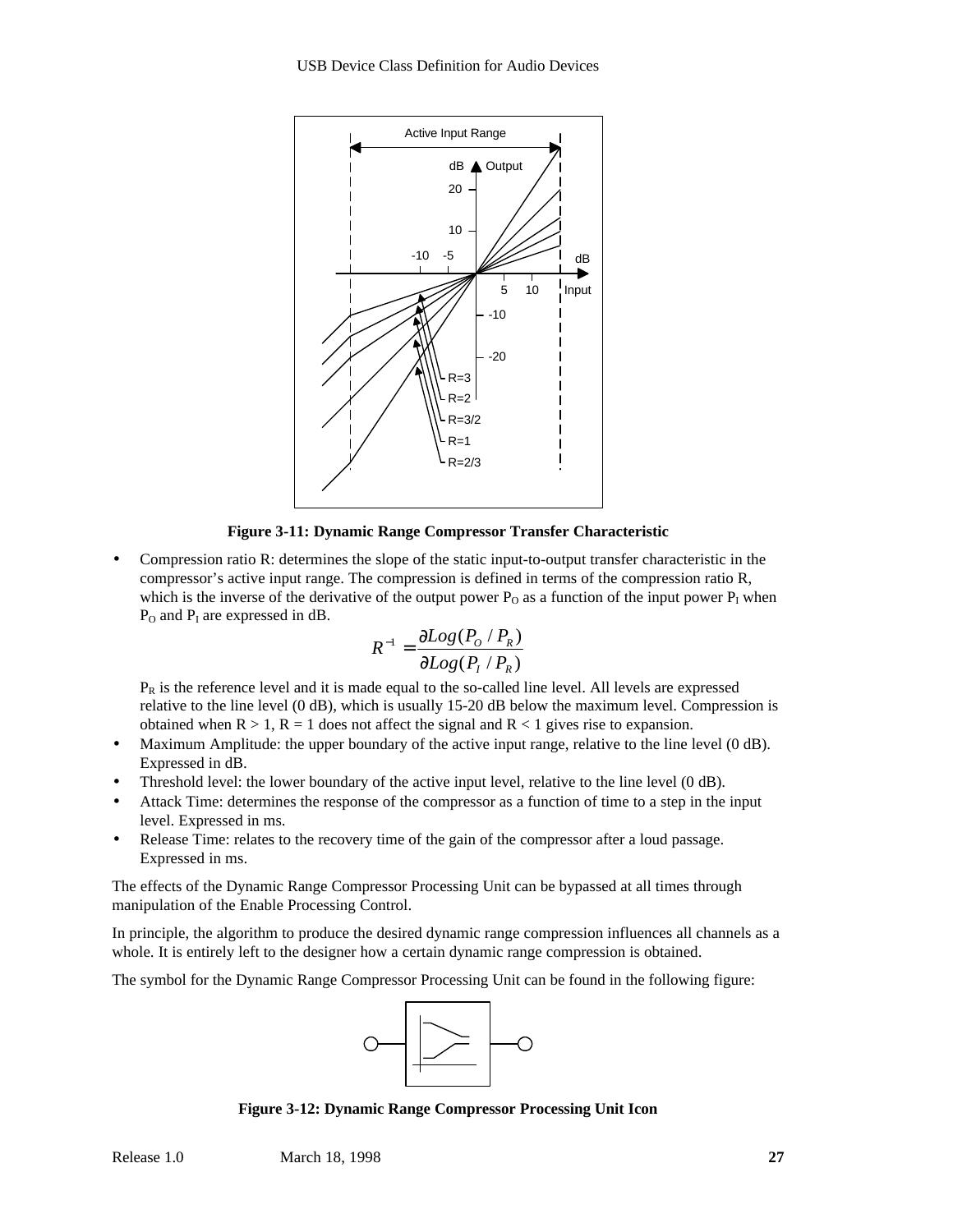#### **3.5.7 Extension Unit**

The Extension Unit (XU) is the method provided by this specification to easily add vendor-specific building blocks to the specification. The Extension Unit provides one or more logical input channels, grouped into one or more audio channel clusters and transforms them into a number of logical output channels, grouped into one audio channel cluster. Therefore, the Extension Unit can have multiple Input Pins and has a single Output Pin.

Extension Units are required to support at least the Enable Processing Control, allowing the Host software to bypass whatever functionality is incorporated in the Extension Unit.

Although a generic audio driver will not be able to determine what functionality is implemented in the Extension Unit, let alone manipulate it, it still will be capable of recognizing the presence of vendorspecific extensions and assume default behavior for those units.

The symbol for the Extension Unit can be found in the following figure:



**Figure 3-13: Extension Unit Icon**

#### **3.5.8 Associated Interfaces**

In some cases, an audio function building block (Terminal, Mixer Unit, Feature Unit, and so on) needs to be associated with interfaces that are not part of the Audio Interface Collection. As an example, consider a speaker system with front-panel volume knob. The manufacturer might want to impose a binding between the front-panel volume Control and the speaker system's volume setting. The volume knob could be represented by a HID interface that coexists with the Audio Interface Collection. To create a binding between the Feature Unit inside the audio function that deals with master Volume Control and the frontpanel volume knob, the Feature Unit descriptor can be supplemented by a special Associated Interface descriptor that holds a link to the associated HID interface.

In general, each Terminal or Unit descriptor can be supplemented by one or more optional Associated Interface descriptors that hold a reference to an interface. This interface is external to the audio function and interacts in a certain way with the Terminal or Unit. The layout of the Associated Interface descriptor is open-ended and is qualified by the Entity type it succeeds and by the target interface Class type it references.

For the time being, this specification does not define any specific Associated Interface descriptor layout.

#### **3.6 Copy Protection**

Because the Audio Device Class is primarily dealing with digital audio streams, the issue of protecting these – often-copyrighted – streams can not be ignored. Therefore, this specification provides the means to preserve whatever copyright information is available. However, it is the responsibility of the Host software to manage the flow of copy protection information throughout the audio function.

Copy protection issues come into play whenever digital audio streams enter or leave the audio function. Therefore, the copy protection mechanism is implemented at the Terminal level in the audio function. Streams entering the audio function can be accompanied by specific information, describing the copy protection level of that audio stream. Likewise, streams leaving the audio function should be accompanied by the appropriate copy protection information, if the hardware permits it. This specification provides for two dedicated requests that can be used to manage the copy protection mechanism. The Get Copy Protect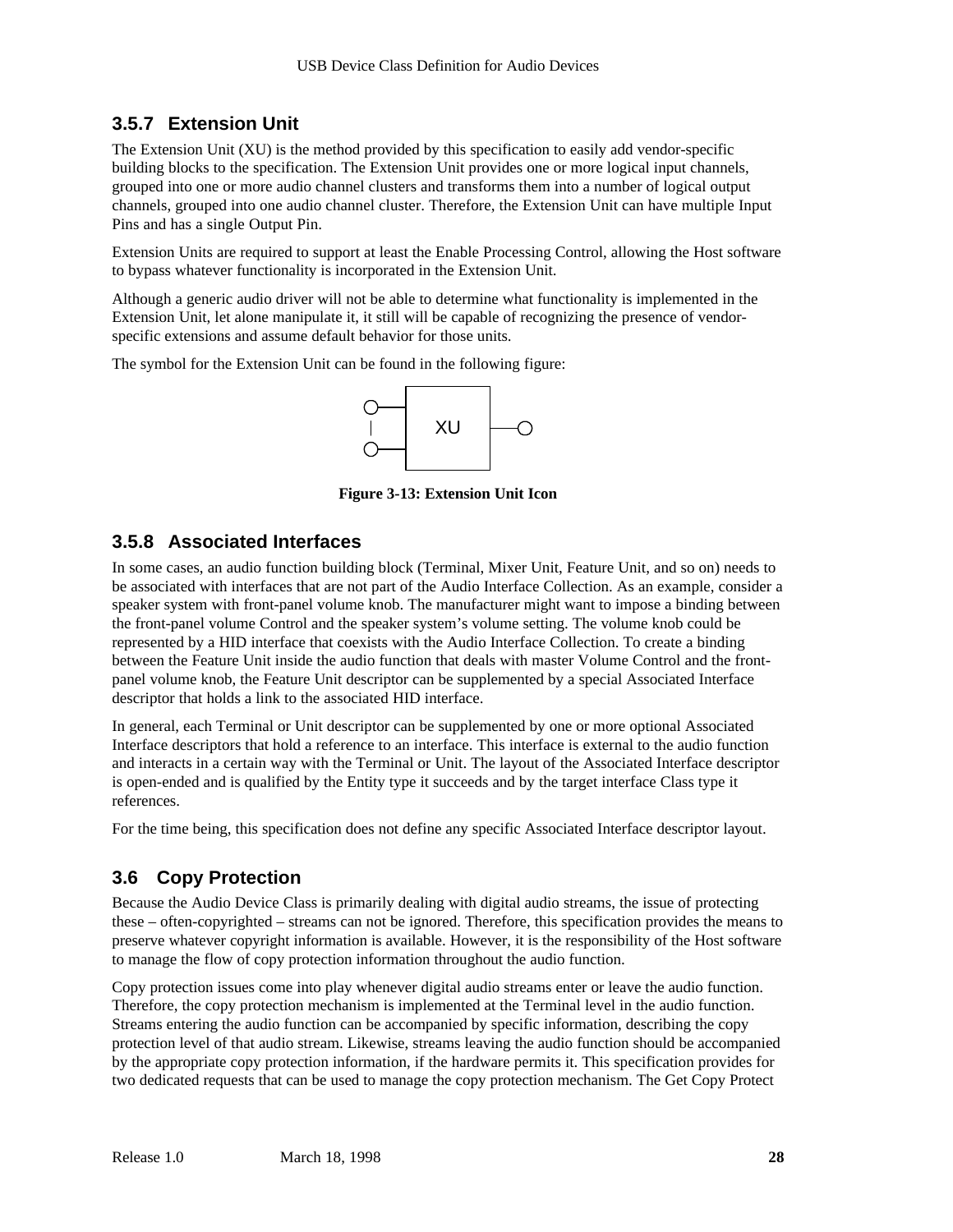request can be used to retrieve copy protection information from an Input Terminal whereas the Set Copy Protect request is used to preset the copy protection level of an Output Terminal.

This specification provides for three levels of copy permission, similar to CGMS (Copy Generation Management System) and SCMS (Serial Copy Management System).

- Level 0: Copying is permitted without restriction. The material is either not copyrighted, or the copyright is not asserted.
- Level 1: One generation of copies may be made. The material is copyright protected and is the original.
- Level 2: The material is copyright protected and no digital copying is permitted.

#### **3.7 Operational Model**

A device can support multiple configurations. Within each configuration can be multiple interfaces, each possibly having alternate settings. These interfaces can pertain to different functions that co-reside in the same composite device. Even several independent audio functions can exist in the same device. Interfaces, belonging to the same audio function are grouped into an Audio Interface Collection. If the device contains multiple independent audio functions, there must be multiple Audio Interface Collections, each providing full access to their associated audio function.

As an example of a composite device, consider a PC monitor equipped with a built-in stereo speaker system. Such a device could be configured to have one interface dealing with configuration and control of the monitor part of the device (HID Class), while a Collection of two other interfaces deals with its audio aspects. One of those, the AudioControl interface, is used to control the inner workings of the function (Volume Control etc.) whereas the other, the AudioStreaming interface, handles the data traffic, sent to the monitor's audio subsystem.

The AudioStreaming interface could be configured to operate in mono mode (alternate setting *x*) in which only a single channel data stream is sent to the audio function. The receiving Input Terminal could duplicate this audio stream into two logical channels, and those could then be reproduced on both speakers. From an interface point of view, such a setup requires one isochronous endpoint in the AudioStreaming interface to receive the mono audio data stream, in addition to the mandatory control endpoint and optional interrupt endpoint in the AudioControl interface.

The same system could be used to play back stereo audio. In this case, the stereo AudioStreaming interface must be selected (alternate setting *y*). This interface also consists of a single isochronous endpoint, now receiving a data stream that interleaves left and right channel samples. The receiving Input Terminal now splits the stream into a Left and Right logical channel. The AudioControl interface remains unchanged.

If the above AudioStreaming interface were an asynchronous sink, one extra isochronous synch endpoint would also be necessary.

Audio Interface Collections can be dynamic. Because the AudioControl interface, together with its associated AudioStreaming interface(s), constitute the 'logical interface' to the audio function, they must all come into existence at the same moment in time.

As stated earlier, audio functionality is located at the interface level in the device class hierarchy. The following sections describe the Audio Interface Collection, containing a single AudioControl interface and optional AudioStreaming interfaces, together with their associated endpoints that are used for audio function control and for audio data stream transfer.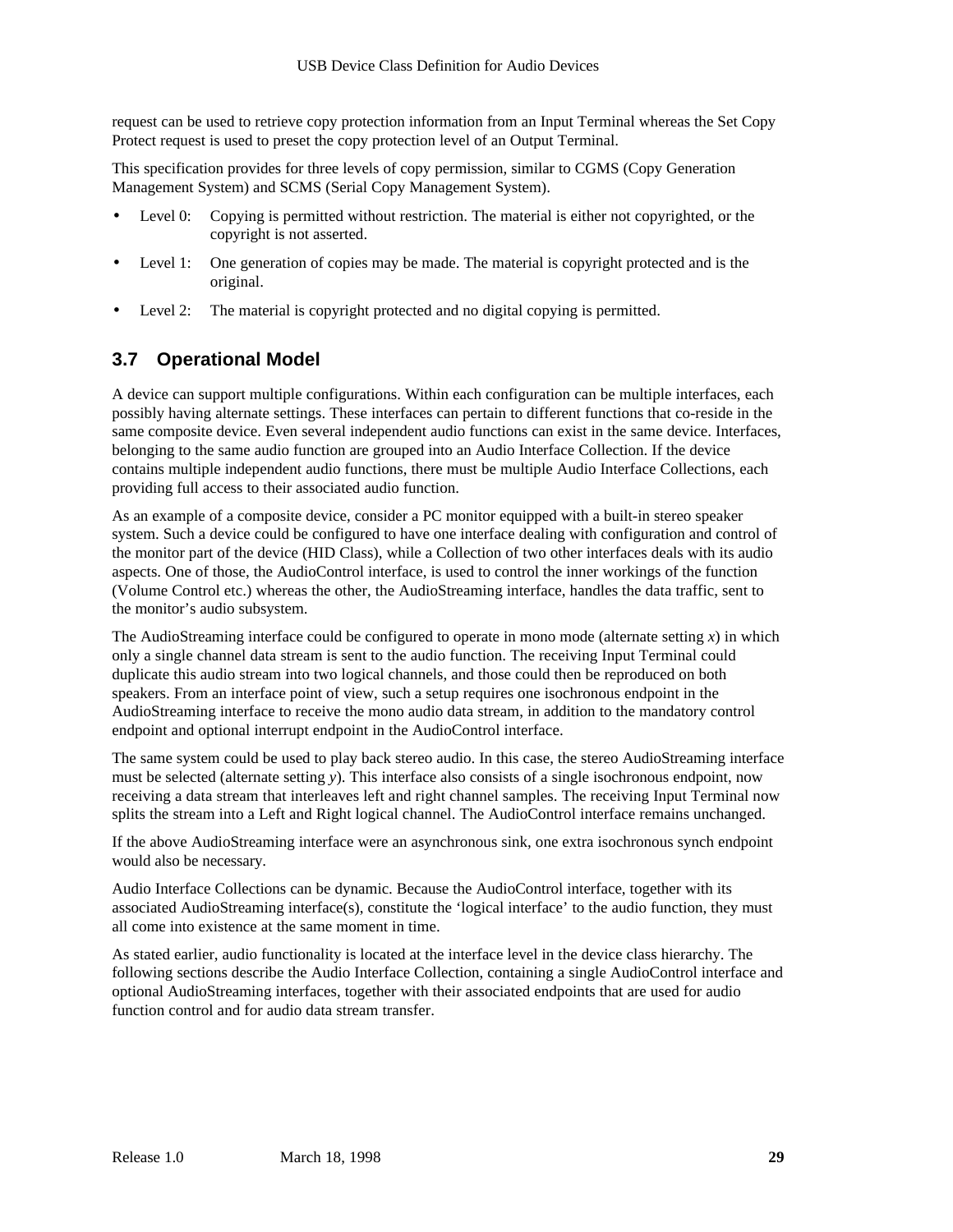#### **3.7.1 AudioControl Interface**

To control the functional behavior of a particular audio function, the Host can manipulate the Units and Terminals inside the audio function. To make these objects accessible, the audio function must expose a single AudioControl interface. This interface can contain the following endpoints:

- A control endpoint for manipulating Unit and Terminal settings and retrieving the state of the audio function. This endpoint is mandatory, and the default endpoint 0 is used for this purpose.
- An interrupt endpoint for status returns. This endpoint is optional.

The AudioControl interface is the single entry point to access the internals of the audio function. All requests that are concerned with the manipulation of certain audio Controls within the audio function's Units or Terminals must be directed to the AudioControl interface of the audio function. Likewise, all descriptors related to the internals of the audio function are part of the class-specific AudioControl interface descriptor.

The AudioControl interface of an audio function may support multiple alternate settings. Alternate settings of the AudioControl interface could for instance be used to implement audio functions that support multiple topologies by presenting different class-specific AudioControl interface descriptors for each alternate setting.

#### **3.7.1.1 Control Endpoint**

The audio interface class uses endpoint 0 (the default pipe) as the standard way to control the audio function using class-specific requests. These requests are always directed to one of the Units or Terminals that make up the audio function. The format and contents of these requests are detailed further in this document.

#### **3.7.1.2 Status Interrupt Endpoint**

A USB AudioControl interface can support an optional interrupt endpoint to inform the Host about the status the status of the different addressable Entities (Terminals, Units, interfaces and endpoints) inside the audio function. In fact, the interrupt endpoint is used by the entire Audio Interface Collection to convey status information to the Host. It is considered part of the AudioControl interface because this is the anchor interface for the Collection.

The interrupt data is a 2-byte entity. The **bStatusType** field contains information in D7 indicating whether there is still an interrupt pending or not. This bit remains set until all pending interrupts are properly serviced. The other bits are used to report the cause of the interrupt in more detail. Bit D6 of the **bStatusType** field indicates a change in memory contents on one of the addressable Entities inside the audio function. This bit is cleared by a Get Memory request on the appropriate Entity. Bits D3..0 indicate the originator of the current interrupt. All addressable Entities inside an audio function can be originator.

The contents of the **bOriginator** field must be interpreted according to the code in D3..0 of the **bStatusType** field. If the originator is the AudioControl interface, the **bOriginator** field contains the TerminalID or UnitID of the Entity that caused the interrupt to occur. If the bOriginator field is set to zero, the 'virtual' Entity interface is the originator. This can be used to report global AudioControl interface changes to the Host. If the originator is an AudioStreaming interface, the **bOriginator** field contains the interface number of the AudioStreaming interface. Likewise, it contains the endpoint number if the originator were an AudioStreaming endpoint.

The proper response to an interrupt is either a Get Status request (D6=0) or a Get Memory request (D6=1). Issuing these requests to the appropriate originator must clear the Interrupt Pending bit and the Memory Contents Changed bit, if applicable.

The following table specifies the format of the status word: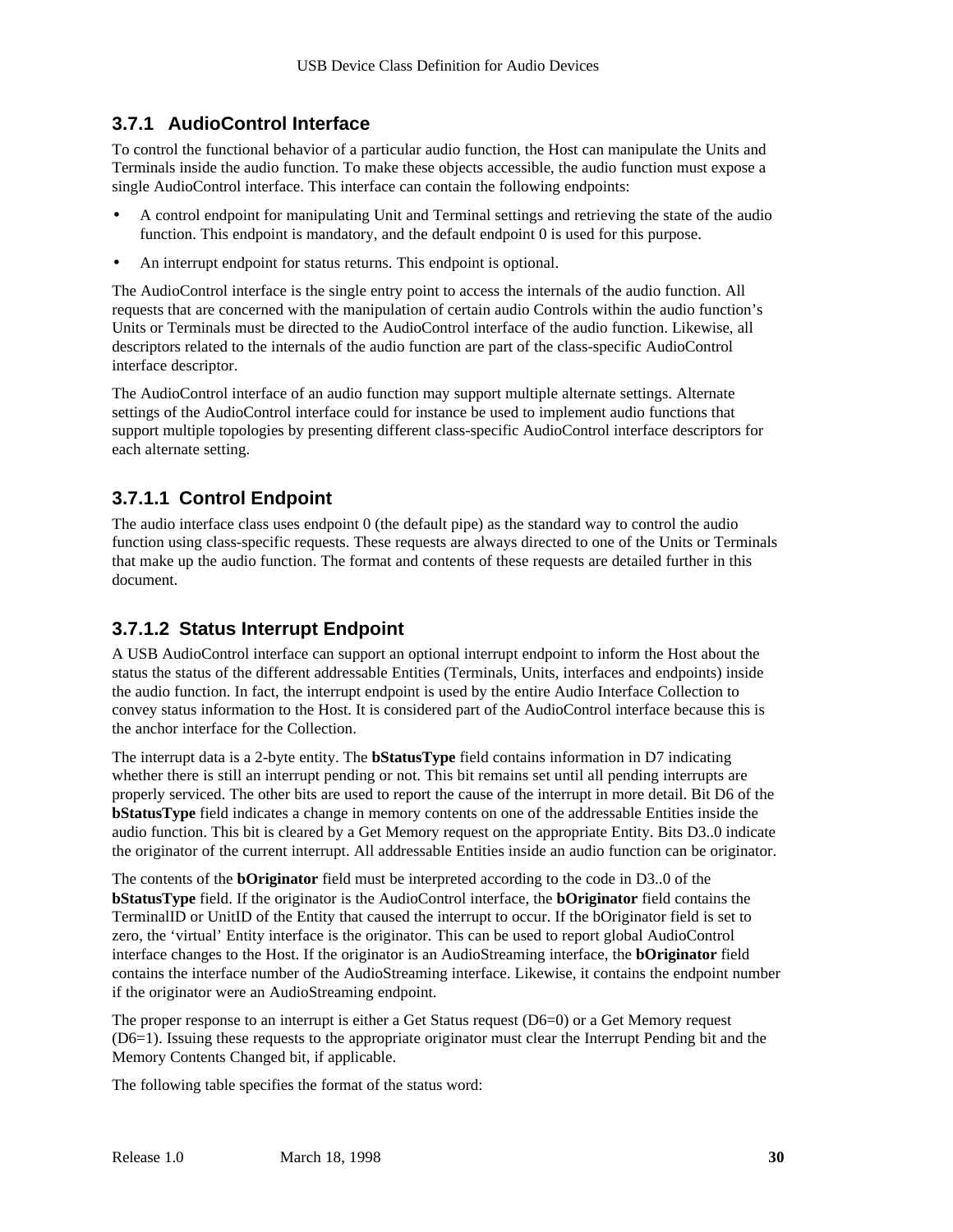| <b>Offset</b> | <b>Field</b> | <b>Size</b> | Value         | <b>Description</b>                                                                                                                                                                                                                   |
|---------------|--------------|-------------|---------------|--------------------------------------------------------------------------------------------------------------------------------------------------------------------------------------------------------------------------------------|
| 0             | bStatusType  |             | <b>Bitmap</b> | D7:<br>Interrupt Pending<br>D6:<br><b>Memory Contents Changed</b><br>D5.4:<br>Reserved<br>D30:<br>Originator<br>$0 =$ AudioControl interface<br>$1 =$ AudioStreaming interface<br>$2 =$ AudioStreaming endpoint<br>$3.15$ = Reserved |
|               | bOriginator  | 1           | Number        | ID of the Terminal, Unit, interface, or<br>endpoint that reports the interrupt.                                                                                                                                                      |

**Table 3-1: Status Word Format**

#### **3.7.2 AudioStreaming Interface**

AudioStreaming interfaces are used to interchange digital audio data streams between the Host and the audio function. They are optional. An audio function can have zero or more AudioStreaming interfaces associated with it, each possibly carrying data of a different nature and format. Each AudioStreaming interface can have at most one isochronous data endpoint. This construction guarantees a one-to-one relationship between the AudioStreaming interface and the single audio data stream, related to the endpoint. In some cases, the isochronous data endpoint is accompanied by an associated isochronous synch endpoint for synchronization purposes. The isochronous data endpoint is required to be the first endpoint in the AudioStreaming interface. The synch endpoint always follows its associated data endpoint.

An AudioStreaming interface can have alternate settings that can be used to change certain characteristics of the interface and underlying endpoint. A typical use of alternate settings is to provide a way to change the bandwidth requirements an active AudioStreaming interface imposes on the USB. By incorporating a low-bandwidth or even zero-bandwidth alternate setting for each AudioStreaming interface, a device offers to the Host software the option to temporarily relinquish USB bandwidth by switching to this lowbandwidth alternate setting. If such an alternate setting is implemented, it must be the default alternate setting (alternate setting zero). A zero-bandwidth alternate setting can be implemented by specifying zero endpoints in the standard AudioStreaming interface descriptor. All other interface and endpoint descriptors (both standard and class-specific) need not be specified in this case.

The AudioStreaming interface is essentially used to provide an access point for the Host software (drivers) to manipulate the behavior of the physical interface it represents. Therefore, even external connections to the audio function (S/PDIF interface, analog input, etc.) can be represented by an AudioStreaming interface so that the Host software can control certain aspects of those connections. This type of AudioStreaming interface has no associated USB endpoints. The related audio data stream is not using USB as a transport medium.

In addition, the concepts of dynamic interfaces as described in the *Universal Serial Bus Class Specification* can be used to notify the Host software that changes have occurred on the external connection. This is analogous to switching alternate settings on an AudioStreaming interface with USB endpoints, except that the switch is now device-initiated instead of Host-initiated.

As an example, consider an S/PDIF connection to an audio function. If nothing is connected to this external S/PDIF interface, the AudioStreaming interface is idle and reports itself as being dynamic and non-configured (bInterfaceClass=0x00). If the user connects a standard IEC958 signal to the audio function, the S/PDIF receiver inside the audio function detects this and notifies the Host that the AudioStreaming interface has switched to its IEC958 mode (alternate setting *x*). If, on the other hand, an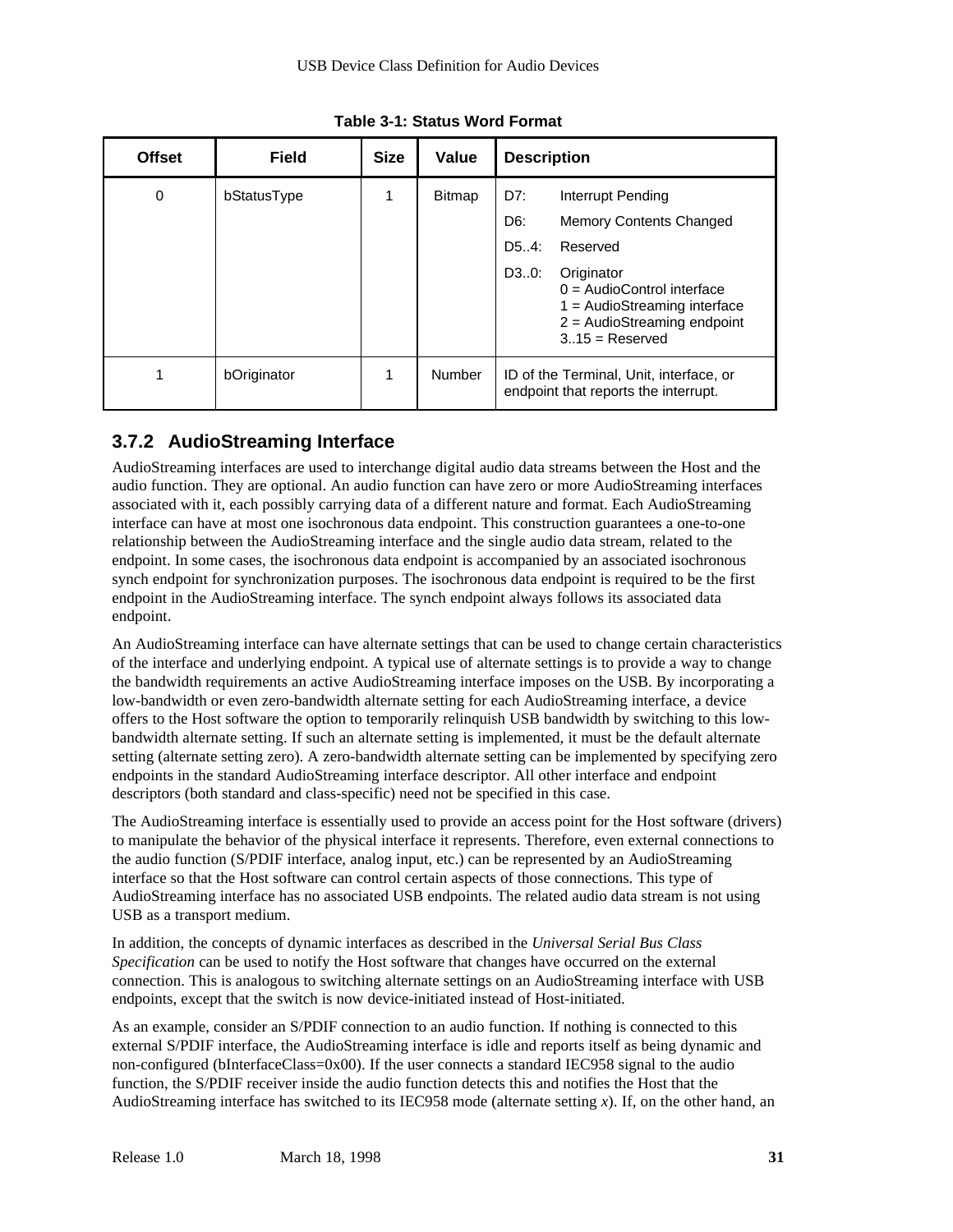IEC1937 signal, carrying MPEG-encoded audio is connected, the AudioStreaming interface switches to the appropriate setting (alternate setting *y*) to handle the MPEG decoding process.

For every isochronous OUT or IN endpoint defined in any of the AudioStreaming interfaces, there must be a corresponding Input or Output Terminal defined in the audio function. For the Host to fully understand the nature and behavior of the connection, it must take into account the interface- and endpoint-related descriptors as well as the Terminal-related descriptor.

#### **3.7.2.1 Isochronous Audio Data Stream Endpoint**

In general, the data streams that are handled by an isochronous audio data endpoint do not necessarily map directly to the logical channels that exist within the audio function. As an example, consider a "stereo" audio data stream that contains audio data, encoded in Dolby Prologic format. Although there is only one data stream, carrying interleaved samples for Left and Right (or more precisely  $L_T$  and  $R_T$ ), these two channels carry information for four logical channels (Left, Right, Center, and Surround). Other examples include cases in which multiple logical audio channels are compressed into a single data stream. The format of such a data stream can be entirely different from the native format of the logical channels (for example, 256 Kbits/s MPEG1 stereo audio as opposed to 176.4 Kbytes/s 16 bit stereo 44.1 kHz audio). Therefore, to describe the data transfer at the endpoint level correctly, the notion of logical channel is replaced by the notion of audio data stream. It is the responsibility of the AudioStreaming interface which contains the OUT endpoint to convert between the audio data stream and the embedded logical channels before handing the data over to the Input Terminal. In many cases, this conversion process involves some form of decoding. Likewise, the AudioStreaming interface which contains the IN endpoint must convert logical channels from the Output Terminal into an audio data stream, often using some form of encoding.

Consequently, requests to control properties that exist within an audio function, such as volume or mute cannot be sent to the endpoint in an AudioStreaming interface. An AudioStreaming interface operates on audio data streams and is unaware of the number of logical channels it eventually serves. Instead, these requests must be directed to the proper audio function's Units or Terminals via the AudioControl interface.

As already mentioned, an AudioStreaming interface can have zero or one isochronous audio data endpoint. If multiple synchronous audio channels must be communicated between Host and audio function, they must be clustered into one audio channel cluster by interleaving the individual audio data, and the result can be directed to the single endpoint. Furthermore, a single synch endpoint, if needed, can service the entire cluster. In this way, a minimum number of endpoints are consumed to transport related data streams.

If an audio function needs more than one cluster to operate, each cluster is directed to the endpoint of a separate AudioStreaming interface, belonging to the same Audio Interface Collection (all servicing the same audio function). If there is a need to manipulate a number of AudioStreaming interfaces as a whole, these interfaces can be tied together. The techniques for associating interfaces, described in the *Universal Serial Bus Class Specification* should be used to create the binding.

### **3.7.2.2 Isochronous Synch Endpoint**

For adaptive audio source endpoints and asynchronous audio sink endpoints, an explicit synch mechanism is needed to maintain synchronization during transfers. For details about synchronization, see Section 5, "USB Data Flow Model," in the *USB Specification* and the relevant parts of the *Universal Serial Bus Class Specification*.

The information carried over the synch path consists of a 3-byte data packet. These three bytes contain the *Ff* value in a 10.14 format as described in Section 5.10.4.2, "Feedback" of the *USB Specification*. *F<sup>f</sup>* represents the average number of samples the endpoint must produce or consume per frame to match the desired sampling frequency *F<sup>s</sup>* exactly.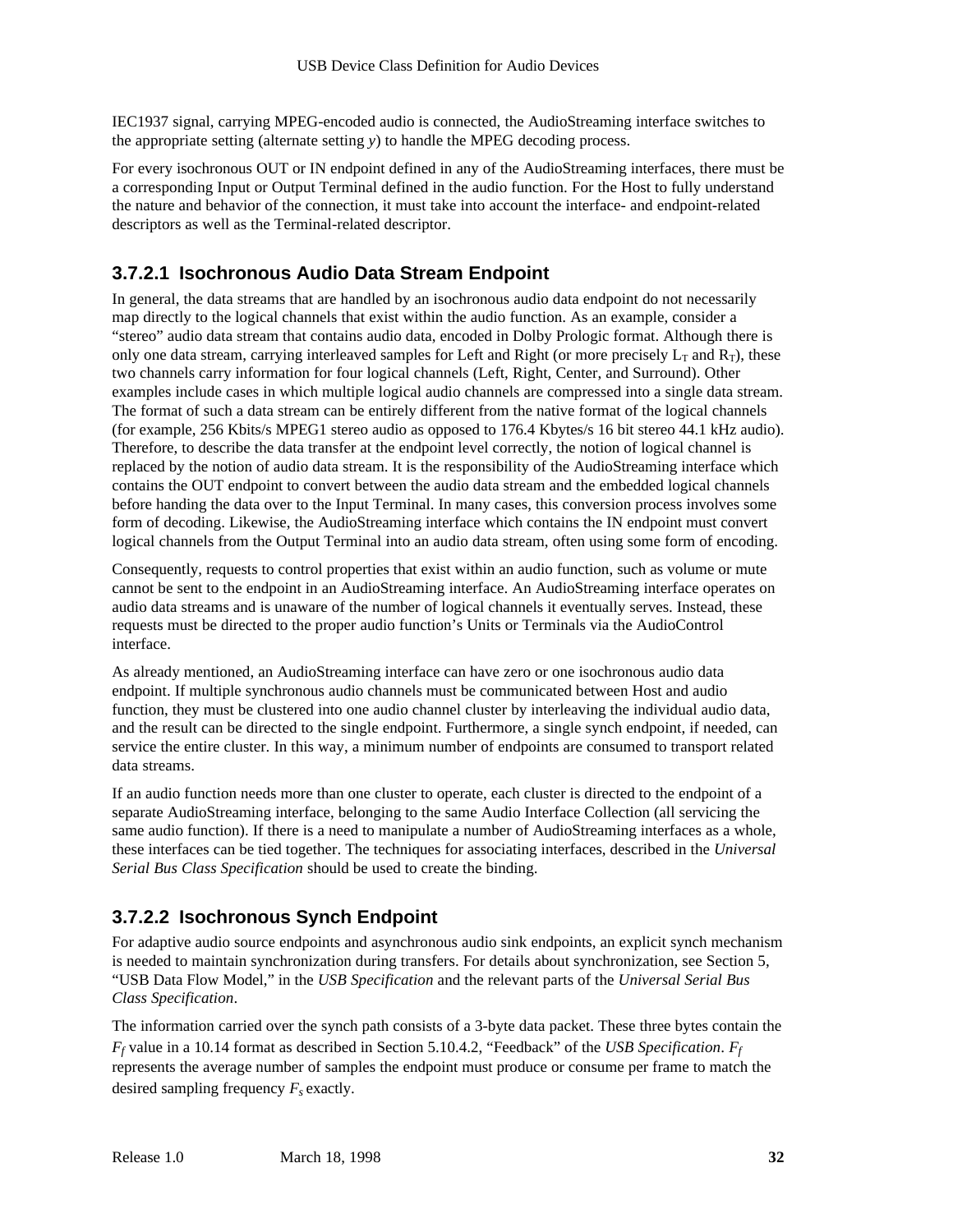A new  $F_f$  value is available every  $2^{(10 - P)}$  ms (frames) where P can range from 1 to 9, inclusive. The sample clock  $F_s$  is always derived from a master clock  $F_m$  in the device. P is related to the ratio between those clocks through the following relationship:

$$
F_m = F_s * 2^{(P-1)}
$$

In worst case conditions, only  $F_s$  is available and  $F_m = F_s$ , giving  $P = 1$  because one can always use phase information to resolve the estimation of  $F_s$  within half a clock cycle.

An adaptive audio source IN endpoint is accompanied by an associated isochronous synch OUT endpoint that carries *F<sup>f</sup>* . An asynchronous audio sink OUT endpoint is accompanied by an associated isochronous synch IN endpoint.

For adaptive IN endpoints and asynchronous OUT endpoints, the standard endpoint descriptor provides the **bSynchAddress** field to establish a link to the associated synch endpoint. It contains the address of the synch endpoint. The **bSynchAddress** field of the synch standard endpoint descriptor must be set to zero.

As indicated earlier, a new  $F_f$  value is available every  $2^{(10 - P)}$  frames with P ranging from 1 to 9. The **bRefresh** field of the synch standard endpoint descriptor is used to report the exponent (10-*P*) to the Host. It can range from 9 down to 1. (512 ms down to 2 ms)

#### **3.7.2.3 Audio Channel Cluster Format**

An audio channel cluster is a grouping of logical audio channels that share the same characteristics like sampling frequency, bit resolution, etc. Channel numbering in the cluster starts with channel one up to the number of channels in the cluster. The virtual channel zero is used to address a master Control in a Unit, effectively influencing all the channels at once. The maximum number of independent channels in an audio channel cluster is limited to 254. Indeed, Channel zero is used to reference the master channel and code 0xFF (255) is used in requests to indicate that the request parameter block holds values for all available addressed Controls. For further details, refer to Section 5.2.2, "AudioControl Requests" and the sections that follow, describing the second form of requests.

In many cases, each channel in the audio cluster is also tied to a certain location in the listening space. A trivial example of this is a cluster that contains Left and Right logical audio channels. To be able to describe more complex cases in a manageable fashion, this specification imposes some limitations and restrictions on the ordering of logical channels in an audio channel cluster.

There are twelve predefined spatial locations:

- Left Front (L)
- Right Front (R)
- Center Front (C)
- Low Frequency Enhancement (LFE) [Super woofer]
- Left Surround  $(L_s)$
- Right Surround  $(R<sub>S</sub>)$
- Left of Center  $(L_C)$  [in front]
- **Right of Center**  $(R_C)$  [in front]
- Surround (S) [rear]
- $\text{Side Left}(\mathbf{S}_L)$  [left wall]
- Side Right  $(S_R)$  [right wall]
- Top (T) [overhead]

If there are logical channels present in the audio channel cluster that correspond to some of the previously defined spatial positions, then they must appear in the order specified in the above list. For instance, if a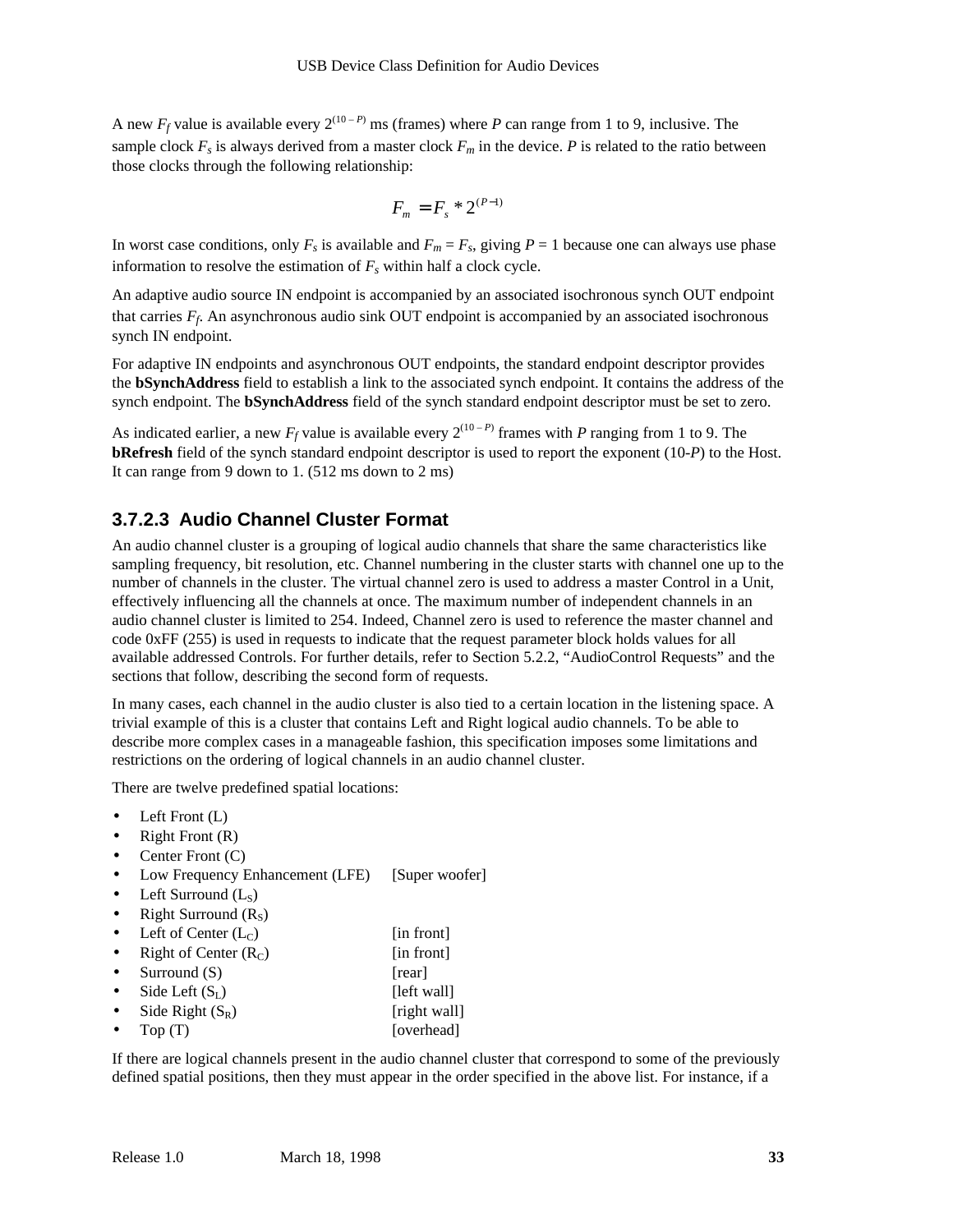cluster contains logical channels Left, Right and LFE, then channel 1 is Left, channel 2 is Right, and channel 3 is LFE.

To characterize an audio channel cluster, a cluster descriptor is introduced. This descriptor is embedded within one of the following descriptors:

- Input Terminal descriptor
- Mixer Unit descriptor
- Processing Unit descriptor
- Extension Unit descriptor

The cluster descriptor contains the following fields:

- **bNrChannels**: a number that specifies how many logical audio channels are present in the cluster.
- **wChannelConfig**: a bit field that indicates which spatial locations are present in the cluster. The bit allocations are as follows:
- $\blacksquare$  D0: Left Front (L)
- $\blacksquare$  D1: Right Front (R)
- D2: Center Front (C)
- **B** D3: Low Frequency Enhancement (LFE)
- $D4$ : Left Surround  $(L<sub>S</sub>)$
- $\blacksquare$  D5: Right Surround  $(R<sub>S</sub>)$
- D6: Left of Center  $(L_C)$
- $\blacksquare$  D7: Right of Center  $(R_C)$
- D8: Surround (S)
- **D**9: Side Left  $(S_L)$
- $\blacksquare$  D10: Side Right  $(S_R)$
- $\blacksquare$  D11:  $\text{Top (T)}$
- D15..12: Reserved
- Each bit set in this bit map indicates there is a logical channel in the cluster that carries audio information, destined for the indicated spatial location. The channel ordering in the cluster must correspond to the ordering, imposed by the above list of predefined spatial locations. If there are more channels in the cluster than there are bits set in the **wChannelConfig** field, (i.e. **bNrChannels > [**Number\_Of\_Bits\_Set]), then the first [Number\_Of\_Bits\_Set] channels take the spatial positions, indicated in **wChannelConfig.** The remaining channels have 'non-predefined' spatial positions (positions that do not appear in the predefined list). If none of the bits in **wChannelConfig** are set, then all channels have non-predefined spatial positions. If one or more channels have non-predefined spatial positions, their spatial location description can optionally be derived from the **iChannelNames** field.
- **iChannelNames**: index to a string descriptor that describes the spatial location of the first nonpredefined logical channel in the cluster. The spatial locations of all remaining logical channels **must** be described by string descriptors with indices that immediately follow the index of the descriptor of the first non-predefined channel. Therefore, **iChannelNames** inherently describes an array of string descriptor indices, ranging from **iChannelNames** to (**iChannelNames** + (**bNrChannels**- [Number Of Bits Set]) - 1)

#### **Example 1:**

An audio channel cluster that carries Dolby Prologic logical channels has the following cluster descriptor: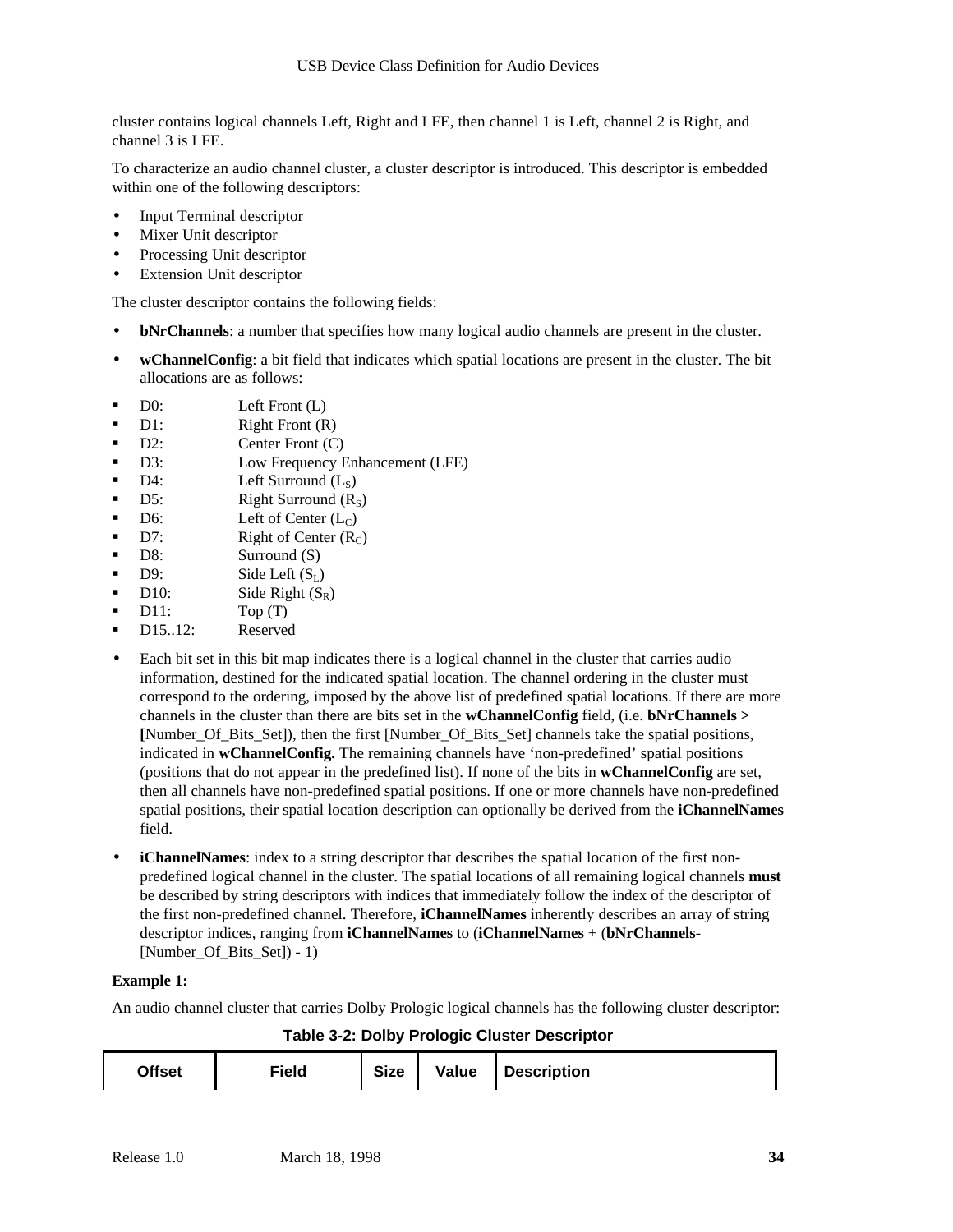| <b>Offset</b> | <b>Field</b>         | <b>Size</b>   | Value  | <b>Description</b>                                                                       |
|---------------|----------------------|---------------|--------|------------------------------------------------------------------------------------------|
| 0             | bNrChannels          |               | 4      | There are 4 logical channels in the<br>cluster.                                          |
|               | wChannelConfig       | $\mathcal{P}$ | 0x0107 | Left, Right, Center and Surround are<br>present.                                         |
| 3             | <b>iChannelNames</b> |               | Index  | Because there are no non-predefined<br>logical channels, this index must be set to<br>0. |

#### **Example 2:**

A hypothetical audio channel cluster inside an audio function could carry Left, Left Surround, Left of Center, and two auxiliary channels that contain each a different weighted mix of the Left, Left Surround and Left of Center channels. The corresponding cluster descriptor would be:

| <b>Offset</b> | <b>Field</b>         | <b>Size</b>    | Value  | <b>Description</b>                                                                                                     |
|---------------|----------------------|----------------|--------|------------------------------------------------------------------------------------------------------------------------|
| 0             | bNrChannels          |                | 5      | There are 5 logical channels in the cluster                                                                            |
|               | wChannelConfig       | $\mathfrak{p}$ | 0x0051 | Left, Left Surround, Left of Center and<br>two undefined channels are present.<br>(bNrChannels > [Number Of Bits Set]) |
| 3             | <i>iChannelNames</i> |                | Index  | Optional index of the first non-predefined<br>string descriptor                                                        |

**Table 3-3: Left Group Cluster Descriptor**

Optional string descriptors:

```
String (Index) = 'Left Down Mix 1'
String (Index+1) = 'Left Down Mix 2'
```
#### **3.7.2.4 Audio Data Format**

The format used to transport audio data over the USB is entirely determined by the code, located in the **wFormatTag** field of the class-specific interface descriptor. Therefore, each defined Format Tag must document in detail the audio data format it uses. Consequently, format-specific descriptors are needed to fully describe the format. For details about the predefined Format Tags and associated data formats and descriptors, see the separate document, *USB Audio Data Formats*, that is considered part of this specification. Vendor-specific protocols must be fully documented by the manufacturer.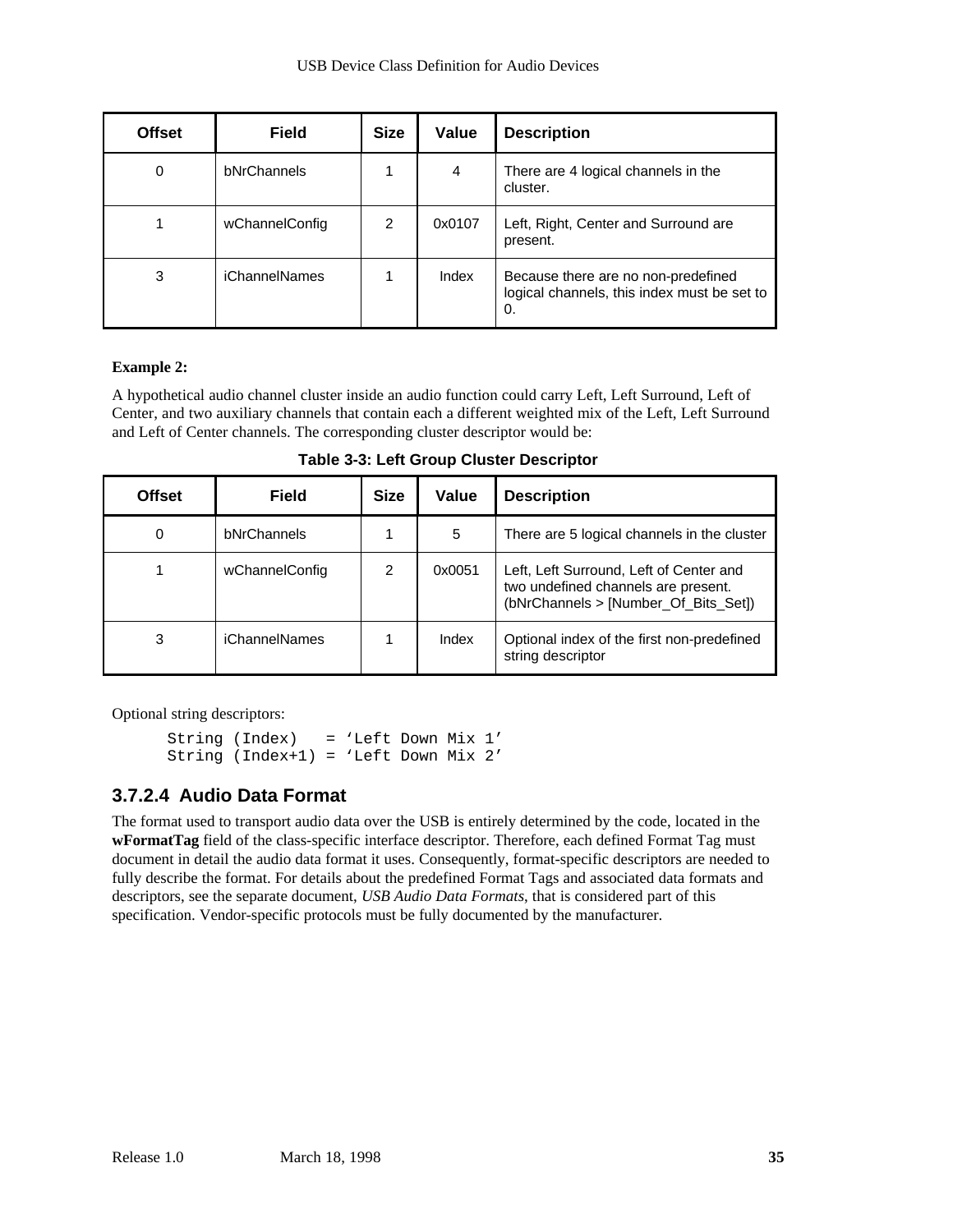# **4 Descriptors**

The following sections describe the standard and class-specific USB descriptors for the Audio Interface Class.

### **4.1 Device Descriptor**

Because audio functionality is always considered to reside at the interface level, this class specification does not define a specific audio device descriptor. For audio-only devices, the device descriptor must indicate that class information is to be found at the interface level. Therefore, the **bDeviceClass** field of the device descriptor must contain zero so that enumeration software looks down at the interface level to determine the Interface Class. The **bDeviceSubClass** and **bDeviceProtocol** fields must be set to zero. All other fields of the device descriptor must comply with the definitions in Section 9.6.1, "Descriptor" of the *USB Specification*. There is no class-specific device descriptor.

### **4.2 Configuration Descriptor**

In analogy to the device descriptor, an audio configuration descriptor is applicable only in the case of audio-only devices. It is identical to the standard configuration descriptor defined in Section 9.6.2, "Configuration" of the *USB Specification*. There is no class-specific configuration descriptor.

### **4.3 AudioControl Interface Descriptors**

The AudioControl (AC) interface descriptors contain all relevant information to fully characterize the corresponding audio function. The standard interface descriptor characterizes the interface itself, whereas the class-specific interface descriptor provides pertinent information concerning the internals of the audio function. It specifies revision level information and lists the capabilities of each Unit and Terminal.

### **4.3.1 Standard AC Interface Descriptor**

The standard AC interface descriptor is identical to the standard interface descriptor defined in Section 9.6.3, "Interface" of the *USB Specification*, except that some fields have now dedicated values.

| <b>Offset</b>  | Field             | <b>Size</b> | Value         | <b>Description</b>                                                                                                                                             |
|----------------|-------------------|-------------|---------------|----------------------------------------------------------------------------------------------------------------------------------------------------------------|
| 0              | bLength           |             | <b>Number</b> | Size of this descriptor, in bytes: 9                                                                                                                           |
| 1              | bDescriptorType   |             | Constant      | <b>INTERFACE descriptor type</b>                                                                                                                               |
| $\overline{2}$ | bInterfaceNumber  |             | Number        | Number of interface. A zero-based value<br>identifying the index in the array of<br>concurrent interfaces supported by this<br>configuration.                  |
| 3              | bAlternateSetting |             | Number        | Value used to select an alternate setting<br>for the interface identified in the prior<br>field.                                                               |
| 4              | bNumEndpoints     |             | <b>Number</b> | Number of endpoints used by this<br>interface (excluding endpoint 0). This<br>number is either 0 or 1 if the optional<br>status interrupt endpoint is present. |

**Table 4-1: Standard AC Interface Descriptor**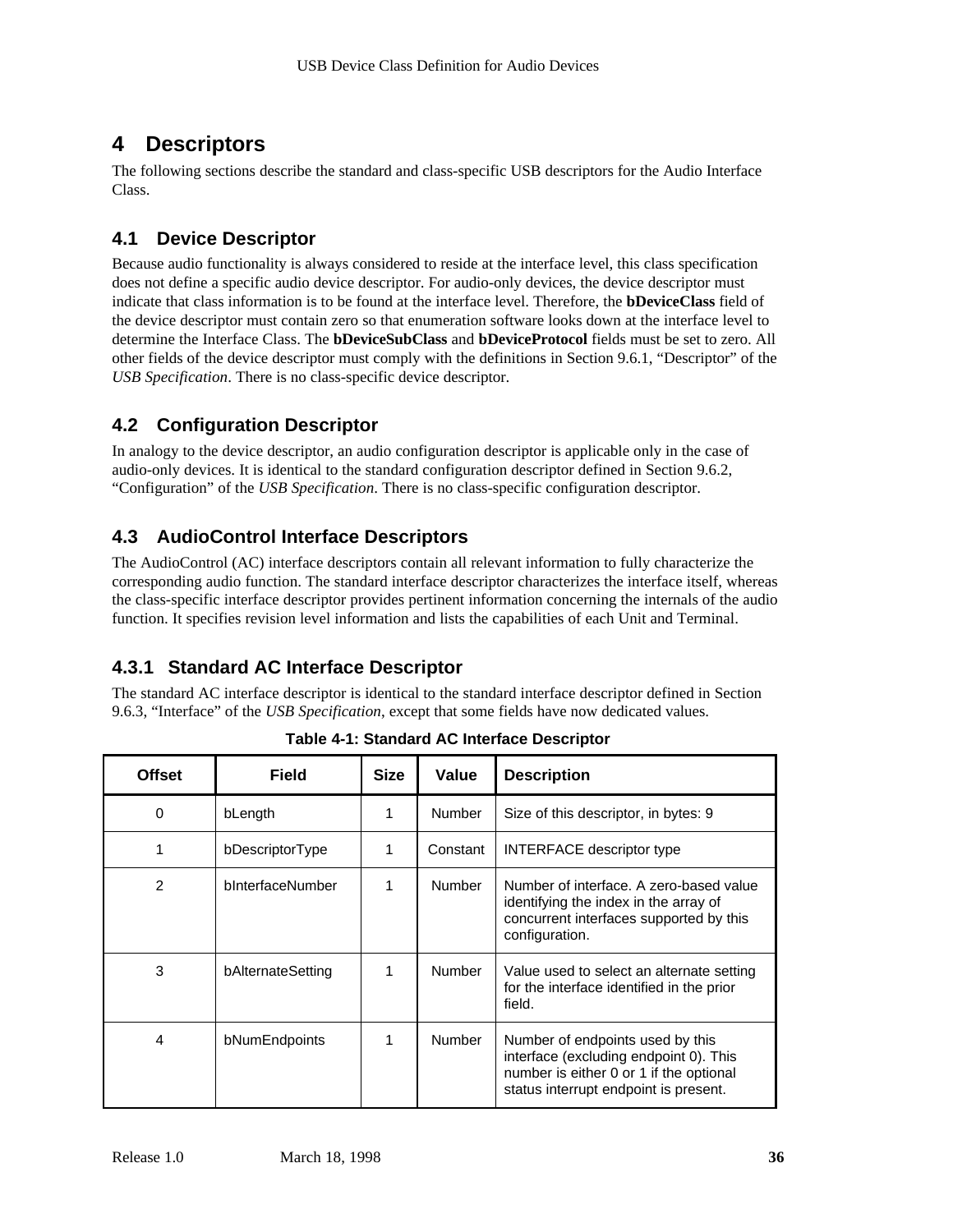| <b>Offset</b> | <b>Field</b>           | <b>Size</b> | Value           | <b>Description</b>                                                                                                                       |
|---------------|------------------------|-------------|-----------------|------------------------------------------------------------------------------------------------------------------------------------------|
| 5             | <b>bInterfaceClass</b> |             | Class           | AUDIO. Audio Interface Class code<br>(assigned by the USB). See Section A.1,<br>"Audio Interface Class Code."                            |
| 6             | bInterfaceSubClass     | 1           | <b>Subclass</b> | AUDIOCONTROL, Audio Interface<br>Subclass code. Assigned by this<br>specification. See Section A.2, "Audio<br>Interface Subclass Codes." |
| 7             | bInterfaceProtocol     | 1           | Protocol        | Not used. Must be set to 0.                                                                                                              |
| 8             | ilnterface             | 1           | Index           | Index of a string descriptor that describes<br>this interface.                                                                           |
|               |                        |             |                 |                                                                                                                                          |

### **4.3.2 Class-Specific AC Interface Descriptor**

The class-specific AC interface descriptor is a concatenation of all the descriptors that are used to fully describe the audio function, i.e. all Unit Descriptors (UDs) and Terminal Descriptors (TDs).

The total length of the class-specific AC interface descriptor depends on the number of Units and Terminals in the audio function. Therefore, the descriptor starts with a header that reflects the total length in bytes of the entire class-specific AC interface descriptor in the **wTotalLength** field. The **bcdADC** field identifies the release of the Audio Device Class Specification with which this audio function and its descriptors are compliant. The **bInCollection** field indicates how many AudioStreaming and MIDIStreaming interfaces there are in the Audio Interface Collection to which this AudioControl interface belongs. The **baInterfaceNr**() array contains the interface numbers of all the AudioStreaming and MIDIStreaming interfaces in the Collection. The **bInCollection** and **baInterfaceNr()** fields together provide all necessary information to determine which interfaces together constitute the entire USB interface to the audio function, i.e. describe the Audio Interface Collection.

The order in which the Unit and Terminal descriptors are reported is not important because every descriptor can be identified through its **bDescriptorType** and **bDescriptorSubtype** field. The **bDescriptorType** field identifies the descriptor as being a class-specific interface descriptor. The **bDescriptorSubtype** field further qualifies the exact nature of the descriptor.

The following table defines the class-specific AC interface header descriptor.

| <b>Offset</b>  | <b>Field</b>       | <b>Size</b> | Value      | <b>Description</b>                                                          |  |
|----------------|--------------------|-------------|------------|-----------------------------------------------------------------------------|--|
| 0              | bLength            |             | Number     | Size of this descriptor, in bytes: 8+n                                      |  |
|                | bDescriptorType    |             | Constant   | CS INTERFACE descriptor type.                                               |  |
| $\overline{2}$ | bDescriptorSubtype |             | Constant   | HEADER descriptor subtype.                                                  |  |
| 3              | bcdADC             | 2           | <b>BCD</b> | Audio Device Class Specification Release<br>Number in Binary-Coded Decimal. |  |

**Table 4-2: Class-Specific AC Interface Header Descriptor**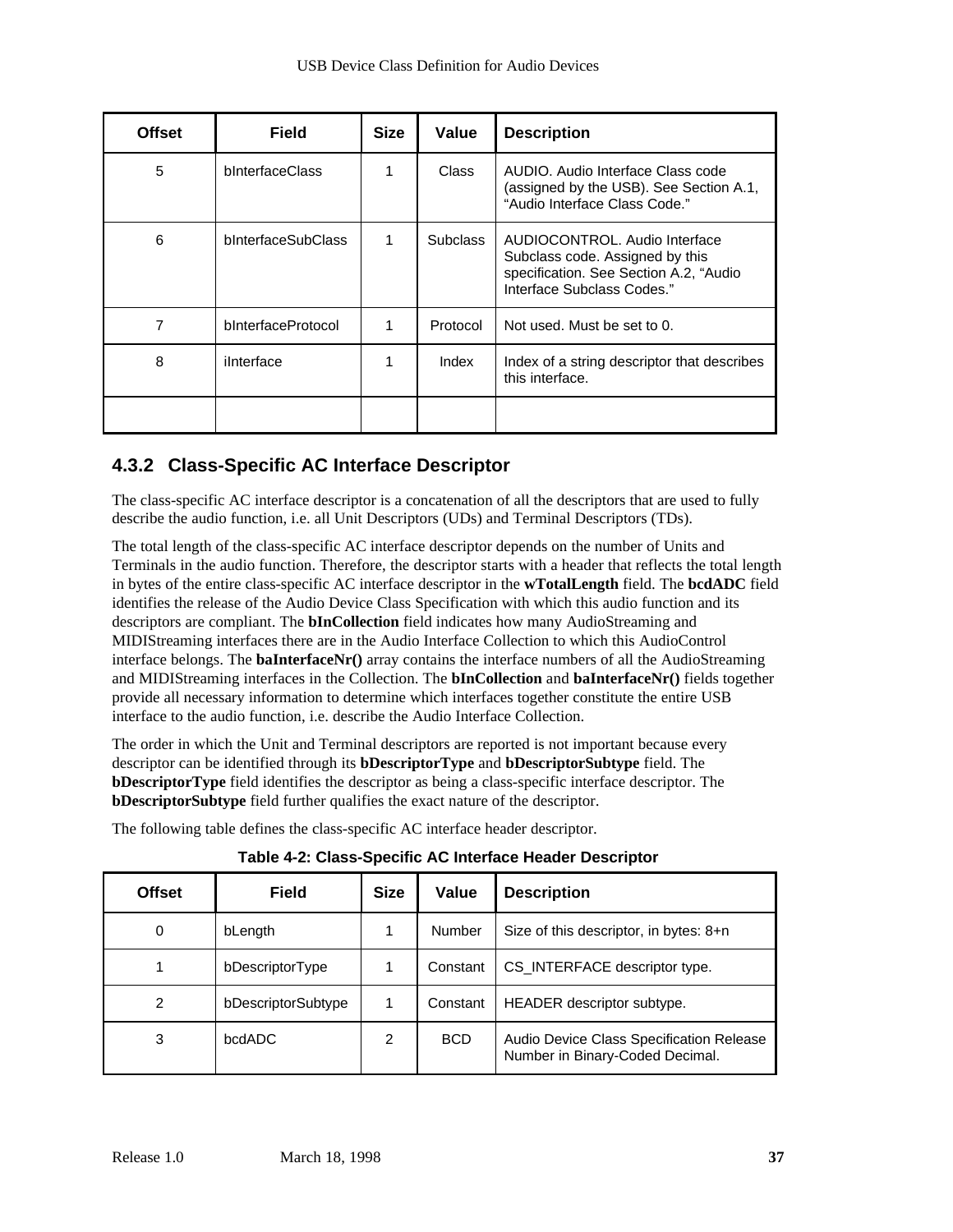| <b>Offset</b> | Field            | <b>Size</b> | Value         | <b>Description</b>                                                                                                                                                                                 |
|---------------|------------------|-------------|---------------|----------------------------------------------------------------------------------------------------------------------------------------------------------------------------------------------------|
| 5             | wTotalLength     | 2           | <b>Number</b> | Total number of bytes returned for the<br>class-specific AudioControl interface<br>descriptor. Includes the combined length<br>of this descriptor header and all Unit and<br>Terminal descriptors. |
| 7             | bInCollection    | 1           | Number        | The number of AudioStreaming and<br>MIDIStreaming interfaces in the Audio<br>Interface Collection to which this<br>AudioControl interface belongs: n                                               |
| 8             | baInterfaceNr(1) | 1           | Number        | Interface number of the first<br>AudioStreaming or MIDIStreaming<br>interface in the Collection.                                                                                                   |
| .             | $\cdots$         | .           | .             | $\cdots$                                                                                                                                                                                           |
| $8+(n-1)$     | baInterfaceNr(n) | 1           | <b>Number</b> | Interface number of the last<br>AudioStreaming or MIDIStreaming<br>interface in the Collection.                                                                                                    |

This header is followed by one or more Unit and/or Terminal Descriptors. The layout of the descriptors depends on the type of Unit or Terminal they represent. There are seven types of Unit and Terminal Descriptors possible. They are summarized in the following sections. The first four fields are common for all Unit and Terminal Descriptors. They contain the Descriptor Length, Descriptor Type, Descriptor Subtype, and Unit or Terminal ID.

Each Unit and Terminal within the audio function is assigned a unique identification number, the Unit ID (UID) or Terminal ID (TID), contained in the **bUnitID** or **bTerminalID** field of the descriptor. The value 0x00 is reserved for undefined ID, effectively restricting the total number of addressable Entities in the audio function (both Units and Terminals) to 255.

Besides uniquely identifying all addressable Entities in an audio function, the IDs also serve to describe the topology of the audio function; i.e. the **bSourceID** field of a Unit or Terminal descriptor indicates to which other Unit or Terminal this Unit or Terminal is connected.

### **4.3.2.1 Input Terminal Descriptor**

The Input Terminal descriptor (ITD) provides information to the Host that is related to the functional aspects of the Input Terminal.

The Input Terminal is uniquely identified by the value in the **bTerminalID** field. No other Unit or Terminal within the same alternate setting of the AudioControl interface may have the same ID. This value must be passed in the **TerminalID** field of each request that is directed to the Terminal.

The **wTerminalType** field provides pertinent information about the physical entity that the Input Terminal represents. This could be a USB OUT endpoint, an external Line In connection, a microphone, etc. A complete list of Terminal Type codes is provided in a separate document, *USB Audio Terminal Types*, that is considered part of this specification.

The **bAssocTerminal** field is used to associate an Output Terminal to this Input Terminal, effectively implementing a bi-directional Terminal pair. If the **bAssocTerminal** field is used, both associated Terminals must belong to the bi-directional Terminal Type group. If no association exists, the **bAssocTerminal** field must be set to zero.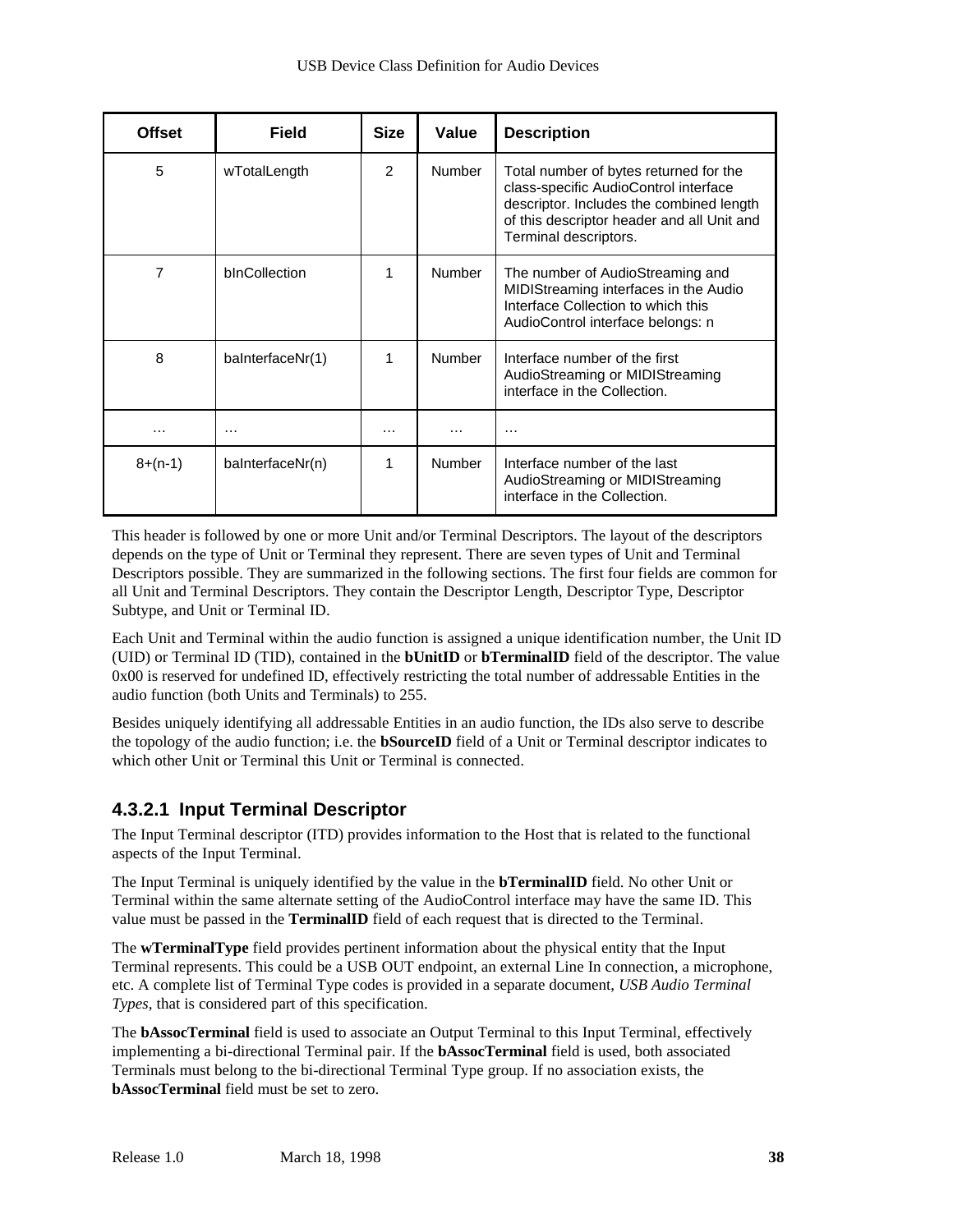The Host software can treat the associated Terminals as being physically related. In many cases, one Terminal can not exist without the other. A typical example of such a Terminal pair is an Input Terminal, which represents the microphone, and an Output Terminal, which represents the earpiece of a headset.

The **bNrChannels**, **wChannelConfig** and **iChannelNames** fields together constitute the cluster descriptor. They characterize the cluster that leaves the Input Terminal over the single Output Pin ('downstream' connection). For a detailed description of the cluster descriptor, see Section 3.7.2.3, "Audio Channel Cluster Format."

An index to a string descriptor is provided to further describe the Input Terminal.

The following table presents an outline of the Input Terminal descriptor.

| <b>Offset</b>  | <b>Field</b>         | <b>Size</b>   | Value         | <b>Description</b>                                                                                                                          |
|----------------|----------------------|---------------|---------------|---------------------------------------------------------------------------------------------------------------------------------------------|
| $\Omega$       | bLength              | 1             | Number        | Size of this descriptor, in bytes: 12                                                                                                       |
| 1              | bDescriptorType      | 1             | Constant      | CS_INTERFACE descriptor type.                                                                                                               |
| 2              | bDescriptorSubtype   | 1             | Constant      | INPUT_TERMINAL descriptor subtype.                                                                                                          |
| 3              | bTerminalID          | 1             | Constant      | Constant uniquely identifying the<br>Terminal within the audio function. This<br>value is used in all requests to address<br>this Terminal. |
| $\overline{4}$ | wTerminalType        | $\mathcal{P}$ | Constant      | Constant characterizing the type of<br>Terminal, See USB Audio Terminal<br>Types.                                                           |
| 6              | bAssocTerminal       | 1             | Constant      | ID of the Output Terminal to which this<br>Input Terminal is associated.                                                                    |
| $\overline{7}$ | bNrChannels          | 1             | Number        | Number of logical output channels in the<br>Terminal's output audio channel cluster.                                                        |
| 8              | wChannelConfig       | $\mathcal{P}$ | <b>Bitmap</b> | Describes the spatial location of the<br>logical channels.                                                                                  |
| 10             | <b>iChannelNames</b> | 1             | Index         | Index of a string descriptor, describing<br>the name of the first logical channel.                                                          |
| 11             | <b>iTerminal</b>     | 1             | Index         | Index of a string descriptor, describing<br>the Input Terminal.                                                                             |

**Table 4-3: Input Terminal Descriptor**

### **4.3.2.2 Output Terminal Descriptor**

The Output Terminal descriptor (OTD) provides information to the Host that is related to the functional aspects of the Output Terminal.

The Output Terminal is uniquely identified by the value in the **bTerminalID** field. No other Unit or Terminal within the same alternate setting of the AudioControl interface may have the same ID. This value must be passed in the **UnitID** field of each request that is directed to the Terminal.

The **wTerminalType** field provides pertinent information about the physical entity the Output Terminal represents. This could be a USB IN endpoint, an external Line Out connection, a speaker system etc. A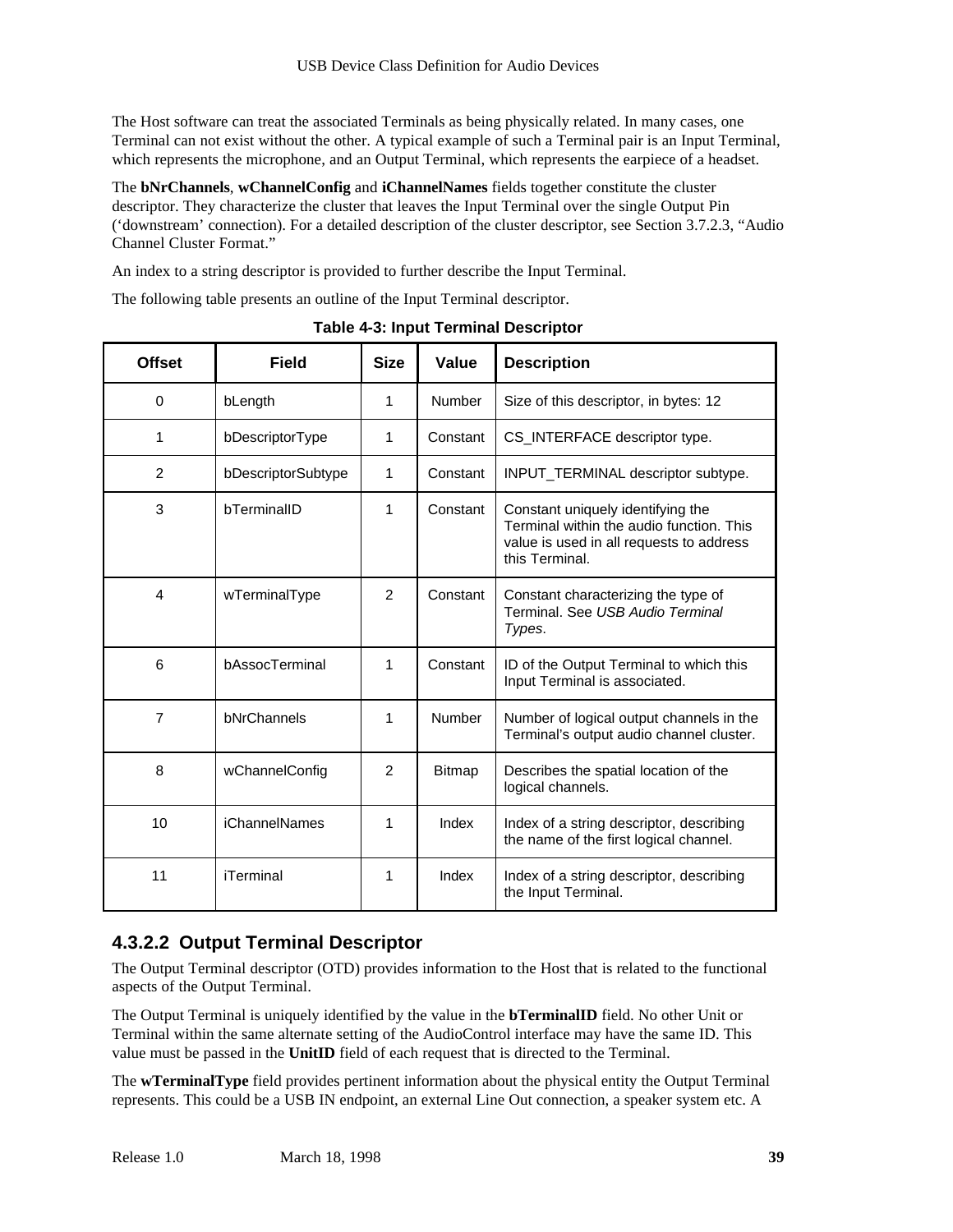complete list of Terminal Type codes is provided in a separate document, *USB Audio Terminal Types* that is considered part of this specification.

The **bAssocTerminal** field is used to associate an Input Terminal to this Output Terminal, effectively implementing a bi-directional Terminal pair. If the **bAssocTerminal** field is used, both associated Terminals must belong to the bi-directional Terminal Type group. If no association exists, the **bAssocTerminal** field must be set to zero.

The Host software can treat the associated Terminals as being physically related. In many cases, one Terminal can not exist without the other. A typical example of such a Terminal pair is an Input Terminal, which represents the microphone, and an Output Terminal, which represents the earpiece of a headset.

The **bSourceID** field is used to describe the connectivity for this Terminal. It contains the ID of the Unit or Terminal to which this Output Terminal is connected via its Input Pin. The cluster descriptor, describing the logical channels entering the Output Terminal is not repeated here. It is up to the Host software to trace the connection 'upstream' to locate the cluster descriptor pertaining to this audio channel cluster.

An index to a string descriptor is provided to further describe the Output Terminal.

The following table presents an outline of the Output Terminal descriptor.

| <b>Offset</b>  | <b>Field</b>       | <b>Size</b>   | Value    | <b>Description</b>                                                                                                                          |
|----------------|--------------------|---------------|----------|---------------------------------------------------------------------------------------------------------------------------------------------|
| 0              | bLength            | 1             | Number   | Size of this descriptor, in bytes: 9                                                                                                        |
| 1              | bDescriptorType    | 1             | Constant | CS_INTERFACE descriptor type.                                                                                                               |
| $\overline{2}$ | bDescriptorSubtype | 1             | Constant | OUTPUT_TERMINAL descriptor subtype.                                                                                                         |
| 3              | bTerminalID        | 1             | Constant | Constant uniquely identifying the<br>Terminal within the audio function. This<br>value is used in all requests to address<br>this Terminal. |
| 4              | wTerminalType      | $\mathcal{P}$ | Constant | Constant characterizing the type of<br>Terminal, See USB Audio Terminal<br>Types.                                                           |
| 6              | bAssocTerminal     | 1             | Constant | Constant, identifying the Input Terminal<br>to which this Output Terminal is<br>associated.                                                 |
| 7              | bSourceID          | 1             | Constant | ID of the Unit or Terminal to which this<br>Terminal is connected.                                                                          |
| 8              | iTerminal          | 1             | Index    | Index of a string descriptor, describing<br>the Output Terminal.                                                                            |

**Table 4-4: Output Terminal Descriptor**

#### **4.3.2.3 Mixer Unit Descriptor**

The Mixer Unit is uniquely identified by the value in the **bUnitID** field of the Mixer Unit descriptor (MUD). No other Unit or Terminal within the same alternate setting of the AudioControl interface may have the same ID. This value must be passed in the **UnitID** field of each request that is directed to the Mixer Unit.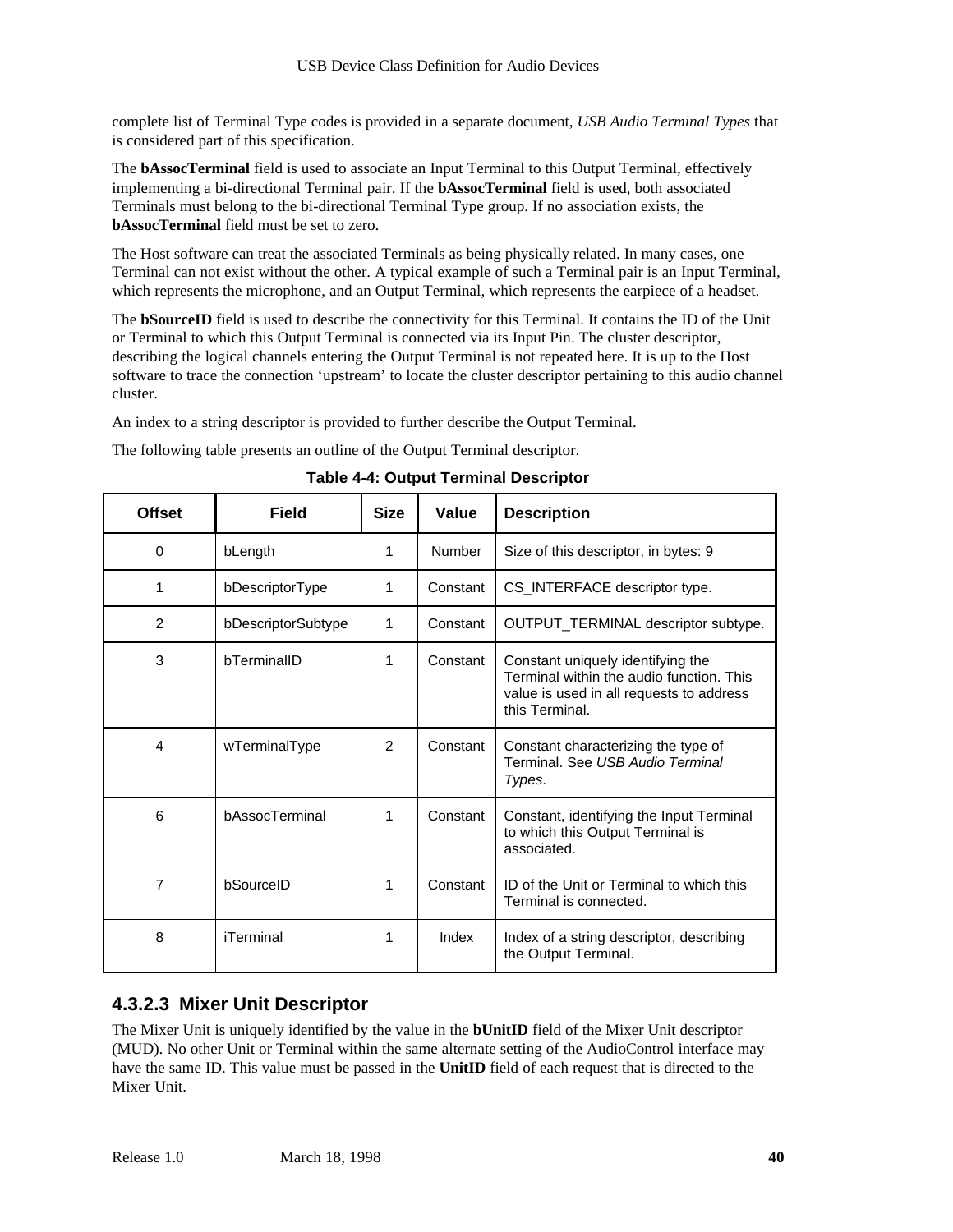The **bNrInPins** field contains the number of Input Pins (*p*) of the Mixer Unit. This evidently equals the number of audio channel clusters that enter the Mixer Unit. The connectivity of the Input Pins is described via the **baSourceID()** array, containing p elements. The index *i* into the array is one-based and directly related to the Input Pin numbers. **BaSourceID(i)** contains the ID of the Unit or Terminal to which Input Pin i is connected. The cluster descriptors, describing the logical channels entering the Mixer Unit are not repeated here. It is up to the Host software to trace the connections 'upstream' to locate the cluster descriptors pertaining to the audio channel clusters.

As mentioned before, every input channel can virtually be mixed into all of the output channels. If *n* is the total number of logical input channels, contained in all the audio channel clusters that are entering the Mixer Unit:

Number of clusters  

$$
n = \sum_{i=1}^{Number of logical channel in cluster i}
$$

and *m* is the number of logical output channels, then there are *n* x *m* mixing Controls in the Mixer Unit, some of which may not be programmable.

*Note*: Both *n* and *m* must be limited to 254.

Because a Mixer Unit can redefine the spatial locations of the logical output channels, contained in its output cluster, there is a need for a Mixer output cluster descriptor. The **bNrChannels**, **wChannelConfig** and **iChannelNames** characterize the cluster that leaves the Mixer Unit over the single Output Pin ('downstream' connection). For a detailed description of the cluster descriptor, see Section 3.7.2.3, "Audio Channel Cluster Format."

The Mixer Unit Descriptor reports which Controls are programmable in the **bmControls** bitmap field. This bitmap must be interpreted as a two-dimensional bit array that has a row for each logical input channel and a column for each logical output channel. If a bit at position  $[u, v]$  is set, this means that the Mixer Unit contains a programmable mixing Control that connects input channel *u* to output channel *v*. If bit  $[u, v]$  is clear, this indicates that the connection between input channel *u* and output channel *v* is non-programmable. Its fixed value can be retrieved through the appropriate request. The valid range for *u* is from one to *n*. The valid range for *v* is from one to *m*.

The **bmControls** field stores the bit array row after row where the MSb of the first byte corresponds to the connection between input channel 1 and output channel 1. If (*n* x *m*) is not an integer multiple of 8, the bit array is padded with zeros until an integer number of bytes is occupied. The number of bytes used to store the bit array, *N*, can be calculated as follows:

IF  $((n \times m)$  MOD 8) <> 0 THEN  $N = ((n \times m) DIV 8) + 1$ ELSE  $N = ((n \times m) DIV 8)$ 

An index to a string descriptor is provided to further describe the Mixer Unit.

The following table details the structure of the Mixer Unit descriptor.

| <b>Offset</b> | <b>Field</b>       | <b>Size</b> | Value    | <b>Description</b>                        |
|---------------|--------------------|-------------|----------|-------------------------------------------|
| 0             | bLength            |             | Number   | Size of this descriptor, in bytes: 10+p+N |
|               | bDescriptorType    |             | Constant | CS_INTERFACE descriptor type.             |
| 2             | bDescriptorSubtype |             | Constant | MIXER_UNIT descriptor subtype.            |

**Table 4-5: Mixer Unit Descriptor**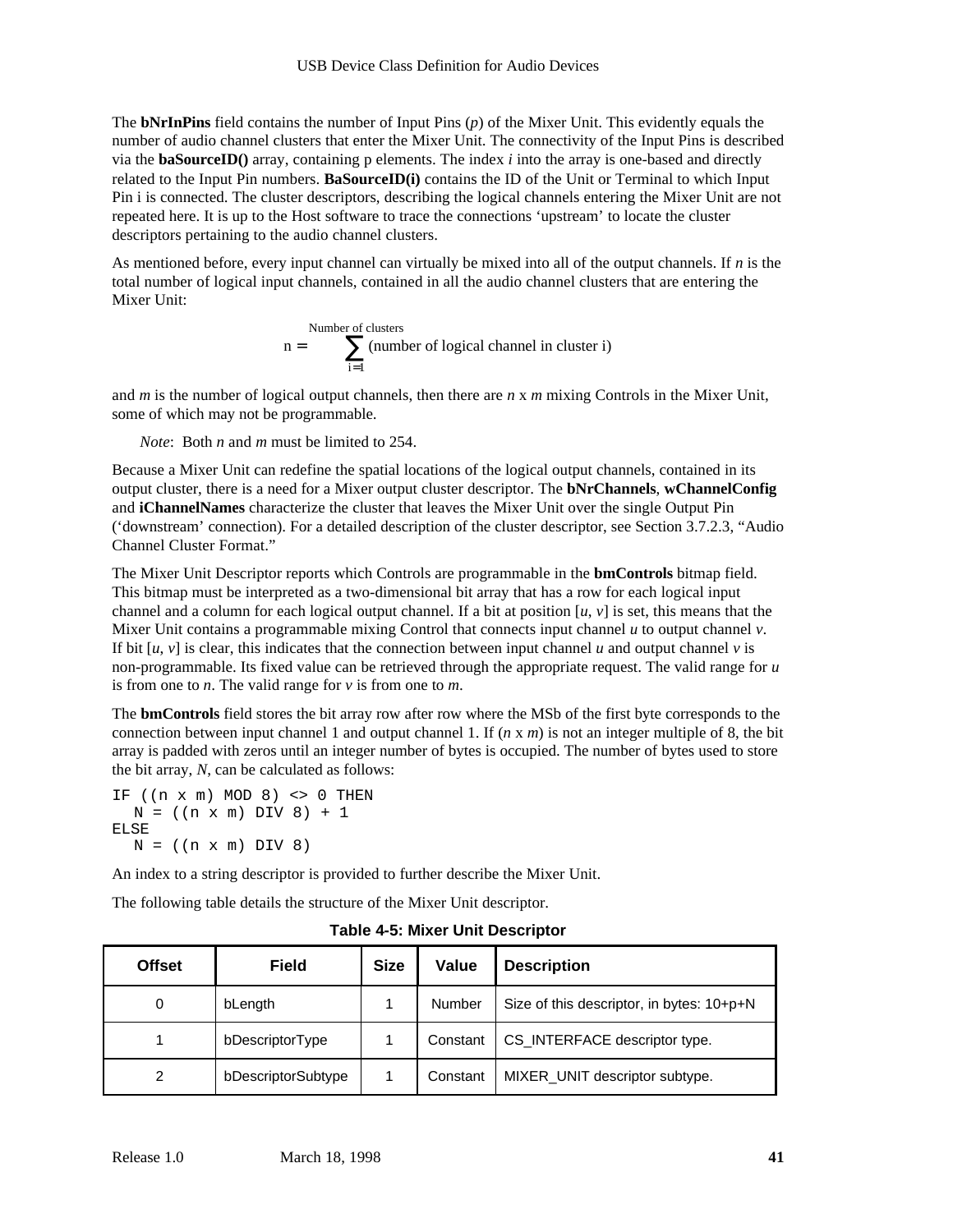| <b>Offset</b> | <b>Field</b>         | <b>Size</b>    | Value         | <b>Description</b>                                                                                                               |
|---------------|----------------------|----------------|---------------|----------------------------------------------------------------------------------------------------------------------------------|
| 3             | bUnitID              | 1              | <b>Number</b> | Constant uniquely identifying the Unit<br>within the audio function. This value is<br>used in all requests to address this Unit. |
| 4             | bNrInPins            | 1              | <b>Number</b> | Number of Input Pins of this Unit: p                                                                                             |
| 5             | baSourceID(1)        | 1              | Number        | ID of the Unit or Terminal to which the<br>first Input Pin of this Mixer Unit is<br>connected.                                   |
| .             | $\cdots$             | .              | .             | $\cdots$                                                                                                                         |
| $5+(p-1)$     | baSourceID (p)       | 1              | <b>Number</b> | ID of the Unit or Terminal to which the<br>last Input Pin of this Mixer Unit is<br>connected.                                    |
| $5+p$         | bNrChannels          | 1              | Number        | Number of logical output channels in the<br>Mixer's output audio channel cluster.                                                |
| $6+p$         | wChannelConfig       | $\overline{2}$ | <b>Bitmap</b> | Describes the spatial location of the<br>logical channels.                                                                       |
| $8+p$         | <b>iChannelNames</b> | 1              | Index         | Index of a string descriptor, describing<br>the name of the first logical channel.                                               |
| $9+p$         | bmControls           | N              | Number        | Bit map indicating which mixing Controls<br>are programmable.                                                                    |
| $9+p+N$       | iMixer               | 1              | Index         | Index of a string descriptor, describing<br>the Mixer Unit.                                                                      |

## **4.3.2.4 Selector Unit Descriptor**

The Selector Unit is uniquely identified by the value in the **bUnitID** field of the Selector Unit descriptor (SUD). No other Unit or Terminal within the same alternate setting of the AudioControl interface may have the same ID. This value must be passed in the **UnitID** field of each request that is directed to the Selector Unit.

The **bNrInPins** field contains the number of Input Pins (*p*) of the Selector Unit. The connectivity of the Input Pins is described via the **baSourceID()** array that contains *p* elements. The index *i* into the array is one-based and directly related to the Input Pin numbers. **BaSourceID(i)** contains the ID of the Unit or Terminal to which Input Pin *i* is connected.

The cluster descriptors, describing the logical channels that enter the Selector Unit are not repeated here. In order for a Selector Unit to be legally connected, **all** of the audio channel clusters that enter the Selector Unit **must** have the same number of channels. However, the spatial locations of these channels may vary from cluster to cluster. Therefore, the Host software should trace all Input Pins to find their 'upstream' connection to locate the cluster descriptors for all the Input Pins that enter the Selector Unit. This further implies that the cluster descriptor, associated with the Output Pin of the Selector Unit can change dynamically, depending on the currently selected position of the Selector Unit.

An index to a string descriptor is provided to further describe the Selector Unit.

The following table details the structure of the Selector Unit descriptor.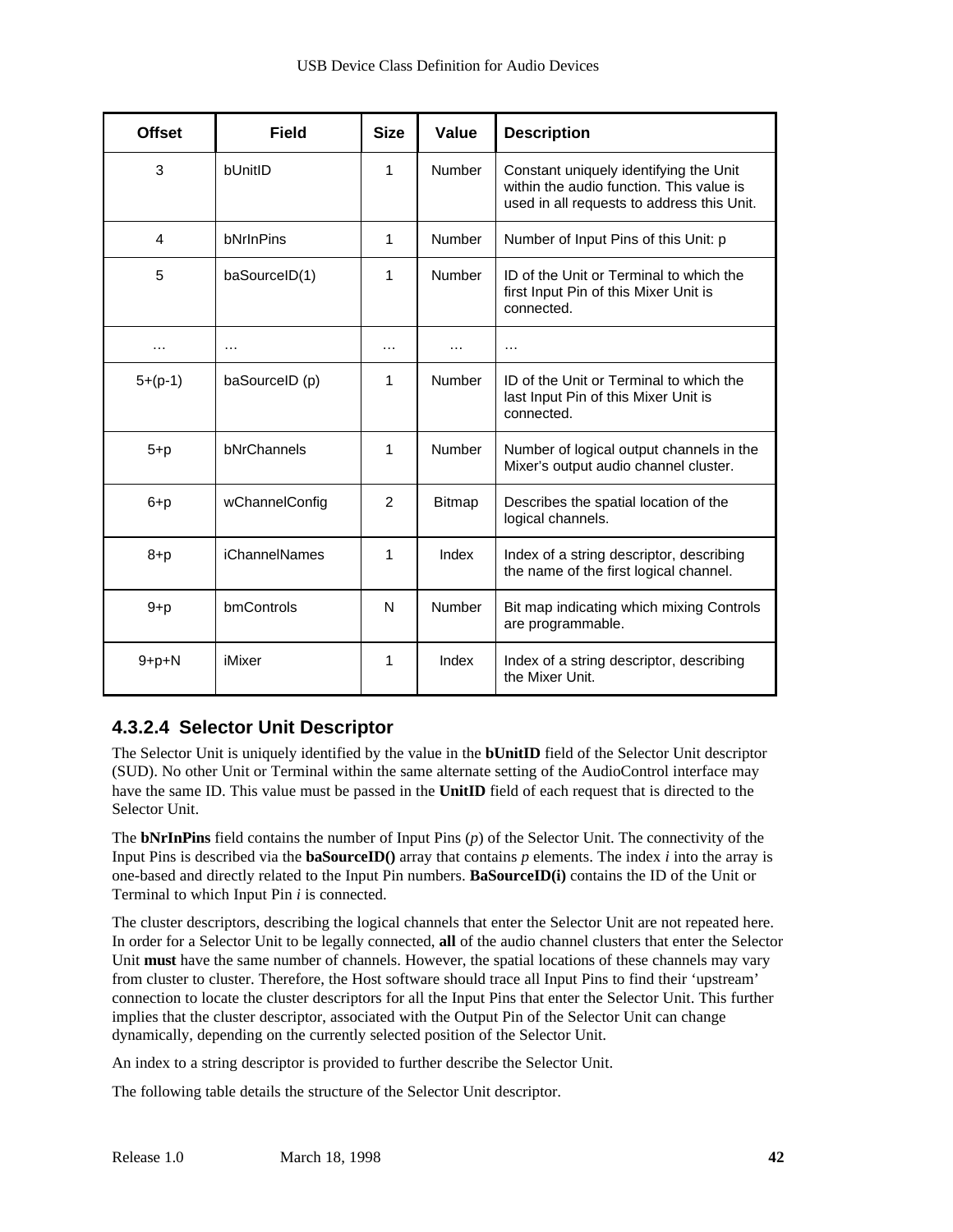| <b>Offset</b>  | Field              | <b>Size</b> | Value         | <b>Description</b>                                                                                                               |
|----------------|--------------------|-------------|---------------|----------------------------------------------------------------------------------------------------------------------------------|
| $\Omega$       | bLength            | 1           | Number        | Size of this descriptor, in bytes: $6+p$                                                                                         |
| 1              | bDescriptorType    | 1           | Constant      | CS_INTERFACE descriptor type.                                                                                                    |
| $\overline{2}$ | bDescriptorSubtype | 1           | Constant      | SELECTOR_UNIT descriptor subtype.                                                                                                |
| 3              | <b>bUnitID</b>     | 1           | <b>Number</b> | Constant uniquely identifying the Unit<br>within the audio function. This value is<br>used in all requests to address this Unit. |
| 4              | bNrInPins          | 1           | Number        | Number of Input Pins of this Unit: p                                                                                             |
| 5              | baSourceID(1)      | 1           | Number        | ID of the Unit or Terminal to which the<br>first Input Pin of this Selector Unit is<br>connected.                                |
| .              | $\cdots$           | .           | .             | .                                                                                                                                |
| $5+(p-1)$      | baSourceID (p)     | 1           | <b>Number</b> | ID of the Unit or Terminal to which the<br>last Input Pin of this Selector Unit is<br>connected.                                 |
| $5+p$          | iSelector          | 1           | Index         | Index of a string descriptor, describing<br>the Selector Unit.                                                                   |

**Table 4-6: Selector Unit Descriptor**

### **4.3.2.5 Feature Unit Descriptor**

The Feature Unit is uniquely identified by the value in the **bUnitID** field of the Feature Unit descriptor (FUD). No other Unit or Terminal within the same alternate setting of the AudioControl interface may have the same ID. This value must be passed in the **UnitID** field of each request that is directed to the Feature Unit.

The **bSourceID** field is used to describe the connectivity for this Feature Unit. It contains the ID of the Unit or Terminal to which this Feature Unit is connected via its Input Pin. The cluster descriptor, describing the logical channels entering the Feature Unit is not repeated here. It is up to the Host software to trace the connection 'upstream' to locate the cluster descriptor pertaining to this audio channel cluster.

The **bmaControls()** array is an array of bit-maps, each indicating the availability of certain audio Controls for a specific logical channel or for the master channel 0. For future expandability, the number of bytes occupied by each element (*n*) of the **bmaControls()** array is indicated in the **bControlSize** field. The number of logical channels in the cluster is denoted by *ch*.

An index to a string descriptor is provided to further describe the Feature Unit.

The layout of the Feature Unit descriptor is detailed in the following table.

| <b>Offset</b> | Field   | <b>Size</b> | Value  | <b>Description</b>                                 |
|---------------|---------|-------------|--------|----------------------------------------------------|
|               | bLength |             | Number | Size of this descriptor, in bytes:<br>$7+(ch+1)*n$ |

**Table 4-7: Feature Unit Descriptor**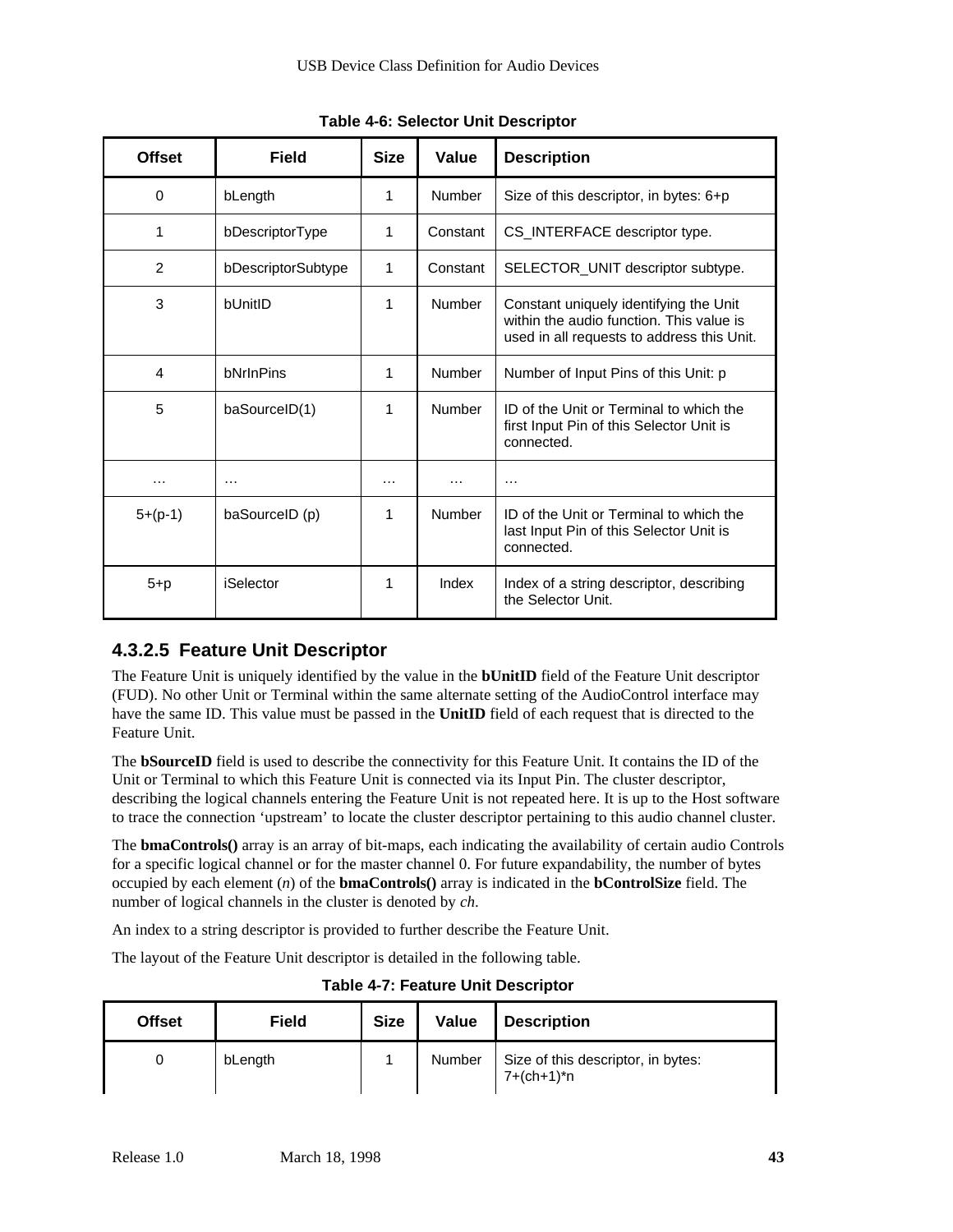| <b>Offset</b>  | <b>Field</b>       | <b>Size</b>  | Value         | <b>Description</b>                                                                                                                                                                                                                                                                                                                                             |
|----------------|--------------------|--------------|---------------|----------------------------------------------------------------------------------------------------------------------------------------------------------------------------------------------------------------------------------------------------------------------------------------------------------------------------------------------------------------|
| 1              | bDescriptorType    | $\mathbf{1}$ | Constant      | CS_INTERFACE descriptor type.                                                                                                                                                                                                                                                                                                                                  |
| $\overline{2}$ | bDescriptorSubtype | $\mathbf{1}$ | Constant      | FEATURE_UNIT descriptor subtype.                                                                                                                                                                                                                                                                                                                               |
| 3              | bUnitID            | $\mathbf{1}$ | <b>Number</b> | Constant uniquely identifying the Unit<br>within the audio function. This value is<br>used in all requests to address this Unit.                                                                                                                                                                                                                               |
| 4              | bSourceID          | $\mathbf{1}$ | Constant      | ID of the Unit or Terminal to which this<br>Feature Unit is connected.                                                                                                                                                                                                                                                                                         |
| 5              | bControlSize       | $\mathbf{1}$ | Number        | Size in bytes of an element of the<br>bmaControls() array: n                                                                                                                                                                                                                                                                                                   |
| 6              | bmaControls(0)     | n            | <b>Bitmap</b> | A bit set to 1 indicates that the mentioned<br>Control is supported for master channel<br>0:<br>D <sub>0</sub> :<br>Mute<br>D1:<br>Volume<br>D <sub>2</sub> :<br><b>Bass</b><br>D3:<br>Mid<br>D4:<br>Treble<br>D5:<br><b>Graphic Equalizer</b><br>Automatic Gain<br>D6:<br>D7:<br>Delay<br><b>Bass Boost</b><br>D8:<br>D9:<br>Loudness<br>D10(n*8-1): Reserved |
| $6+n$          | bmaControls(1)     | n            | Bitmap        | A bit set to 1 indicates that the mentioned<br>Control is supported for logical channel 1.                                                                                                                                                                                                                                                                     |
| $\cdots$       | .                  | $\cdots$     | $\cdots$      | $\cdots$                                                                                                                                                                                                                                                                                                                                                       |
| $6+(ch*n)$     | bmaControls(ch)    | n            | <b>Bitmap</b> | A bit set to 1 indicates that the mentioned<br>Control is supported for logical channel<br>ch.                                                                                                                                                                                                                                                                 |
| $6+(ch+1)*n$   | iFeature           | 1            | Index         | Index of a string descriptor, describing<br>this Feature Unit.                                                                                                                                                                                                                                                                                                 |

## **4.3.2.6 Processing Unit Descriptor**

The Processing Unit is uniquely identified by the value in the **bUnitID** field of the Processing Unit descriptor (PUD). No other Unit or Terminal within the same alternate setting of the AudioControl interface may have the same ID. This value must be passed in the **UnitID** field of each request that is directed to the Processing Unit.

The **wProcessType** field contains a value that fully identifies the Processing Unit. For a list of all supported Processing Unit Types, see Section A.7, "Processing Unit Process Types."

The **bNrInPins** field contains the number of Input Pins (*p*) of the Processing Unit. The connectivity of the Input Pins is described via the **baSourceID**() array that contains  $p$  elements. The index  $i$  into the array is one-based and directly related to the Input Pin numbers. **BaSourceID(i)** contains the ID of the Unit or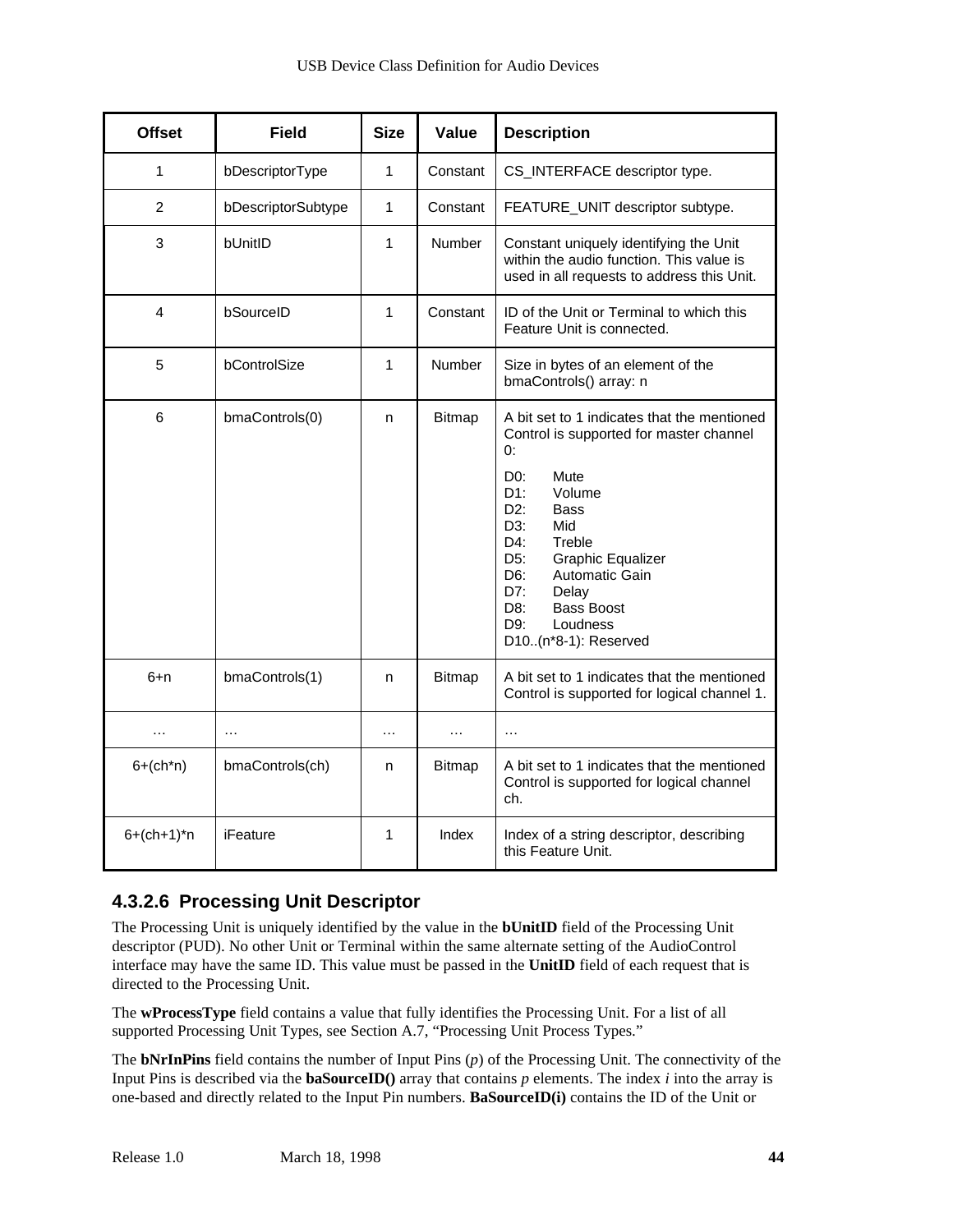Terminal to which Input Pin *i* is connected. The cluster descriptors, describing the logical channels entering the Processing Unit are not repeated here. It is up to the Host software to trace the connections 'upstream' to locate the cluster descriptors pertaining to the audio channel clusters.

Because a Processing Unit can freely redefine the spatial locations of the logical output channels, contained in its output cluster, there is a need for an output cluster descriptor. The **bNrChannels**, **wChannelConfig,** and **iChannelNames** fields characterize the cluster that leaves the Processing Unit over the single Output Pin ('downstream' connection). For a detailed description of the cluster descriptor, see Section 3.7.2.3, "Audio Channel Cluster Format."

The **bmControls** field is a bitmap, indicating the availability of certain audio Controls in the Processing Unit. For future expandability, the number of bytes occupied by the **bmControls** field is indicated in the **bControlSize** field. In general, all Controls are optional. However, some Processing Types may define certain Controls as mandatory. In such a case, the appropriate bit in the **bmControls** field must be set to one.

The meaning of the bits in the **bmControls** field is qualified by the **wProcessType** field. However, bit D0 always represents the Enable Processing Control for all Processing Unit Types. The Enable Processing Control is used to bypass the entire functionality of the Processing Unit. Default behavior is assumed when set to off. In case of a single Input Pin, logical channels entering the Unit are passed unaltered for those channels that are also present in the output cluster. Logical channels not available in the output cluster are absorbed by the Processing Unit. Logical channels present in the output cluster but unavailable in the input cluster are muted. In case of multiple Input Pins, corresponding logical input channels are equally mixed together before being passed to the output.

If the Enable Processing Control is present in a Processing Unit, bit D0 must be set to one. Otherwise, it is set to zero, indicating that the Processing Unit cannot be bypassed.

An index to a string descriptor is provided to further describe the Processing Unit.

The previous fields are common to all Processing Units. However, depending on the value in the **wProcessType** field, a process-specific part is added to the descriptor. The following paragraphs describe these process-specific parts.

The following table outlines the common part of the Processing Unit descriptor.

| <b>Offset</b>  | <b>Field</b>       | <b>Size</b>   | Value         | <b>Description</b>                                                                                                               |
|----------------|--------------------|---------------|---------------|----------------------------------------------------------------------------------------------------------------------------------|
| 0              | bLength            | 1             | <b>Number</b> | Size of this descriptor, in bytes:<br>$13 + p + n + x$                                                                           |
| 1              | bDescriptorType    | 1             | Constant      | CS_INTERFACE descriptor type.                                                                                                    |
| $\overline{2}$ | bDescriptorSubtype | 1             | Constant      | PROCESSING UNIT descriptor subtype.                                                                                              |
| 3              | bl JnitID          |               | <b>Number</b> | Constant uniquely identifying the Unit<br>within the audio function. This value is<br>used in all requests to address this Unit. |
| 4              | wProcessType       | $\mathcal{P}$ | Constant      | Constant identifying the type of<br>processing this Unit is performing.                                                          |
| 6              | bNrInPins          |               | <b>Number</b> | Number of Input Pins of this Unit: p                                                                                             |

**Table 4-8: Common Part of the Processing Unit Descriptor**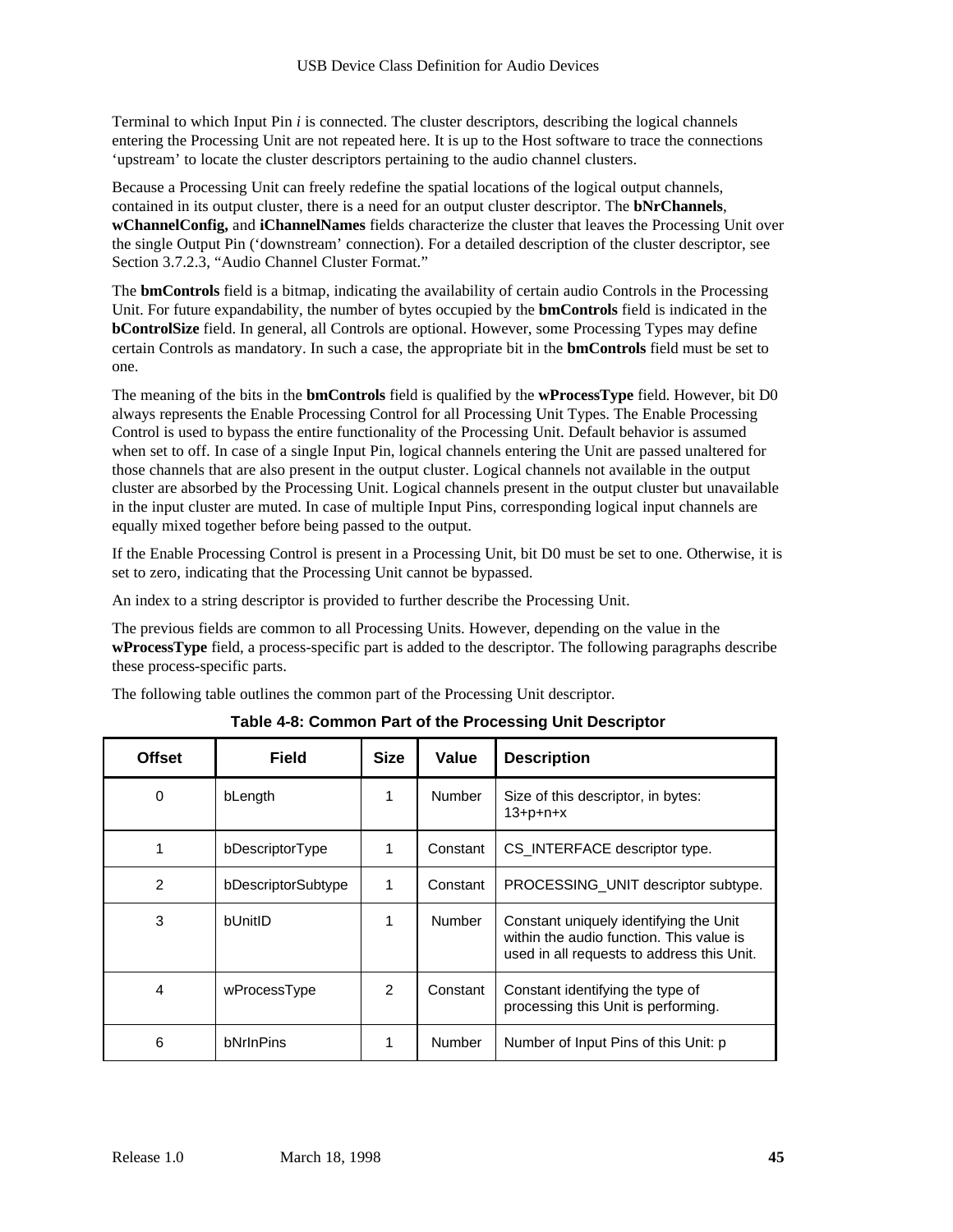| <b>Offset</b> | <b>Field</b>         | <b>Size</b>    | Value         | <b>Description</b>                                                                                                                                        |
|---------------|----------------------|----------------|---------------|-----------------------------------------------------------------------------------------------------------------------------------------------------------|
| 7             | baSourceID(1)        | 1              | Number        | ID of the Unit or Terminal to which the<br>first Input Pin of this Processing Unit is<br>connected.                                                       |
| .             | $\cdots$             | .              | $\cdots$      | $\cdots$                                                                                                                                                  |
| $7+(p-1)$     | baSourceID (p)       | 1              | Number        | ID of the Unit or Terminal to which the<br>last Input Pin of this Processing Unit is<br>connected.                                                        |
| $7+p$         | bNrChannels          | 1              | Number        | Number of logical output channels in the<br>audio channel cluster of the Processing<br>Unit.                                                              |
| $7 + p + 1$   | wChannelConfig       | $\overline{2}$ | <b>Bitmap</b> | Describes the spatial location of the<br>logical channels in the audio channel<br>cluster of the Processing Unit.                                         |
| $7 + p + 3$   | <b>iChannelNames</b> | 1              | Index         | Index of a string descriptor that describes<br>the name of the first logical channel in the<br>audio channel cluster of the Processing<br>Unit.           |
| $11+p$        | bControlSize         | $\mathbf{1}$   | Number        | Size in bytes of the bmControls field: n                                                                                                                  |
| $12+p$        | bmControls           | n              | <b>Bitmap</b> | A bit set to 1 indicates that the mentioned<br>Control is supported:<br>Enable Processing.<br>D <sub>0</sub> :<br>D1(n*8-1): process-specific allocation. |
| $12 + p + n$  | iProcessing          | 1              | Index         | Index of a string descriptor, describing<br>this Processing Unit.                                                                                         |
| $13 + p + n$  | Process-specific     | x              | <b>NA</b>     | A process-specific descriptor is appended<br>to the common descriptor. See the<br>following paragraphs.                                                   |

#### **4.3.2.6.1 Up/Down-mix Processing Unit Descriptor**

The **wProcessType** field of the common Processing Unit descriptor contains the value UP/DOWNMIX\_PROCESS. (See Appendix A.7, "Processing Unit Process Types")

The Up/Down-mix Processing Unit has a single Input Pin. Therefore, the **bNrInputs** field must contain the value 1. The **bNrChannels**, **wChannelConfig,** and **iChannelNames** fields together constitute the output cluster descriptor of the Up/Down-mix Processing Unit. It describes which logical channels are physically present at the output of the Processing Unit. Depending upon the selected operating mode, one or more channels may be unused.

The **bmControls** field is a bitmap, indicating the availability of certain audio Controls in the Up/Downmix Processing Unit. For future expandability, the number of bytes occupied by the **bmControls** field is indicated in the **bControlSize** field.

Bit D0 of the **bmControls** field represents the Enable Processing Control. The Mode Select Control (D1) is used to change the behavior of the Processing Unit by selecting different modes of operation.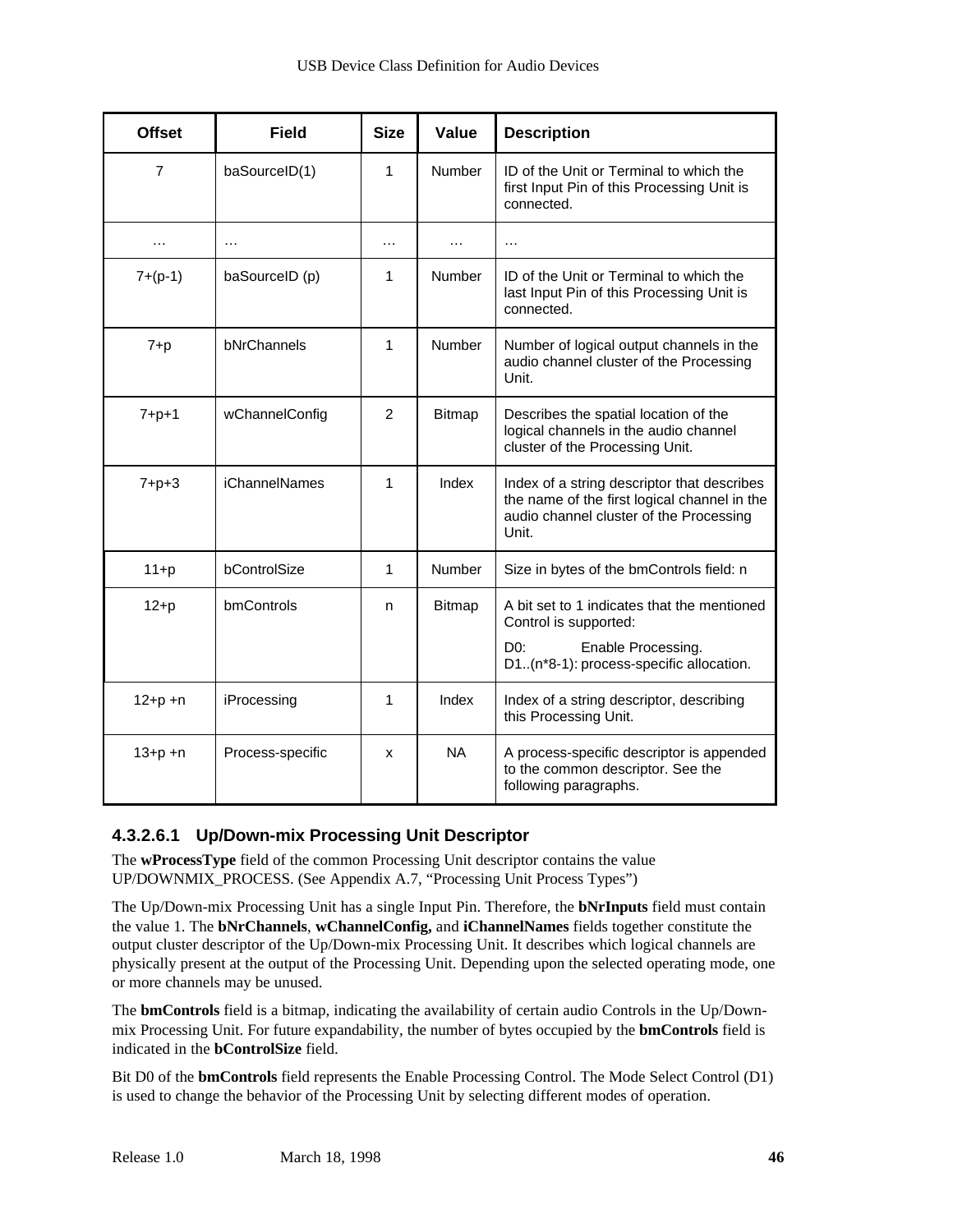The process-specific descriptor of the Up/Down-mix Processing Unit describes the supported modes of operation of the Processing Unit. Selecting a mode of operation is done by issuing the Set Mode Request. The number of supported modes (*m*) is contained in the **bNrModes** field. This field is followed by an array of mode fields, **waModes()**. The index *i* into this array is one-based and directly related to the number of the mode described by entry **waModes(i)**. It is the value *i* that must be used as a parameter for the Set Mode request to select the mode *i*.

The bit allocations in the **waModes()** fields are very similar to those of the **wChannelConfig** field in a cluster descriptor (see Section 3.7.2.3, "Audio Channel Cluster Format") i.e. a bit set in the **waModes(i)** field indicates that for mode *i*, the Up/Down-mix Processing Unit produces meaningful audio data for the logical channel that is associated with the position of the set bit. Logical channels that are present in the output cluster but are not used in a certain mode are considered to be inactive and at most produce silence in that mode.

Each **waModes(i)** field can only contain set bits for those logical channels that are present in the output channel cluster. In other words, all **waModes()** fields can only contain a subset of the **wChannelConfig** field of the cluster descriptor of the Unit. Furthermore, logical channels that have a non-predefined spatial position can not be marked as active in the **waModes()** fields. It is therefore assumed by default that they are active.

The following table outlines the combination of the common and process-specific Up/Down-mix Processing Unit descriptors.

| <b>Offset</b>  | <b>Field</b>         | <b>Size</b> | Value         | <b>Description</b>                                                                                                                    |
|----------------|----------------------|-------------|---------------|---------------------------------------------------------------------------------------------------------------------------------------|
| $\Omega$       | bLength              | 1           | Number        | Size of this descriptor, in bytes:<br>$15+n+2*m$                                                                                      |
| 1              | bDescriptorType      | 1           | Constant      | CS_INTERFACE descriptor type.                                                                                                         |
| $\overline{2}$ | bDescriptorSubtype   | 1           | Constant      | PROCESSING_UNIT descriptor subtype.                                                                                                   |
| 3              | bUnitID              | 1           | Number        | Constant uniquely identifying the Unit<br>within the audio function. This value is<br>used in all requests to address this Unit.      |
| 4              | wProcessType         | 2           | Constant      | UP/DOWNMIX_PROCESS process type.                                                                                                      |
| 6              | bNrInPins            | 1           | Number        | Number of Input Pins of this Unit: 1                                                                                                  |
| $\overline{7}$ | bSourceID            | 1           | Number        | ID of the Unit or Terminal to which the<br>Input Pin of this Processing Unit is<br>connected.                                         |
| 8              | bNrChannels          | 1           | Number        | Number of logical output channels in the<br>output channel cluster of the Processing<br>Unit.                                         |
| 9              | wChannelConfig       | 2           | <b>Bitmap</b> | Describes the spatial location of the<br>logical channels in the output channel<br>cluster of the Processing Unit.                    |
| 11             | <b>iChannelNames</b> | 1           | Index         | Index of a string descriptor, describing<br>the name of the first logical channel in the<br>Processing Unit's output channel cluster. |

**Table 4-9: Up/Down-mix Processing Unit Descriptor**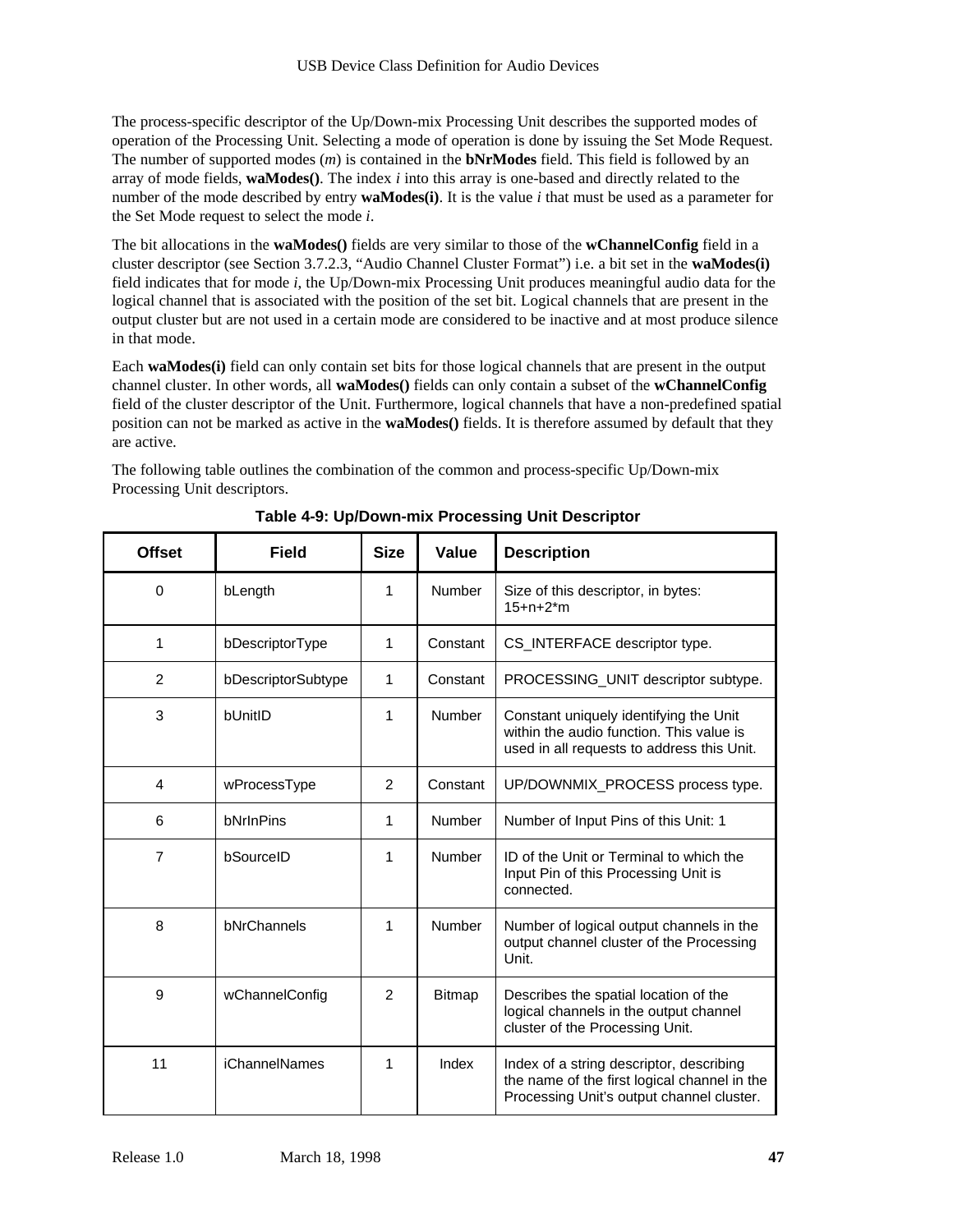| <b>Offset</b>     | <b>Field</b>      | <b>Size</b>   | Value         | <b>Description</b>                                                                                                                                   |
|-------------------|-------------------|---------------|---------------|------------------------------------------------------------------------------------------------------------------------------------------------------|
| $12 \overline{ }$ | bControlSize      | 1             | Number        | Size, in bytes, of the bmControls field: n                                                                                                           |
| 13                | <b>bmControls</b> | n             | <b>Bitmap</b> | A bit set to 1 indicates that the mentioned<br>Control is supported:<br>DO:<br>Enable Processing.<br>Mode Select.<br>D1:<br>$D2(n*8-1):$<br>Reserved |
| $13+n$            | iProcessing       | 1             | Index         | Index of a string descriptor, describing<br>this Processing Unit.                                                                                    |
| $14 + n$          | bNrModes          | 1             | <b>Number</b> | Number of modes, supported by this<br>Processing Unit: m                                                                                             |
| $15 + n$          | waModes(1)        | $\mathcal{P}$ | <b>Bitmap</b> | Describes the active logical channels in<br>mode 1.                                                                                                  |
| .                 | .                 | .             | $\cdots$      | $\cdots$                                                                                                                                             |
| $15+n+(m-1)*2$    | waModes(m)        | 2             | <b>Bitmap</b> | Describes active the logical channels in<br>mode m.                                                                                                  |

#### **4.3.2.6.2 Dolby Prologic Processing Unit Descriptor**

The **wProcessType** field of the common Processing Unit descriptor contains the value DOLBY\_PROLOGIC\_PROCESS. (See Appendix A.7, "Processing Unit Process Types")

The Dolby Prologic Processing Unit has a single Input Pin. Therefore, the **bNrInputs** field must contain the value 1. The **bNrChannels**, **wChannelConfig**, and **iChannelNames** fields together constitute the output cluster descriptor of the Dolby Prologic Processing Unit. It describes which logical channels are physically present at the output of the Processing Unit. Depending upon the selected operating mode, one or more channels may be unused.

Bit D0 of the **bmControls** field represents the Enable Processing Control. The Mode Select Control (D1) is used to change the behavior of the Processing Unit by selecting different modes of operation.

Although the input cluster may contain a number of logical channels, the Dolby Prologic Processing Unit only uses Left and Right logical input channels as input for the decoding process. Obviously, these two logical channels must be present in the input cluster for the Unit to operate properly. All other logical channels are discarded.

The output cluster may contain logical channels other than Left, Right, Center, and/or Surround (these must be present) to facilitate connectivity within the audio function. Channels that are present in the output cluster but do not participate in the chosen mode of operation must be muted.

The process-specific descriptor of the Dolby Prologic Processing Unit describes the supported modes of operation of the Processing Unit. The number of supported modes (*m*) is contained in the **bNrModes** field. This field is followed by an array of mode fields, **waModes()**. The bit allocations in the **waModes()** fields are very similar to those of the **wChannelConfig** field in a cluster descriptor (see Section 3.7.2.3, "Audio Channel Cluster Format") i.e., a bit set in the **waModes(i)** field indicates that for mode *i*, the Dolby Prologic Processing Unit produces meaningful audio data for the logical channel that is associated with the position of the set bit.

The Dolby Prologic Processing Unit supports, at most, the following three different modes: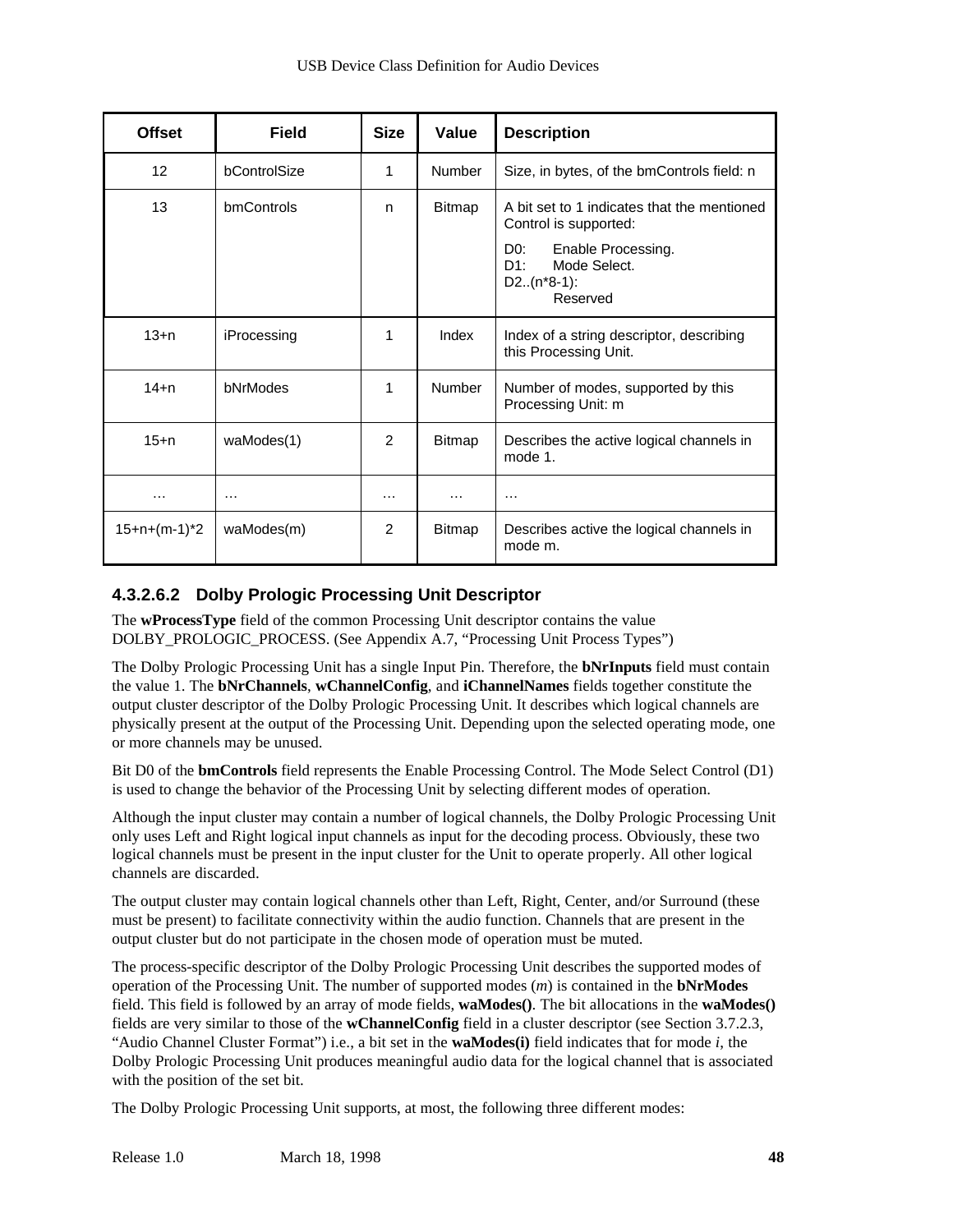- Left, Right, Center channel decoding **waModes**() = 0x0007
- Left, Right, Surround channel decoding **waModes()** = 0x0103
- Left, Right, Center, Surround decoding **waModes**() = 0x0107

The **wChannelConfig** field of the cluster descriptor of the Unit must at least contain the union of all bits set for all the supported modes.

The following table outlines the combination of the common and process-specific Dolby Prologic Processing Unit descriptors. It is identical to the Up/Down-mix Processing Unit descriptor except for some field values. It is repeated here for clarity.

| <b>Offset</b> | <b>Field</b>         | <b>Size</b>    | Value         | <b>Description</b>                                                                                                                                                            |
|---------------|----------------------|----------------|---------------|-------------------------------------------------------------------------------------------------------------------------------------------------------------------------------|
| 0             | bLength              | 1              | <b>Number</b> | Size of this descriptor, in bytes:<br>$15 + n + 2*m$                                                                                                                          |
| $\mathbf{1}$  | bDescriptorType      | 1              | Constant      | CS_INTERFACE descriptor type.                                                                                                                                                 |
| 2             | bDescriptorSubtype   | 1              | Constant      | PROCESSING_UNIT descriptor subtype.                                                                                                                                           |
| 3             | bUnitID              | 1              | Number        | Constant uniquely identifying the Unit<br>within the audio function. This value is<br>used in all requests to address this Unit.                                              |
| 4             | wProcessType         | $\overline{2}$ | Constant      | DOLBY_PROLOGIC_PROCESS process<br>type.                                                                                                                                       |
| 6             | bNrInPins            | 1              | Number        | Number of Input Pins of this Unit: 1                                                                                                                                          |
| 7             | bSourceID            | 1              | <b>Number</b> | ID of the Unit or Terminal to which the<br>Input Pin of this Processing Unit is<br>connected.                                                                                 |
| 8             | bNrChannels          | 1              | <b>Number</b> | Number of logical output channels in the<br>output channel cluster of the Processing<br>Unit.                                                                                 |
| 9             | wChannelConfig       | $\overline{2}$ | Bitmap        | Describes the spatial location of the<br>logical channels in the Processing Unit's<br>output channel cluster. At least Left,<br>Right, Center and/or Surround must be<br>set. |
| 11            | <b>iChannelNames</b> | 1              | Index         | Index of a string descriptor, describing<br>the name of the first logical channel in the<br>Processing Unit's output channel cluster.                                         |
| 12            | bControlSize         | 1              | Number        | Size, in bytes, of the bmControls field: n                                                                                                                                    |
| 13            | bmControls           | n              | Bitmap        | A bit set to 1 indicates that the mentioned<br>Control is supported:<br>D <sub>0</sub> :<br>Enable Processing.<br>D1:<br>Mode Select.<br>$D2.(n*8-1):$<br>Reserved            |

**Table 4-10: Dolby Prologic Processing Unit Descriptor**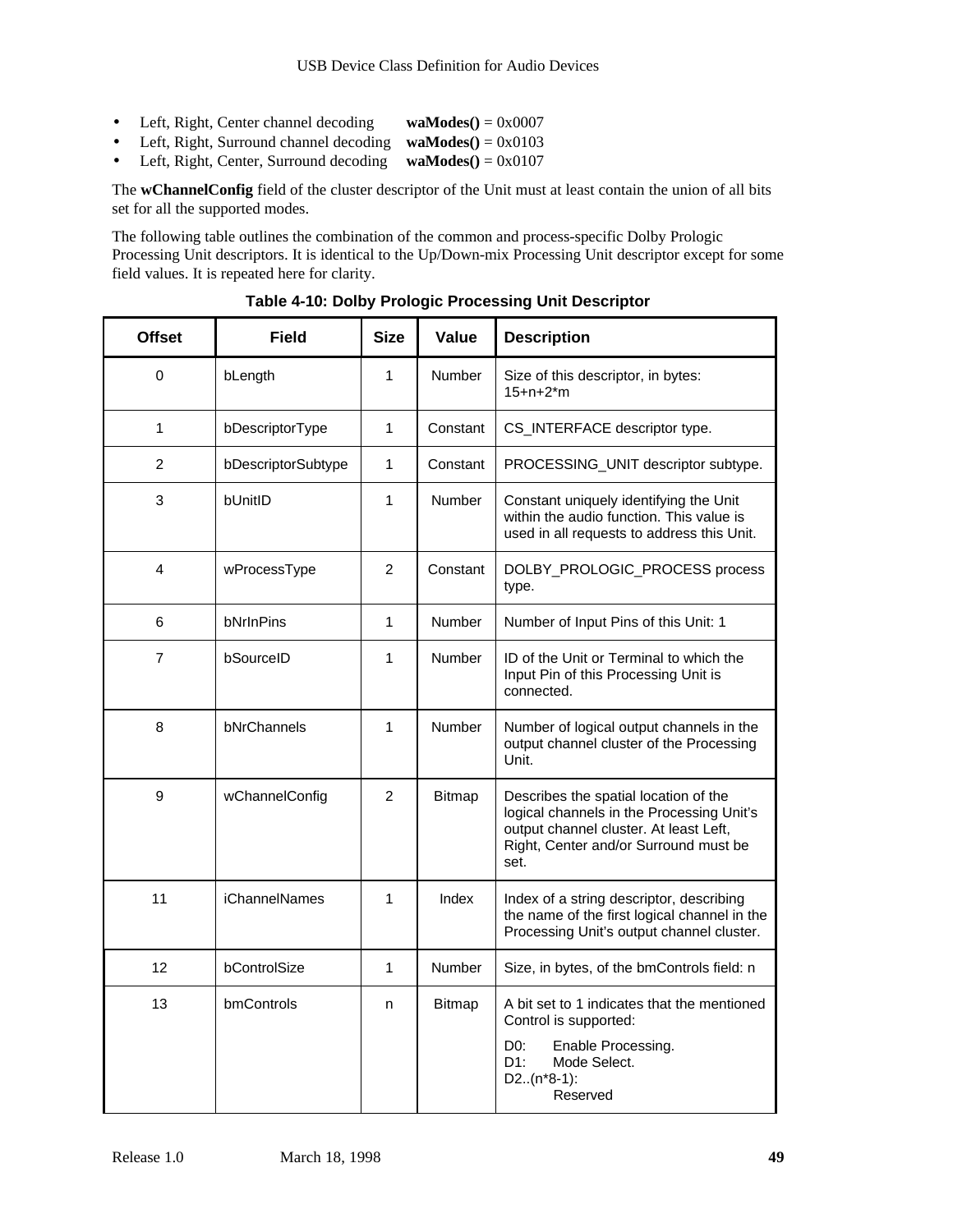| <b>Offset</b>  | <b>Field</b>    | <b>Size</b>   | Value         | <b>Description</b>                                                                                         |
|----------------|-----------------|---------------|---------------|------------------------------------------------------------------------------------------------------------|
| 13+n           | iProcessing     | 1             | Index         | Index of a string descriptor, describing<br>this Processing Unit.                                          |
| $14 + n$       | <b>bNrModes</b> | 1             | Number        | Number of modes, supported by this<br>Processing Unit: m<br>A maximum of 3 different modes is<br>possible. |
| 15+n           | waModes(1)      | $\mathcal{P}$ | <b>Bitmap</b> | Describes the active logical channels in<br>mode 1.                                                        |
| $\cdots$       | $\cdots$        | .             | .             | $\cdots$                                                                                                   |
| $15+n+(m-1)*2$ | waModes(m)      | $\mathcal{P}$ | <b>Bitmap</b> | Describes active the logical channels in<br>mode m.                                                        |

#### **4.3.2.6.3 3D-Stereo Extender Processing Unit Descriptor**

The **wProcessType** field of the common Processing Unit descriptor contains the value 3D-STEREO\_EXTENDER\_PROCESS. (See Section A.7, "Processing Unit Process Types")

The 3D-Stereo Extender Processing Unit has a single Input Pin. Therefore, the **bNrInputs** field must contain the value 1. The **bNrChannels**, **wChannelConfig** and **iChannelNames** fields together constitute the output cluster descriptor of the 3D-Stereo Extender Processing Unit. It describes which logical channels are physically present at the output of the Processing Unit.

Bit D0 of the **bmControls** field represents the Enable Processing Control. Bit D1 indicates the availability of the Spaciousness Control.

Although the input cluster may contain a number of logical channels, the 3D-Stereo Extender Processing Unit only uses Left and Right logical input channels as input for the extension process. Obviously, these two logical channels must be present in the input cluster for the Unit to operate properly. All other logical channels are discarded by the process.

The output cluster may contain logical channels other than Left and Right (these must be present) to facilitate connectivity within the audio function. Channels that are present in the output cluster but not in the input cluster must be muted. Channels other than Left and Right that are present in both input and output cluster can be passed unaltered from input to output. Channels only present in the input cluster are absorbed by the Processing Unit.

There is no process-specific descriptor for the 3D-Stereo Extender Processing Unit.

The following table outlines the 3D-Stereo Extender Processing Unit descriptor. It is identical to the common Processing Unit descriptor, except for some field values. It is repeated here for clarity.

| <b>Offset</b> | <b>Field</b>       | <b>Size</b> | <b>Value</b> | <b>Description</b>                      |
|---------------|--------------------|-------------|--------------|-----------------------------------------|
| 0             | bLength            |             | Number       | Size of this descriptor, in bytes: 14+n |
|               | bDescriptorType    |             | Constant     | CS_INTERFACE descriptor type.           |
| 2             | bDescriptorSubtype |             | Constant     | PROCESSING_UNIT descriptor subtype.     |

**Table 4-11: 3D-Stereo Extender Processing Unit Descriptor**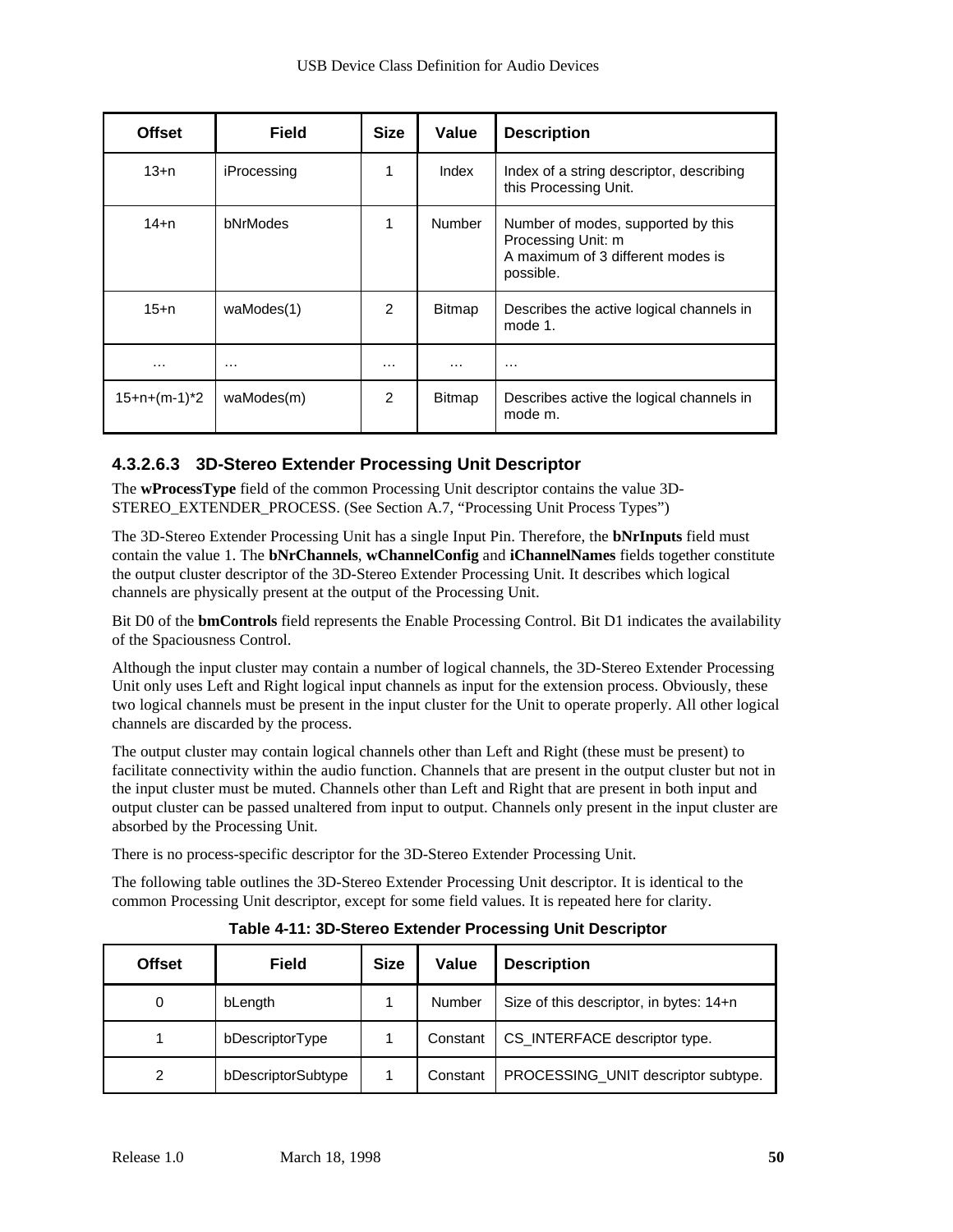| <b>Offset</b>  | <b>Field</b>         | <b>Size</b>    | Value         | <b>Description</b>                                                                                                                                                 |
|----------------|----------------------|----------------|---------------|--------------------------------------------------------------------------------------------------------------------------------------------------------------------|
| 3              | bUnitID              | $\mathbf{1}$   | <b>Number</b> | Constant uniquely identifying the Unit<br>within the audio function. This value is<br>used in all requests to address this Unit.                                   |
| $\overline{4}$ | wProcessType         | $\overline{2}$ | Constant      | 3D-STEREO_EXTENDER_PROCESS<br>process type.                                                                                                                        |
| 6              | bNrInPins            | $\mathbf{1}$   | Number        | Number of Input Pins of this Unit: 1                                                                                                                               |
| 7              | bSourceID            | $\mathbf{1}$   | <b>Number</b> | ID of the Unit or Terminal to which the<br>Input Pin of this Processing Unit is<br>connected.                                                                      |
| 8              | bNrChannels          | 1              | Number        | Number of logical output channels in the<br>Processing Unit's output channel cluster.                                                                              |
| 9              | wChannelConfig       | $\overline{2}$ | <b>Bitmap</b> | Describes the spatial location of the<br>logical channels in the output channel<br>cluster of the Processing Unit. At least<br>Left and Right must be set.         |
| 11             | <b>iChannelNames</b> | 1              | Index         | Index of a string descriptor, describing<br>the name of the first logical channel in the<br>Processing Unit's output channel cluster.                              |
| 12             | bControlSize         | $\mathbf{1}$   | Number        | Size, in bytes, of the bmControls field: n                                                                                                                         |
| 13             | bmControls           | n              | Bitmap        | A bit set to 1 indicates that the mentioned<br>Control is supported:<br>D <sub>0</sub> :<br>Enable Processing.<br>D1:<br>Spaciousness.<br>$D2(n*8-1):$<br>Reserved |
| $13+n$         | iProcessing          | 1              | Index         | Index of a string descriptor, describing<br>this Processing Unit.                                                                                                  |

#### **4.3.2.6.4 Reverberation Processing Unit Descriptor**

The **wProcessType** field of the common Processing Unit descriptor contains the value REVERBERATION\_PROCESS. (See Section A.7, "Processing Unit Process Types")

The Reverberation Processing Unit has a single Input Pin. Therefore, the **bNrInputs** field must contain the value 1. The **bNrChannels**, **wChannelConfig** and **iChannelNames** fields together constitute the output cluster descriptor of the Reverberation Processing Unit. It describes which logical channels are physically present at the output of the Processing Unit. In most cases, this will be identical to the configuration of the input channel cluster.

The **bmControls** field indicates which reverberation-related Controls are effectively implemented in the Reverberation Processing Unit.

The following table outlines the Reverberation Processing Unit descriptor. It is identical to the common Processing Unit descriptor, except for some field values. It is repeated here for clarity.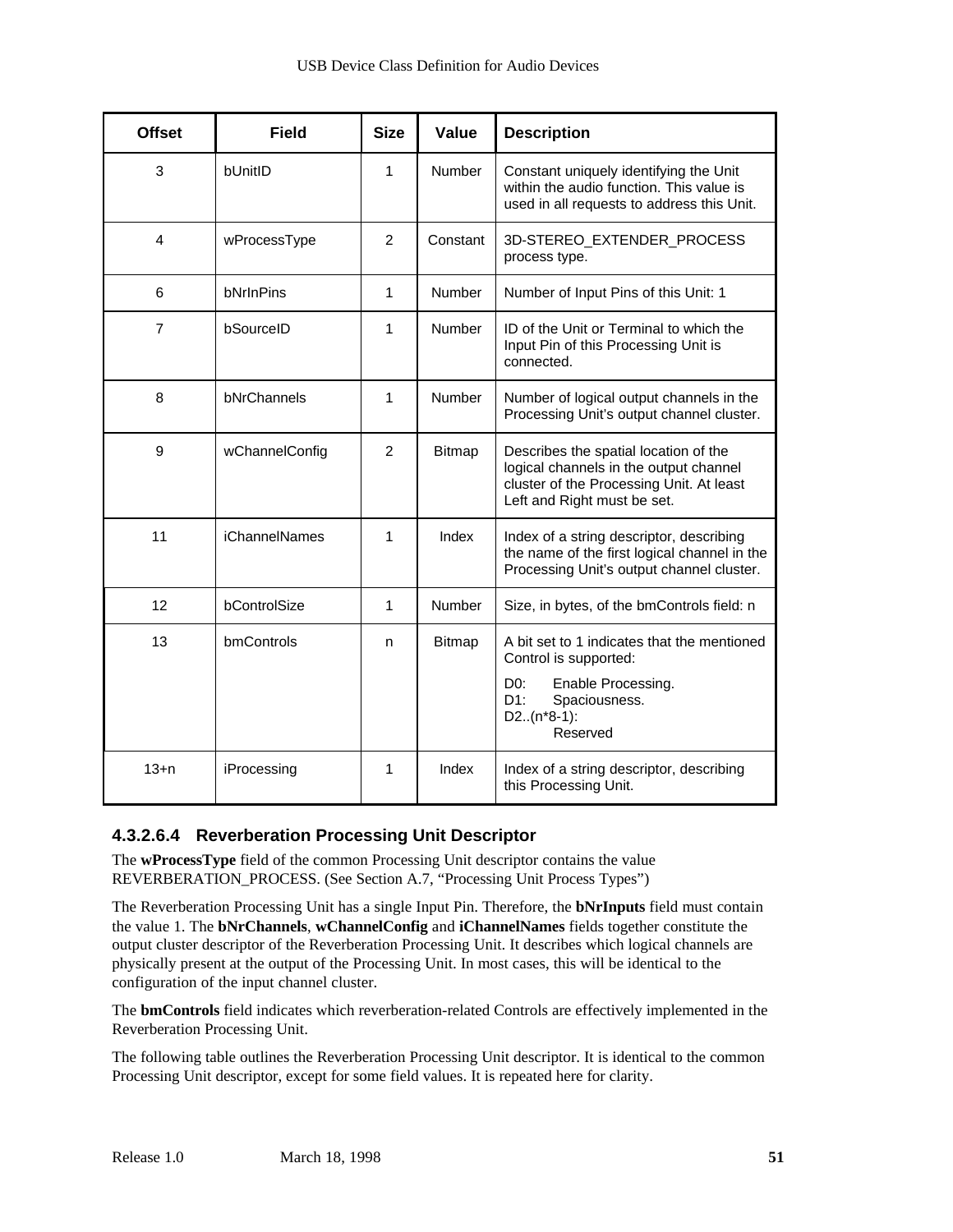| <b>Offset</b>  | <b>Field</b>         | <b>Size</b>    | Value         | <b>Description</b>                                                                                                                                                                                                                                        |
|----------------|----------------------|----------------|---------------|-----------------------------------------------------------------------------------------------------------------------------------------------------------------------------------------------------------------------------------------------------------|
| 0              | bLength              | 1              | <b>Number</b> | Size of this descriptor, in bytes: 14+n                                                                                                                                                                                                                   |
| 1              | bDescriptorType      | 1              | Constant      | CS_INTERFACE descriptor type.                                                                                                                                                                                                                             |
| $\overline{c}$ | bDescriptorSubtype   | $\mathbf{1}$   | Constant      | PROCESSING_UNIT descriptor subtype.                                                                                                                                                                                                                       |
| 3              | bUnitID              | 1              | <b>Number</b> | Constant uniquely identifying the Unit<br>within the audio function. This value is<br>used in all requests to address this Unit.                                                                                                                          |
| 4              | wProcessType         | $\overline{2}$ | Constant      | REVERBERATION_PROCESS process<br>type.                                                                                                                                                                                                                    |
| 6              | bNrInPins            | $\mathbf{1}$   | <b>Number</b> | Number of Input Pins of this Unit: 1                                                                                                                                                                                                                      |
| 7              | bSourceID            | 1              | <b>Number</b> | ID of the Unit or Terminal to which the<br>Input Pin of this Processing Unit is<br>connected.                                                                                                                                                             |
| 8              | bNrChannels          | 1              | <b>Number</b> | Number of logical output channels in the<br>output channel cluster of the Processing<br>Unit.                                                                                                                                                             |
| 9              | wChannelConfig       | $\overline{2}$ | <b>Bitmap</b> | Describes the spatial location of the<br>logical channels in the output channel<br>cluster of the Processing Unit.                                                                                                                                        |
| 11             | <b>iChannelNames</b> | 1              | Index         | Index of a string descriptor, describing<br>the name of the first logical channel in the<br>output channel cluster Processing Unit.                                                                                                                       |
| 12             | bControlSize         | 1              | <b>Number</b> | Size, in bytes, of the bmControls field: n                                                                                                                                                                                                                |
| 13             | bmControls           | n              | <b>Bitmap</b> | A bit set to 1 indicates that the mentioned<br>Control is supported:<br>Enable Processing.<br>D <sub>0</sub> :<br>D1:<br>Reverb Type.<br>$D2$ :<br>Reverb Level.<br>Reverb Time.<br>D3:<br>$D4$ :<br>Reverb Delay Feedback.<br>$D5(n*8-1)$ :<br>Reserved. |
| $13+n$         | iProcessing          | 1              | Index         | Index of a string descriptor, describing<br>this Processing Unit.                                                                                                                                                                                         |

**Table 4-12: Reverberation Processing Unit Descriptor**

#### **4.3.2.6.5 Chorus Processing Unit Descriptor**

The **wProcessType** field of the common Processing Unit descriptor contains the value CHORUS\_PROCESS. (See Section A.7, "Processing Unit Process Types")

The Chorus Processing Unit has a single Input Pin. Therefore, the **bNrInputs** field must contain the value 1. The **bNrChannels**, **wChannelConfig**, and **iChannelNames** fields together constitute the output cluster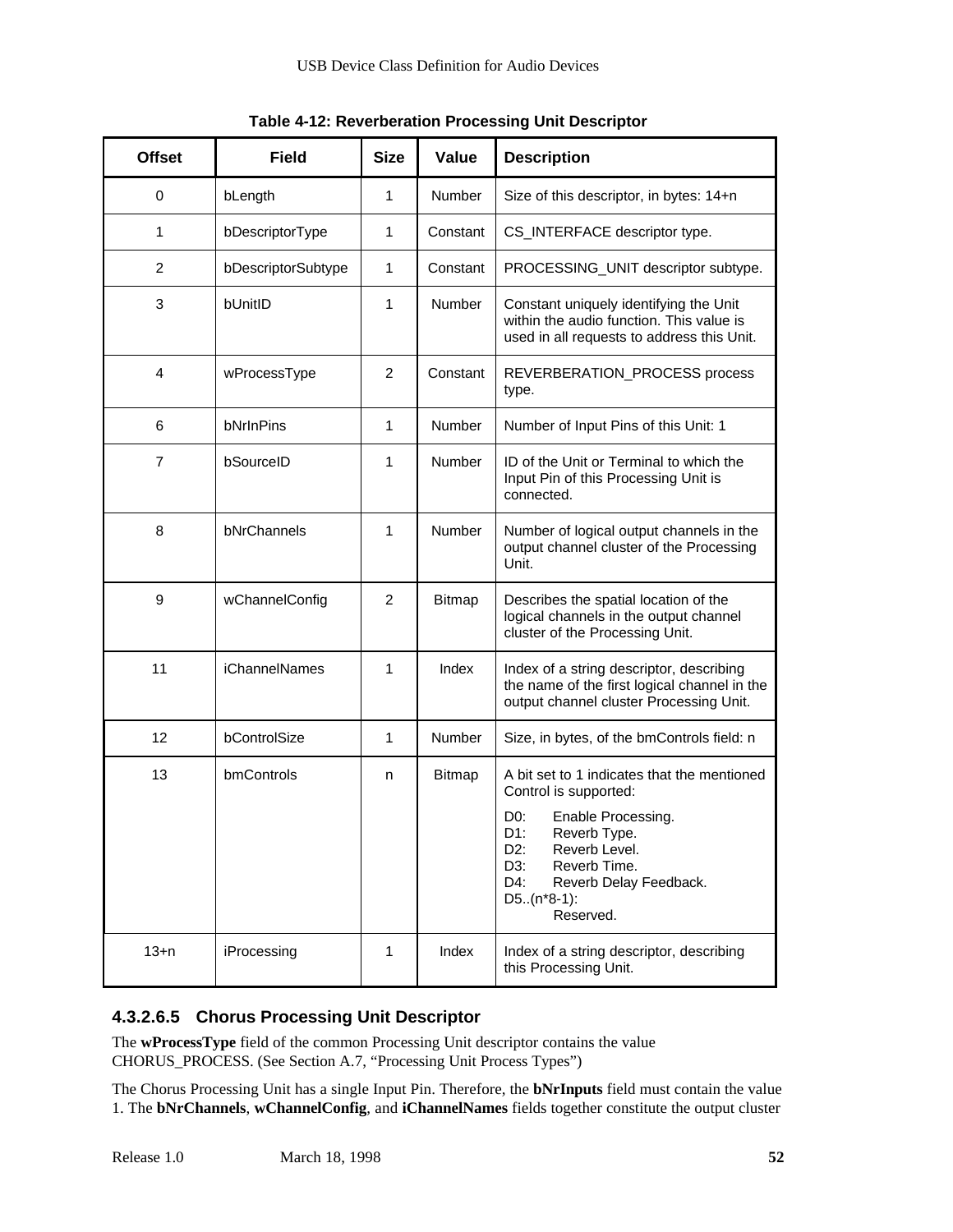descriptor of the Chorus Processing Unit. It describes which logical channels are physically present at the output of the Processing Unit. In most cases, this will be identical to the configuration of the input channel cluster.

The **bmControls** field indicates which chorus-related Controls are effectively implemented in the Chorus Processing Unit.

The following table outlines the Chorus Processing Unit descriptor. It is identical to the common Processing Unit descriptor, except for some field values. It is repeated here for clarity.

| <b>Offset</b>  | <b>Field</b>         | <b>Size</b>    | Value         | <b>Description</b>                                                                                                                                                                                                                                           |
|----------------|----------------------|----------------|---------------|--------------------------------------------------------------------------------------------------------------------------------------------------------------------------------------------------------------------------------------------------------------|
| 0              | bLength              | 1              | <b>Number</b> | Size of this descriptor, in bytes: 14+n                                                                                                                                                                                                                      |
| 1              | bDescriptorType      | 1              | Constant      | CS_INTERFACE descriptor type.                                                                                                                                                                                                                                |
| $\overline{2}$ | bDescriptorSubtype   | 1              | Constant      | PROCESSING_UNIT descriptor subtype.                                                                                                                                                                                                                          |
| 3              | bUnitID              | 1              | <b>Number</b> | Constant uniquely identifying the Unit<br>within the audio function. This value is<br>used in all requests to address this Unit.                                                                                                                             |
| 4              | wProcessType         | $\overline{2}$ | Constant      | CHORUS_PROCESS process type.                                                                                                                                                                                                                                 |
| 6              | bNrInPins            | 1              | Number        | Number of Input Pins of this Unit: 1                                                                                                                                                                                                                         |
| 7              | bSourceID            | 1              | <b>Number</b> | ID of the Unit or Terminal to which the<br>Input Pin of this Processing Unit is<br>connected.                                                                                                                                                                |
| 8              | bNrChannels          | 1              | Number        | Number of logical output channels in the<br>output channel cluster of the Processing<br>Unit.                                                                                                                                                                |
| 9              | wChannelConfig       | $\overline{2}$ | <b>Bitmap</b> | Describes the spatial location of the<br>logical channels in the output channel<br>cluster of the Processing Unit.                                                                                                                                           |
| 11             | <b>iChannelNames</b> | 1              | Index         | Index of a string descriptor, describing<br>the name of the first logical channel in the<br>output channel cluster of the Processing<br>Unit.                                                                                                                |
| 12             | bControlSize         | 1              | Number        | Size, in bytes, of the bmControls field: n                                                                                                                                                                                                                   |
| 13             | bmControls           | n              | Bitmap        | A bit set to 1 indicates that the mentioned<br>Control is supported:<br>D <sub>0</sub> :<br>Enable Processing.<br>Chorus Level.<br>D1:<br>D2:<br><b>Chorus Modulation Rate.</b><br>D <sub>3</sub> :<br>Chorus Modulation Depth.<br>$D4(n*8-1)$ :<br>Reserved |

**Table 4-13: Chorus Processing Unit Descriptor**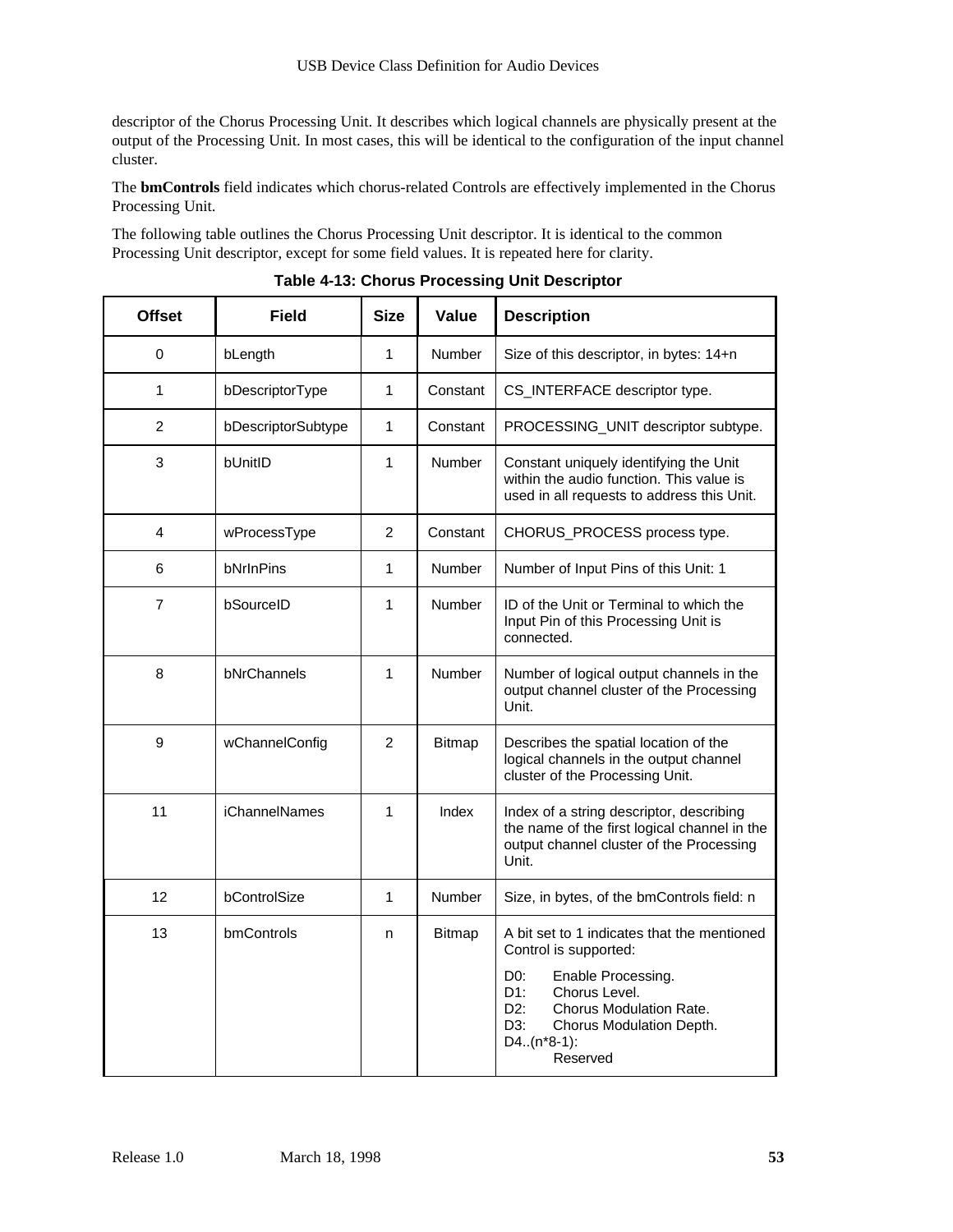| <b>Offset</b> | <b>Field</b> | <b>Size</b> | Value | <b>Description</b>                                                |
|---------------|--------------|-------------|-------|-------------------------------------------------------------------|
| $13+n$        | iProcessing  |             | Index | Index of a string descriptor, describing<br>this Processing Unit. |

#### **4.3.2.6.6 Dynamic Range Compressor Processing Unit Descriptor**

The **wProcessType** field of the common Processing Unit descriptor contains the value DYN\_RANGE\_COMP\_PROCESS. (See Section A.7, "Processing Unit Process Types")

The Dynamic Range Compressor Processing Unit has a single Input Pin. Therefore, the **bNrInputs** field must contain the value 1. The **bNrChannels**, **wChannelConfig**, and **iChannelNames** fields together constitute the output cluster descriptor of the Dynamic Range Compressor Processing Unit. It describes which logical channels are physically present at the output of the Processing Unit. In most cases, this will be identical to the configuration of the input channel cluster.

The **bmControls** field indicates which Controls are effectively implemented in the Dynamic Range Compressor Processing Unit.

The following table outlines the Dynamic Range Compressor Processing Unit descriptor. It is identical to the common Processing Unit descriptor, except for some field values. It is repeated here for clarity.

| <b>Offset</b>  | Field              | <b>Size</b>   | Value         | <b>Description</b>                                                                                                               |
|----------------|--------------------|---------------|---------------|----------------------------------------------------------------------------------------------------------------------------------|
| 0              | bLength            | 1             | <b>Number</b> | Size of this descriptor, in bytes: 14+n                                                                                          |
| 1              | bDescriptorType    | 1             | Constant      | CS INTERFACE descriptor type.                                                                                                    |
| $\overline{2}$ | bDescriptorSubtype | $\mathbf{1}$  | Constant      | PROCESSING UNIT descriptor subtype.                                                                                              |
| 3              | bl JnitID          | 1             | <b>Number</b> | Constant uniquely identifying the Unit<br>within the audio function. This value is<br>used in all requests to address this Unit. |
| 4              | wProcessType       | $\mathcal{P}$ | Constant      | DYN_RANGE_COMP_PROCESS<br>process type.                                                                                          |
| 6              | bNrInPins          | 1             | Number        | Number of Input Pins of this Unit: 1                                                                                             |
| 7              | bSourceID          | 1             | Number        | ID of the Unit or Terminal to which the<br>Input Pin of this Processing Unit is<br>connected.                                    |
| 8              | bNrChannels        | 1             | <b>Number</b> | Number of logical output channels in the<br>output channel cluster of the Processing<br>Unit.                                    |
| 9              | wChannelConfig     | $\mathcal{P}$ | <b>Bitmap</b> | Describes the spatial location of the<br>logical channels in the output channel<br>cluster of the Processing Unit.               |

**Table 4-14: Dynamic Range Compressor Processing Unit Descriptor**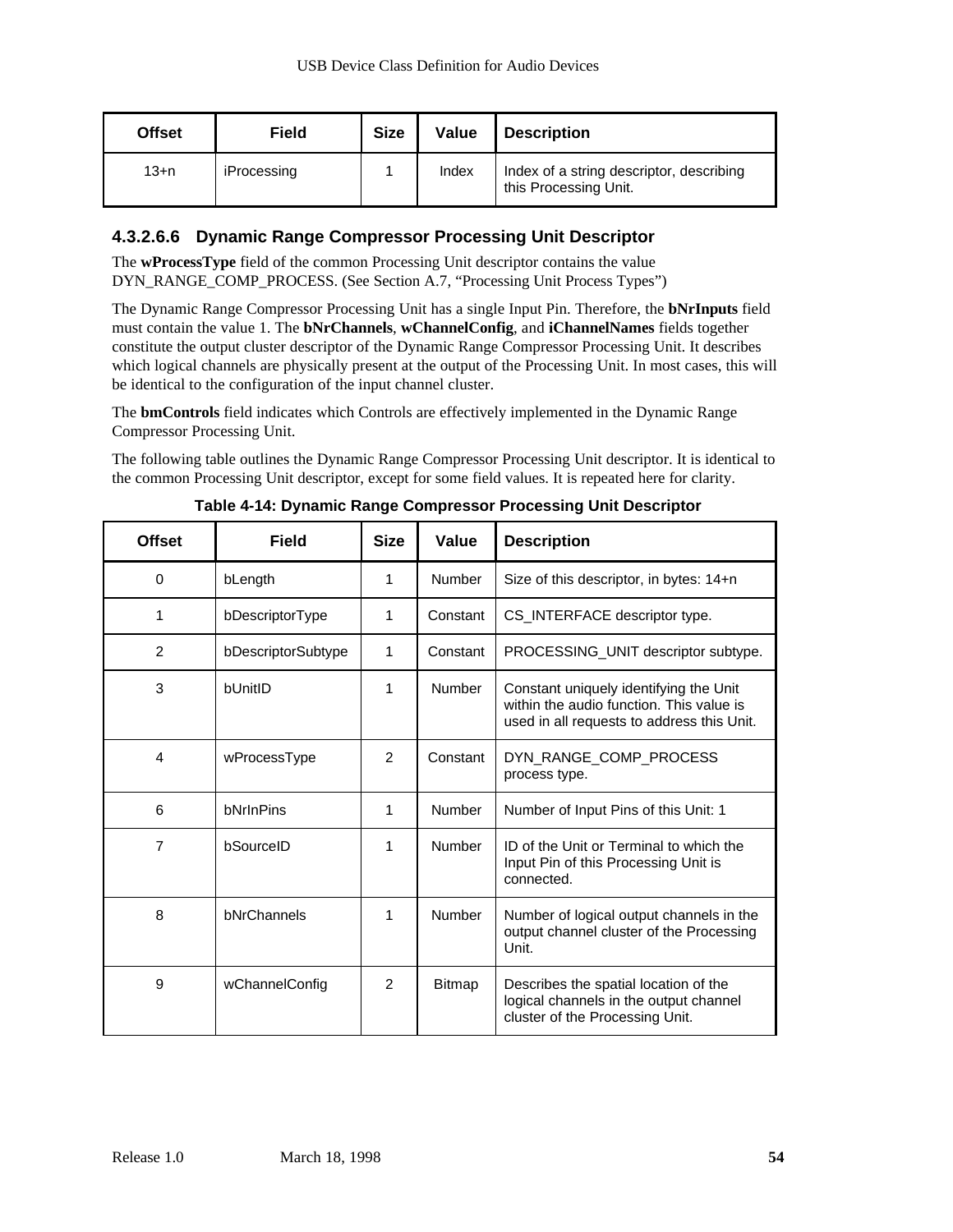| <b>Offset</b>     | <b>Field</b>         | <b>Size</b> | Value         | <b>Description</b>                                                                                                                                                                                                                                             |
|-------------------|----------------------|-------------|---------------|----------------------------------------------------------------------------------------------------------------------------------------------------------------------------------------------------------------------------------------------------------------|
| 11                | <b>iChannelNames</b> | 1           | Index         | Index of a string descriptor, describing<br>the name of the first logical channel in the<br>output channel cluster of the Processing<br>Unit.                                                                                                                  |
| $12 \overline{ }$ | bControlSize         | 1           | Number        | Size, in bytes, of the bmControls field: n                                                                                                                                                                                                                     |
| 13                | bmControls           | n           | <b>Bitmap</b> | A bit set to 1 indicates that the mentioned<br>Control is supported:<br>D0:<br>Enable Processing.<br>D1:<br>Compression Ratio.<br>D2:<br>MaxAmpl.<br>Threshold.<br>D3:<br>DA:<br>Attack time.<br>D <sub>5</sub> :<br>Release time.<br>$D6(n*8-1):$<br>Reserved |
| $13 + n$          | iProcessing          | 1           | Index         | Index of a string descriptor, describing<br>this Processing Unit.                                                                                                                                                                                              |

#### **4.3.2.7 Extension Unit Descriptor**

The Extension Unit is uniquely identified by the value in the **bUnitID** field of the Extension Unit descriptor (XUD). No other Unit or Terminal within the same alternate setting of the AudioControl interface may have the same ID. This value must be passed in the **UnitID** field of each request that is directed to the Extension Unit.

The Extension Unit descriptor provides minimal information about the Extension Unit for a generic driver at least to notice the presence of vendor-specific components within the audio function. The **wExtensionCode** field may contain a vendor-specific code that further identifies the Extension Unit. If it is not used, it should be set to zero.

The **bNrInPins** field contains the number of Input Pins (*p*) of the Extension Unit. The connectivity of the Input Pins is described via the **baSourceID()** array that contains *p* elements. The index *i* into the array is one-based and directly related to the Input Pin numbers. **BaSourceID(i)** contains the ID of the Unit or Terminal to which Input Pin *i* is connected. The cluster descriptors that describe the logical channels that enter the Extension Unit are not repeated here. It is up to the Host software to trace the connections 'upstream' to locate the cluster descriptors pertaining to the audio channel clusters.

Because an Extension Unit can freely redefine the spatial locations of the logical output channels that are contained in its output cluster, there is a need for an output cluster descriptor. The **bNrChannels**, **wChannelConfig**, and **iChannelNames** fields characterize the cluster that leaves the Extension Unit over its single Output Pin ('downstream' connection). For a detailed description of the cluster descriptor, see Section 3.7.2.3, "Audio Channel Cluster Format."

The **bmControls** field is a bitmap, indicating the availability of certain audio Controls in the Extension Unit. For future expandability, the number of bytes occupied by the **bmControls** field is indicated in the **bControlSize** field. In general, all Controls are optional, except for the Enable Processing Control. This Control must be supported by every Extension Unit.

The Enable Processing Control is used to bypass the entire functionality of the Extension Unit. This Control is mandatory for it allows a generic driver to operate the audio function without further knowledge of the internals of the Extension Unit. (Of course, the additional functionality provided by the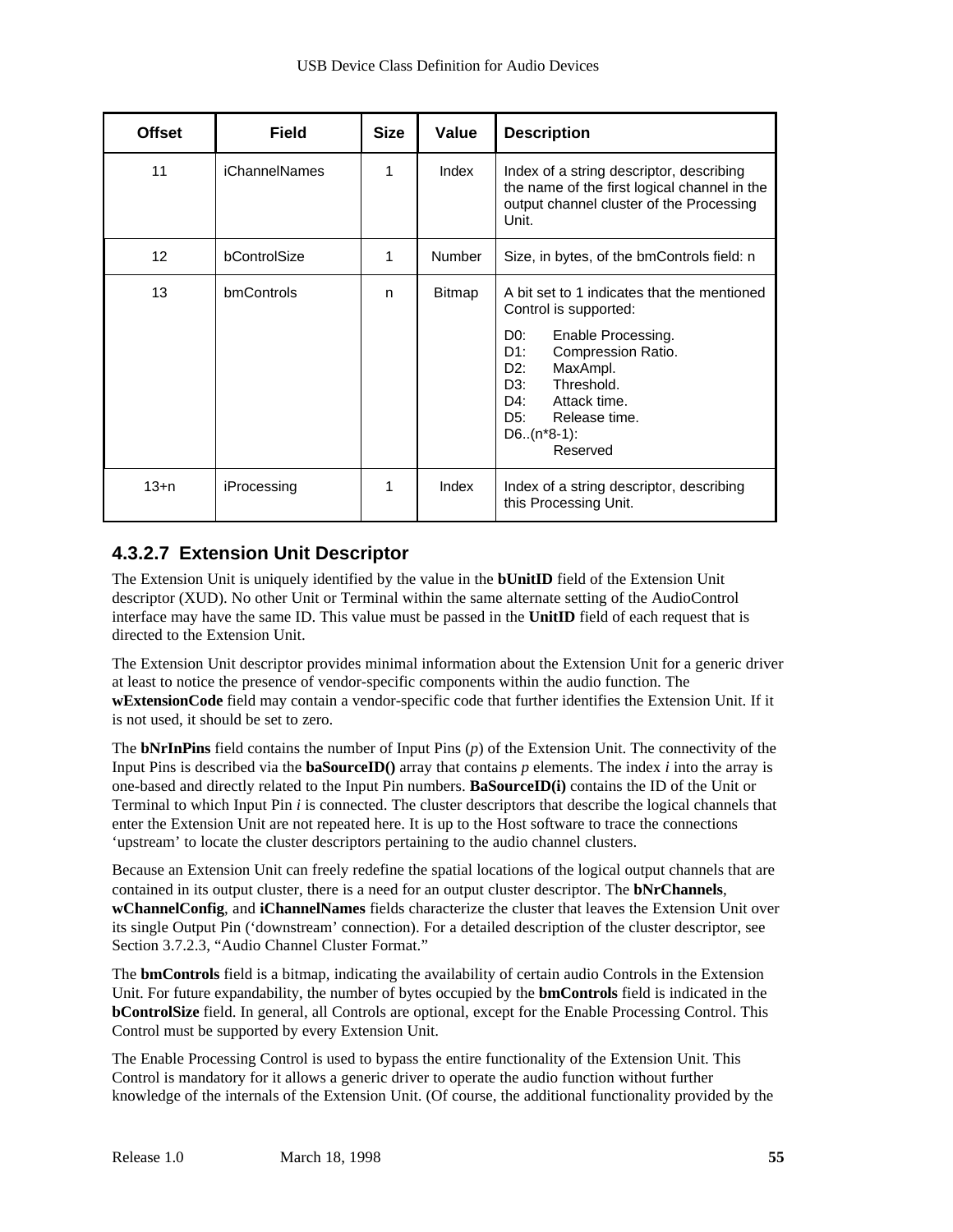Extension Unit is not available in this case because it is bypassed). Default behavior is assumed when set to off. In the case of a single Input Pin, logical channels that enter the Extension Unit are passed unaltered for those channels that are also present in the output cluster. Logical channels not available in the output cluster are absorbed by the Extension Unit. Logical channels present in the output cluster but unavailable in the input cluster are muted. In case of multiple Input Pins, corresponding logical input channels are equally mixed together before being passed to the output.

An index to a string descriptor is provided to further describe the Extension Unit.

The following table outlines the Extension Unit descriptor.

| <b>Offset</b>  | <b>Field</b>         | <b>Size</b>    | Value         | <b>Description</b>                                                                                                                          |
|----------------|----------------------|----------------|---------------|---------------------------------------------------------------------------------------------------------------------------------------------|
| $\Omega$       | bLength              | 1              | Number        | Size of this descriptor, in bytes: 13+p+n                                                                                                   |
| 1              | bDescriptorType      | 1              | Constant      | CS_INTERFACE descriptor type.                                                                                                               |
| $\overline{2}$ | bDescriptorSubtype   | 1              | Constant      | EXTENSION_UNIT descriptor subtype.                                                                                                          |
| 3              | bUnitID              | 1              | Number        | Constant uniquely identifying the Unit<br>within the audio function. This value is<br>used in all requests to address this Unit.            |
| 4              | wExtensionCode       | $\overline{2}$ | Constant      | Vendor-specific code identifying the<br>Extension Unit.                                                                                     |
| 6              | bNrInPins            | 1              | Number        | Number of Input Pins of this Unit: p                                                                                                        |
| 7              | baSourceID(1)        | 1              | Number        | ID of the Unit or Terminal to which the<br>first Input Pin of this Extension Unit is<br>connected.                                          |
| $\cdots$       | $\cdots$             | $\cdots$       | $\cdots$      | $\cdots$                                                                                                                                    |
| $7+(p-1)$      | baSourceID (p)       | 1              | Number        | ID of the Unit or Terminal to which the<br>last Input Pin of this Extension Unit is<br>connected.                                           |
| $7+p$          | bNrChannels          | 1              | Number        | Number of logical output channels in the<br>audio channel cluster of the Extension<br>Unit.                                                 |
| $7 + p + 1$    | wChannelConfig       | $\overline{2}$ | <b>Bitmap</b> | Describes the spatial location of the<br>logical channels in the audio channel<br>cluster of the Extension Unit.                            |
| $7 + p + 3$    | <b>iChannelNames</b> | 1              | Index         | Index of a string descriptor, describing<br>the name of the first logical channel in the<br>audio channel cluster of the Extension<br>Unit. |
| $11+p$         | bControlSize         | 1              | Number        | Size, in bytes, of the bmControls field: n                                                                                                  |

**Table 4-15: Extension Unit Descriptor**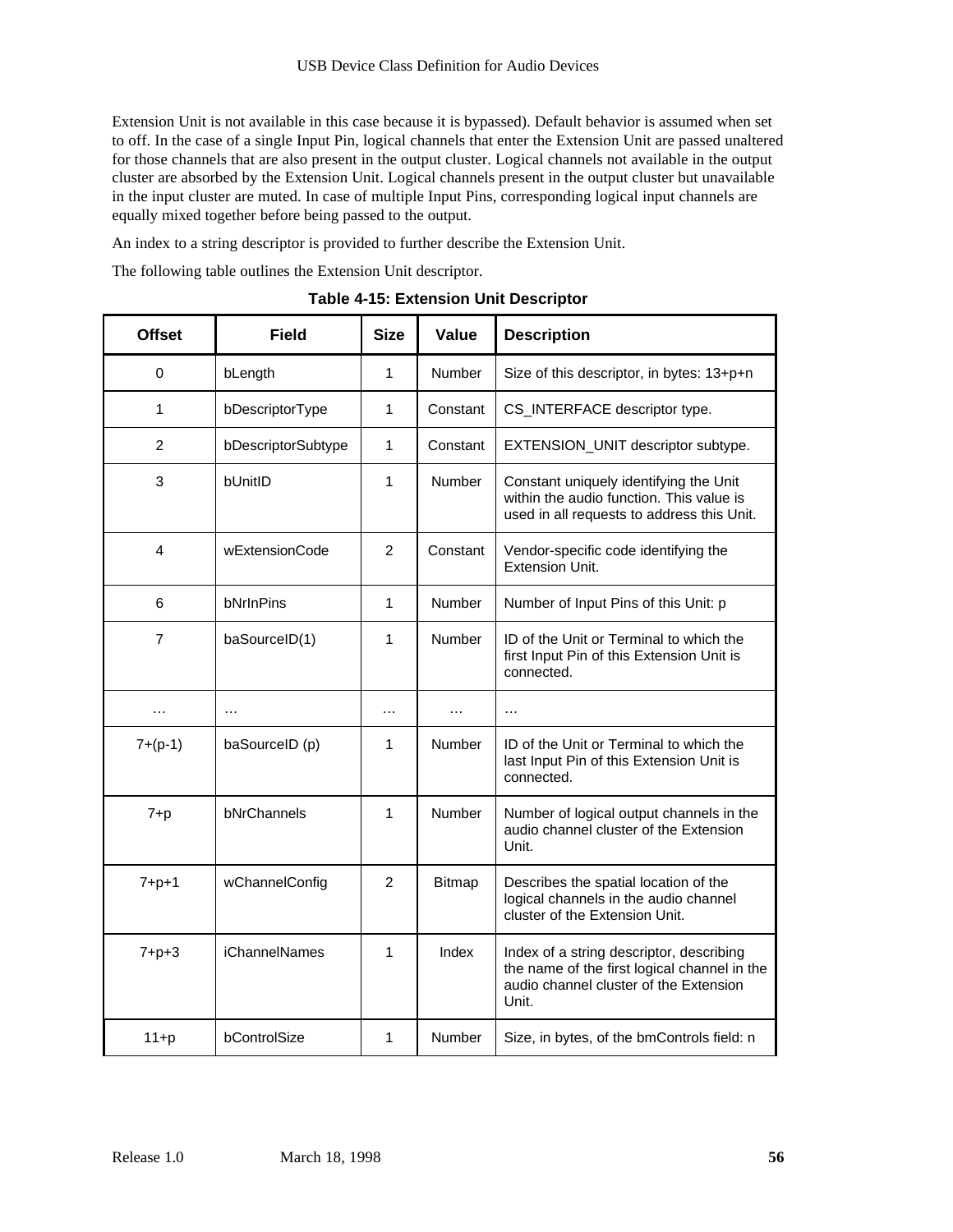| <b>Offset</b> | <b>Field</b> | <b>Size</b> | Value         | <b>Description</b>                                                                                                                     |
|---------------|--------------|-------------|---------------|----------------------------------------------------------------------------------------------------------------------------------------|
| $12 + p$      | bmControls   | n           | <b>Bitmap</b> | A bit set to 1 indicates that the mentioned<br>Control is supported:<br>Enable Processing<br>D <sub>0</sub><br>$D1(n*8-1)$<br>Reserved |
| $12 + p + n$  | iExtension   |             | Index         | Index of a string descriptor, describing<br>this Extension Unit.                                                                       |

### **4.3.2.8 Associated Interface Descriptor**

The Associated Interface descriptor provides a means to indicate a relationship between a Terminal or a Unit and an interface, external to the audio function. It directly follows the Entity descriptor to which it is related.

The **bInterfaceNr** field contains the interface number of the associated interface. The remainder of the descriptor depends both on the Entity to which it is related and on the interface class of the target interface. At this moment, no specific layouts are defined by this specification.

The following table outlines the Associated Interface descriptor.

| <b>Offset</b> | Field                | <b>Size</b> | Value    | <b>Description</b>                                              |
|---------------|----------------------|-------------|----------|-----------------------------------------------------------------|
| 0             | bLength              |             | Number   | Size of this descriptor, in bytes: 4+x                          |
| 1             | bDescriptorType      | 1           | Constant | CS_INTERFACE descriptor type.                                   |
| 2             | bDescriptorSubtype   | 1           | Constant | ASSOC INTERFACE descriptor subtype.                             |
| 3             | binterfaceNr         |             | Number   | The interface number of the associated<br>interface.            |
| 4             | Association-specific | X           | Number   | Association-specific extension to the<br>open-ended descriptor. |

**Table 4-16: Associated Interfaces Descriptor**

## **4.4 AudioControl Endpoint Descriptors**

The following sections describe all possible endpoint-related descriptors for the AudioControl interface.

# **4.4.1 AC Control Endpoint Descriptors**

# **4.4.1.1 Standard AC Control Endpoint Descriptor**

Because endpoint 0 is used as the AudioControl control endpoint, there is no dedicated standard control endpoint descriptor.

# **4.4.1.2 Class-Specific AC Control Endpoint Descriptor**

There is no dedicated class-specific control endpoint descriptor.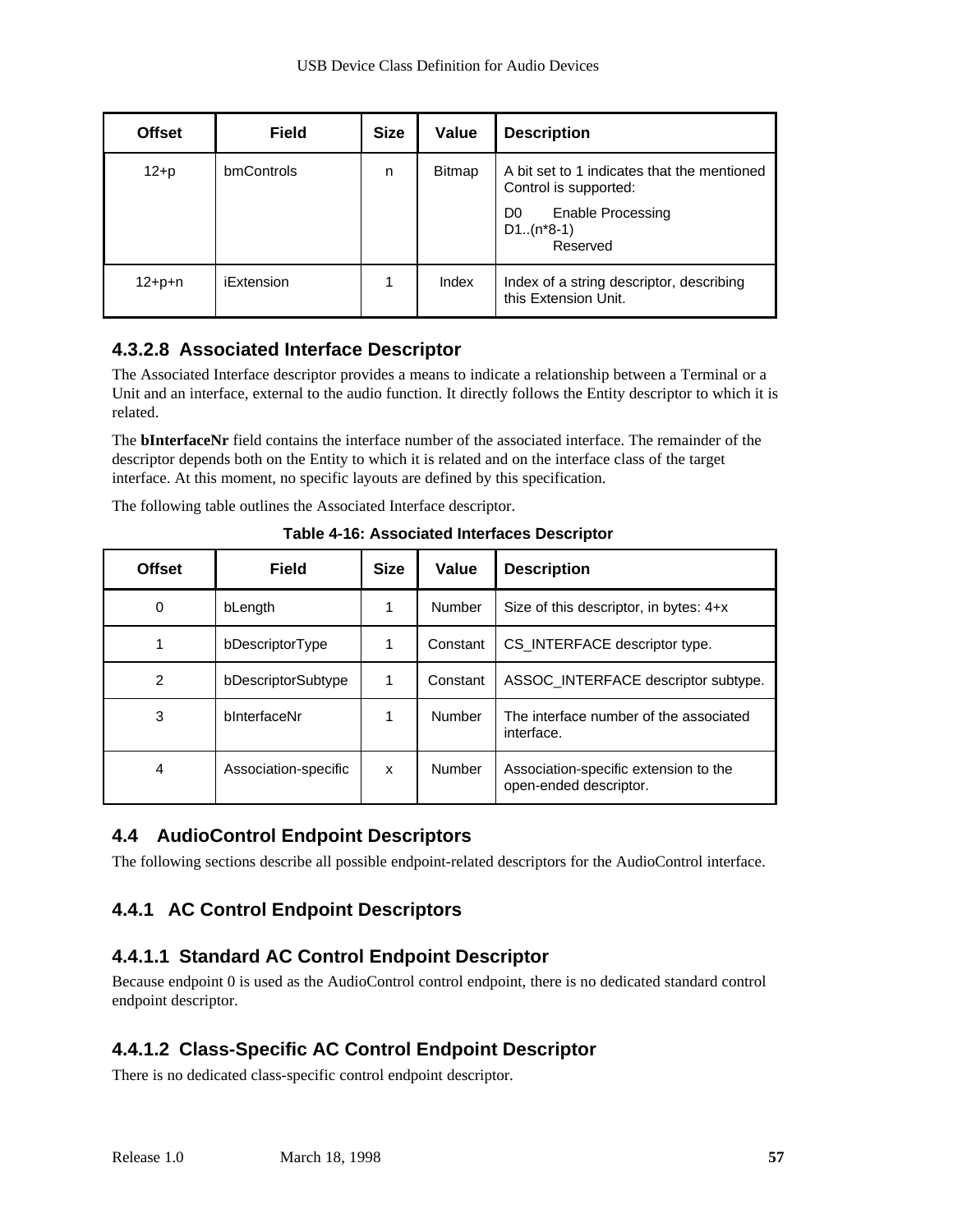## **4.4.2 AC Interrupt Endpoint Descriptors**

### **4.4.2.1 Standard AC Interrupt Endpoint Descriptor**

The interrupt endpoint descriptor is identical to the standard endpoint descriptor defined in Section 9.6.4, "Endpoint," of the *USB Specification* and further expanded as defined in the *Universal Serial Bus Class Specification*. Its fields are set to reflect the interrupt type of the endpoint. This endpoint is optional.

The following table outlines the standard AC Interrupt Endpoint descriptor.

| <b>Offset</b>  | <b>Field</b>     | <b>Size</b>    | Value          | <b>Description</b>                                                                                                                                                                                                                    |  |
|----------------|------------------|----------------|----------------|---------------------------------------------------------------------------------------------------------------------------------------------------------------------------------------------------------------------------------------|--|
| $\Omega$       | bLength          | 1              | Number         | Size of this descriptor, in bytes: 9                                                                                                                                                                                                  |  |
| 1              | bDescriptorType  | 1              | Constant       | <b>ENDPOINT descriptor type</b>                                                                                                                                                                                                       |  |
| $\overline{2}$ | bEndpointAddress | 1              | Endpoint       | The address of the endpoint on the USB<br>device described by this descriptor. The<br>address is encoded as follows:                                                                                                                  |  |
|                |                  |                |                | DT:<br>Direction. $1 = IN$ endpoint                                                                                                                                                                                                   |  |
|                |                  |                |                | D6.4:<br>Reserved, reset to zero                                                                                                                                                                                                      |  |
|                |                  |                |                | D30:<br>The endpoint number,<br>determined by the designer.                                                                                                                                                                           |  |
| 3              | bmAttributes     | 1              | <b>Bit Map</b> | D32:<br>Synchronization type<br>$00 = \text{None}$                                                                                                                                                                                    |  |
|                |                  |                |                | D10:<br>Transfer type<br>$11 =$ Interrupt                                                                                                                                                                                             |  |
|                |                  |                |                | All other bits are reserved.                                                                                                                                                                                                          |  |
| 4              | wMaxPacketSize   | $\mathfrak{p}$ | Number         | Maximum packet size this endpoint is<br>capable of sending or receiving when this<br>configuration is selected. Used here to<br>pass 2-byte status information.<br>Set to 2 if not shared, set to the<br>appropriate value if shared. |  |
| 6              | binterval        | 1              | Number         | Left to the designer's discretion. A value<br>of 10 ms or more seems sufficient.                                                                                                                                                      |  |
| $\overline{7}$ | bRefresh         | 1              | Number         | Reset to 0.                                                                                                                                                                                                                           |  |
| 8              | bSynchAddress    | 1              | Endpoint       | Reset to 0.                                                                                                                                                                                                                           |  |

**Table 4-17: Standard AC Interrupt Endpoint Descriptor**

## **4.4.2.2 Class-Specific AC Interrupt Endpoint Descriptor**

There is no class-specific AudioControl interrupt endpoint descriptor.

## **4.5 AudioStreaming Interface Descriptors**

The AudioStreaming (AS) interface descriptors contain all relevant information to characterize the AudioStreaming interface in full.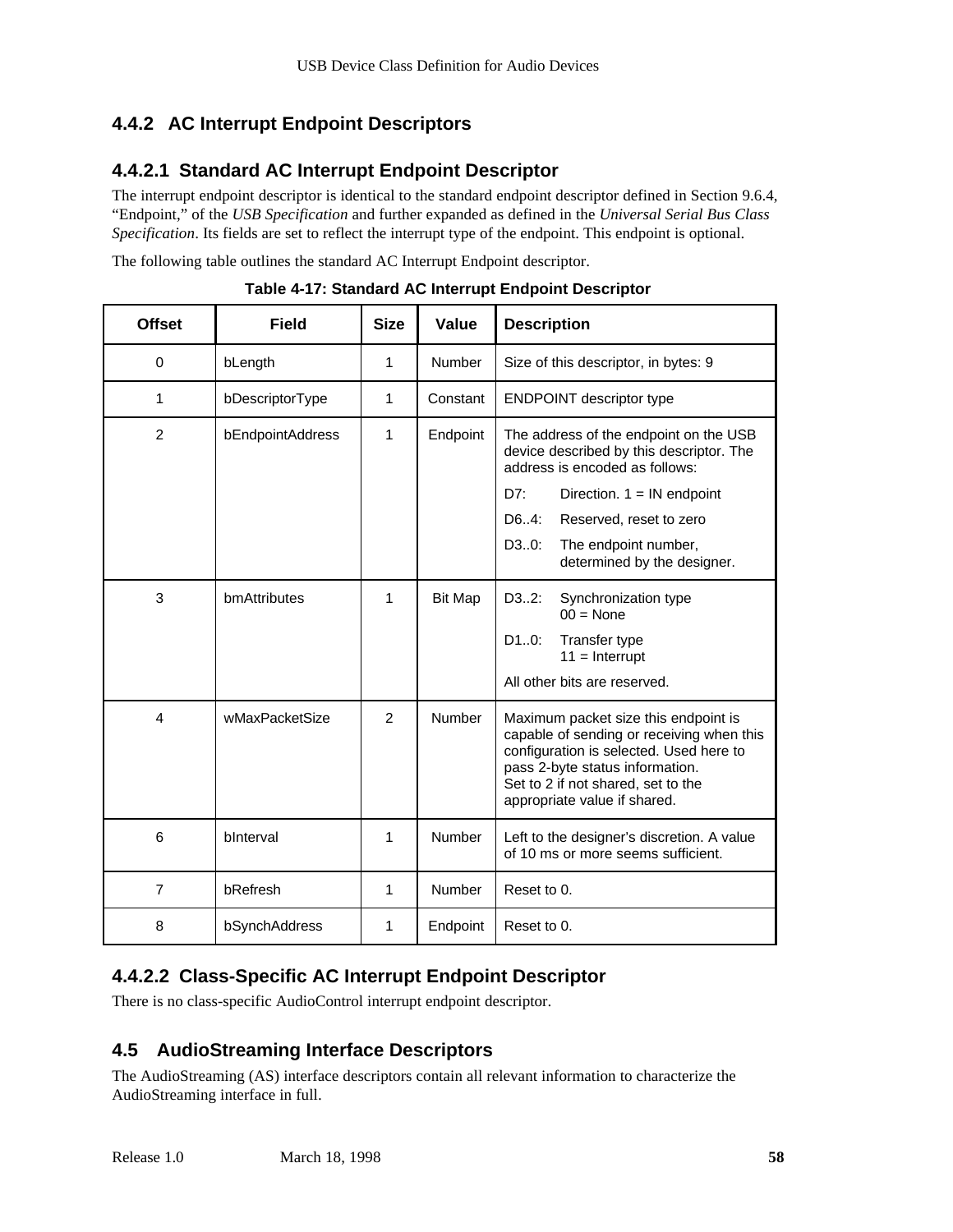### **4.5.1 Standard AS Interface Descriptor**

The standard AS interface descriptor is identical to the standard interface descriptor defined in Section 9.6.3, "Interface," of the *USB Specification*, except that some fields now have dedicated values.

| <b>Offset</b> | <b>Field</b>       | <b>Size</b> | Value           | <b>Description</b>                                                                                                                            |  |
|---------------|--------------------|-------------|-----------------|-----------------------------------------------------------------------------------------------------------------------------------------------|--|
| $\Omega$      | bLength            | 1           | Number          | Size of this descriptor, in bytes: 9                                                                                                          |  |
| 1             | bDescriptorType    | 1           | Constant        | <b>INTERFACE descriptor type</b>                                                                                                              |  |
| 2             | bInterfaceNumber   | 1           | <b>Number</b>   | Number of interface. A zero-based value<br>identifying the index in the array of<br>concurrent interfaces supported by this<br>configuration. |  |
| 3             | bAlternateSetting  | 1           | Number          | Value used to select an alternate setting<br>for the interface identified in the prior<br>field.                                              |  |
| 4             | bNumEndpoints      | 1           | Number          | Number of endpoints used by this<br>interface (excluding endpoint 0).                                                                         |  |
| 5             | bInterfaceClass    | 1           | Class           | AUDIO Audio Interface Class code<br>(assigned by the USB). See Section A.1,<br>"Audio Interface Class Code."                                  |  |
| 6             | bInterfaceSubClass | 1           | <b>Subclass</b> | AUDIO STREAMING Audio Interface<br>Subclass code. Assigned by this<br>specification. See Section A.2, "Audio<br>Interface Subclass Codes."    |  |
| 7             | bInterfaceProtocol | 1           | Protocol        | Not used. Must be set to 0.                                                                                                                   |  |
| 8             | iInterface         | 1           | Index           | Index of a string descriptor that describes<br>this interface.                                                                                |  |

**Table 4-18: Standard AS Interface Descriptor**

### **4.5.2 Class-Specific AS Interface Descriptor**

The **bTerminalLink** field contains the unique Terminal ID of the Input or Output Terminal to which this interface is connected.

The **bDelay** field holds a value that is a measure for the delay that is introduced in the audio data stream due to internal processing of the signal within the audio function. The Host software can take this value into account when phase relations between audio streams, processed by different audio functions, are important.

The **wFormatTag** field holds information about the Audio Data Format that should be used when communicating with this interface. If the interface has a USB isochronous endpoint associated with it, the **wFormatTag** field describes the Audio Data Format that should be used when exchanging data with this endpoint. If the interface has no endpoint, the **wFormatTag** field describes the Audio Data Format that is used on the (external) connection this interface represents.

This specification defines a number of standard Formats, ranging from Mono 8-bit PCM to MPEG2 7.1 encoded audio streams. A complete list of supported Audio Data Formats is provided in a separate document, *USB Audio Data Formats*, that is considered part of this specification. Further specific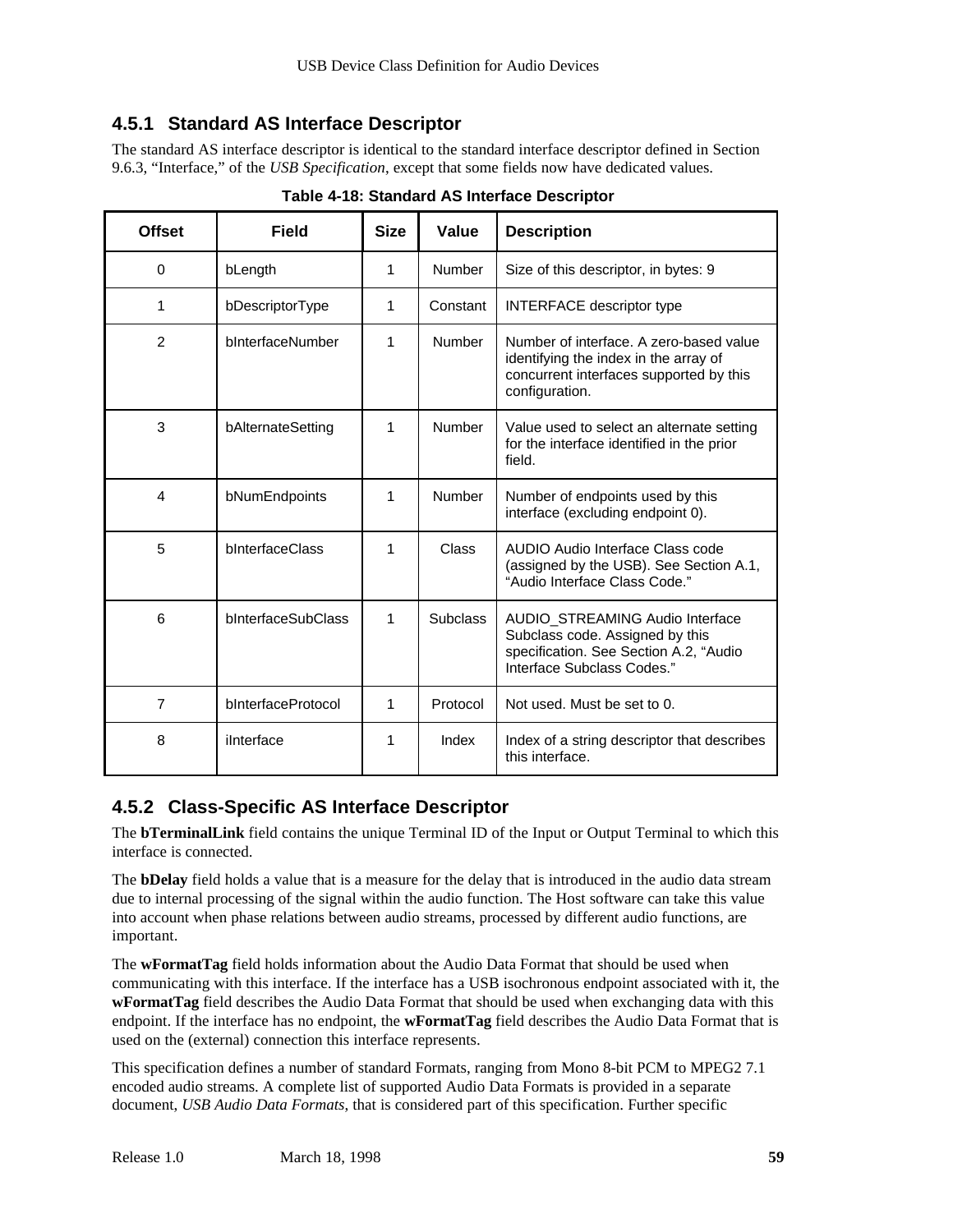information concerning the Audio Data Format for this interface is reported in a separate type-specific descriptor, see Section 4.5.3, "Class-Specific AS Format Type Descriptor." This can optionally be supplemented by format-specific information through a format-specific descriptor, see Section 4.5.4, "Class-Specific AS Format-Specific Descriptor."

| Offset | <b>Field</b>       | <b>Size</b>   | Value    | <b>Description</b>                                                                                                                       |  |
|--------|--------------------|---------------|----------|------------------------------------------------------------------------------------------------------------------------------------------|--|
| 0      | bLength            | 1             | Number   | Size of this descriptor in bytes: 7                                                                                                      |  |
| 1      | bDescriptorType    | 1             | Constant | CS INTERFACE descriptor type.                                                                                                            |  |
| 2      | bDescriptorSubtype | 1             | Constant | AS GENERAL descriptor subtype.                                                                                                           |  |
| 3      | bTerminalLink      | 1             | Constant | The Terminal ID of the Terminal to which<br>the endpoint of this interface is<br>connected.                                              |  |
| 4      | bDelay             | 1             | Number   | Delay $(\delta)$ introduced by the data path<br>(see Section 3.4, "Inter Channel<br>Synchronization"). Expressed in number<br>of frames. |  |
| 5      | wFormatTag         | $\mathcal{P}$ | Number   | The Audio Data Format that has to be<br>used to communicate with this interface.                                                         |  |

**Table 4-19: Class-Specific AS Interface Descriptor**

### **4.5.3 Class-Specific AS Format Type Descriptor**

The **wFormatTag** field in the class-specific AS Interface Descriptor implicitly indicates which Format Type should be used to communicate with the connection (USB or external) this interface represents. (Each Audio Data Format belongs to a certain Format Type as outlined in *USB Audio Data Formats*.)

Each Format Type has a specific Format Type descriptor associated with it. This class-specific AS Format Type descriptor follows the class-specific AS interface descriptor and delivers format type-specific information to the Host. The details and layout of this descriptor for each of the supported Format Types is found in *USB Audio Data Formats*.

## **4.5.4 Class-Specific AS Format-Specific Descriptor**

As stated earlier, the **wFormatTag** field in the class-specific AS Interface Descriptor not only describes to what Format Type the interface belongs. It also states exactly what Audio Data Format should be used to communicate with the connection (USB or external) this interface represents. Some Audio Data Formats need additional format-specific information conveyed to the Host. Therefore, the Format Type descriptor may be followed by a class-specific AS format-specific descriptor. The details and layout of this descriptor for the Audio Data Formats that need it, is outlined in *USB Audio Data Formats*.

## **4.6 AudioStreaming Endpoint Descriptors**

The following sections describe all possible endpoint-related descriptors for the AudioStreaming interface.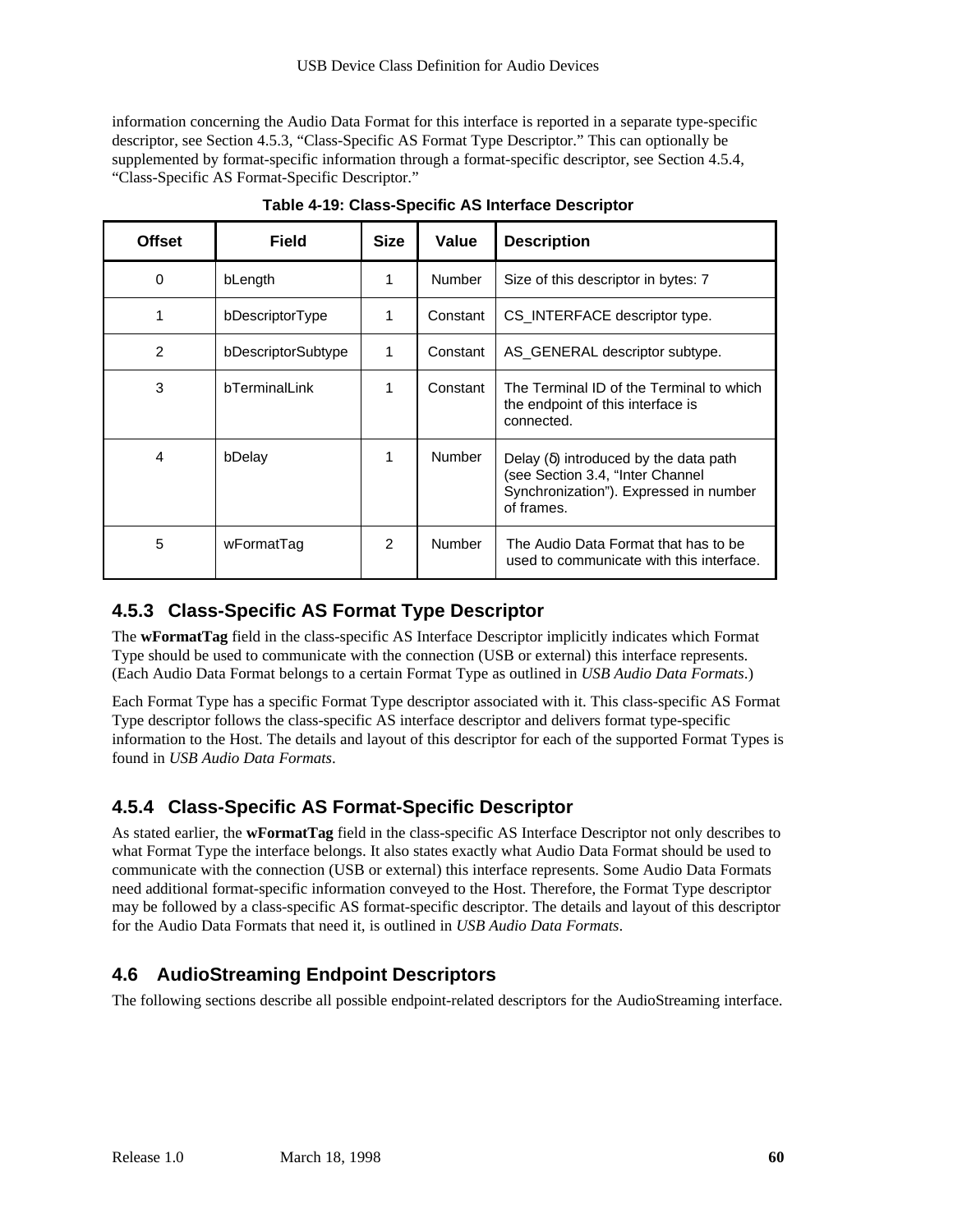### **4.6.1 AS Isochronous Audio Data Endpoint Descriptors**

The standard and class-specific audio data endpoint descriptors provide pertinent information on how audio data streams are communicated to the audio function. In addition, specific endpoint capabilities and properties are reported.

### **4.6.1.1 Standard AS Isochronous Audio Data Endpoint Descriptor**

The standard AS isochronous audio data endpoint descriptor is identical to the standard endpoint descriptor defined in Section 9.6.4, "Endpoint," of the *USB Specification* and further expanded as defined in the *Universal Serial Bus Class Specification*. D7 of the **bEndpointAddress** field indicates whether the endpoint is an audio source ( $D7 = 1$ ) or an audio sink ( $D7 = 0$ ). The **bmAttributes** Field bits are set to reflect the isochronous type of the endpoint. The synchronization type is indicated by D3..2 and must be set to Asynchronous, Adaptive or Synchronous. For further details, refer to Section 5.10.4.1, "Synchronous Type," of the *USB Specification*.

| <b>Offset</b>  | <b>Field</b>     | <b>Size</b>    | Value          | <b>Description</b>                                                                                                                                              |  |
|----------------|------------------|----------------|----------------|-----------------------------------------------------------------------------------------------------------------------------------------------------------------|--|
| $\mathbf 0$    | bLength          | 1              | Number         | Size of this descriptor, in bytes: 9                                                                                                                            |  |
| 1              | bDescriptorType  | 1              | Constant       | <b>ENDPOINT descriptor type</b>                                                                                                                                 |  |
| $\overline{2}$ | bEndpointAddress | 1              | Endpoint       | The address of the endpoint on the USB<br>device described by this descriptor. The<br>address is encoded as follows:<br>D7:<br>Direction.<br>$0 = OUT$ endpoint |  |
|                |                  |                |                | $1 = IN$ endpoint                                                                                                                                               |  |
|                |                  |                |                | D6.4:<br>Reserved, reset to zero                                                                                                                                |  |
|                |                  |                |                | D30:<br>The endpoint number,<br>determined by the designer.                                                                                                     |  |
| 3              | bmAttributes     | 1              | <b>Bit Map</b> | D32:<br>Synchronization type<br>$01 =$ Asynchronous<br>$10 =$ Adaptive<br>$11 = Synchronous$                                                                    |  |
|                |                  |                |                | D10:<br>Transfer type<br>$01 = Isochronous$                                                                                                                     |  |
|                |                  |                |                | All other bits are reserved.                                                                                                                                    |  |
| 4              | wMaxPacketSize   | $\overline{2}$ | <b>Number</b>  | Maximum packet size this endpoint is<br>capable of sending or receiving when this<br>configuration is selected.                                                 |  |
|                |                  |                |                | This is determined by the audio<br>bandwidth constraints of the endpoint.                                                                                       |  |
| 6              | bInterval        | 1              | Number         | Interval for polling endpoint for data<br>transfers expressed in milliseconds.<br>Must be set to 1.                                                             |  |
| $\overline{7}$ | bRefresh         | 1              | Number         | Reset to 0.                                                                                                                                                     |  |

**Table 4-20: Standard AS Isochronous Audio Data Endpoint Descriptor**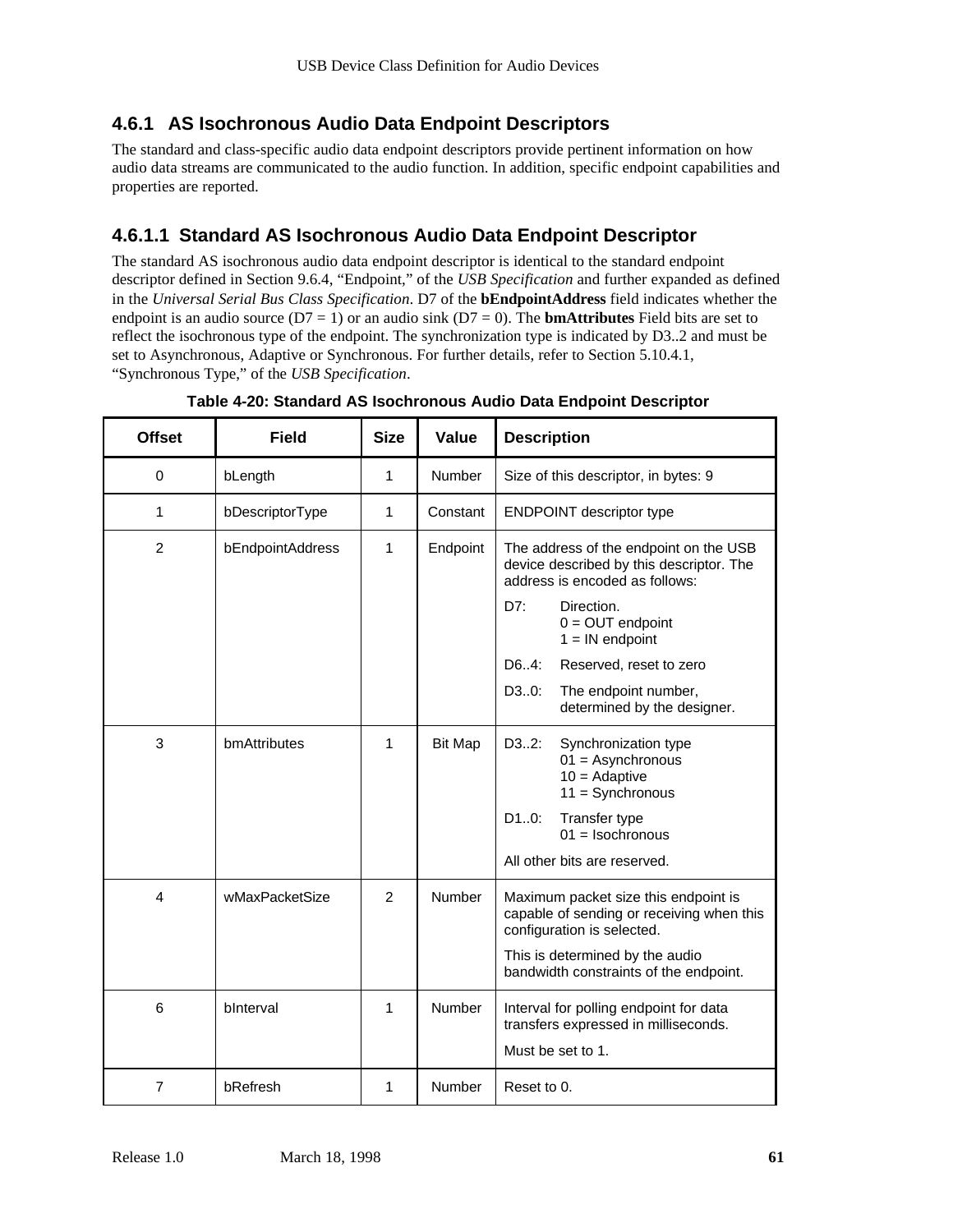| <b>Offset</b> | <b>Field</b>  | <b>Size</b> | Value    | <b>Description</b>                                                                                                                                                   |
|---------------|---------------|-------------|----------|----------------------------------------------------------------------------------------------------------------------------------------------------------------------|
| 8             | bSynchAddress |             | Endpoint | The address of the endpoint used to<br>communicate synchronization information<br>if required by this endpoint. Reset to zero<br>if no synchronization pipe is used. |

### **4.6.1.2 Class-Specific AS Isochronous Audio Data Endpoint Descriptor**

The **bmAttributes** field indicates which endpoint-specific Controls this endpoint supports through bits D6..0. Bit D7 is reserved to indicate whether the endpoint always needs USB packets of **wMaxPacketSize** length ( $D7 = 1$ ) or that it can handle short packets ( $D7 = 0$ ). In any case, the endpoint is required to support null packets. This bit must be used by the Host software to determine if the driver should pad all potential short packets (except null packets) with zero bytes to **wMaxPacketSize** length before sending them to an OUT endpoint. Likewise, when receiving data from an IN endpoint, the Host software must be prepared to receive more bytes than expected and discard the superfluous zero bytes.

The **bLockDelayUnits** and **wLockDelay** fields are used to indicate to the Host how long it takes for the clock recovery circuitry of this endpoint to lock and reliably produce or consume the audio data stream. This information can be used by the Host to take appropriate action so that no meaningful data gets lost during the locking period. (for instance, sending digital silence during lock period)

Depending on the implementation, the locking period can be a fixed amount of time or can be proportional to the sampling frequency. In this case, it usually takes a fixed amount of samples to become locked. To accommodate both cases, the **bLockDelayUnits** field indicates whether the **wLockDelay** field is expressed in time (milliseconds) or number of samples.

*Note*: Some implementations may use locking strategies that do not lead to either fixed time or fixed number of samples lock delay. In this case, a worst case value can be reported back to the Host.

The **bLockDelayUnits** and **wLockDelay** fields are only applicable for synchronous and adaptive endpoints. For asynchronous endpoints, the clock is generated internally in the audio function and is completely independent. In this case, **bLockDelayUnits** and **wLockDelay** must be set to zero.

| <b>Offset</b> | <b>Field</b>       | <b>Size</b> | Value         | <b>Description</b>                                                                                                                                                                                                                              |  |
|---------------|--------------------|-------------|---------------|-------------------------------------------------------------------------------------------------------------------------------------------------------------------------------------------------------------------------------------------------|--|
| $\Omega$      | bLength            | 1           | <b>Number</b> | Size of this descriptor, in bytes: 7                                                                                                                                                                                                            |  |
| 1             | bDescriptorType    | 1           | Constant      | CS_ENDPOINT descriptor type.                                                                                                                                                                                                                    |  |
| 2             | bDescriptorSubtype | 1           | Constant      | EP_GENERAL descriptor subtype.                                                                                                                                                                                                                  |  |
| 3             | bmAttributes       | 1           | Bit Map       | A bit in the range D60 set to 1 indicates<br>that the mentioned Control is supported<br>by this endpoint.<br>DO:<br><b>Sampling Frequency</b><br>D1:<br>Pitch<br>D62: Reserved<br>Bit D7 indicates a requirement for<br>wMaxPacketSize packets. |  |
|               |                    |             |               | D7:<br>MaxPacketsOnly                                                                                                                                                                                                                           |  |

**Table 4-21: Class-Specific AS Isochronous Audio Data Endpoint Descriptor**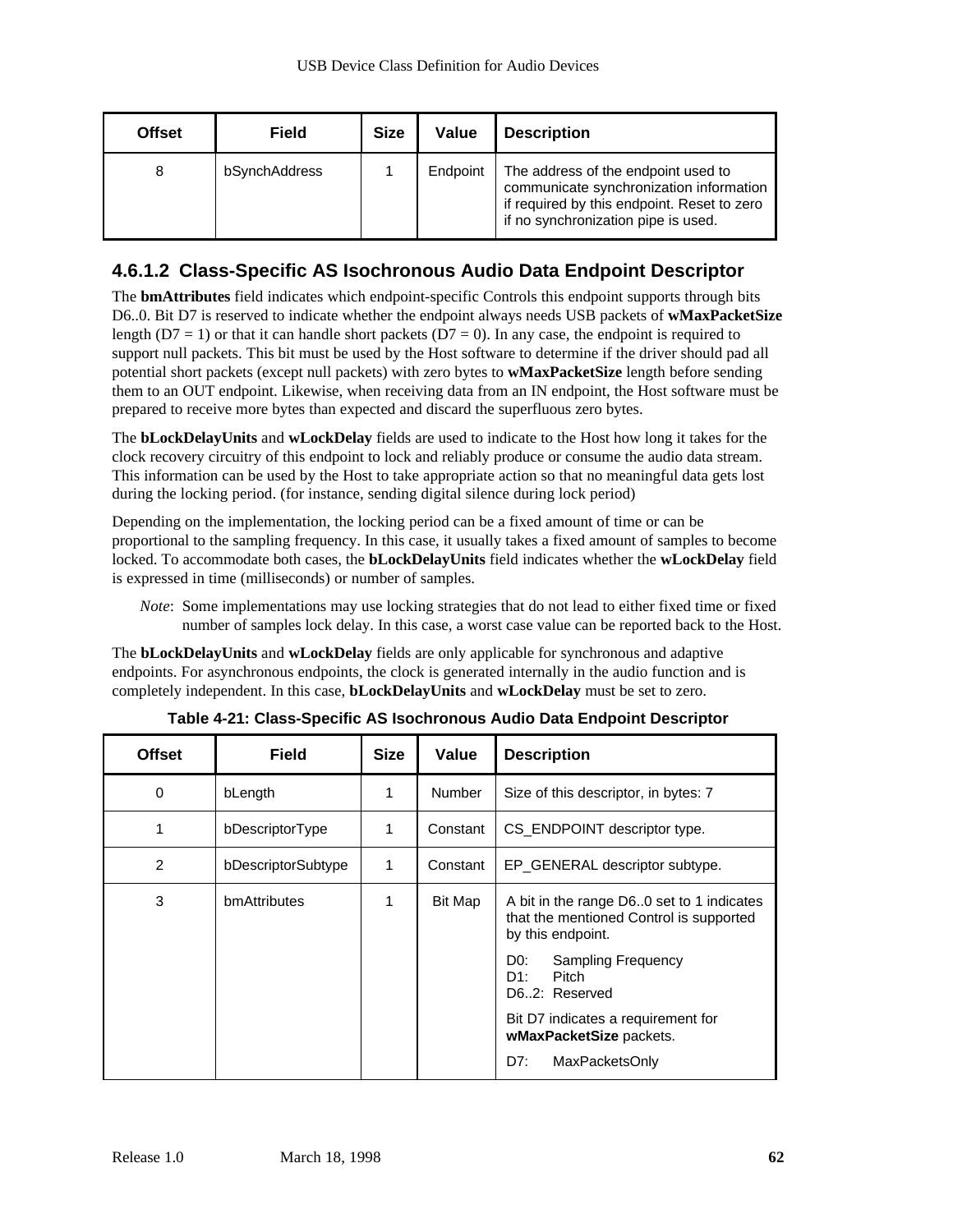| <b>Offset</b> | <b>Field</b>    | <b>Size</b> | Value  | <b>Description</b>                                                                                                                                                      |
|---------------|-----------------|-------------|--------|-------------------------------------------------------------------------------------------------------------------------------------------------------------------------|
| 4             | bLockDelayUnits |             | Number | Indicates the units used for the<br>wLockDelay field:<br>Undefined<br>0:<br>1:<br>Milliseconds<br>2:<br>Decoded PCM samples<br>3.255: Reserved                          |
| 5             | wLockDelay      |             | Number | Indicates the time it takes this endpoint<br>to reliably lock its internal clock recovery<br>circuitry. Units used depend on the value<br>of the bLockDelayUnits field. |

### **4.6.2 AS Isochronous Synch Endpoint Descriptor**

This descriptor is present only when one or more isochronous audio data endpoints of the adaptive source type or the asynchronous sink type are implemented.

## **4.6.2.1 Standard AS Isochronous Synch Endpoint Descriptor**

The isochronous synch endpoint descriptor is identical to the standard endpoint descriptor defined in Section 9.6.4, "Endpoint," of the *USB Specification* and further expanded as defined in the *Universal Serial Bus Class Specification*. The **bmAttributes** field bits are set to reflect the isochronous type and synchronization type of the endpoint.

| <b>Offset</b>  | <b>Field</b>     | <b>Size</b>   | Value          | <b>Description</b>                                                                                                   |  |
|----------------|------------------|---------------|----------------|----------------------------------------------------------------------------------------------------------------------|--|
| 0              | bLength          | 1             | Number         | Size of this descriptor, in bytes: 9                                                                                 |  |
| 1              | bDescriptorType  | 1             | Constant       | <b>ENDPOINT descriptor type.</b>                                                                                     |  |
| $\overline{2}$ | bEndpointAddress | 1             | Endpoint       | The address of the endpoint on the USB<br>device described by this descriptor. The<br>address is encoded as follows: |  |
|                |                  |               |                | DT:<br>Direction.<br>$0 = OUT$ endpoint for sources<br>$1 = IN$ endpoint for sinks                                   |  |
|                |                  |               |                | D64:<br>Reserved, reset to zero                                                                                      |  |
|                |                  |               |                | The endpoint number,<br>D30:<br>determined by the designer.                                                          |  |
| 3              | bmAttributes     | 1             | <b>Bit Map</b> | D32:<br>Synchronization type<br>$00 = None$                                                                          |  |
|                |                  |               |                | D10:<br>Transfer type<br>$01 = Isochronous$                                                                          |  |
|                |                  |               |                | All other bits are reserved.                                                                                         |  |
| 4              | wMaxPacketSize   | $\mathcal{P}$ | Number         | Maximum packet size this endpoint is<br>capable of sending or receiving when this<br>configuration is selected.      |  |

**Table 4-22: Standard AS Isochronous Synch Endpoint Descriptor**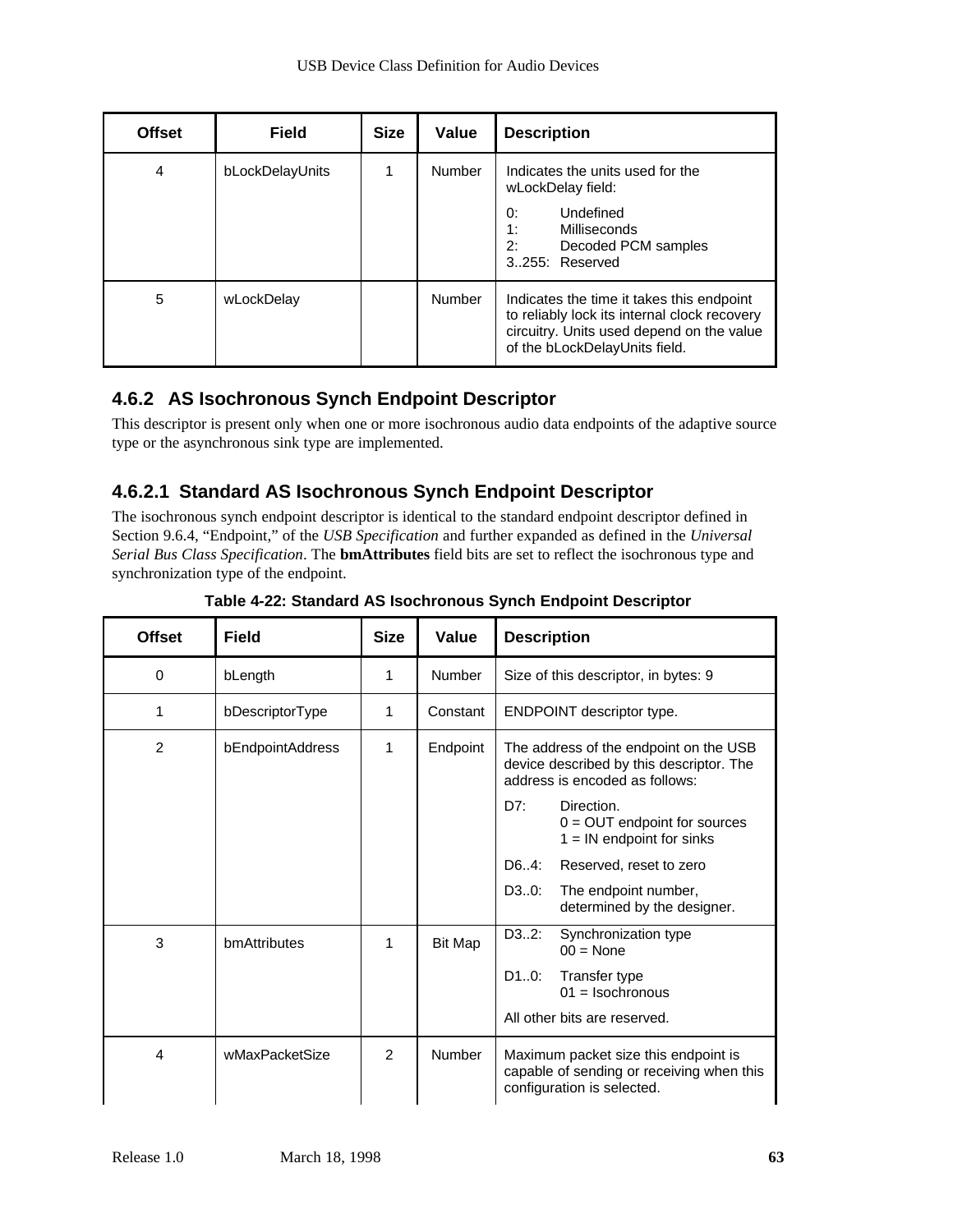| <b>Offset</b> | <b>Field</b>  | <b>Size</b> | Value         | <b>Description</b>                                                                                                                                                                                                                                                                                  |
|---------------|---------------|-------------|---------------|-----------------------------------------------------------------------------------------------------------------------------------------------------------------------------------------------------------------------------------------------------------------------------------------------------|
| 6             | binterval     |             | Number        | Interval for polling endpoint for data<br>transfers expressed in milliseconds.<br>Must be set to 1.                                                                                                                                                                                                 |
|               | bRefresh      |             | <b>Number</b> | This field indicates the rate at which an<br>isochronous synchronization pipe<br>provides new synchronization feedback<br>data. This rate must be a power of 2,<br>therefore only the power is reported back<br>and the range of this field is from 1<br>$(2 \text{ ms})$ to 9 $(512 \text{ ms})$ . |
| 8             | bSynchAddress |             | Endpoint      | Must be reset to zero.                                                                                                                                                                                                                                                                              |

### **4.6.2.2 Class-Specific AS Isochronous Synch Endpoint Descriptor**

There is no class-specific AS isochronous synch endpoint descriptor.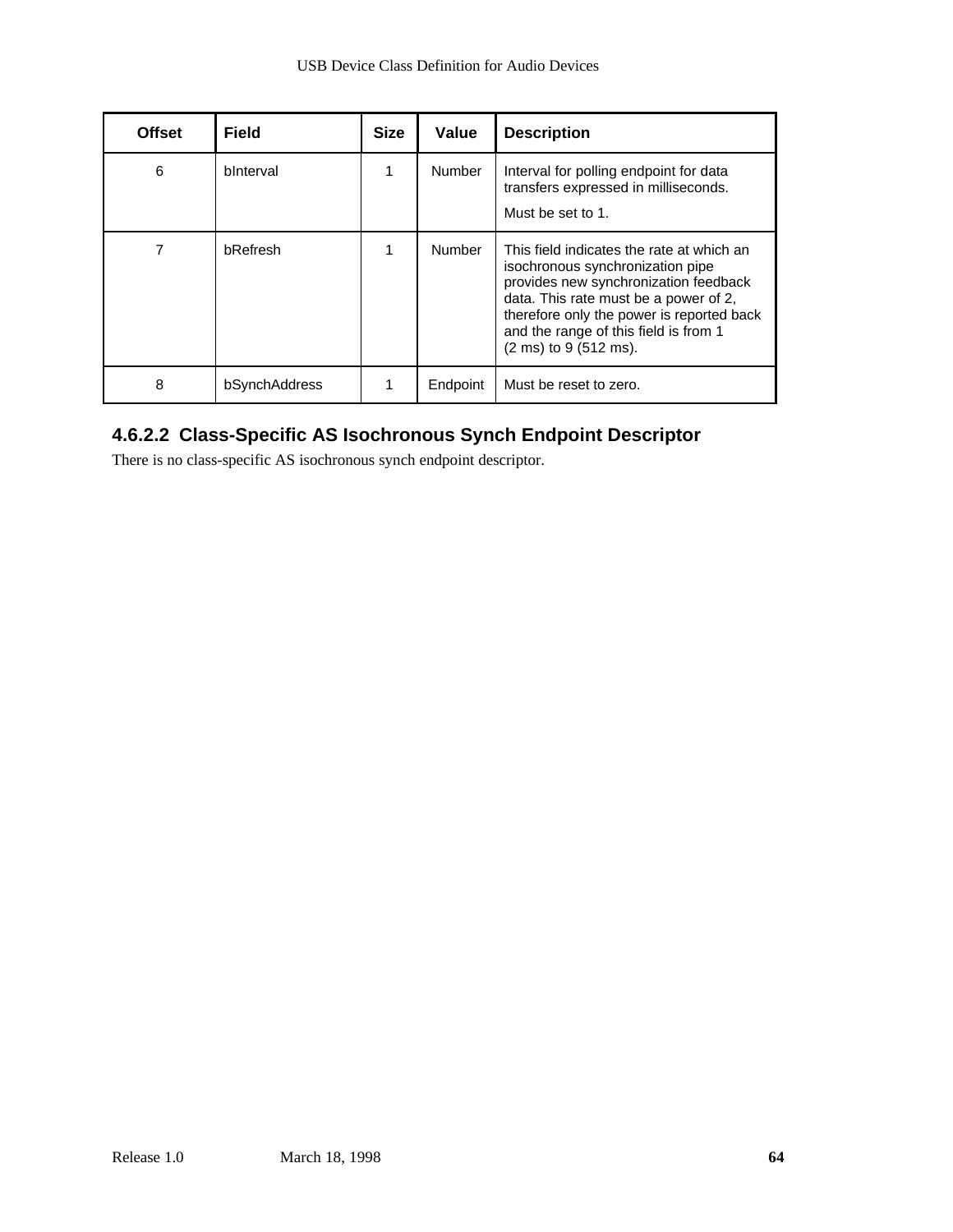# **5 Requests**

### **5.1 Standard Requests**

The Audio Device Class supports the standard requests described in Section 9, "USB Device Framework," of the *USB Specification*. The Audio Device Class places no specific requirements on the values for the standard requests.

### **5.2 Class-Specific Requests**

Most class-specific requests are used to set and get audio related Controls. These Controls fall into two main groups: those that manipulate the audio function Controls, such as volume, tone, selector position, etc. and those that influence data transfer over an isochronous endpoint, such as the current sampling frequency.

- **AudioControl Requests**. Control of an audio function is performed through the manipulation of the attributes of individual Controls that are embedded in the Units of the audio function. The classspecific AudioControl interface descriptor contains a collection of Unit descriptors, each indicating which Controls are present in every Unit. AudioControl requests are always directed to the single AudioControl interface of the audio function. The request contains enough information (Unit ID, Channel Number, and Control Selector) for the audio function to decide to where a specific request must be routed. The same request layout can be used for vendor-specific requests to Extension Units. However, they are not covered by this specification.
- **AudioStreaming Requests**. Control of the class-specific behavior of an AudioStreaming interface is performed through manipulation of either interface Controls or endpoint Controls. These can be either standard Controls, as defined in this specification or vendor-specific. In either case, the same request layout can be used. AudioStreaming requests are directed to the recipient where the Control resides. This can be either the interface or its associated isochronous endpoint.

The Audio Device Class supports additional class-specific request:

- **Memory Requests**. Every addressable Entity in the audio function (Terminal, Unit, and endpoint) can expose a memory-mapped interface that provides the means to generically manipulate the Entity. Vendor-specific Control implementations could be based on this type of request.
- The Get Status request is a general query to an Entity in the AudioControl interface or one of the Audio Streaming interfaces and does not manipulate Controls.

In principle, all requests are optional. If an audio function does not support a certain request, it must indicate this by stalling the control pipe when that request is issued to the function. However, if a certain Set request is supported, the associated Get request must also be supported. Get requests may be supported without the associated Set request being supported.

The rest of this section describes the class-specific requests used to manipulate both audio Controls and endpoint Controls.

## **5.2.1 Request Layout**

The following paragraphs describe the general structure of the Set and Get requests. Subsequent paragraphs detail the use of the Set/Get requests for the different request types.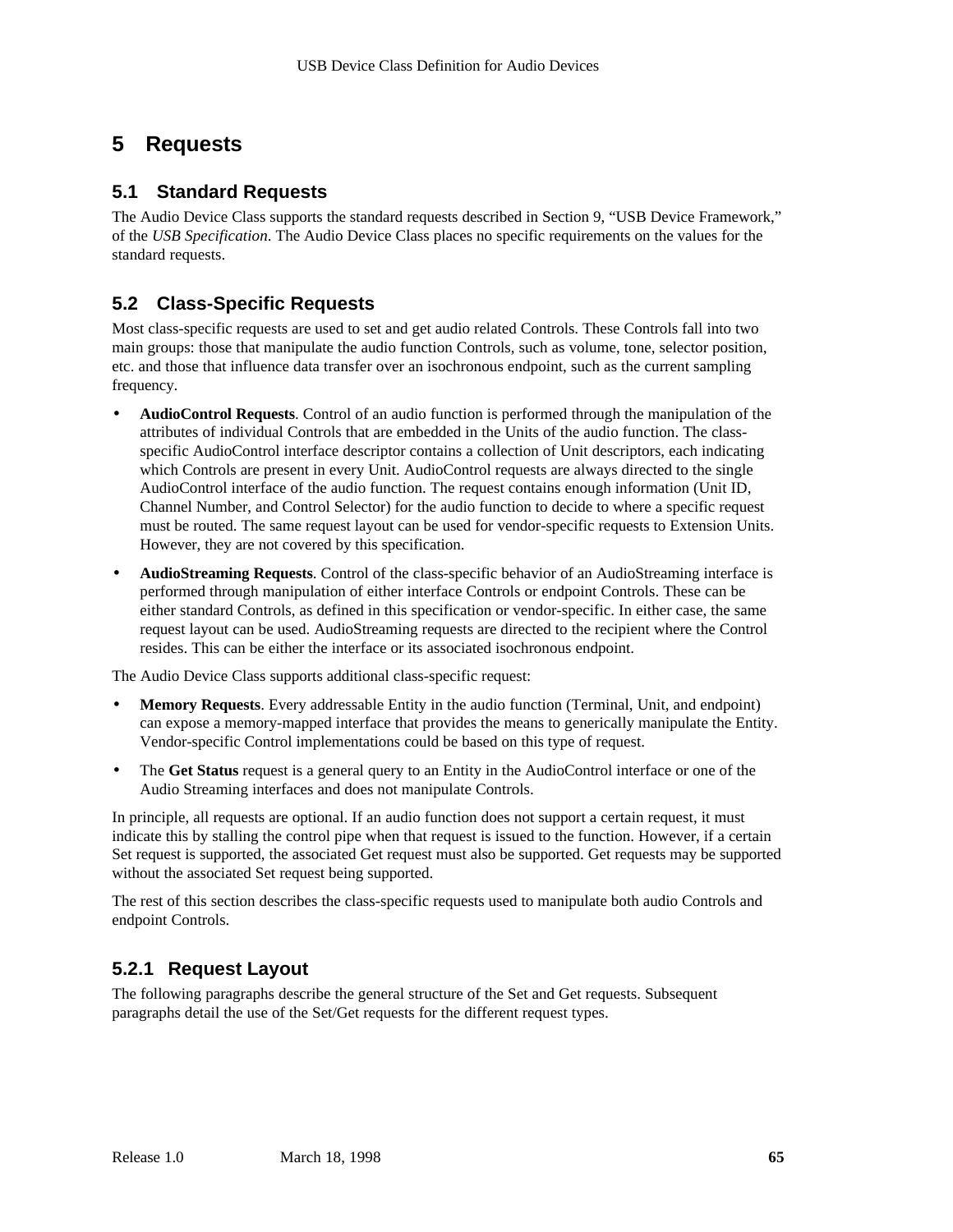### **5.2.1.1 Set Request**

This request is used to set an attribute of a Control inside an Entity of the audio function. Additionally, the memory space attribute of an Entity itself can be set through this request.

| bmRequest<br><b>Type</b> | bRequest                                        | wValue                      | windex   | wLength                         | Data               |
|--------------------------|-------------------------------------------------|-----------------------------|----------|---------------------------------|--------------------|
| 00100001B                | <b>SET CUR</b><br>SET_MIN<br>SET_MAX<br>SET_RES | See following<br>paragraphs |          | Length of<br>parameter<br>block | Parameter<br>block |
| 00100010B                | SET_MEM                                         |                             | Endpoint |                                 |                    |

**Table 5-1: Set Request Values**

The **bmRequestType** field specifies that this is a SET request (D7=0b0). It is a class-specific request (D6..5=0b01), directed to either the AudioControl interface or an AudioStreaming interface of the audio function (D4..0=0b00001) or the isochronous endpoint of an AudioStreaming interface (D4..0=0b00010).

The **bRequest** field contains a constant, identifying which attribute of the addressed Control or Entity is to be modified. Possible attributes for a Control are its:

- Current setting attribute (SET CUR)
- Minimum setting attribute (SET\_MIN)
- Maximum setting attribute (SET\_MAX)
- **Resolution attribute** (SET RES)

Possible attributes for an Entity are its:

Memory space attribute (SET\_MEM)

If the addressed Control or Entity does not support modification of a certain attribute, the control pipe must indicate a stall when an attempt is made to modify that attribute. In most cases, only the CUR and MEM attribute will be supported for the Set request. However, this specification does not prevent a designer from making other attributes programmable. For the list of Request constants, refer to Section A.9, "Audio Class-Specific Request Codes."

The **wValue** field interpretation is qualified by the value in the **wIndex** field. Depending on what Entity is addressed, the layout of the **wValue** field changes. The following paragraphs describe the contents of the **wValue** field for each Entity separately. In most cases, the **wValue** field contains the Control Selector (CS) in the high byte. It is used to address a particular Control within Entities that can contain multiple Controls. If the Entity only contains a single Control, there is no need to specify a Control Selector and the **wValue** field can be used to pass additional parameters.

The **wIndex** field specifies the interface or endpoint to be addressed in the low byte and the Entity ID or zero in the high byte. In case an interface is addressed, the virtual Entity 'interface' can be addressed by specifying zero in the high byte. The values in **wIndex** must be appropriate to the recipient. Only existing Entities in the audio function can be addressed and only appropriate interface or endpoint numbers may be used. If the request specifies an unknown or non-Entity ID or an unknown interface or endpoint number, the control pipe must indicate a stall.

The actual parameter(s) for the Set request are passed in the data stage of the control transfer. The length of the parameter block is indicated in the **wLength** field of the request. The layout of the parameter block is qualified by both the **bRequest** and **wIndex** fields. Refer to the following sections for a detailed description of the parameter block layout for all possible Entities.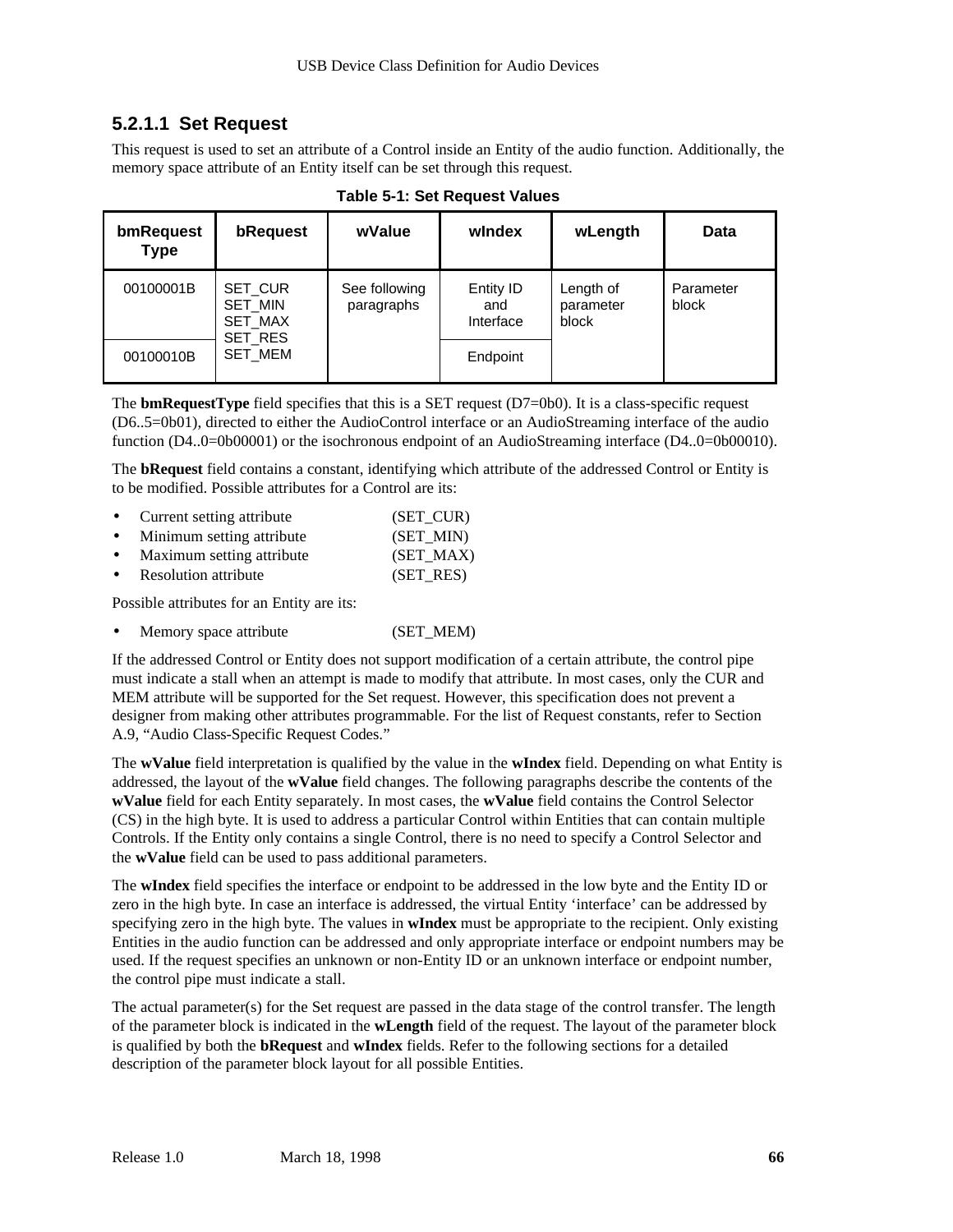### **5.2.1.2 Get Request**

This request returns the attribute setting of a specific Control inside an Entity of the audio function. Additionally, the memory space attribute of an Entity itself can be returned through this request.

| bmRequest<br><b>Type</b> | bRequest                                                      | wValue                      | windex                        | wLength                         | Data               |
|--------------------------|---------------------------------------------------------------|-----------------------------|-------------------------------|---------------------------------|--------------------|
| 10100001B                | <b>GET CUR</b><br><b>GET MIN</b><br><b>GET_MAX</b><br>GET_RES | See following<br>paragraphs | Entity ID<br>and<br>Interface | Length of<br>parameter<br>block | Parameter<br>block |
| 10100010B                | GET_MEM                                                       |                             | Endpoint                      |                                 |                    |

| Table 5-2: Get Request Values |  |  |  |  |  |  |  |
|-------------------------------|--|--|--|--|--|--|--|
|-------------------------------|--|--|--|--|--|--|--|

The **bmRequestType** field specifies that this is a GET request (D7=0b1). It is a class-specific request (D6..5=0b01), directed to either the AudioControl interface or an AudioStreaming interface of the audio function (D4..0=0b00001) or the isochronous endpoint of an AudioStreaming interface (D4..0=0b00010).

The **bRequest** field contains a constant, identifying which attribute of the addressed Control or Entity is to be returned. Possible attributes for a Control are its:

- Current setting attribute (GET CUR)
- Minimum setting attribute (GET\_MIN)
- Maximum setting attribute (GET\_MAX)
- **Resolution attribute** (GET RES)

Possible attributes for an Entity are its:

Memory space attribute (GET MEM)

If the addressed Control or Entity does not support readout of a certain attribute, the control pipe must indicate a stall when an attempt is made to read that attribute. For the list of Request constants, refer to Section A.9, "Audio Class-Specific Request Codes."

The **wValue** field interpretation is qualified by the value in the **wIndex** field. Depending on what Entity is addressed, the layout of the **wValue** field changes. The following paragraphs describe the contents of the **wValue** field for each Entity separately. In most cases, the **wValue** field contains the Control Selector (CS) in the high byte. It is used to address a particular Control within Entities that can contain multiple Controls. If the Entity only contains a single Control, there is no need to specify a Control Selector and the **wValue** field can be used to pass additional parameters.

The **wIndex** field specifies the interface or endpoint to be addressed in the low byte and the Entity ID or zero in the high byte. In case an interface is addressed, the virtual Entity 'interface' can be addressed by specifying zero in the high byte. The values in **wIndex** must be appropriate to the recipient. Only existing Entities in the audio function can be addressed and only appropriate interface or endpoint numbers may be used. If the request specifies an unknown or non-Entity ID or an unknown interface or endpoint number, the control pipe must indicate a stall.

The actual parameter(s) for the Get request are returned in the data stage of the control transfer. The length of the parameter block to return is indicated in the **wLength** field of the request. If the parameter block is longer than what is indicated in the **wLength** field, only the initial bytes of the parameter block are returned. If the parameter block is shorter than what is indicated in the **wLength** field, the device indicates the end of the control transfer by sending a short packet when further data is requested. The layout of the parameter block is qualified by both the **bRequest** and **wIndex** fields. Refer to the following sections for a detailed description of the parameter block layout for all possible Entities.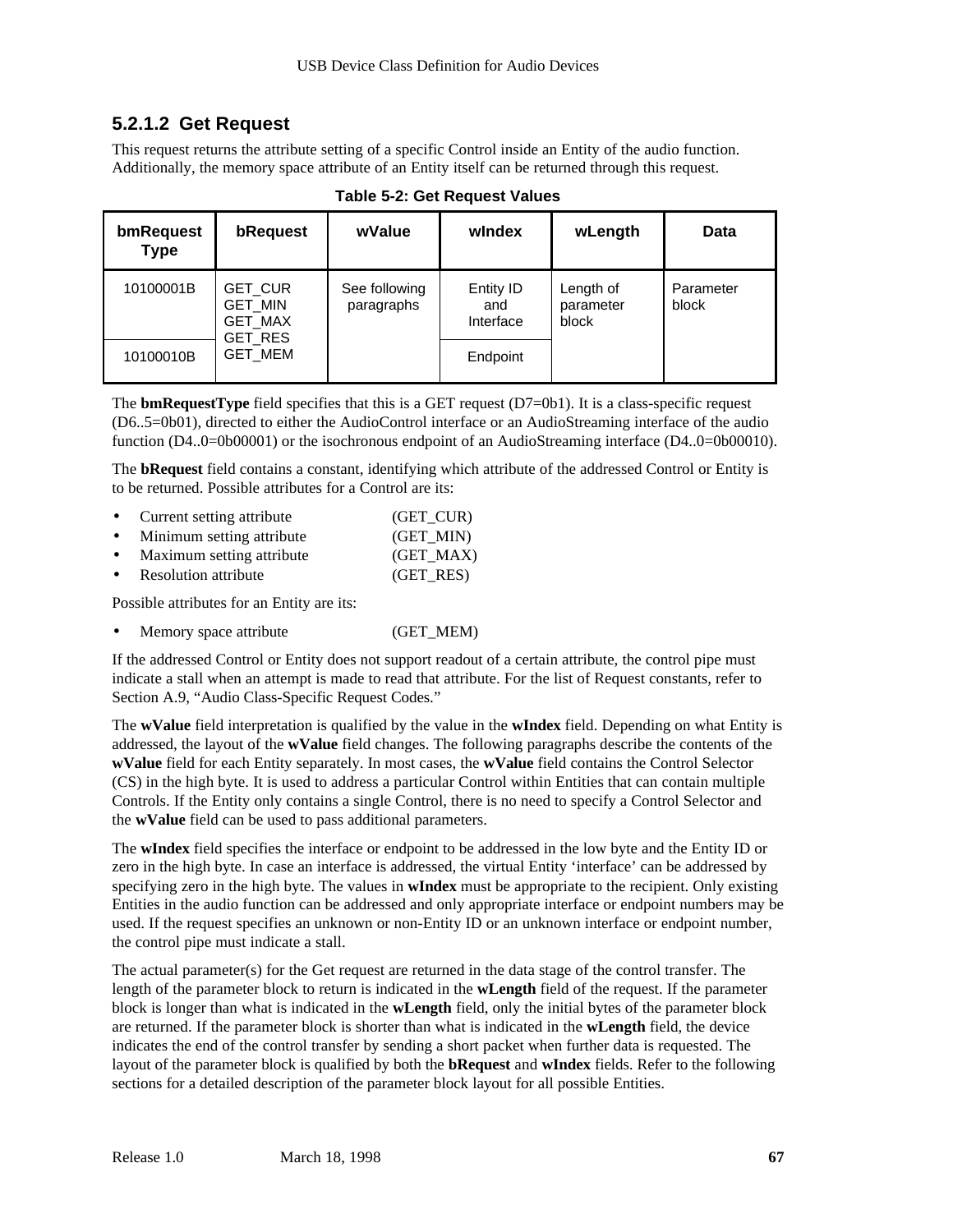### **5.2.2 AudioControl Requests**

The following sections describe the possible requests that can be used to manipulate the audio Controls an audio function exposes through its Units. The same layout of the parameter blocks is used for both the Set and Get requests.

### **5.2.2.1 Terminal Control Requests**

The following paragraphs describe the Set and Get Terminal Control requests.

#### **5.2.2.1.1 Set Terminal Control Request**

This request is used to set an attribute of a Terminal Control inside a Terminal of the audio function.

| bmRequest<br><b>Type</b> | bRequest                                               | wValue | windex                                 | wLength                         | Data               |
|--------------------------|--------------------------------------------------------|--------|----------------------------------------|---------------------------------|--------------------|
| 00100001B                | SET CUR<br><b>SET MIN</b><br><b>SET MAX</b><br>SET_RES | СS     | <b>Terminal ID</b><br>and<br>Interface | Length of<br>parameter<br>block | Parameter<br>block |

**Table 5-3: Set Terminal Control Request Values**

The **bRequest** field indicates which attribute the request is manipulating. The MIN, MAX and RES attributes are usually not supported for the Set request.

The **wValue** field specifies the Control Selector (CS) in the high byte and zero in the low byte. The Control Selector indicates which type of Control this request is manipulating. If the request specifies an unknown or unsupported CS to that Terminal, the control pipe must indicate a stall.

For a description of the parameter block for the Terminal Controls, see Section 5.2.2.1.3, "Terminal Controls."

#### **5.2.2.1.2 Get Terminal Control Request**

This request returns the attribute setting of a specific Terminal Control inside a Terminal of the audio function.

| bmRequest<br><b>Type</b> | bRequest                                                             | wValue | windex                          | wLength                         | <b>Data</b>        |
|--------------------------|----------------------------------------------------------------------|--------|---------------------------------|---------------------------------|--------------------|
| 10100001B                | <b>GET CUR</b><br><b>GET MIN</b><br><b>GET_MAX</b><br><b>GET RES</b> | СS     | Terminal ID<br>and<br>Interface | Length of<br>parameter<br>block | Parameter<br>block |

**Table 5-4: Get Terminal Control Request Values**

The **bRequest** field indicates which attribute the request is reading

The **wValue** field specifies the Control Selector (CS) in the high byte and zero in the low byte. The Control Selector indicates which type of Control this request is addressing. If the request specifies an unknown or unsupported CS to that Terminal, the control pipe must indicate a stall.

For a description of the parameter block for the Terminal Controls, see Section 5.2.2.1.3, "Terminal Controls<sup>"</sup>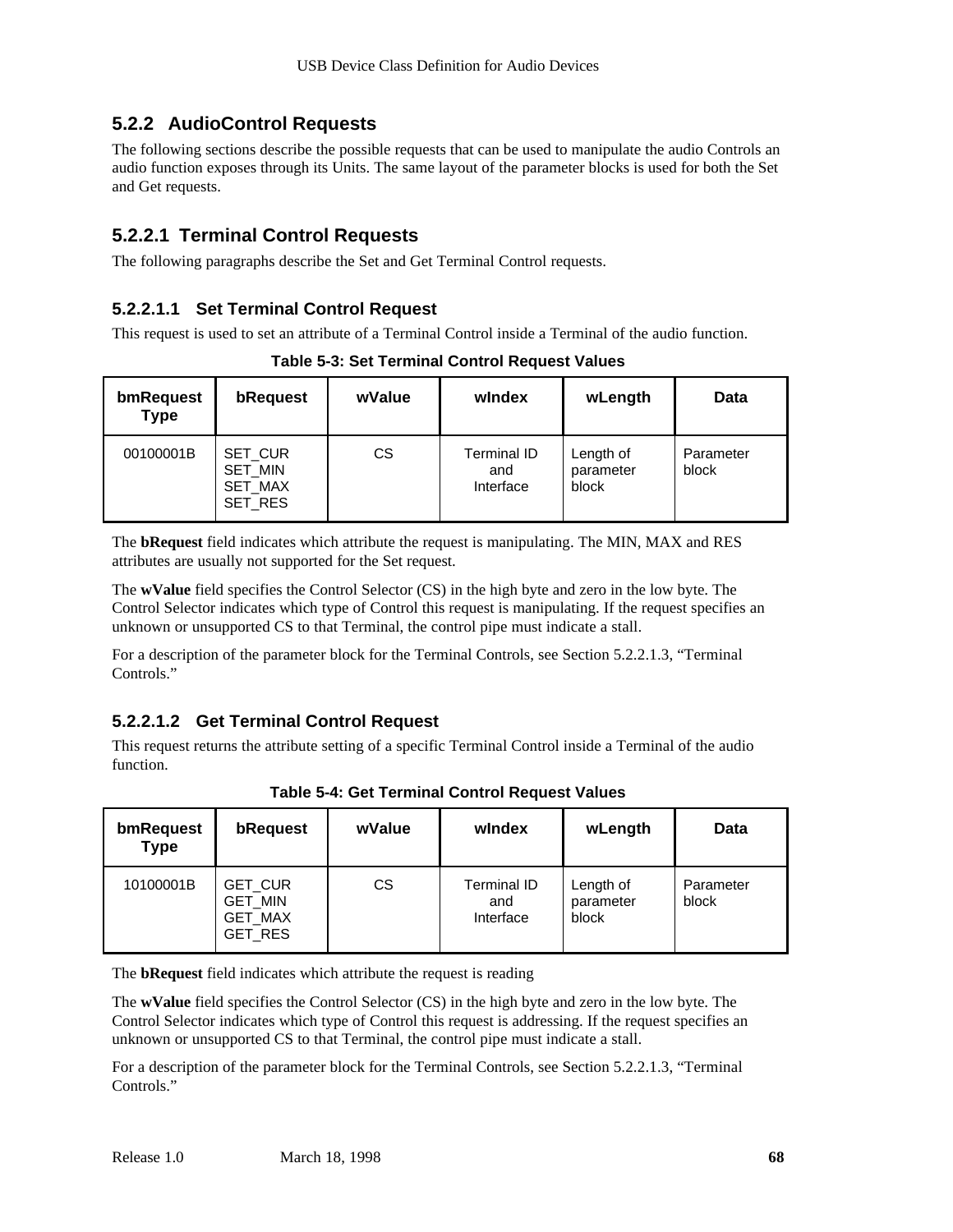#### **5.2.2.1.3 Terminal Controls**

For the time being, this specification defines only one Terminal Control. The following section presents a detailed description.

#### **5.2.2.1.3.1 Copy Protect Control**

The Copy Protect Control is used to manipulate the Copy Protection Level (CPL) associated with a particular Terminal. Not all Terminals are required to support this Control. Only the Terminals that represent a connection to the audio function where audio streams enter or leave the audio function in a form that enables lossless duplication should consider Copy Protect Control. Input Terminals in this category should only support the Get Terminal Copy Protect Control request whereas Output Terminals in the same category should only support the Set Terminal Copy Protect Control request.

 A Copy Protect Control only supports the CUR attribute. The settings for the CUR attribute range from 0 to 2. This means:

- 0: CPL0: Copying is permitted without restriction. The material is either not copyrighted, or the copyright is not asserted.
- 1: CPL1: One generation of copies may be made. The material is copyright protected and is the original.
- 2: CPL2: The material is copyright protected and no digital copying is permitted.

The Copy Protect Control honors the request to the best of its abilities. It may round the **bCopyProtect** attribute value to its closest available setting. It will report this setting when queried during a Get Control request.

| <b>Control Selector</b> |              | COPY_PROTECT_CONTROL |        |                                                                                                                                                      |  |
|-------------------------|--------------|----------------------|--------|------------------------------------------------------------------------------------------------------------------------------------------------------|--|
| wLength                 |              |                      |        |                                                                                                                                                      |  |
| <b>Offset</b>           | <b>Field</b> | <b>Size</b>          | Value  | <b>Description</b>                                                                                                                                   |  |
| 0                       | bCopyProtect |                      | Number | The setting for the CUR attribute of the<br>CopyProtect Control.<br>CPL <sub>0</sub><br>$0x00$ :<br>CPL1<br>$0x01$ :<br>CPL <sub>2</sub><br>$0x02$ : |  |

**Table 5-5: Copy Protect Control Parameter Block**

#### **5.2.2.2 Mixer Unit Control Requests**

The following paragraphs describe the Set and Get Mixer Unit Control requests. The Set Mixer Unit Control request can have two forms. The first form must be supported while the second form can be optionally implemented. The Get Mixer Unit Control request can have three forms. The first form must be supported, while the second and third form can be optionally implemented. If the second form of the Set request is implemented, the second form of the Get request must also be implemented.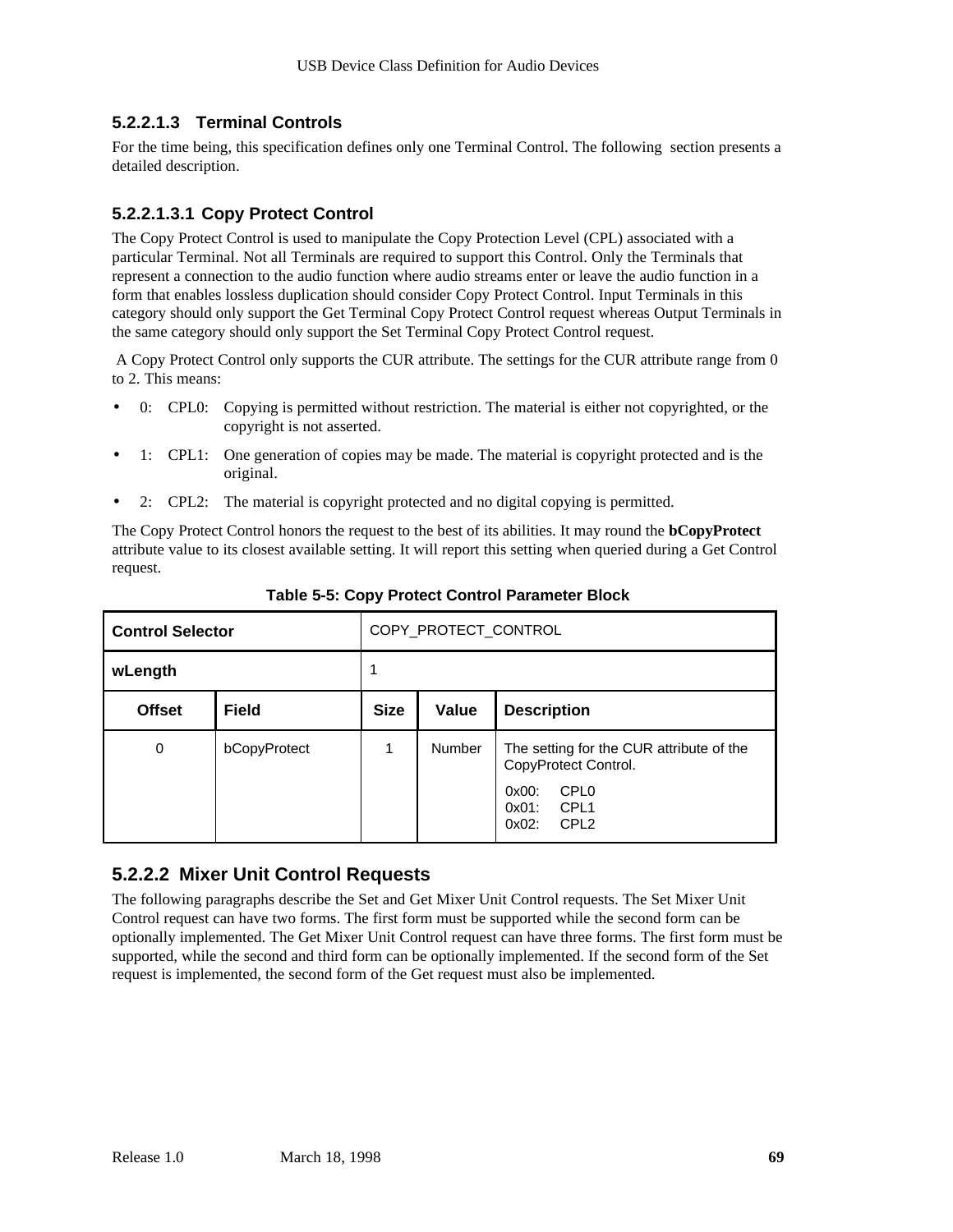#### **5.2.2.2.1 Set Mixer Unit Control Request**

This request is used to set an attribute of a Mixer Control inside a Mixer Unit of the audio function.

| bmRequest<br><b>Type</b> | bRequest                                                      | wValue      | windex                            | wLength                         | Data               |
|--------------------------|---------------------------------------------------------------|-------------|-----------------------------------|---------------------------------|--------------------|
| 00100001B                | SET CUR<br><b>SET MIN</b><br><b>SET MAX</b><br><b>SET RES</b> | ICN and OCN | Mixer Unit ID<br>and<br>Interface | Length of<br>parameter<br>block | Parameter<br>block |

**Table 5-6: Set Mixer Unit Control Request Values**

The **bRequest** field indicates which attribute the request is manipulating. The MIN, MAX and RES attributes are usually not supported for the Set request.

Because the Mixer Unit only contains a single type of Control, there is no need for a Control Selector. Instead, the **wValue** field specifies the Input Channel Number (ICN) in the high byte and the Output Channel Number (OCN) in the low byte of the Mixer Control to be influenced. The ICN is derived from both the input cluster number and the logical channel number within that cluster, according to the rules established in Section 4.3.2.3, "Mixer Unit Descriptor." (ICN=*u*, OCN=*v*) If the request specifies an unknown ICN or OCN to that Unit or refers to a non-programmable Mixer Control in the Mixer Unit, the control pipe must indicate a stall.

A special case arises when the Input Channel Number and Output Channel Number are both set to 0xFF. Then a single Set Mixer Unit Control request can be used to set an attribute of all the programmable Mixer Controls within the Unit. The number of parameters passed in the parameter block must exactly match the number of programmable Mixer Controls in the Unit. If this is not the case, the control pipe must indicate a stall. The ordering of the parameters in the parameter block obeys the same rules as established for the bit ordering in the **bmControls** field of the Mixer Unit Descriptor. The parameter block must contain an attribute setting for every Mixer Control that has its bit set in the **bmControls** field. The previous description is referred to as the second form of the Set Mixer Unit Control request.

For a description of the parameter block for the Set Mixer Unit Control request, see Section 5.2.2.2.3, "Mixer Control."

#### **5.2.2.2.2 Get Mixer Unit Control Request**

This request returns the attribute setting of a specific Mixer Control inside a Mixer Unit of the audio function.

| bmRequest<br><b>Type</b> | bRequest                                                             | wValue      | windex                            | wLength                         | Data               |
|--------------------------|----------------------------------------------------------------------|-------------|-----------------------------------|---------------------------------|--------------------|
| 10100001B                | <b>GET CUR</b><br><b>GET MIN</b><br><b>GET_MAX</b><br><b>GET RES</b> | ICN and OCN | Mixer Unit ID<br>and<br>Interface | Length of<br>parameter<br>block | Parameter<br>block |

**Table 5-7: Get Mixer Unit Control Request Values**

The **bRequest** field indicates which attribute the request is reading

Because the Mixer Unit only contains a single type of Control, there is no need for a Control Selector. Instead, the **wValue** field specifies the Input Channel Number (ICN) in the high byte and the Output Channel Number (OCN) in the low byte of the Mixer Control to be retrieved. The ICN is derived from both the input cluster number and the logical channel number within that cluster, according to the rules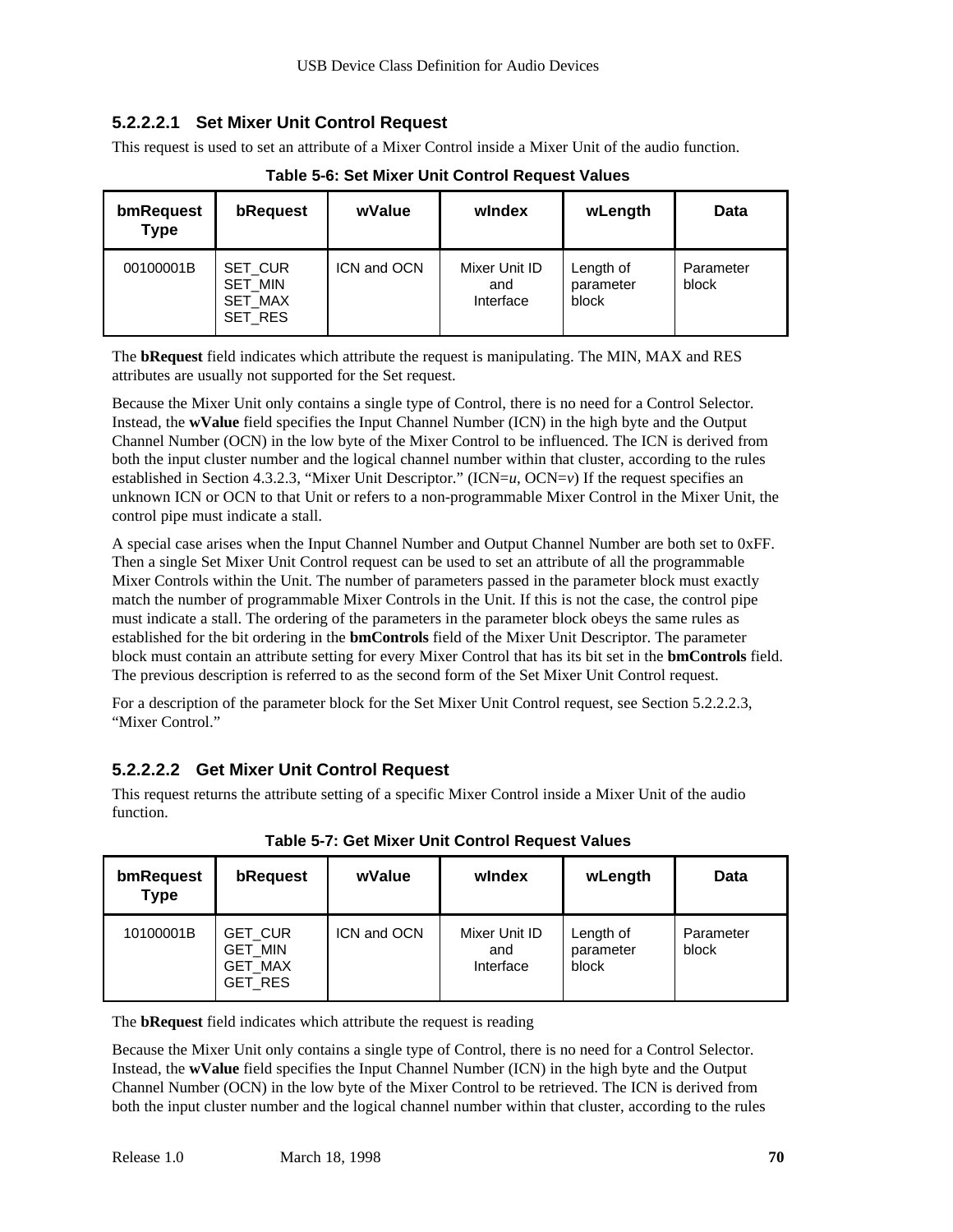established in Section 4.3.2.3, "Mixer Unit Descriptor." (ICN=*u*, OCN=*v*) If the request specifies an unknown ICN or OCN to that Unit, the control pipe must indicate a stall. For the Get Mixer Unit request, it is legal to address a non-programmable Mixer Control.

A special case arises when the Input Channel Number and Output Channel Number are both set to 0xFF. Then a single Get Mixer Unit Control request can be used to retrieve an attribute setting of all the programmable Mixer Controls within the Unit. The ordering of the parameters in the parameter block obeys the same rules as established for the bit ordering in the **bmControls** field of the Mixer Unit Descriptor. The previous description is referred to as the second form of the Get Mixer Unit Control request.

Another special case arises when the Input Channel Number and Output Channel Number are both set to 0x00. Then a single Get Mixer Unit Control request can be used to retrieve an attribute setting of all the Mixer Controls (both programmable and non-programmable) within the Unit. The ordering of the parameters in the parameter block obeys the same rules as established for the bit ordering in the **bmControls** field of the Mixer Unit Descriptor. The parameter block now contains a setting for every Mixer in the Mixer Unit. The above description is referred to as the third form of the Get Mixer Unit Control request.

For a description of the parameter block for the Get Mixer Unit Control request, see Section 5.2.2.2.3, "Mixer Control."

#### **5.2.2.2.3 Mixer Control**

A Mixer Unit consists of a number of Mixer Controls, either programmable or fixed. A Mixer Control can support all possible Control attributes (CUR, MIN, MAX, and RES). The settings for the CUR, MIN, and MAX attributes can range from  $+127.9961$  dB (0x7FFF) down to  $-127.9961$  dB (0x8001) in steps of  $1/256$ dB or 0.00390625 dB (0x0001). The range for the CUR attribute is extended by code 0x8000, representing silence, i.e.,  $-\infty$  dB. The settings for the RES attribute can only take positive values and range from  $1/256$ dB (0x0001) to +127.9961 dB (0x7FFF). The Mixer Control honors the request to the best of its abilities. It may round the **wMixer** attribute value to its closest available setting. It will report this rounded setting when queried during a Get Mixer Unit Control request.

In the first form of the Mixer Unit Control request, a particular Mixer Control within a Mixer Unit is addressed through the Unit ID, Input Channel Number, and Output Channel Number fields of the Set/Get Mixer Unit Control request.

#### **Table 5-8: First Form of the Mixer Control Parameter Block**

**wLength** 2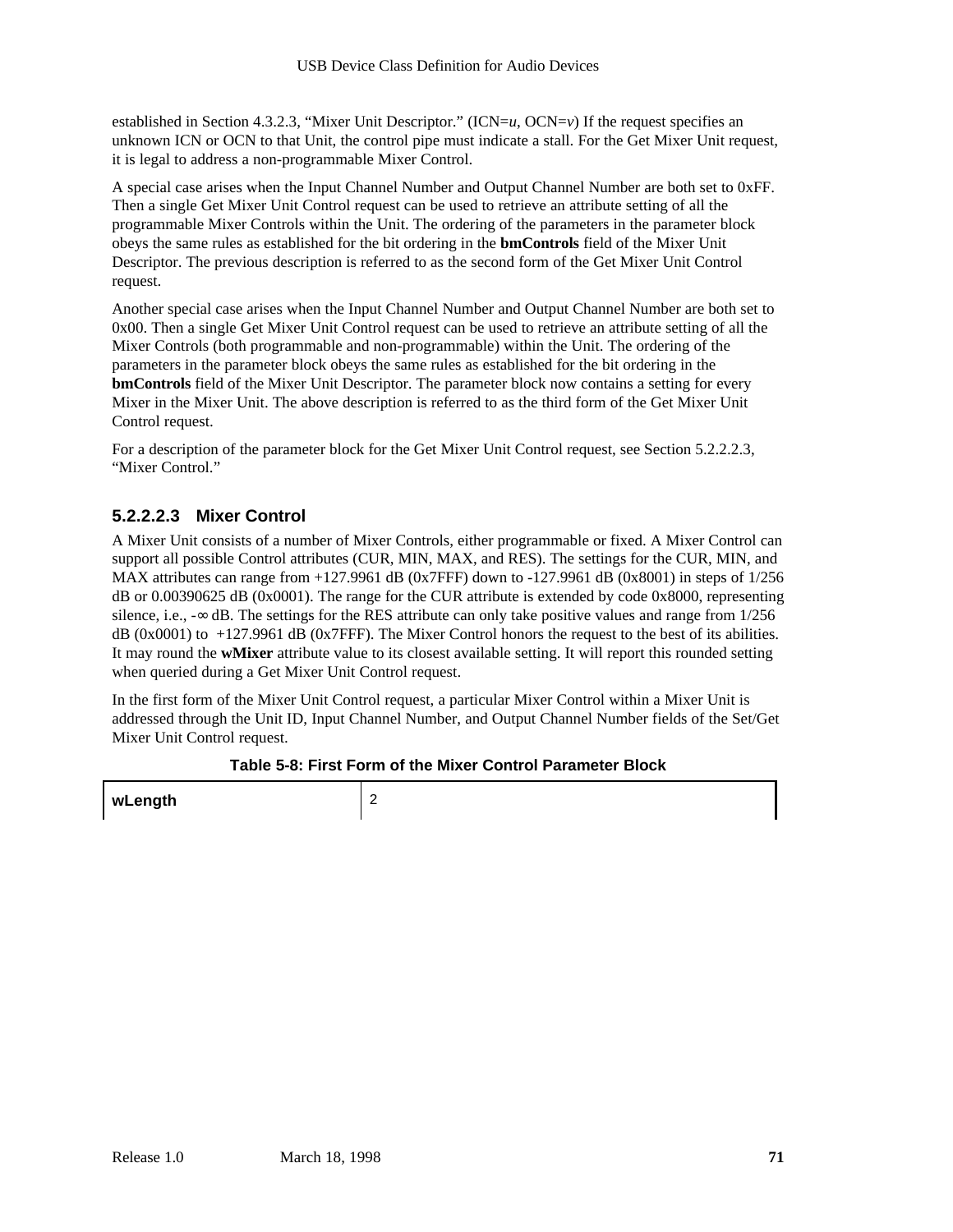| <b>Offset</b> | <b>Field</b> | <b>Size</b>    | Value         | <b>Description</b>                                               |
|---------------|--------------|----------------|---------------|------------------------------------------------------------------|
| $\mathbf 0$   | wMixer       | $\overline{2}$ | <b>Number</b> | The setting for the attribute of the<br>addressed Mixer Control: |
|               |              |                |               | $0x7$ FFF:<br>127,9961 dB                                        |
|               |              |                |               | $\cdots$<br>0x0100:<br>$1.0000$ dB                               |
|               |              |                |               | $\cdots$<br>$0.0078$ dB<br>0x0002:                               |
|               |              |                |               | 0x0001:<br>$0.0039$ dB                                           |
|               |              |                |               | $0.0000$ dB<br>0x0000:                                           |
|               |              |                |               | $0x$ FFFF:<br>$-0.0039$ dB                                       |
|               |              |                |               | $0x$ FFFE:<br>$-0.0078$ dB                                       |
|               |              |                |               | .<br>0xFE00:<br>$-1.0000$ dB                                     |
|               |              |                |               | $\cdots$<br>0x8002:<br>-127.9922 dB                              |
|               |              |                |               | 0x8001:<br>-127.9961 dB                                          |
|               |              |                |               | 0x8000<br>dB (CUR<br>$-\infty$<br>attribute only)                |

In the second form, the Input and Output Channel Number fields are both set to 0xFF. The parameter block contains a list of settings for an attribute of all programmable Mixer Controls in the Mixer Unit.

| wLength       |              | (Number of programmable Controls: NrPr)*2 |        |                                                                           |
|---------------|--------------|-------------------------------------------|--------|---------------------------------------------------------------------------|
| <b>Offset</b> | <b>Field</b> | <b>Size</b>                               | Value  | <b>Description</b>                                                        |
| 0             | wMixer(1)    | 2                                         | Number | The setting for the attribute of the first<br>programmable Mixer Control. |
| .             | $\cdots$     | $\cdots$                                  | .      | $\cdots$                                                                  |
| $(NrPr-1)^*2$ | wMixer(NrPr) | 2                                         | Number | The setting for the attribute of the last<br>programmable Mixer Control.  |

#### **Table 5-9: Second Form of the Mixer Control Parameter Block**

In the third form, the Input and Output Channel Number fields are both set to 0x00. The parameter block contains a list of settings for an attribute of all the Mixer Controls in the Mixer Unit.

#### **Table 5-10: Third Form of the Mixer Control Parameter Block**

| wLength       |              | (Number of Controls: NrCo)*2 |          |                                                                   |  |
|---------------|--------------|------------------------------|----------|-------------------------------------------------------------------|--|
| <b>Offset</b> | <b>Field</b> | <b>Size</b>                  | Value    | <b>Description</b>                                                |  |
| 0             | wMixer(1)    | 2                            | Number   | The setting for the attribute of the first<br>Mixer Control.      |  |
| $\cdots$      | $\cdots$     | $\cdots$                     | $\cdots$ | $\cdots$                                                          |  |
| $(NrCo-1)*2$  | wMixer(NrCo) | 2                            | Number   | The mixer setting for the attribute of the<br>last Mixer Control. |  |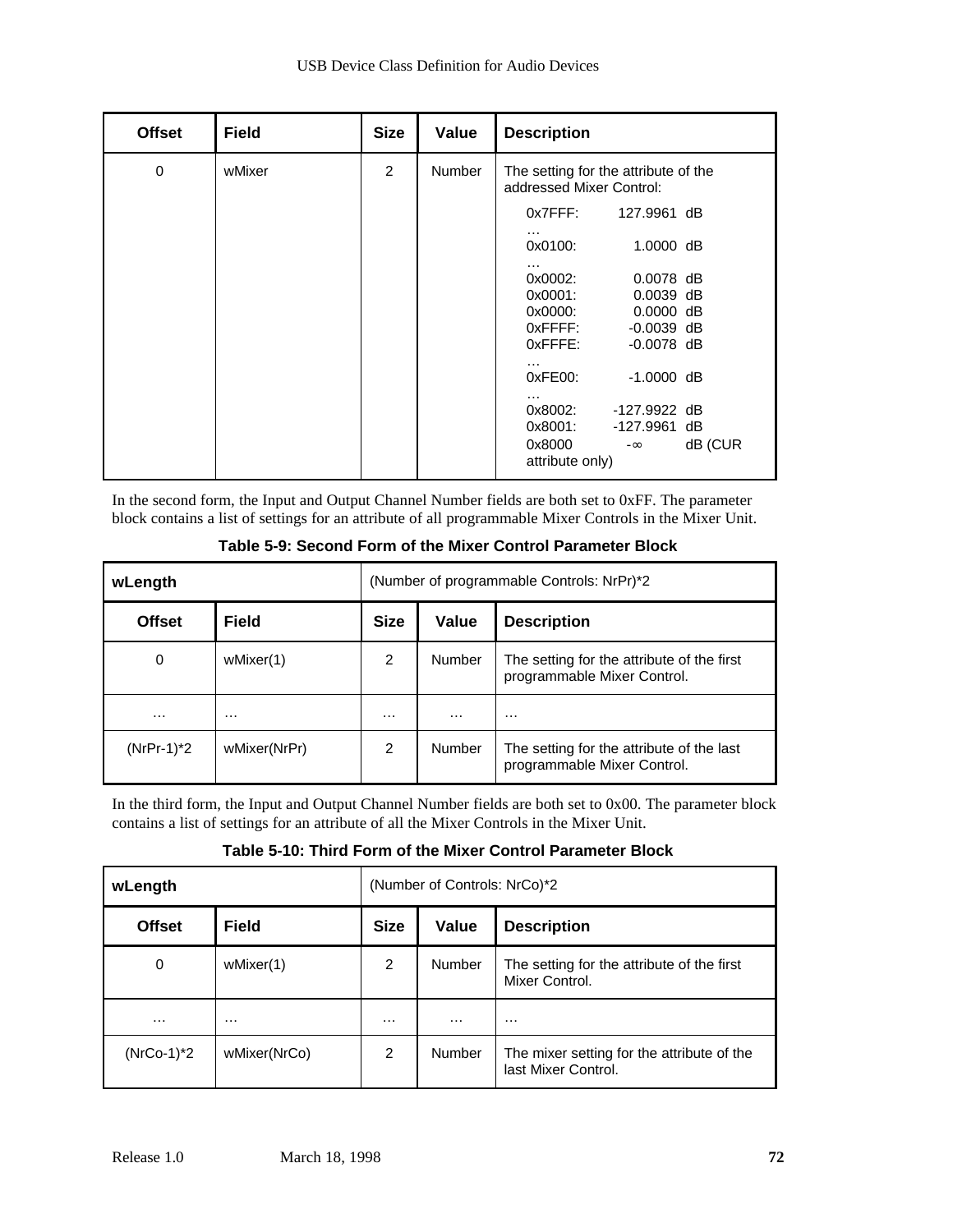### **5.2.2.3 Selector Unit Control Requests**

The following paragraphs describe the Set and Get Selector Unit Control requests.

#### **5.2.2.3.1 Set Selector Unit Control Request**

This request is used to set an attribute of a Selector Control inside a Selector Unit of the audio function.

| bmRequest<br><b>Type</b> | bRequest                                        | wValue | windex                               | wLength                         | Data               |
|--------------------------|-------------------------------------------------|--------|--------------------------------------|---------------------------------|--------------------|
| 00100001B                | SET CUR<br><b>SET MIN</b><br>SET_MAX<br>SET RES | Zero   | Selector Unit ID<br>and<br>Interface | Length of<br>parameter<br>block | Parameter<br>block |

| Table 5-11: Set Selector Unit Control Request Values |  |
|------------------------------------------------------|--|
|------------------------------------------------------|--|

The **bRequest** field indicates which attribute the request is manipulating. The MIN, MAX, and RES attributes are usually not supported for the Set request.

The **wValue** field is not used and must be set to zero (Because the Selector Unit only contains a single Control, there is no need for a Control Selector).

For a description of the parameter block for the Set Selector Unit Control request, see Section 5.2.2.3.3, "Selector Control."

#### **5.2.2.3.2 Get Selector Unit Control Request**

This request returns the attribute setting of the Selector Control inside a Selector Unit of the audio function.

| bmRequest<br><b>Type</b> | bRequest                                        | wValue | windex                               | wLength                         | <b>Data</b>        |
|--------------------------|-------------------------------------------------|--------|--------------------------------------|---------------------------------|--------------------|
| 10100001B                | <b>GET CUR</b><br>GET_MIN<br>GET_MAX<br>GET_RES | Zero   | Selector Unit ID<br>and<br>Interface | Length of<br>parameter<br>block | Parameter<br>block |

**Table 5-12: Get Selector Unit Control Request Values**

The **bRequest** field indicates which attribute the request is reading. The RES attribute is usually not supported and should return one if implemented.

The **wValue** field is not used and must be set to zero.

For a description of the parameter block for the Get Selector Unit Control request, see Section 5.2.2.3.3, "Selector Control."

#### **5.2.2.3.3 Selector Control**

A Selector Unit represents a multi-channel source selector, capable of selecting between a number of identically configured audio channel clusters. The valid range for the CUR, MIN, and MAX attributes is from one up to the number of Input Pins of the Selector Unit. This value can be found in the **bNrInPins** field of the Selector Unit descriptor. The RES attribute can only have a value of one. The Selector Control honors the request to the best of its abilities. It may round the **bSelector** attribute value to its closest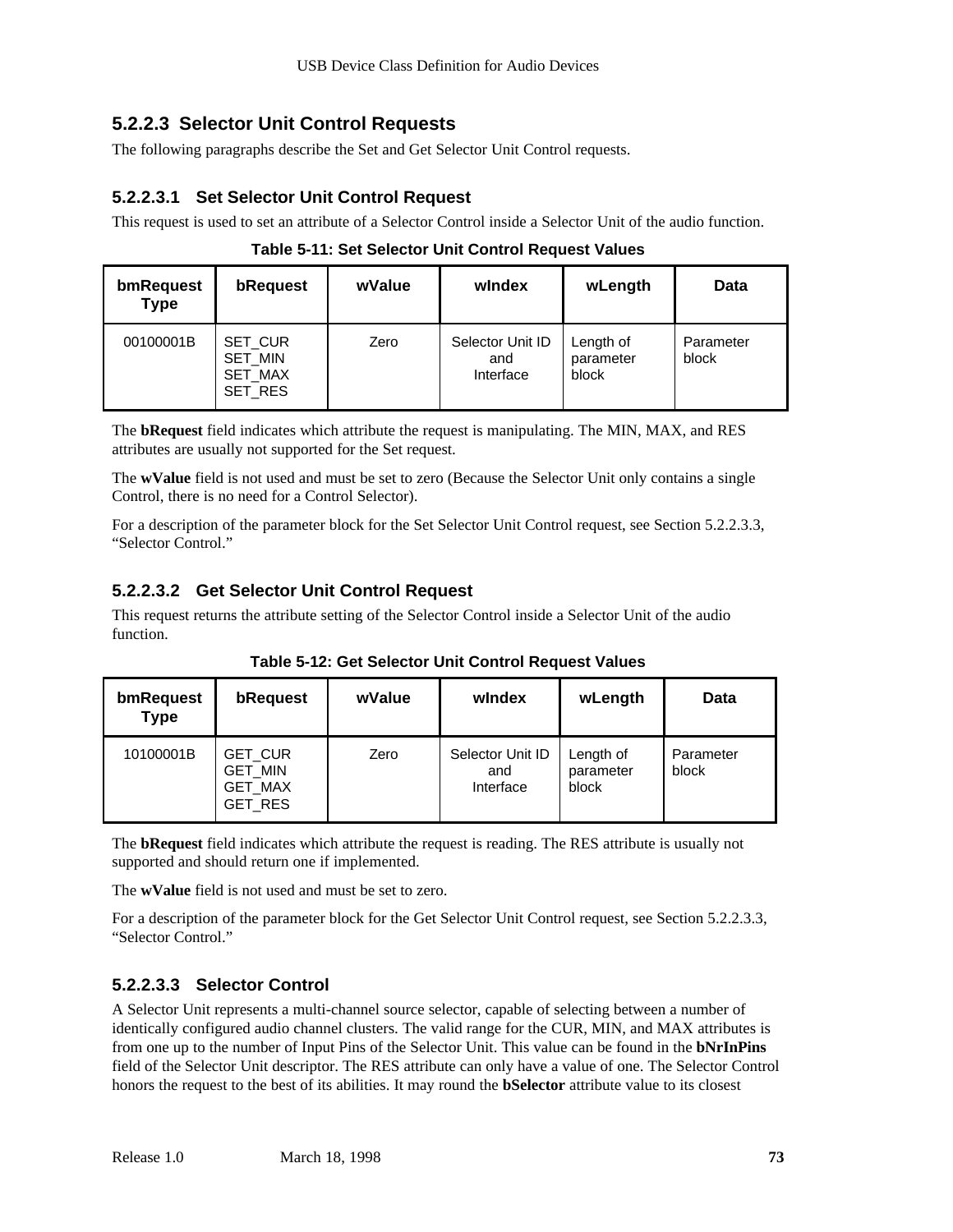available setting. It will report this rounded setting when queried during a Get Selector Unit Control request.

| wLength       |              | и           |        |                                                           |
|---------------|--------------|-------------|--------|-----------------------------------------------------------|
| <b>Offset</b> | <b>Field</b> | <b>Size</b> | Value  | <b>Description</b>                                        |
| 0             | bSelector    |             | Number | The setting for the attribute of the<br>Selector Control. |

**Table 5-13: Selector Control Parameter Block**

# **5.2.2.4 Feature Unit Control Requests**

The following paragraphs describe the Set and Get Feature Unit Control requests. These Feature Unit Control requests can have two forms. The first form must be supported while the second form can be optionally implemented.

#### **5.2.2.4.1 Set Feature Unit Control Request**

This request is used to set an attribute of an audio Control inside a Feature Unit of the audio function.

| bmRequest<br><b>Type</b> | bRequest                                        | wValue    | windex                              | wLength                         | Data               |
|--------------------------|-------------------------------------------------|-----------|-------------------------------------|---------------------------------|--------------------|
| 00100001B                | SET_CUR<br>SET MIN<br><b>SET MAX</b><br>SET RES | CS and CN | Feature Unit ID<br>and<br>Interface | Length of<br>parameter<br>block | Parameter<br>block |

**Table 5-14: Set Feature Unit Control Request Values**

The **bRequest** field indicates which attribute the request is manipulating. The MIN, MAX, and RES attributes are usually not supported for the Set request. Further details on which attributes are supported for which Controls can be found in Section 5.2.2.4.3, "Feature Unit Controls."

The **wValue** field specifies the Control Selector (CS) in the high byte and the Channel Number (CN) in the low byte. The Control Selector indicates which type of Control this request is manipulating. (Volume, Mute, etc.) The Channel Number (CN) indicates which logical channel of the cluster is to be influenced. If the request specifies an unknown or unsupported CS or CN to that Unit, the control pipe must indicate a stall.

A special case arises when the Channel Number is set to 0xFF. Then a single Set Feature Unit Control request can be used to set an attribute of all available Controls of a certain type (indicated by the CS) within the Unit. The number of parameters passed in the parameter block must exactly match the number of available Controls in the Unit (as indicated by the number of bits set in the **bmaProps()** array for a certain Control). If this is not the case, the control pipe must indicate a stall. The first parameter in the parameter block is assigned to the attribute of the first available Control, i.e. the one with the lowest Channel Number (including Channel Number 0, the master channel). The above description is referred to as the second form of the Set Feature Unit Control request.

For a description of the parameter blocks for the different Controls that can be addressed through the Set Feature Unit Control request, see Section 5.2.2.4.3, "Feature Unit Controls."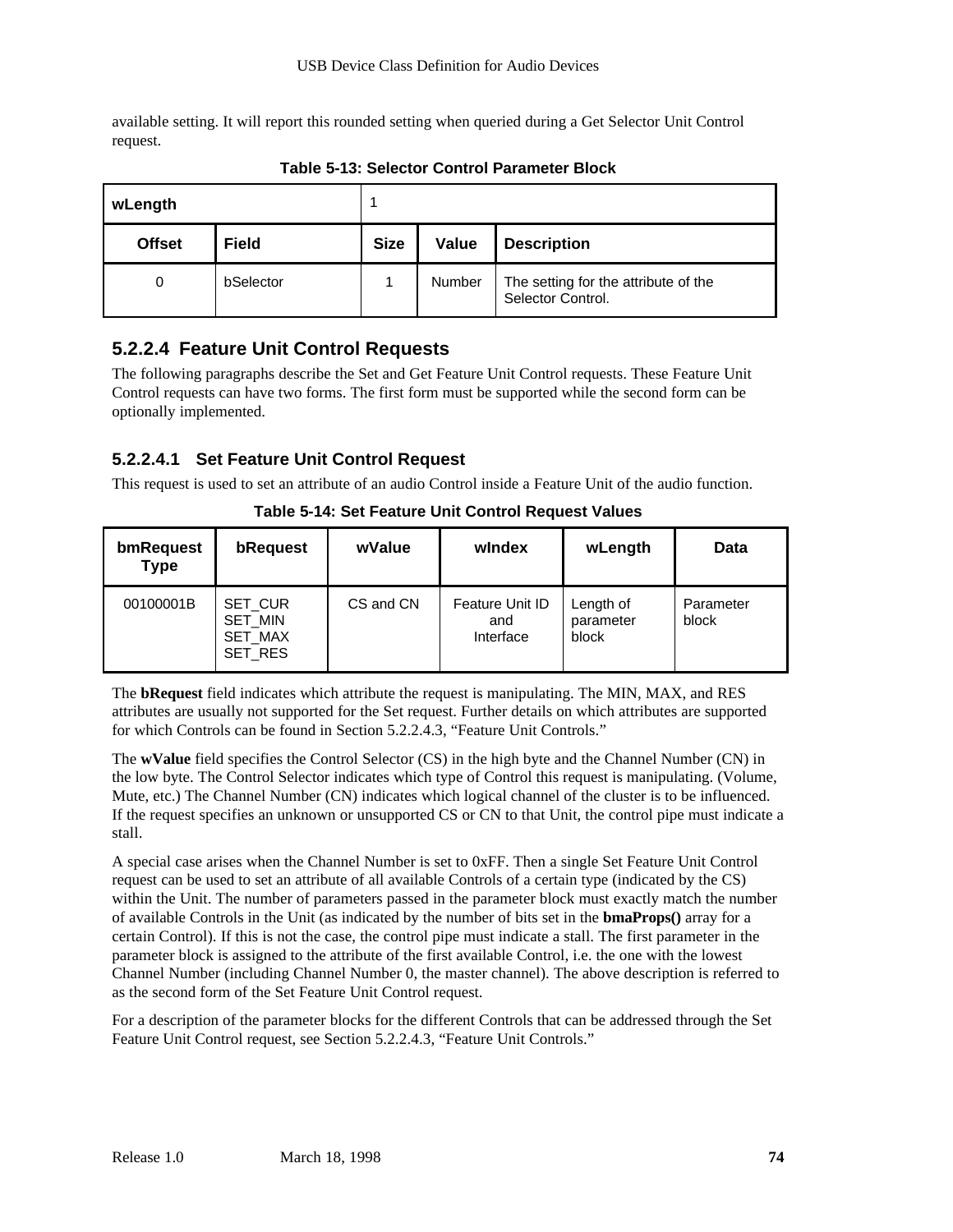#### **5.2.2.4.2 Get Feature Unit Control Request**

This request returns the attribute setting of a specific audio Control inside a Feature Unit of the audio function.

| bmRequest<br><b>Type</b> | bRequest                                                             | wValue    | windex                              | wLength                         | Data               |
|--------------------------|----------------------------------------------------------------------|-----------|-------------------------------------|---------------------------------|--------------------|
| 10100001B                | <b>GET CUR</b><br><b>GET MIN</b><br><b>GET MAX</b><br><b>GET RES</b> | CS and CN | Feature Unit ID<br>and<br>Interface | Length of<br>parameter<br>block | Parameter<br>block |

**Table 5-15: Get Feature Unit Control Request Values**

The **bRequest** field indicates which attribute the request is reading.

The **wValue** field specifies the Control Selector (CS) in the high byte and the Channel Number (CN) in the low byte. The Control Selector indicates which type of Control this request is addressing. (Volume, Mute, etc.) The Channel Number (CN) indicates which logical channel of the cluster is to be addressed. If the request specifies an unknown or unsupported CS or CN to that Unit, the control pipe must indicate a stall.

A special case arises when the Channel Number is set to 0xFF. Then a single Get Feature Unit Control request can be used to retrieve the settings of an attribute of all available Controls of a certain type (indicated by the CS) within the Unit. The first parameter returned in the parameter block corresponds to the attribute of the first available Control, i.e. the one with the lowest Channel Number (including Channel Number 0, the master channel). The above description is referred to as the second form of the Get Feature Unit Control request.

For a description of the parameter blocks for the different Controls that can be addressed through the Get Feature Unit Control request, see Section 5.2.2.4.3, "Feature Unit Controls."

#### **5.2.2.4.3 Feature Unit Controls**

The following paragraphs present a detailed description of all possible Controls a Feature Unit can incorporate. For each Control, the layout of the parameter block together with the appropriate Control Selector is listed for all forms of the Get/Set Feature Unit Control request. The Control Selector codes are defined in Section A.10.2, "Feature Unit Control Selectors."

#### **5.2.2.4.3.1 Mute Control**

The Mute Control is one of the building blocks of a Feature Unit. A Mute Control can have only the current setting attribute (CUR). The position of a Mute Control CUR attribute can be either TRUE or FALSE.

In the first form of the request, a particular Mute Control within a Feature Unit is addressed through the Unit ID and Channel Number fields of the Set/Get Feature Unit Control request. The valid range for the Channel Number field is from zero (the 'master' channel) up to the number of logical channels in the audio channel cluster.

| <b>Control Selector</b> | MUTE_CONTROL |
|-------------------------|--------------|
| wLength                 |              |

#### **Table 5-16: First Form of the Mute Control Parameter Block**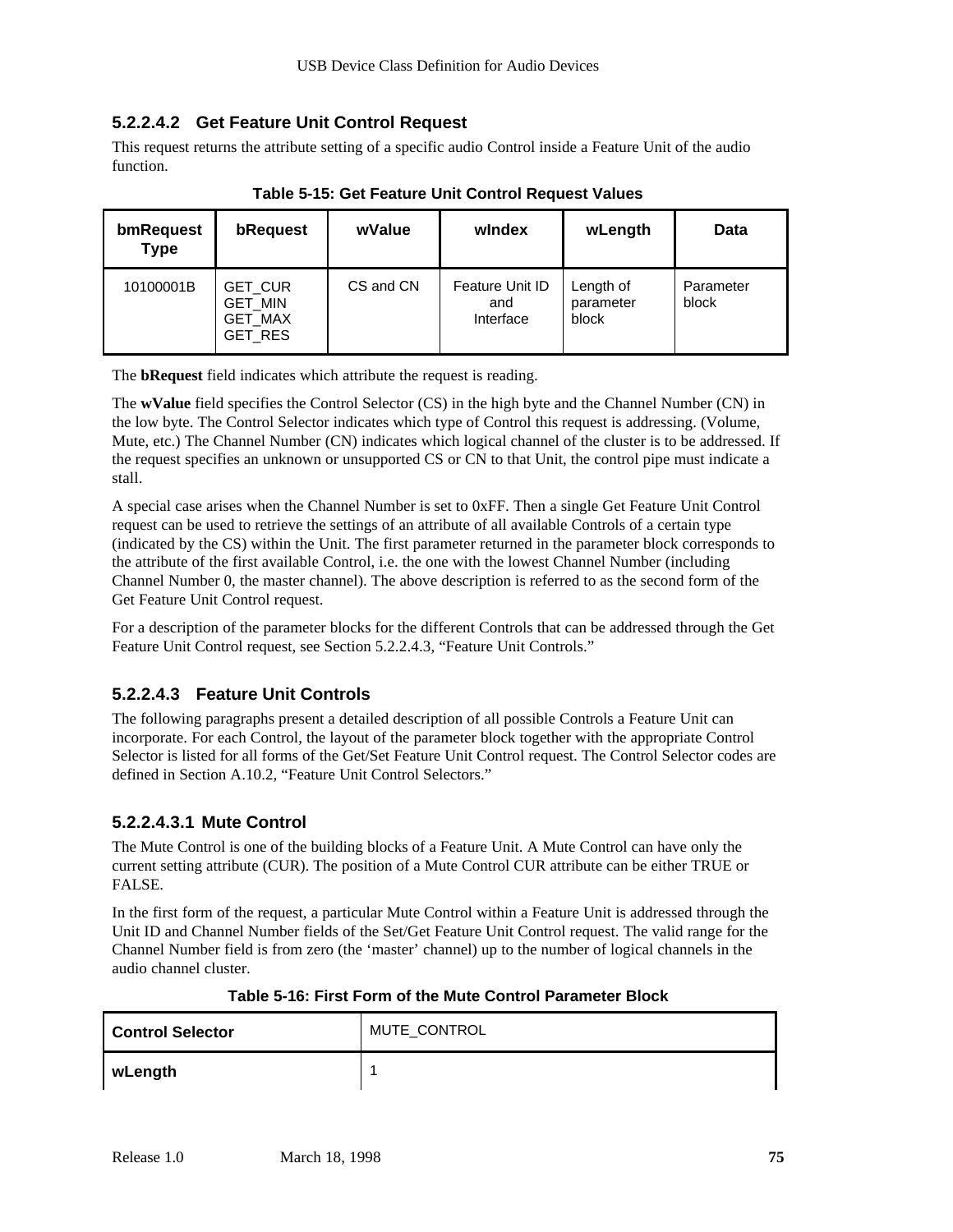| <b>Offset</b> | <b>Field</b> | <b>Size</b> | Value       | <b>Description</b>                                                                                       |
|---------------|--------------|-------------|-------------|----------------------------------------------------------------------------------------------------------|
|               | bMute        |             | <b>Bool</b> | The setting for the addressed Mute<br>Control's CUR attribute. Muted when<br>TRUE, not muted when FALSE. |

In the second form, the Channel Number field is set to 0xFF. The parameter block contains a list of settings for the CUR attribute for all available Mute Controls in the Feature Unit.

| <b>Control Selector</b> |              | MUTE CONTROL                               |             |                                                                 |  |  |
|-------------------------|--------------|--------------------------------------------|-------------|-----------------------------------------------------------------|--|--|
| wLength                 |              | Number of available Controls: NrAv         |             |                                                                 |  |  |
| <b>Offset</b>           | <b>Field</b> | <b>Size</b><br>Value<br><b>Description</b> |             |                                                                 |  |  |
| 0                       | bMute(1)     |                                            | <b>Bool</b> | The setting for the CUR attribute of the<br>first Mute Control. |  |  |
| $\cdots$                | $\cdots$     | $\cdots$                                   | $\cdots$    | $\cdots$                                                        |  |  |
| NrAv-1                  | bMute(NrAv)  |                                            | <b>Bool</b> | The setting for the CUR attribute of the<br>last Mute Control.  |  |  |

**Table 5-17: Second Form of the Mute Control Parameter Block**

#### **5.2.2.4.3.2 Volume Control**

The Volume Control is one of the building blocks of a Feature Unit. A Volume Control can support all possible Control attributes (CUR, MIN, MAX, and RES). The settings for the CUR, MIN, and MAX attributes can range from +127.9961 dB (0x7FFF) down to -127.9961 dB (0x8001) in steps of 1/256 dB or 0.00390625 dB (0x0001). The range for the CUR attribute is extended by code 0x8000, representing silence, i.e.,  $-\infty$  dB. The settings for the RES attribute can only take positive values and range from 1/256 dB (0x0001) to +127.9961 dB (0x7FFF). The Volume Control honors the request to the best of its abilities. It may round the **wVolume** attribute value to its closest available setting. It will report this rounded setting when queried during a Get Control request.

In the first form of the request, a particular Volume Control within a Feature Unit is addressed through the Unit ID and Channel Number fields of the Set/Get Feature Unit Control request. The valid range for the Channel Number field is from zero (the 'master' channel) up to the number of logical channels in the audio channel cluster.

| <b>Control Selector</b> | VOLUME_CONTROL |
|-------------------------|----------------|
| wLength                 |                |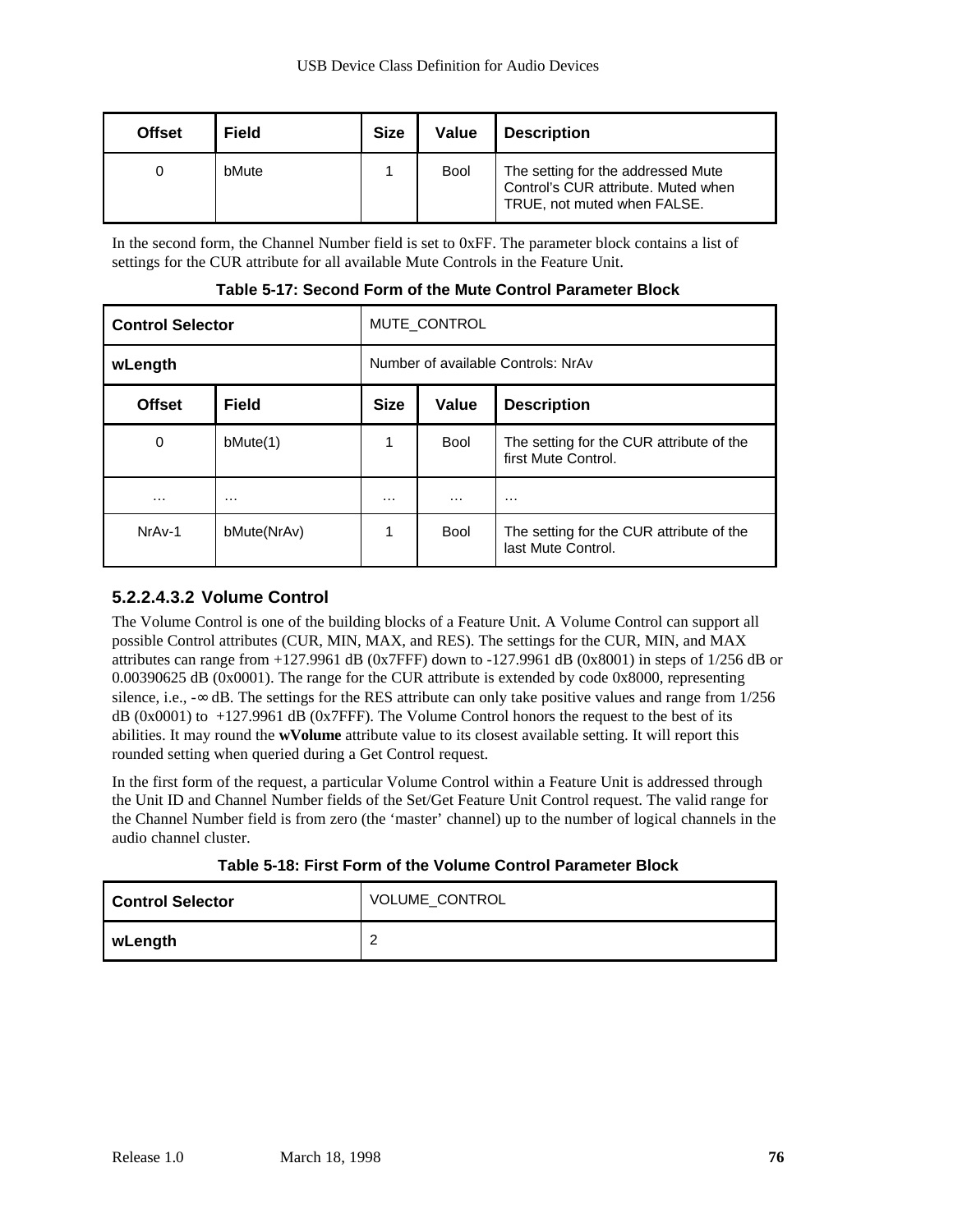| <b>Offset</b> | <b>Field</b> | <b>Size</b> | Value         | <b>Description</b>                                                           |  |
|---------------|--------------|-------------|---------------|------------------------------------------------------------------------------|--|
| 0             | wVolume      | 2           | <b>Number</b> | The setting for the attribute of the<br>addressed Volume Control:            |  |
|               |              |             |               | $0x7$ FFF:<br>127,9961 dB<br>$\cdots$                                        |  |
|               |              |             |               | $1.0000$ dB<br>0x0100:                                                       |  |
|               |              |             |               | .<br>$0.0078$ dB<br>0x0002:<br>0x0001:<br>$0.0039$ dB                        |  |
|               |              |             |               | $0.0000$ dB<br>0x0000:                                                       |  |
|               |              |             |               | $0x$ FFFF:<br>$-0.0039$ dB<br>$0x$ FFFE:<br>$-0.0078$ dB                     |  |
|               |              |             |               | .<br>0xFE00:<br>$-1.0000$ dB<br>$\cdots$                                     |  |
|               |              |             |               | 0x8002:<br>-127.9922 dB                                                      |  |
|               |              |             |               | 0x8001:<br>-127.9961 dB<br>0x8000<br>dB (CUR<br>$-\infty$<br>attribute only) |  |

In the second form, the Channel Number field is set to 0xFF. The parameter block contains a list of settings for an attribute of all available Volume Controls in the Feature Unit.

| <b>Control Selector</b> |               | <b>VOLUME CONTROL</b>                      |          |                                                               |  |
|-------------------------|---------------|--------------------------------------------|----------|---------------------------------------------------------------|--|
| wLength                 |               | (Number of available Controls: NrAv)*2     |          |                                                               |  |
| <b>Offset</b>           | <b>Field</b>  | <b>Size</b><br>Value<br><b>Description</b> |          |                                                               |  |
| 0                       | wVolume(1)    |                                            | Number   | The setting for the attribute of the first<br>Volume Control. |  |
| .                       | $\cdots$      | .                                          | $\cdots$ | $\cdots$                                                      |  |
| $(NrAv-1)^*2$           | wVolume(NrAv) | 1                                          | Number   | The setting for the attribute for the last<br>Volume Control. |  |

**Table 5-19: Second Form of the Volume Control Parameter Block**

#### **5.2.2.4.3.3 Bass Control**

The Bass Control is one of the building blocks of a Feature Unit. The Bass Control influences the general Bass behavior of the Feature Unit. A Bass Control can support all possible Control attributes (CUR, MIN, MAX, and RES). The settings for the CUR, MIN, and MAX attributes can range from +31.75 dB (0x7F) down to  $-32.00$  dB (0x80) in steps of 0.25 dB (0x01). The settings for the RES attribute can only take positive values and range from 0.25 dB (0x01) to +31.75 dB (0x7F). The Bass Control honors the request to the best of its abilities. It may round the **bBass** attribute value to its closest available setting. It will report this setting when queried during a Get Control request. Other parameters that also influence the behavior of the Bass Control, such as cut-off frequency, cannot be altered through this request.

In the first form of the request, a particular Bass Control within a Feature Unit is addressed through the Unit ID and Channel Number fields of the Set/Get Feature Unit Control request. The valid range for the Channel Number field is from zero (the 'master' channel) up to the number of logical channels in the audio channel cluster.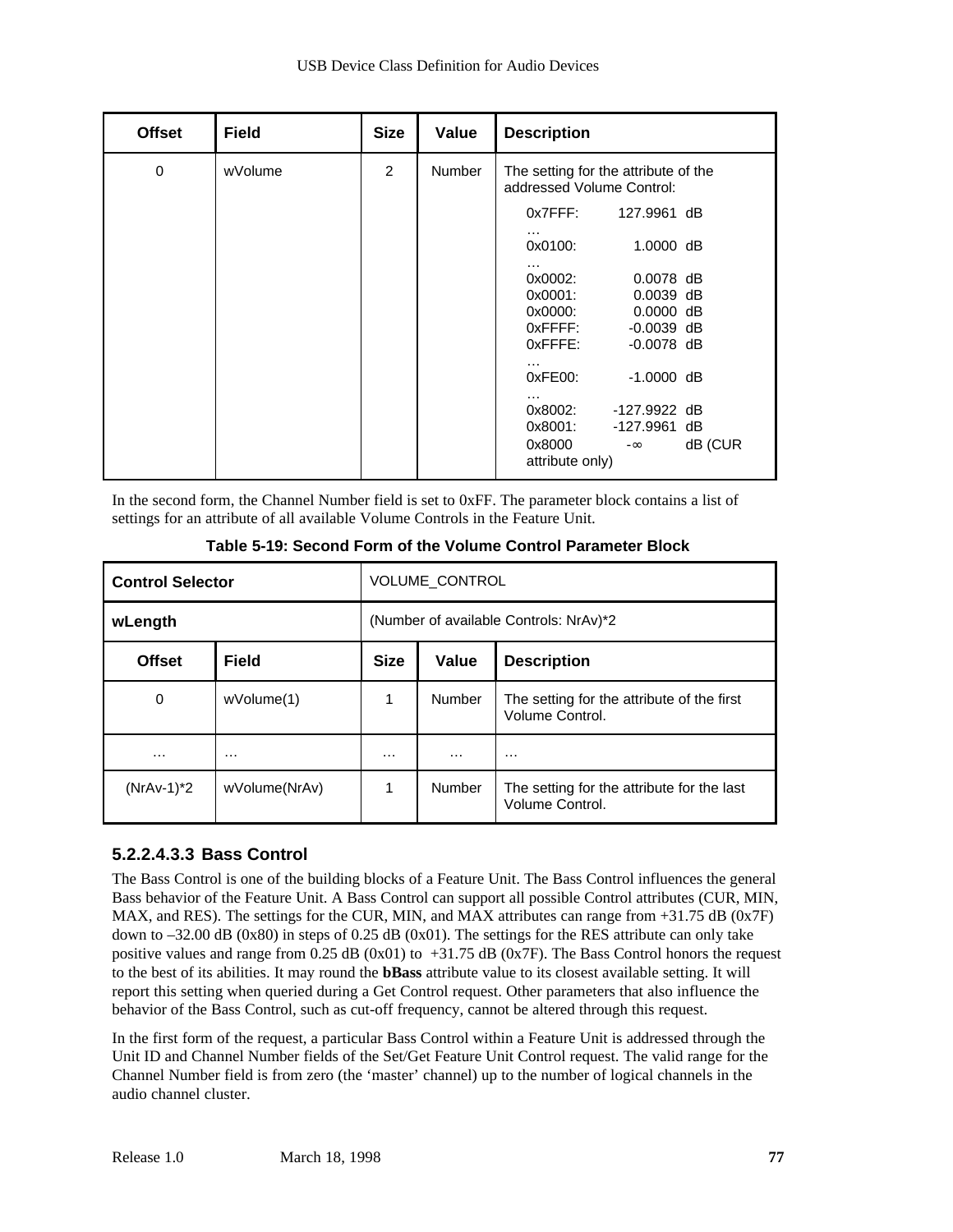| <b>BASS_CONTROL</b><br><b>Control Selector</b> |              |             |        |                                                                                                                                                                                                             |  |  |
|------------------------------------------------|--------------|-------------|--------|-------------------------------------------------------------------------------------------------------------------------------------------------------------------------------------------------------------|--|--|
| wLength                                        |              |             |        |                                                                                                                                                                                                             |  |  |
| <b>Offset</b>                                  | <b>Field</b> | <b>Size</b> | Value  | <b>Description</b>                                                                                                                                                                                          |  |  |
| 0                                              | bBass        | 1           | Number | The setting for the attribute of the<br>addressed Bass Control:<br>$0x7F$ : +31.75 dB<br>$0x7E: +31.50dB$<br>.<br>0.00 dB<br>0x00:<br>$\cdots$<br>$0x82: -31.50 dB$<br>0x81: -31.75 dB<br>$0x80: -32.00 dB$ |  |  |

#### **Table 5-20: First Form of the Bass Control Parameter Block**

In the second form, the Channel Number field is set to 0xFF. The parameter block contains a list of settings for all available Bass Controls in the Feature Unit.

| <b>Control Selector</b> |              | <b>BASS CONTROL</b>                |                    |                                                             |  |  |
|-------------------------|--------------|------------------------------------|--------------------|-------------------------------------------------------------|--|--|
| wLength                 |              | Number of available Controls: NrAv |                    |                                                             |  |  |
| <b>Offset</b>           | <b>Field</b> | <b>Size</b>                        | <b>Description</b> |                                                             |  |  |
| 0                       | bBass(1)     | 1                                  | Number             | The setting for the attribute of the first<br>Bass Control. |  |  |
| $\cdots$                | .            | $\cdots$                           | .                  | .                                                           |  |  |
| NrAv-1                  | bBass(NrAv)  | 1                                  | <b>Number</b>      | The setting for the attribute of the last<br>Bass Control.  |  |  |

**Table 5-21: Second Form of the Bass Control Parameter Block**

#### **5.2.2.4.3.4 Mid Control**

The Mid Control is one of the building blocks of a Feature Unit. The Mid Control influences the general Mid behavior of the Feature Unit. A Mid Control can support all possible Control attributes (CUR, MIN, MAX, and RES). The settings for the CUR, MIN, and MAX attributes can range from +31.75 dB (0x7F) down to  $-32.00$  dB (0x80) in steps of 0.25 dB (0x01). The settings for the RES attribute can only take positive values and range from 0.25 dB (0x01) to  $+31.75$  dB (0x7F). The Mid Control honors the request to the best of its abilities. It may round the **bMid** attribute value to its closest available setting. It will report this setting when queried during a Get Audio Control request. Other parameters that also influence the behavior of the Mid Control, such as cut-off frequency, cannot be altered through this request.

In the first form of the request, a particular Mid Control within a Feature Unit is addressed through the Unit ID and Channel Number fields of the Set/Get Feature Unit Control request. The valid range for the Channel Number field is from zero (the 'master' channel) up to the number of logical channels in the audio channel cluster.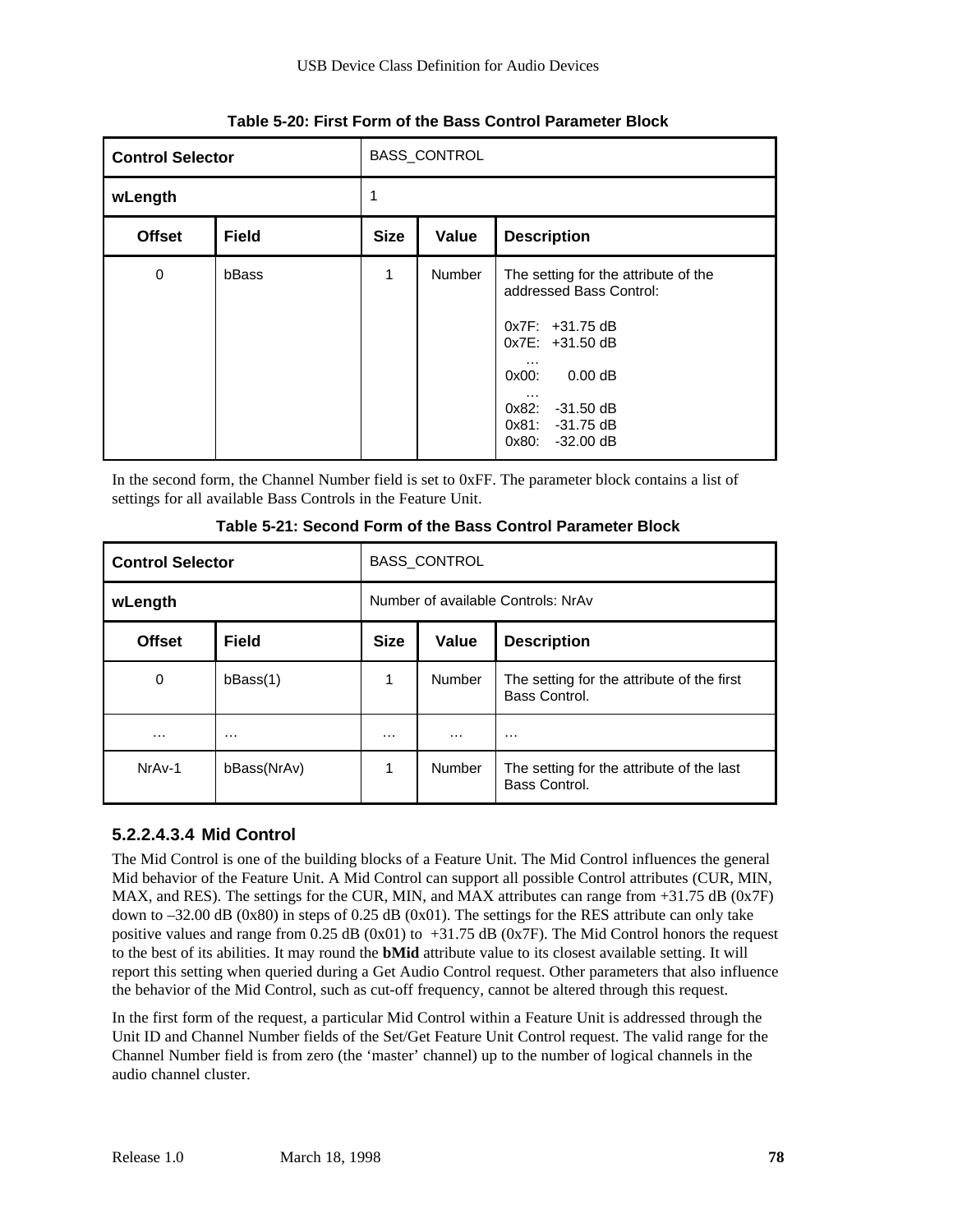| <b>Control Selector</b> |              | MID_CONTROL                                |               |                                                                                                                                                                                                                                   |  |  |  |
|-------------------------|--------------|--------------------------------------------|---------------|-----------------------------------------------------------------------------------------------------------------------------------------------------------------------------------------------------------------------------------|--|--|--|
| wLength                 |              |                                            |               |                                                                                                                                                                                                                                   |  |  |  |
| <b>Offset</b>           | <b>Field</b> | Value<br><b>Size</b><br><b>Description</b> |               |                                                                                                                                                                                                                                   |  |  |  |
| 0                       | bMid         | 1                                          | <b>Number</b> | The setting for the attribute of the<br>addressed Mid Control:<br>0x7F: +31.75 dB<br>$0x7E$ : +31.50 dB<br>$\cdots$<br>$0.00 \, \mathrm{dB}$<br>0x00:<br>$\cdots$<br>0x82: -31.50 dB<br>$0x81: -31.75 dB$<br>0x80:<br>$-32.00$ dB |  |  |  |

#### **Table 5-22: First Form of the Mid Control Parameter Block**

In the second form, the Channel Number field is set to 0xFF. The parameter block contains a list of settings for all available Mid Controls in the Feature Unit.

| <b>Control Selector</b> |              | MID_CONTROL |                                    |                                                            |  |  |
|-------------------------|--------------|-------------|------------------------------------|------------------------------------------------------------|--|--|
| wLength                 |              |             | Number of available Controls: NrAv |                                                            |  |  |
| <b>Offset</b>           | <b>Field</b> | <b>Size</b> | <b>Description</b>                 |                                                            |  |  |
| 0                       | bMid(1)      | 1           | Number                             | The setting for the attribute of the first<br>Mid Control. |  |  |
| .                       | $\cdots$     | .           | .                                  | .                                                          |  |  |
| NrAv-1                  | bMid(NrAv)   | 1           | Number                             | The setting for the attribute of the last Mid<br>Control.  |  |  |

**Table 5-23: Second Form of the Mid Control Parameter Block**

#### **5.2.2.4.3.5 Treble Control**

The Treble Control is one of the building blocks of a Feature Unit. The Treble Control influences the general Treble behavior of the Feature Unit. A Treble Control can support all possible Control attributes (CUR, MIN, MAX, and RES). The settings for the CUR, MIN, and MAX attributes can range from +31.75 dB (0x7F) down to –32.00 dB (0x80) in steps of 0.25 dB (0x01). The settings for the RES attribute can only take positive values and range from  $0.25$  dB  $(0x01)$  to  $+31.75$  dB  $(0x7)$ . The Treble Control honors the request to the best of its abilities. It may round the **bTreble** attribute value to its closest available setting. It will report this setting when queried during a Get Control request. Other parameters that also influence the behavior of the Treble Control, such as cut-off frequency, cannot be altered through this request.

In the first form of the request, a particular Treble Control within a Feature Unit is addressed through the Unit ID and Channel Number fields of the Set/Get Feature Unit Control request. The valid range for the Channel Number field is from zero (the 'master' channel) up to the number of logical channels in the audio channel cluster.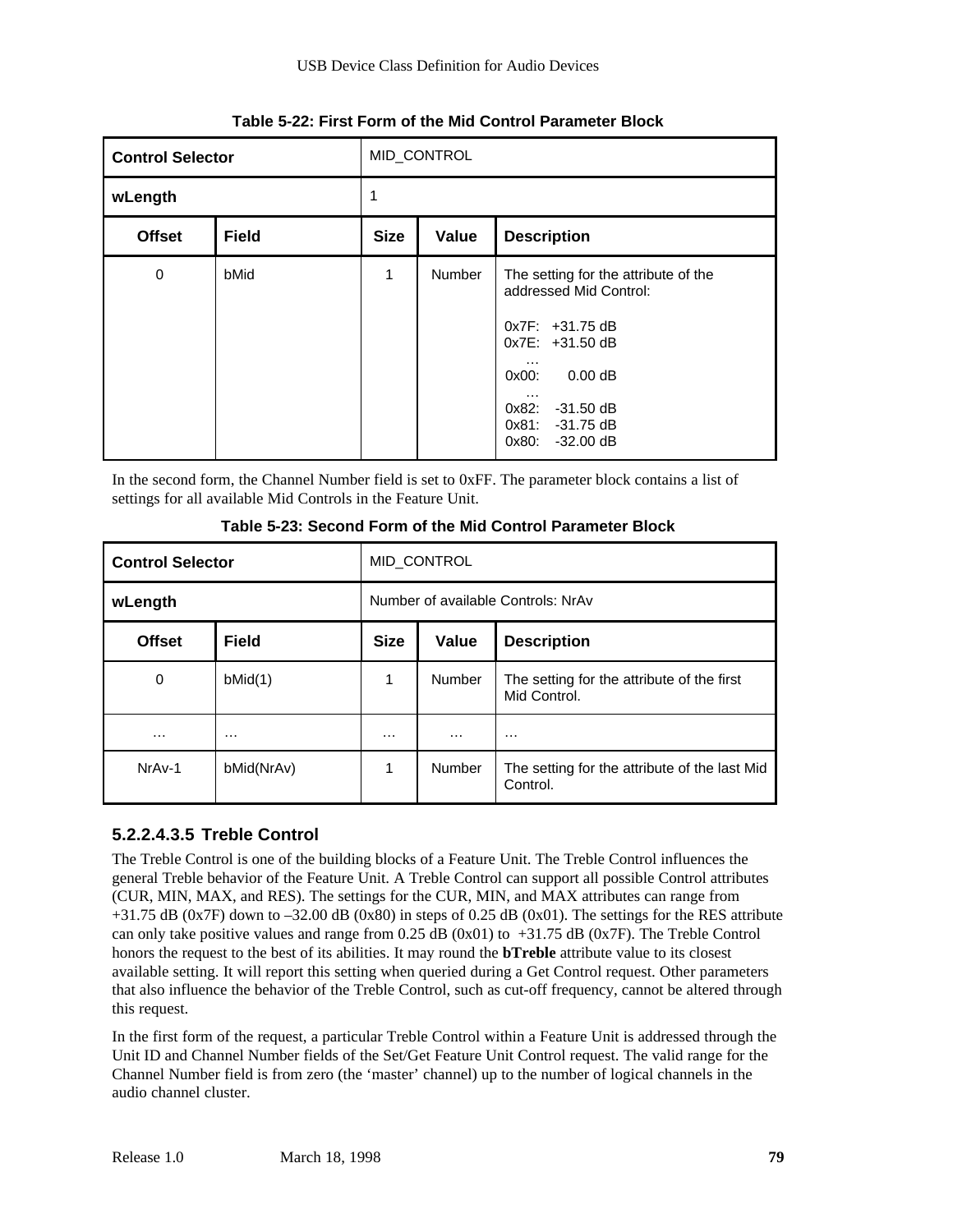|               | TREBLE_CONTROL<br><b>Control Selector</b> |                      |               |                                                                                                                                                                                                                            |  |  |
|---------------|-------------------------------------------|----------------------|---------------|----------------------------------------------------------------------------------------------------------------------------------------------------------------------------------------------------------------------------|--|--|
| wLength       |                                           |                      |               |                                                                                                                                                                                                                            |  |  |
| <b>Offset</b> | <b>Field</b>                              | <b>Size</b><br>Value |               | <b>Description</b>                                                                                                                                                                                                         |  |  |
| $\mathbf 0$   | bTreble                                   | 1                    | <b>Number</b> | The setting for the attribute of the<br>addressed Treble Control:<br>$0x7F: +31.75 dB$<br>0x7E: +31.50 dB<br>.<br>$0.00 \, \mathrm{dB}$<br>0x00:<br>$\cdots$<br>$0x82: -31.50 dB$<br>$0x81: -31.75dB$<br>$0x80: -32.00 dB$ |  |  |

**Table 5-24: First Form of the Treble Control Parameter Block**

In the second form, the Channel Number field is set to 0xFF. The parameter block contains a list of settings for all available Treble Controls in the Feature Unit.

| <b>Control Selector</b> |               | TREBLE CONTROL |                                    |                                                               |  |  |
|-------------------------|---------------|----------------|------------------------------------|---------------------------------------------------------------|--|--|
| wLength                 |               |                | Number of available Controls: NrAv |                                                               |  |  |
| <b>Offset</b>           | <b>Field</b>  | <b>Size</b>    | <b>Description</b>                 |                                                               |  |  |
| 0                       | bTreeble(1)   | 1              | <b>Number</b>                      | The setting for the attribute of the first<br>Treble Control. |  |  |
| $\cdots$                | .             | $\cdots$       | $\cdots$                           | .                                                             |  |  |
| NrAv-1                  | bTreble(NrAv) | 1              | <b>Number</b>                      | The setting for the attribute of the last<br>Treble Control.  |  |  |

**Table 5-25: Second Form of the Treble Control Parameter Block**

# **5.2.2.4.3.6 Graphic Equalizer Control**

The Graphic Equalizer Control is one of the optional building blocks of a Feature Unit. The Audio Device Class definition provides for standard support of a third octave graphic equalizer. The bands are defined according to the ANSI S1.11-1986 standard. Bands are numbered from 14 (center frequency of 25 Hz) up to 43 (center frequency of 20,000 Hz), making a total of 30 possible bands. The following table lists the band numbers and their center frequencies

**Table 5-26: Band Numbers and Center Frequencies (ANSI S1.11-1986 Standard)**

| Band Nr. | <b>Center Freq.</b> | <b>Band Nr.</b> | <b>Center Freq.</b> | Band Nr. | <b>Center Freq.</b> |
|----------|---------------------|-----------------|---------------------|----------|---------------------|
| 14       | 25Hz                | $24*$           | 250Hz               | 34       | 2500Hz              |
| $15*$    | 31.5Hz              | 25              | 315Hz               | 35       | 3150Hz              |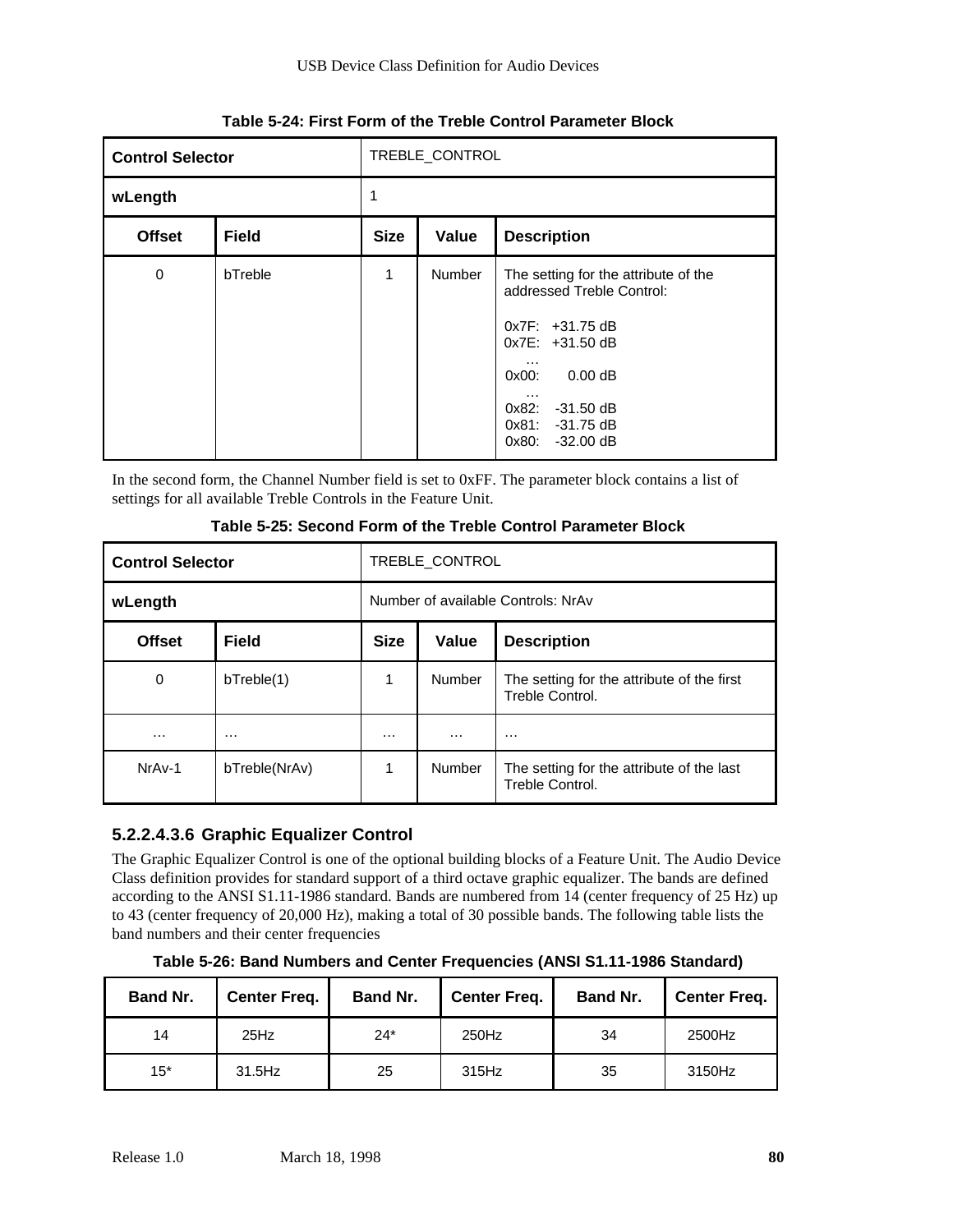| Band Nr. | <b>Center Freq.</b> | Band Nr. | <b>Center Freq.</b> | Band Nr. | <b>Center Freq.</b> |
|----------|---------------------|----------|---------------------|----------|---------------------|
| 16       | 40Hz                | 26       | 400Hz               | $36*$    | 4000Hz              |
| 17       | 50Hz                | $27*$    | 500Hz               | 37       | 5000Hz              |
| $18*$    | 63Hz                | 28       | 630Hz               | 38       | 6300Hz              |
| 19       | 80Hz                | 29       | 800Hz               | $39*$    | 8000Hz              |
| 20       | 100Hz               | $30*$    | 1000Hz              | 40       | 10000Hz             |
| $21*$    | 125Hz               | 31       | 1250Hz              | 41       | 12500Hz             |
| 22       | 160Hz               | 32       | 1600Hz              | $42*$    | 16000Hz             |
| 23       | 200Hz               | $33*$    | 2000Hz              | 43       | 20000Hz             |

*Note***:** Bands marked with an asterisk (\*) are those present in an octave equalizer.

A Feature Unit that supports the Graphic Equalizer Control is not required to implement the full set of filters. A subset (for example, octave bands) may be implemented. During a Get Control request, the **bmBandsPresent** field in the parameter block is a bitmap indicating which bands are effectively implemented and thus reported back in the returned parameter block. Consequently, the number of bits set in this field determines the total length of the returned parameter block. During a Set Control request, a bit set in the **bmBandsPresent** field indicates there is a new setting for that band in the parameter block that follows. The new values must be in ascending order. If the number of bits set in the **bmBandsPresent** field does not match the number of parameters specified in the following block, the control pipe must indicate a stall.

A Graphic Equalizer Control can support all possible Control attributes (CUR, MIN, MAX, and RES). However, if a certain attribute is supported, it must do so for all individual bands. The settings for the CUR, MIN, and MAX attributes can range from +31.75 dB (0x7F) down to –32.00 dB (0x80) in steps of 0.25 dB (0x01). The settings for the RES attribute can only take positive values and range from 0.25 dB  $(0x01)$  to  $+31.75$  dB  $(0x7)$ . The Graphic Equalizer Control honors the request to the best of its abilities. It may round the **bBandxx** attribute values to their closest available settings. It will report these settings when queried during a Get Control request.

Only the first form of the Feature Unit Control request for Graphic Equalizer Control is supported. A particular Graphic Equalizer Control within a Feature Unit is addressed through the Unit ID and Channel Number fields of the Set/Get Feature Unit Control request. The valid range for the Channel Number field is from zero (the 'master' channel) up to the number of logical channels in the audio channel cluster.

| l Control Selector | GRAPHIC_EQUALIZER_CONTROL                                |
|--------------------|----------------------------------------------------------|
| l wLenqth          | 4+(number of bits set in <b>bmBandsPresent</b> : NrBits) |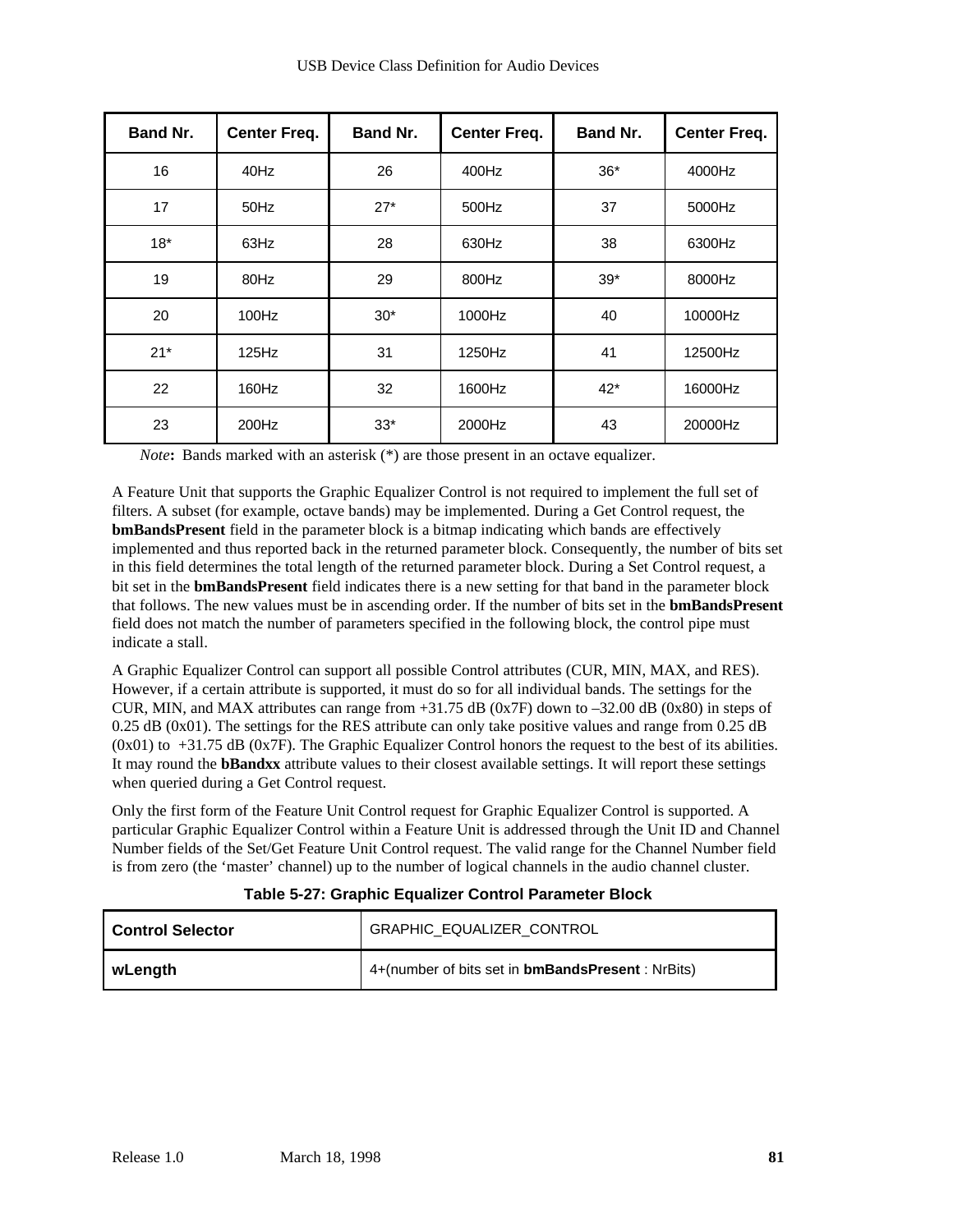| <b>Offset</b>  | <b>Field</b>   | <b>Size</b> | Value         | <b>Description</b>                                                                                                                                                                                                                   |
|----------------|----------------|-------------|---------------|--------------------------------------------------------------------------------------------------------------------------------------------------------------------------------------------------------------------------------------|
| 0              | bmBandsPresent | 4           | Bit Map       | A bit set indicates the band is present:<br>DO:<br>Band 14 is present<br>$D1$ :<br>Band 15 is present<br>$\cdots$<br>D29:<br>Band 43 is present<br>Reserved<br>D30:<br>D31:<br>Reserved                                              |
| 4              | bBand(Lowest)  | 1           | <b>Number</b> | The setting for the attribute of the lowest<br>band present:<br>$0x7F$ :<br>$+31.75$ dB<br>$0x7E$ :<br>$+31.50$ dB<br>.<br>$0x00$ :<br>$0.00$ dB<br>$\cdots$<br>0x82:<br>$-31.50$ dB<br>0x81:<br>$-31.75$ dB<br>0x80:<br>$-32.00$ dB |
| $\cdots$       | $\cdots$       | $\cdots$    | .             | $\cdots$                                                                                                                                                                                                                             |
| $4+(NrBits-1)$ | bBand(Highest) | 1           | <b>Number</b> | The setting for the attribute of the highest<br>band present.                                                                                                                                                                        |

#### **5.2.2.4.3.7 Automatic Gain Control**

The Automatic Gain Control (AGC) is one of the building blocks of a Feature Unit. An Automatic Gain Control can have only the current setting attribute (CUR). The position of an Automatic Gain Control CUR attribute can be either TRUE or FALSE.

In the first form of the request, a particular Automatic Gain Control within a Feature Unit is addressed through the Unit ID and Channel Number fields of the Set/Get Feature Unit Control request. The valid range for the Channel Number field is from zero (the 'master' channel) up to the number of logical channels in the audio channel cluster.

|  |  |  |  | Table 5-28: First Form of the Automatic Gain Control Parameter Block |  |
|--|--|--|--|----------------------------------------------------------------------|--|
|  |  |  |  |                                                                      |  |

| <b>Control Selector</b> |              | AUTOMATIC GAIN CONTROL |              |                                                                                                            |  |
|-------------------------|--------------|------------------------|--------------|------------------------------------------------------------------------------------------------------------|--|
| wLength                 |              |                        |              |                                                                                                            |  |
| <b>Offset</b>           | <b>Field</b> | <b>Size</b>            | <b>Value</b> | <b>Description</b>                                                                                         |  |
| 0                       | <b>bAGC</b>  |                        | <b>Bool</b>  | The setting for the attribute of the<br>addressed Automatic Gain Control. On<br>when TRUE, off when FALSE. |  |

In the second form, the Channel Number field is set to 0xFF. The parameter block contains a list of settings for all available AGC Controls in the Feature Unit.

#### **Table 5-29: Second Form of the Automatic Gain Control Parameter Block**

| <b>Control Selector</b> | AUTOMATIC GAIN CONTROL |
|-------------------------|------------------------|
|-------------------------|------------------------|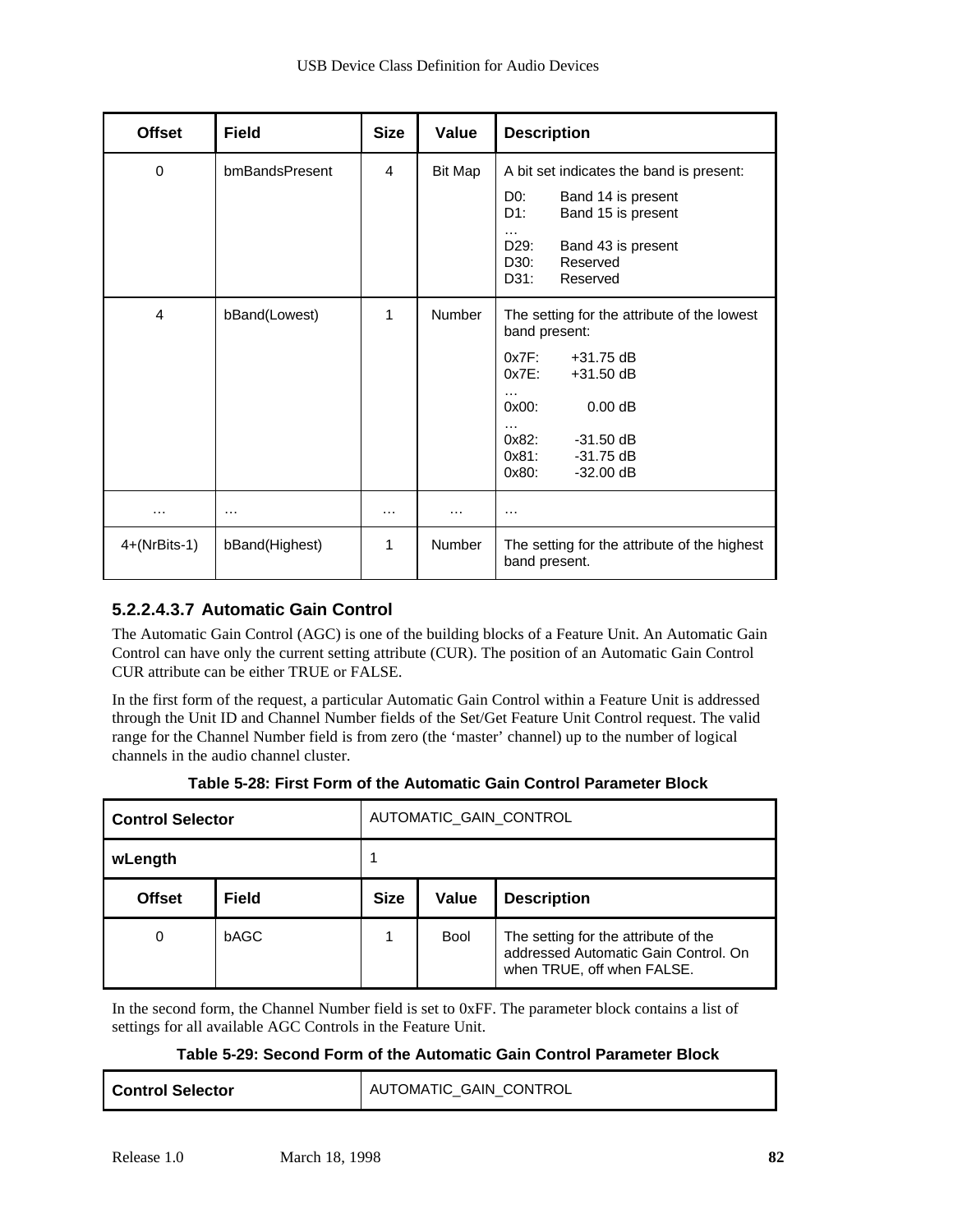| wLength       | Number of available Controls: NrAv |          |             |                                                                       |
|---------------|------------------------------------|----------|-------------|-----------------------------------------------------------------------|
| <b>Offset</b> | <b>Field</b>                       |          | Value       | <b>Description</b>                                                    |
| 0             | bAGC(1)                            | 1        | Bool        | The setting for the attribute of the first<br>Automatic Gain Control. |
| $\cdots$      | $\cdots$                           | $\cdots$ | $\cdots$    | $\cdots$                                                              |
| NrAv-1        | bAGC(NrAv)                         |          | <b>Bool</b> | The setting for the attribute of the last<br>Automatic Gain Control.  |

#### **5.2.2.4.3.8 Delay Control**

The Delay Control is one of the building blocks of a Feature Unit. A Delay Control can support all possible Control attributes (CUR, MIN, MAX, and RES). The settings for the CUR, MIN, MAX, and RES attributes can range from zero (0x0000) to 1023.9844ms (0xFFFF) in steps of 1/64 ms or 0.015625 ms (0x0001). The Delay Control honors the request to the best of its abilities. It may round the **wDelay** attribute value to its closest available setting. It will report this rounded setting when queried during a Get Control request.

In the first form of the request, a particular Delay Control within a Feature Unit is addressed through the Unit ID and Channel Number fields of the Set/Get Feature Unit Control request. The valid range for the Channel Number field is from zero (the 'master' channel) up to the number of logical channels in the audio channel cluster.

| <b>Control Selector</b>       |        | DELAY_CONTROL  |               |                                                                                                                                                                                                                                                                                      |  |  |
|-------------------------------|--------|----------------|---------------|--------------------------------------------------------------------------------------------------------------------------------------------------------------------------------------------------------------------------------------------------------------------------------------|--|--|
| wLength                       |        | $\overline{2}$ |               |                                                                                                                                                                                                                                                                                      |  |  |
| <b>Offset</b><br><b>Field</b> |        | <b>Size</b>    | Value         | <b>Description</b>                                                                                                                                                                                                                                                                   |  |  |
| 0                             | wDelay | $\overline{2}$ | <b>Number</b> | The setting for the attribute of the<br>addressed Delay Control:<br>0x0000:<br>$0.0000$ ms<br>0x0001:<br>$0.0156$ ms<br>0x0002:<br>$0.0312$ ms<br>$\cdots$<br>0x0040:<br>1.0000 ms<br>$\cdots$<br>0xFFFD:<br>1023.9531 ms<br>$0x$ FFFE:<br>1023.9687 ms<br>$0x$ FFFF<br>1023.9844 ms |  |  |

**Table 5-30: First Form of the Delay Control Parameter Block**

In the second form, the Channel Number field is set to 0xFF. The parameter block contains a list of settings for all available Delay Controls in the Feature Unit.

| Table 5-31: Second Form of the Delay Control Parameter Block |  |  |  |  |
|--------------------------------------------------------------|--|--|--|--|
|                                                              |  |  |  |  |

| <b>Control Selector</b> | DELAY CONTROL                          |
|-------------------------|----------------------------------------|
| wLength                 | (Number of available Controls: NrAv)*2 |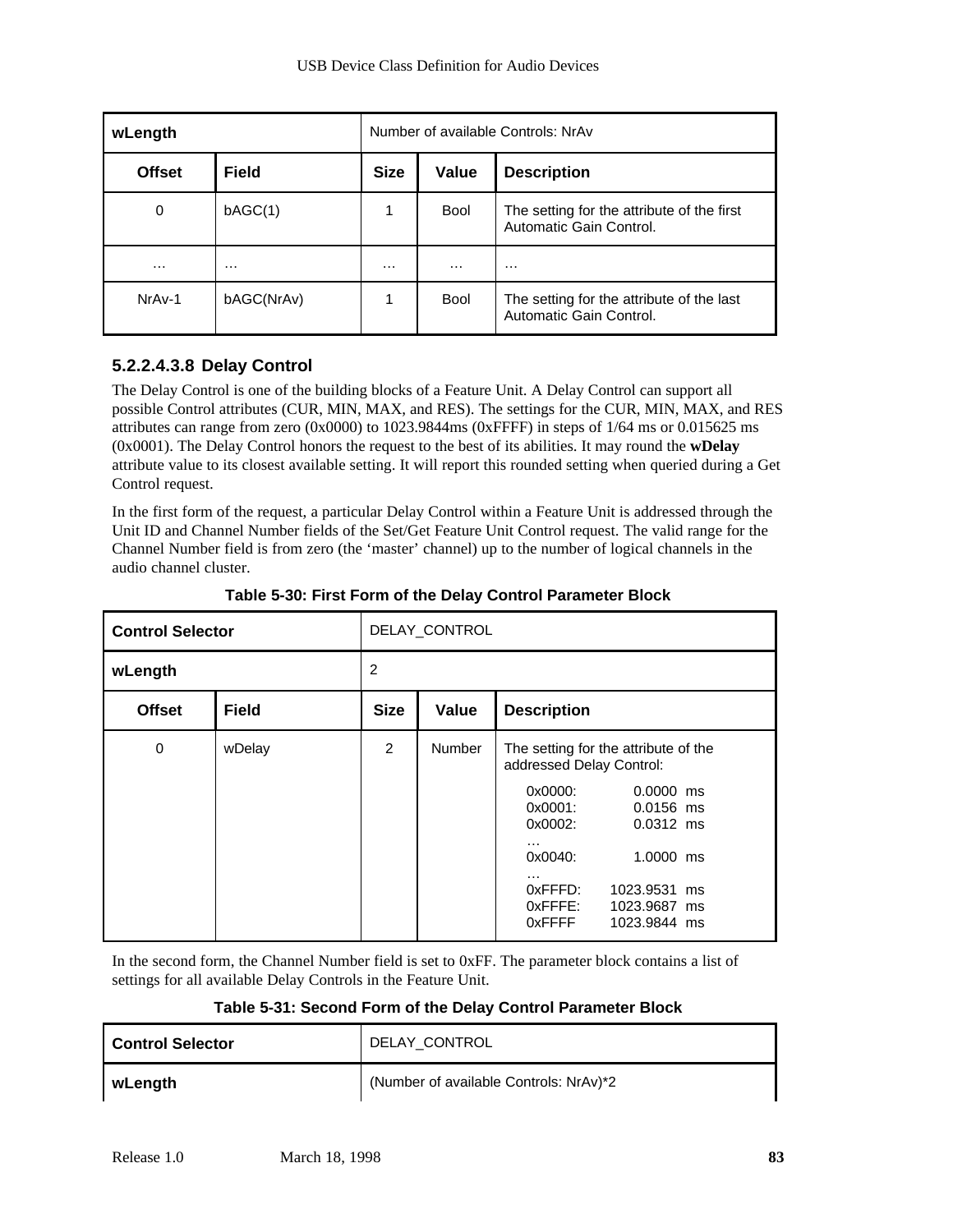| <b>Offset</b> | <b>Field</b> | <b>Size</b> | Value         | <b>Description</b>                                           |
|---------------|--------------|-------------|---------------|--------------------------------------------------------------|
| 0             | wDelay(1)    |             | <b>Number</b> | The setting for the attribute of the first<br>Delay Control. |
| $\cdots$      | $\cdots$     | .           | $\cdots$      | $\cdots$                                                     |
| $(NrAv-1)^*2$ | wDelay(NrAv) |             | <b>Number</b> | The setting for the attribute of the last<br>Delay Control.  |

#### **5.2.2.4.3.9 Bass Boost Control**

The Bass Boost Control is one of the building blocks of a Feature Unit. A Bass Boost Control can have only the current setting attribute (CUR). The position of a Bass Boost Control CUR attribute can be either TRUE or FALSE.

In the first form of the request, a particular Bass Boost Control within a Feature Unit is addressed through the Unit ID and Channel Number fields of the Set/Get Feature Unit Control request. The valid range for the Channel Number field is from zero (the 'master' channel) up to the number of logical channels in the audio channel cluster.

| <b>Control Selector</b> | BASS_BOOST_CONTROL |                      |             |                                                                                                       |  |
|-------------------------|--------------------|----------------------|-------------|-------------------------------------------------------------------------------------------------------|--|
| wLength                 |                    |                      |             |                                                                                                       |  |
| <b>Offset</b>           | <b>Field</b>       | <b>Size</b><br>Value |             | <b>Description</b>                                                                                    |  |
| 0                       | bBassBoost         |                      | <b>Bool</b> | The setting for the addressed Bass Boost<br>Control's CUR attribute. On when TRUE,<br>off when FALSE. |  |

**Table 5-32: First Form of the Bass Boost Control Parameter Block**

In the second form, the Channel Number field is set to 0xFF. The parameter block contains a list of settings for the CUR attribute for all available Bass Boost Controls in the Feature Unit.

**Table 5-33: Second Form of the Bass Boost Control Parameter Block**

| <b>Control Selector</b>       | BASS_BOOST_CONTROL |                                    |             |                                                                       |  |
|-------------------------------|--------------------|------------------------------------|-------------|-----------------------------------------------------------------------|--|
| wLength                       |                    | Number of available Controls: NrAv |             |                                                                       |  |
| <b>Field</b><br><b>Offset</b> |                    | <b>Size</b>                        | Value       | <b>Description</b>                                                    |  |
| 0                             | bBassBoost(1)      | 1                                  | <b>Bool</b> | The setting for the CUR attribute of the<br>first Bass Boost Control. |  |
| $\cdots$                      | $\cdots$           | $\cdots$                           | .           | $\cdots$                                                              |  |
| NrAv-1                        | bBassBoost(NrAv)   | 1                                  | <b>Bool</b> | The setting for the CUR attribute of the<br>last Bass Boost Control.  |  |

#### **5.2.2.4.3.10 Loudness Control**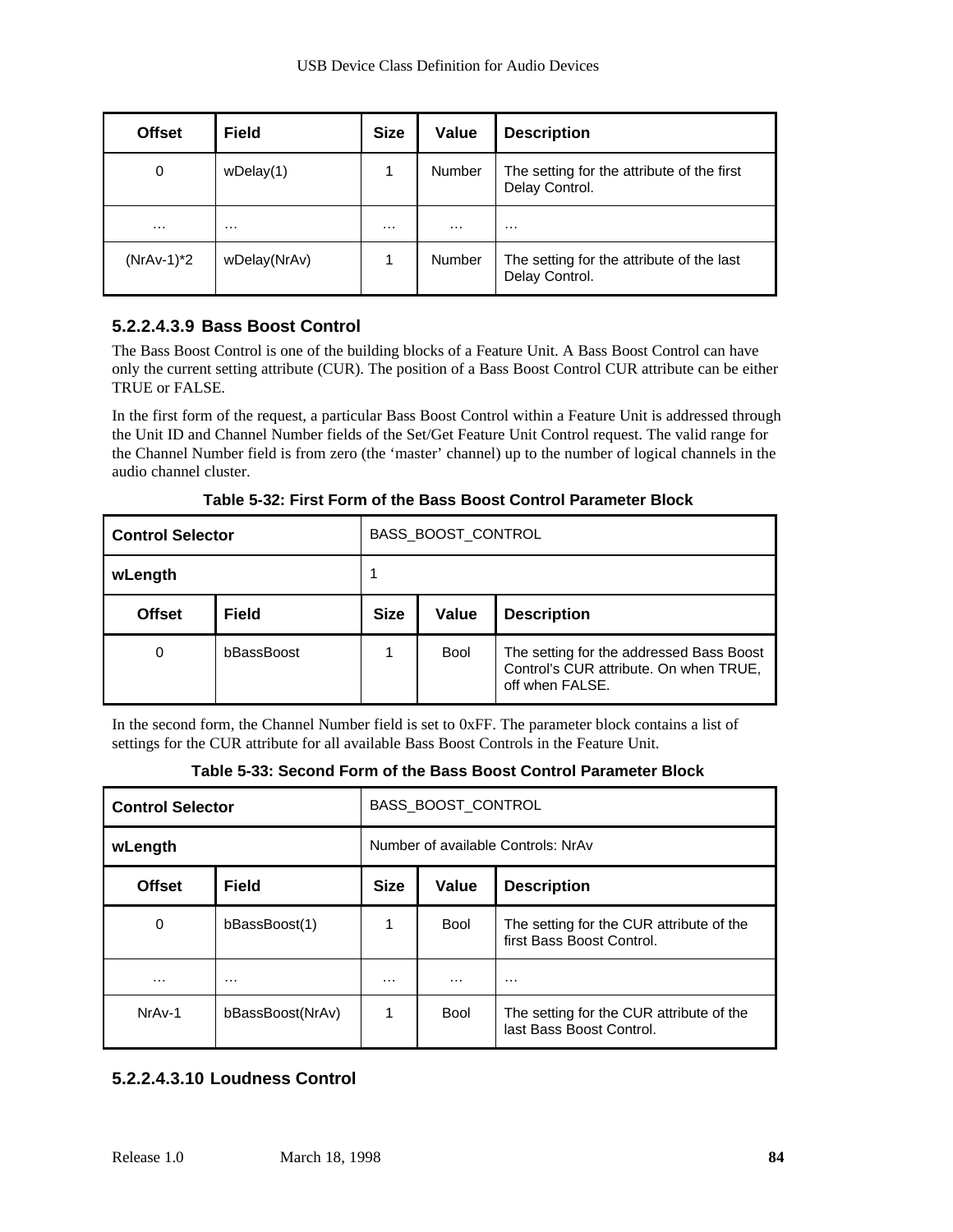The Loudness Control is one of the building blocks of a Feature Unit. A Loudness Control can have only the current setting attribute (CUR). The position of a Loudness Control CUR attribute can be either TRUE or FALSE.

In the first form of the request, a particular Loudness Control within a Feature Unit is addressed through the Unit ID and Channel Number fields of the Set/Get Feature Unit Control request. The valid range for the Channel Number field is from zero (the 'master' channel) up to the number of logical channels in the audio channel cluster.

| <b>Control Selector</b> |              | LOUDNESS_CONTROL |             |                                                                                                     |  |
|-------------------------|--------------|------------------|-------------|-----------------------------------------------------------------------------------------------------|--|
| wLength                 |              |                  |             |                                                                                                     |  |
| <b>Offset</b>           | <b>Field</b> | <b>Size</b>      | Value       | <b>Description</b>                                                                                  |  |
| 0                       | bLoudness    |                  | <b>Bool</b> | The setting for the addressed Loudness<br>Control's CUR attribute. On when TRUE,<br>off when FALSE. |  |

**Table 5-34: First Form of the Loudness Control Parameter Block**

In the second form, the Channel Number field is set to 0xFF. The parameter block contains a list of settings for the CUR attribute for all available Loudness Controls in the Feature Unit.

| <b>Control Selector</b>       | LOUDNESS CONTROL |                                    |             |                                                                     |  |
|-------------------------------|------------------|------------------------------------|-------------|---------------------------------------------------------------------|--|
| wLength                       |                  | Number of available Controls: NrAv |             |                                                                     |  |
| <b>Field</b><br><b>Offset</b> |                  | <b>Size</b>                        | Value       | <b>Description</b>                                                  |  |
| 0                             | bLoudness(1)     | 1                                  | <b>Bool</b> | The setting for the CUR attribute of the<br>first Loudness Control. |  |
| .                             | $\cdots$         | $\cdots$                           | $\cdots$    | $\cdots$                                                            |  |
| NrA <sub>v</sub> -1           | bLoudness(NrAv)  | 1                                  | <b>Bool</b> | The setting for the CUR attribute of the<br>last Loudness Control.  |  |

**Table 5-35: Second Form of the Loudness Control Parameter Block**

# **5.2.2.5 Processing Unit Control Requests**

The following sections describe the Set and Get Processing Unit Control requests. They are used to manipulate the audio Controls within a Processing Unit.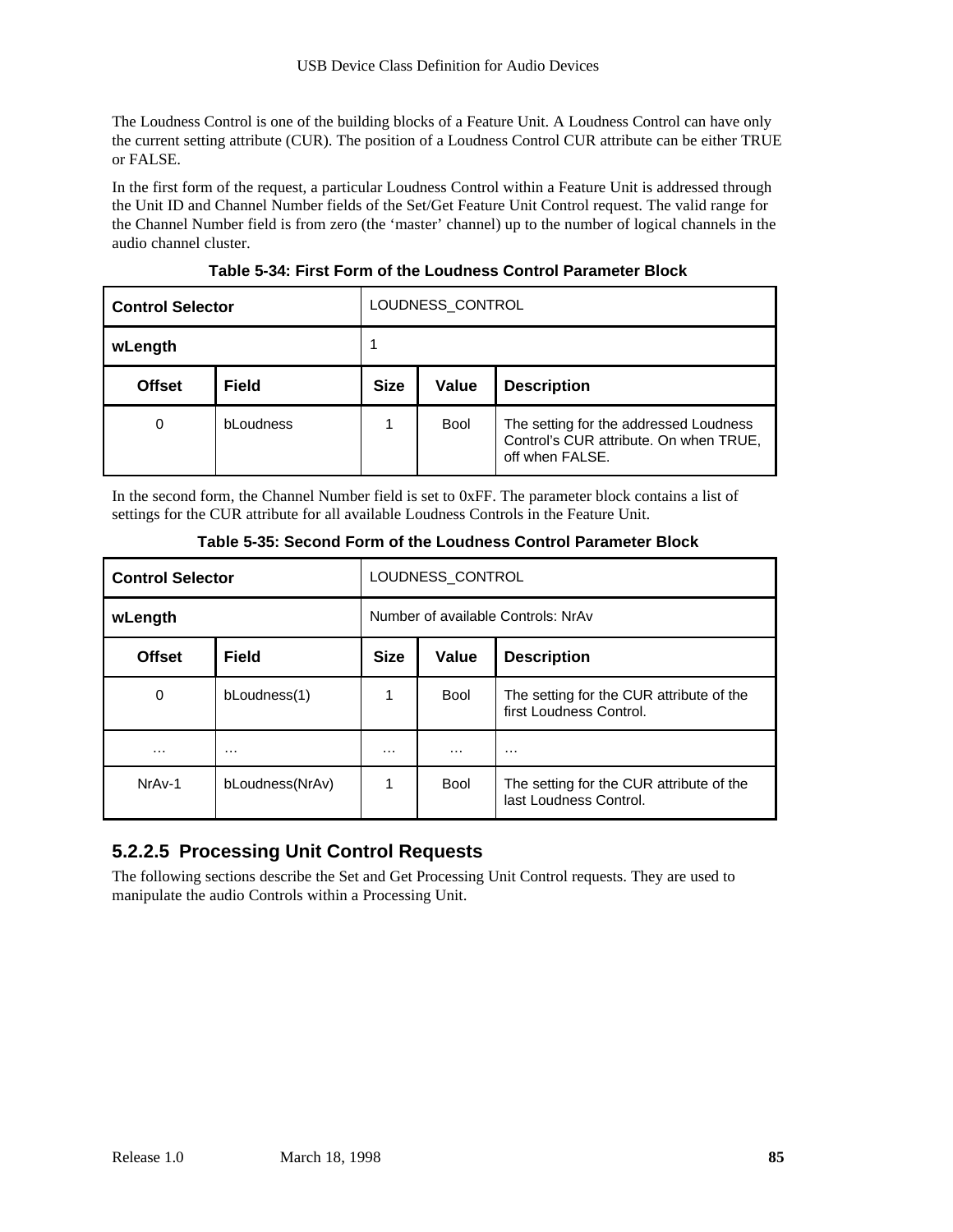#### **5.2.2.5.1 Set Processing Unit Control Request**

This request is used to set an attribute of an audio Control inside a Processing Unit of the audio function.

| bmRequest<br><b>Type</b> | bRequest                                                      | wValue | windex                                    | wLength                         | Data               |
|--------------------------|---------------------------------------------------------------|--------|-------------------------------------------|---------------------------------|--------------------|
| 00100001B                | <b>SET CUR</b><br><b>SET MIN</b><br><b>SET MAX</b><br>SET_RES | СS     | Processing Unit<br>ID<br>and<br>Interface | Length of<br>parameter<br>block | Parameter<br>block |

**Table 5-36: Set Processing Unit Control Request Values**

The **bRequest** field indicates which attribute the request is manipulating. The MIN, MAX, and RES attributes are usually not supported for the Set request.

The **wValue** field specifies the Control Selector (CS) in the high byte and zero in the low byte. The Control Selector indicates which type of Control this request is manipulating (Enable Processing, Mode Select, etc.) If the request specifies an unknown or unsupported CS to that Processing Unit, the control pipe must indicate a stall.

For a description of the parameter block for the Processing Unit Controls, see Section 5.2.2.5.3, "Processing Unit Controls."

#### **5.2.2.5.2 Get Processing Unit Control Request**

This request returns the attribute setting of a specific audio Control inside a Processing Unit of the audio function.

| bmRequest<br><b>Type</b> | bRequest                                                             | wValue | windex                      | wLength                         | Data               |
|--------------------------|----------------------------------------------------------------------|--------|-----------------------------|---------------------------------|--------------------|
| 10100001B                | <b>GET CUR</b><br><b>GET MIN</b><br><b>GET MAX</b><br><b>GET RES</b> | СS     | Unit ID<br>and<br>Interface | Length of<br>parameter<br>block | Parameter<br>block |

**Table 5-37: Get Processing Unit Control Request Values**

The **bRequest** field indicates which attribute the request is reading.

The **wValue** field specifies the Control Selector (CS) in the high byte and zero in the low byte. The Control Selector indicates which type of Control this request is addressing. (Enable Processing, Mode Select, etc.) If the request specifies an unknown or unsupported CS to that Unit, the control pipe must indicate a stall.

For a description of the parameter block for the Processing Unit Controls, see Section 5.2.2.5.3, "Processing Unit Controls."

#### **5.2.2.5.3 Processing Unit Controls**

Processing Unit Controls are in principle specific to the type of process a Processing Unit implements. However, instead of specifying all supported Controls on a per process basis, it was considered more efficient to create a 'pool' of possible Controls. In this way, Controls that occur in different Processing Units need only be specified once. However, the Control Selector Codes and the bit positions in the **bmControls** field of the Processing Unit descriptor are assigned on a per-process type basis. Issuing nonsupported Control Selectors to a Processing Unit leads to a control pipe stall.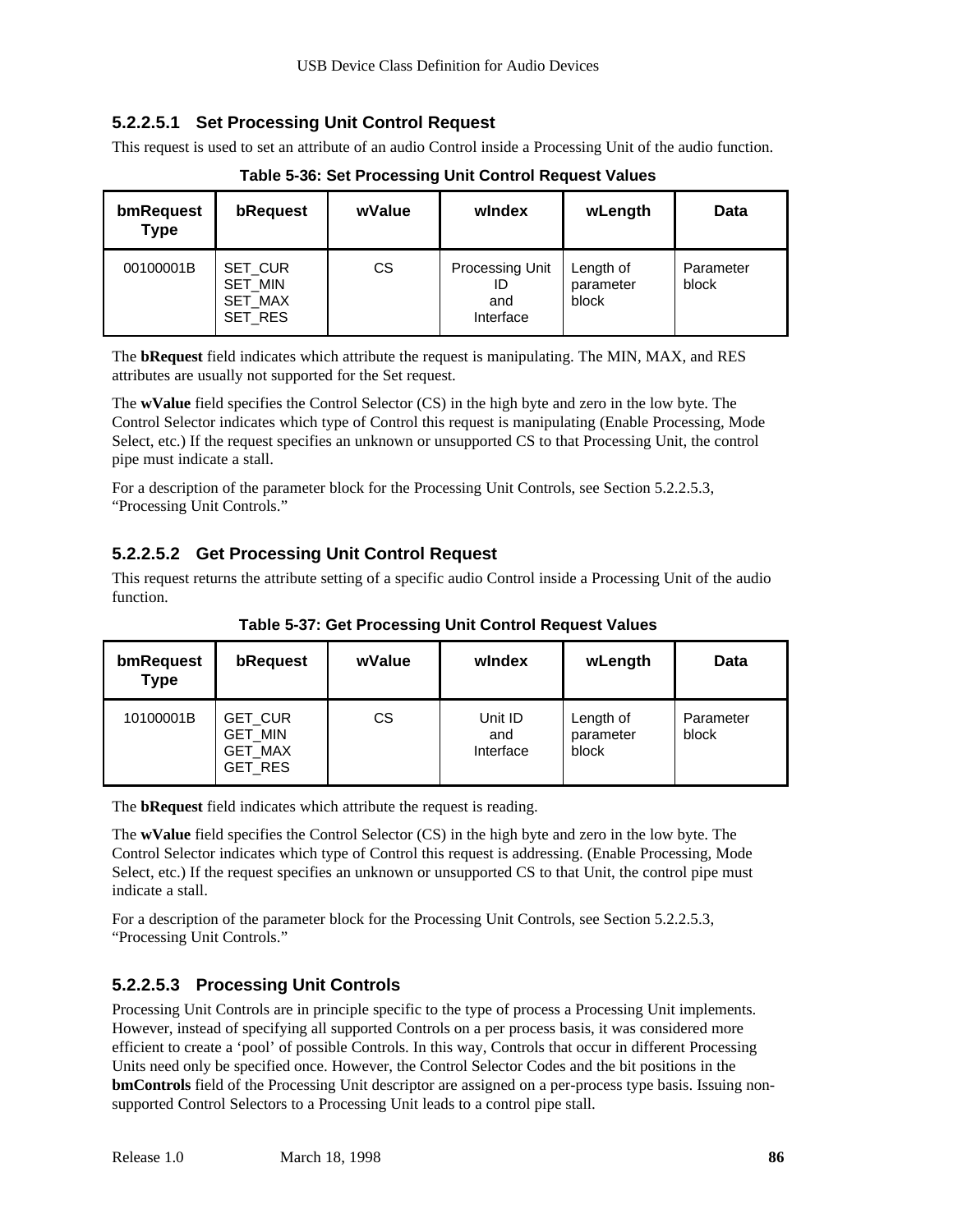The following paragraphs present a detailed description of all possible Controls a Processing Unit can incorporate. For each Control, the layout of the parameter block together with the appropriate Control Selector is listed for all forms of the Get/Set Processing Unit Control request. The Control Selector codes are defined in Section A.10.3, "Processing Unit Control Selectors."

#### **5.2.2.5.3.1 Enable Processing Control**

The Enable Processing Control is used to either enable the functionality of the Processing Unit or bypass the Processing Unit entirely. In the latter case, default behavior is assumed. Enable Processing Control can have only the current setting attribute (CUR). The position of an Enable Processing switch can be either TRUE or FALSE. The current setting of the Control can be queried using a Get Processing Unit Control request.

| <b>Control Selector</b> |              | XX_ENABLE_CONTROL                          |             |                                                                                                            |  |
|-------------------------|--------------|--------------------------------------------|-------------|------------------------------------------------------------------------------------------------------------|--|
| wLength                 |              | 1                                          |             |                                                                                                            |  |
| <b>Offset</b>           | <b>Field</b> | <b>Size</b><br>Value<br><b>Description</b> |             |                                                                                                            |  |
| 0                       | bEnable      | 1                                          | <b>Bool</b> | The setting for the Enable Processing<br>Control CUR attribute. Enabled when<br>TRUE, disabled when FALSE. |  |

**Table 5-38: Enable Processing Control Parameter Block**

#### **5.2.2.5.3.2 Mode Select Control**

The Mode Select Control is used to change the behavior of the Processing Unit. A Mode Select Control can support all possible Control attributes (CUR, MIN, MAX, and RES).The valid range for the CUR, MIN, and MAX attributes is from one to the number of modes, supported by the Processing Unit (reported through the **bNrModes** field of the Processing Unit descriptor). The RES attribute can only have a value of one. The Mode Select Control honors the request to the best of its abilities. It may round the **bMode** attribute value to its closest available setting. It will report this rounded setting when queried during a Get Processing Unit Control request.

|  | Table 5-39: Mode Select Control Parameter Block |
|--|-------------------------------------------------|
|--|-------------------------------------------------|

| <b>Control Selector</b> |              | XX_MODE_SELECT_CONTROL                            |        |                                                              |  |
|-------------------------|--------------|---------------------------------------------------|--------|--------------------------------------------------------------|--|
| wLength                 |              |                                                   |        |                                                              |  |
| <b>Offset</b>           | <b>Field</b> | <b>Size</b><br><b>Description</b><br><b>Value</b> |        |                                                              |  |
| 0                       | bMode        |                                                   | Number | The setting for the attribute of the Mode<br>Select Control. |  |

#### **5.2.2.5.3.3 Spaciousness Control**

The Spaciousness Control is used to change the spatial appearance of the stereo image, produced by the 3D-Stereo Extender Processing Unit. The Spaciousness Control can support all possible Control attributes (CUR, MIN, MAX, and RES). The valid range for the CUR, MIN, MAX, and RES attributes is from zero to 255%. The Spaciousness Control honors the request to the best of its abilities. It may round the **bSpaciousness** attribute value to its closest available setting. It will report this rounded setting when queried during a Get Processing Unit Control request.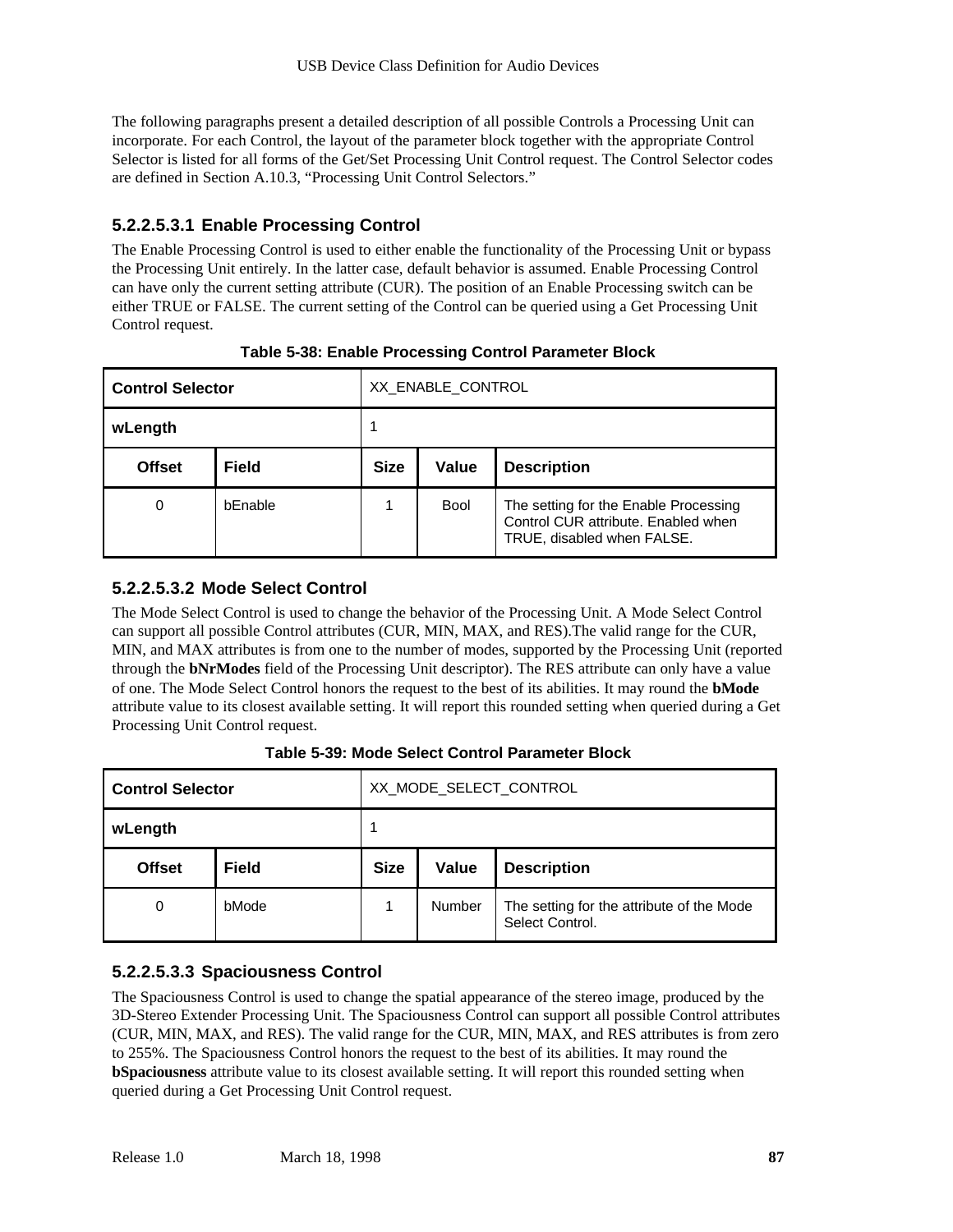| <b>Control Selector</b> |               | SPACIOUSNESS_CONTROL                              |               |                                                               |  |
|-------------------------|---------------|---------------------------------------------------|---------------|---------------------------------------------------------------|--|
| wLength                 |               |                                                   |               |                                                               |  |
| <b>Offset</b>           | <b>Field</b>  | <b>Size</b><br><b>Value</b><br><b>Description</b> |               |                                                               |  |
| 0                       | bSpaciousness |                                                   | <b>Number</b> | The setting for the attribute of the<br>Spaciousness Control. |  |

**Table 5-40: Spaciousness Control Parameter Block**

#### **5.2.2.5.3.4 Reverb Type Control**

The Reverb Type Control is a macro parameter that allows global settings of reverb parameters within the Reverberation Processing Unit. When a certain Reverb Type is selected, each reverb parameter will be set to the most suitable value. The Reverb Type Control can support all possible Control attributes (CUR, MIN, MAX, and RES). The valid range for the CUR, MIN, and MAX attributes is from zero to 255. The RES attribute can only have a value of one.

The CUR attribute subrange from 0 to 7 has predefined behavior:

- 0: Room 1 simulates the reverberation of a small room.
- 1: Room 2 simulates the reverberation of a medium room.
- 2: Room 3 simulates the reverberation of a large room.
- 3: Hall 1 simulates the reverberation of a medium concert hall.
- 4: Hall 2 simulates the reverberation of a large concert hall.
- 5: Plate simulates a plate reverberation (a studio device using a metal plate).
- 6: Delay conventional delay that produces echo effects.
- 7: Panning Delay special delay in which the delayed sounds move left and right.

The Reverb Type Control honors the request to the best of its abilities. It may round the **bReverbType** attribute value to its closest available setting. It will report this rounded setting when queried during a Get Processing Unit Control request.

| <b>Control Selector</b> |              | REVERB_TYPE_CONTROL                               |        |                                                              |  |
|-------------------------|--------------|---------------------------------------------------|--------|--------------------------------------------------------------|--|
| wLength                 |              | 1                                                 |        |                                                              |  |
| <b>Offset</b>           | <b>Field</b> | <b>Size</b><br><b>Value</b><br><b>Description</b> |        |                                                              |  |
| 0                       | bReverbType  |                                                   | Number | The setting for the attribute of the Reverb<br>Type Control. |  |

**Table 5-41: Reverb Type Control Parameter Block**

#### **5.2.2.5.3.5 Reverb Level Control**

The Reverb Level Control is used to set the amount of reverberant sound introduced by the Reverberation Processing Unit. The Reverb Level Control can support all possible Control attributes (CUR, MIN, MAX ,and RES). The valid range for the CUR, MIN, MAX, and RES attributes is from zero to 255%, compared to the level of the original signal. The Reverb Level Control honors the request to the best of its abilities. It may round the **bReverbLevel** attribute value to its closest available setting. It will report this rounded setting when queried during a Get Processing Unit Control request.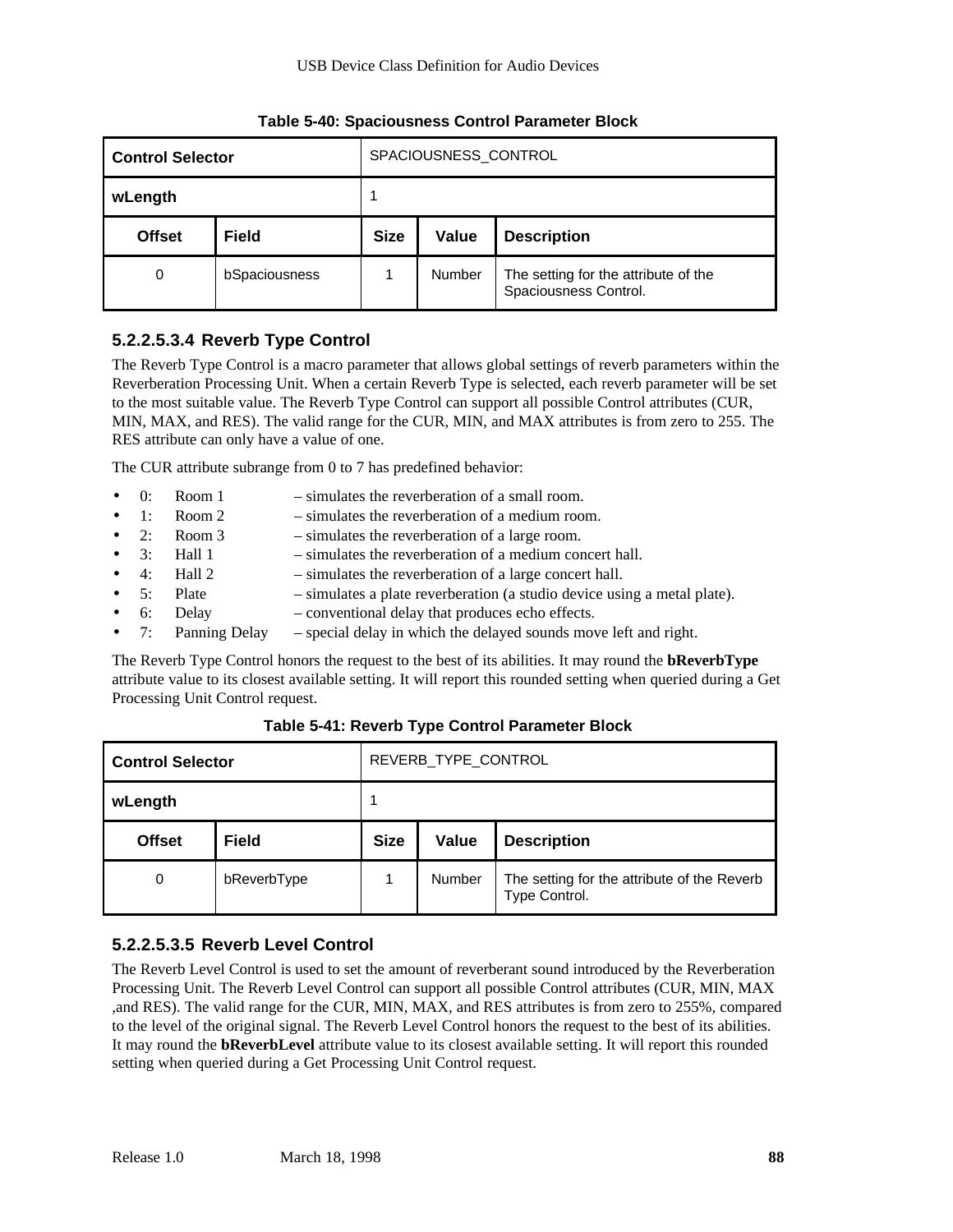| <b>Control Selector</b> |              | REVERB LEVEL CONTROL                              |        |                                                               |  |
|-------------------------|--------------|---------------------------------------------------|--------|---------------------------------------------------------------|--|
| wLength                 |              |                                                   |        |                                                               |  |
| <b>Offset</b>           | <b>Field</b> | <b>Size</b><br><b>Value</b><br><b>Description</b> |        |                                                               |  |
| 0                       | bReverbLevel |                                                   | Number | The setting for the attribute of the Reverb<br>Level Control. |  |

**Table 5-42: Reverb Level Control Parameter Block**

#### **5.2.2.5.3.6 Reverb Time Control**

The Reverb Time Control is used to set the time over which the reverberation, introduced by the Reverberation Processing Unit, will continue. The Reverb Time Control can support all possible Control attributes (CUR, MIN, MAX, and RES). The settings for the CUR, MIN, MAX, and RES attributes can range from zero (0x0000) to 255.9961 s (0xFFFF) in steps of 1/256 s or 0.00390625 s (0x0001). The Reverb Time Control honors the request to the best of its abilities. It may round the **wReverbTime** attribute value to its closest available setting. It will report this rounded setting when queried during a Get Processing Unit Control request.

| <b>Control Selector</b> |              | REVERB_TIME_CONTROL  |        |                                                              |  |
|-------------------------|--------------|----------------------|--------|--------------------------------------------------------------|--|
| wLength                 |              | 2                    |        |                                                              |  |
| <b>Offset</b>           | <b>Field</b> | <b>Size</b><br>Value |        | <b>Description</b>                                           |  |
| 0                       | wReverbTime  | 2                    | Number | The setting for the attribute of the Reverb<br>Time Control. |  |

**Table 5-43: Spaciousness Control Parameter Block**

#### **5.2.2.5.3.7 Reverb Delay Feedback Control**

The Reverb Delay Feedback Control is used when the Reverb Type is set to Reverb Type 6, Delay or Reverb Type 7, Panning Delay. It sets the way in which delay repeats. The Reverb Delay Feedback Control range can support all possible Control attributes (CUR, MIN, MAX, and RES). The valid range for the CUR, MIN, MAX, and RES attributes is from zero to 255%. Higher values result in more delay repeats.

*Note*: In practice, the delay feedback amount should be limited to 75% to avoid unexpected feedback distortion and continuous delay loop.

The Reverb Delay Feedback Control honors the request to the best of its abilities. It may round the **bReverbFeedback** attribute value to its closest available setting. It will report this rounded setting when queried during a Get Processing Unit Control request.

#### **Table 5-44: Reverb Delay Feedback Control Parameter Block**

| <b>Control Selector</b> | REVERB_FEEDBACK_CONTROL |  |  |
|-------------------------|-------------------------|--|--|
| wLength                 |                         |  |  |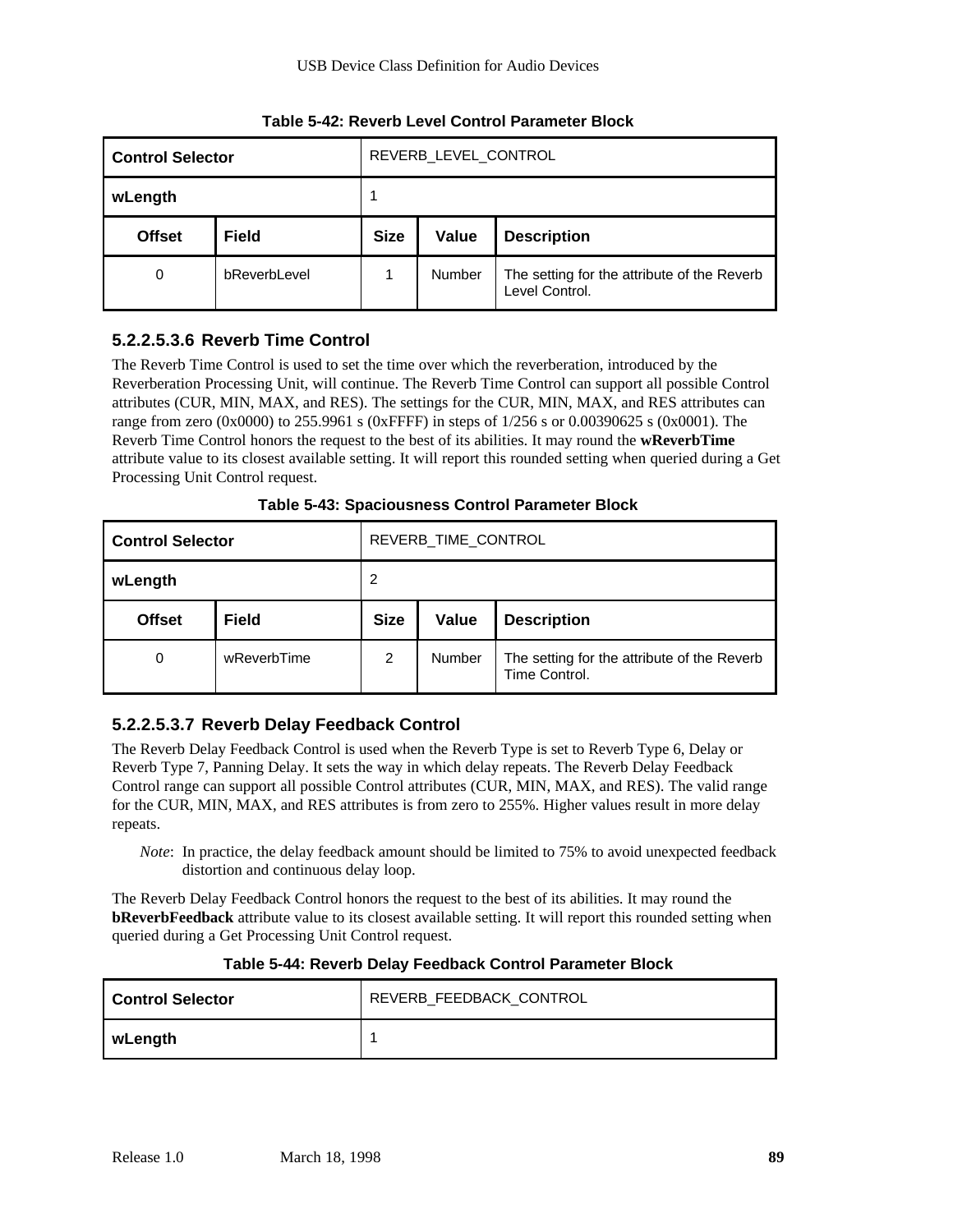| <b>Offset</b> | <b>Field</b>    | <b>Size</b> | Value  | <b>Description</b>                                                     |
|---------------|-----------------|-------------|--------|------------------------------------------------------------------------|
|               | bReverbFeedback |             | Number | The setting for the attribute of the Reverb<br>Delay Feedback Control. |

#### **5.2.2.5.3.8 Chorus Level Control**

The Chorus Level Control is used to set the amount of chorus effect sound introduced by the Chorus Processing Unit. The Chorus Level Control can support all possible Control attributes (CUR, MIN, MAX, and RES). The valid range for the CUR, MIN, MAX, and RES attributes is from zero to 255%, compared to the level of the original signal. The Chorus Level Control honors the request to the best of its abilities. It may round the **bChorusLevel** attribute value to its closest available setting. It will report this rounded setting when queried during a Get Processing Unit Control request.

| <b>Table 5-45: Chorus Level Control Parameter Block</b> |  |  |  |
|---------------------------------------------------------|--|--|--|
|---------------------------------------------------------|--|--|--|

| <b>Control Selector</b> |              | CHORUS_LEVEL_CONTROL                       |        |                                                               |  |
|-------------------------|--------------|--------------------------------------------|--------|---------------------------------------------------------------|--|
| wLength                 |              |                                            |        |                                                               |  |
| <b>Offset</b>           | <b>Field</b> | <b>Size</b><br>Value<br><b>Description</b> |        |                                                               |  |
| 0                       | bChorusLevel |                                            | Number | The setting for the attribute of the Chorus<br>Level Control. |  |

#### **5.2.2.5.3.9 Chorus Modulation Rate Control**

The Chorus Modulation Rate Control is used to set the speed (frequency) of the modulator of the chorus, introduced by the Chorus Processing Unit. Higher values result in faster modulation. The Chorus Modulation Rate Control can support all possible Control attributes (CUR, MIN, MAX, and RES). The settings for the CUR, MIN, MAX, and RES attributes can range from zero (0x0000) to 255.9961 Hz (0xFFFF) in steps of 1/256 Hz or 0.00390625 Hz (0x0001). The Chorus Modulation Rate Control honors the request to the best of its abilities. It may round the **wChorusRate** attribute value to its closest available setting. It will report this rounded setting when queried during a Get Processing Unit Control request.

| <b>Control Selector</b> |              | CHORUS RATE CONTROL |              |                                                                         |  |  |
|-------------------------|--------------|---------------------|--------------|-------------------------------------------------------------------------|--|--|
| wLength                 |              | 2                   |              |                                                                         |  |  |
| <b>Offset</b>           | <b>Field</b> | <b>Size</b>         | <b>Value</b> | <b>Description</b>                                                      |  |  |
| 0                       | wChorusRate  | 2                   | Number       | The setting for the attribute of the Chorus<br>Modulation Rate Control. |  |  |

**Table 5-46: Chorus Modulation Rate Control Parameter Block**

#### **5.2.2.5.3.10 Chorus Modulation Depth Control**

The Chorus Modulation Depth Control is used to set the depth at which the chorus sound introduced by the Chorus Processing Unit, is modulated. Higher values result in deeper modulation. The Chorus Modulation Depth Control can support all possible Control attributes (CUR, MIN, MAX, and RES). The settings for the CUR, MIN, MAX, and RES attributes can range from zero (0x0000) to 255.9961 ms (0xFFFF) in steps of 1/256 ms or 0.00390625 ms (0x0001). The Chorus Modulation Depth Control honors the request to the best of its abilities. It may round the **wChorusDepth** attribute value to its closest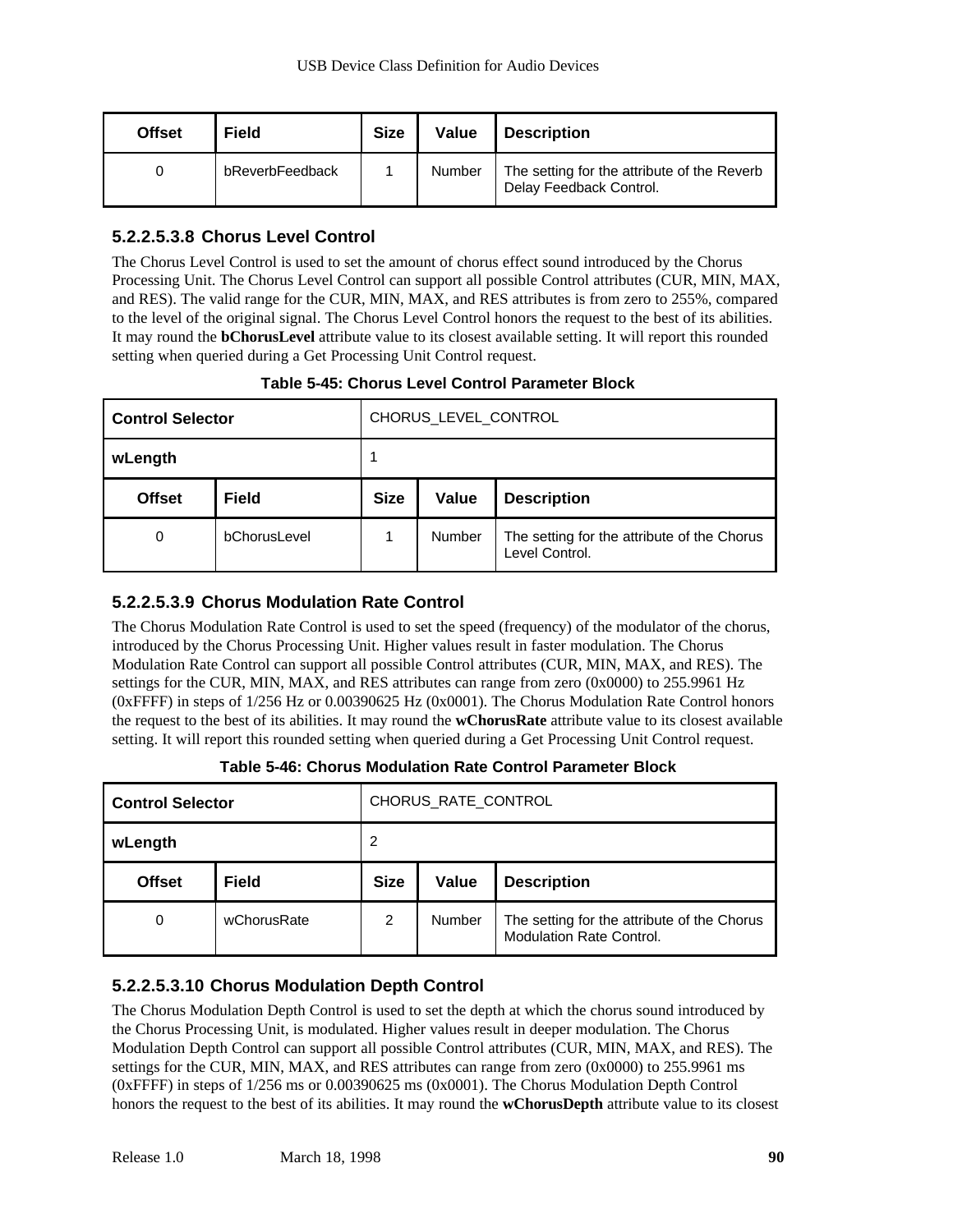available setting. It will report this rounded setting when queried during a Get Processing Unit Control request.

| <b>Control Selector</b> |              | CHORUS DEPTH CONTROL                       |        |                                                                          |  |
|-------------------------|--------------|--------------------------------------------|--------|--------------------------------------------------------------------------|--|
| wLength                 |              | 2                                          |        |                                                                          |  |
| <b>Offset</b>           | <b>Field</b> | <b>Size</b><br>Value<br><b>Description</b> |        |                                                                          |  |
| 0                       | wChorusDepth | 2                                          | Number | The setting for the attribute of the Chorus<br>Modulation Depth Control. |  |

**Table 5-47: Chorus Modulation Depth Control Parameter Block**

#### **5.2.2.5.3.11 Dynamic Range Compressor Compression Ratio Control**

The Compression Ratio Control is used to influence the slope of the active part of the static input-tooutput transfer characteristic of the Dynamic Range Compressor Processing Unit. The Compression Ratio Control can support all possible Control attributes (CUR, MIN, MAX, and RES). The valid range for the CUR, MIN, MAX, and RES attributes is from zero (0x0000) to 255.9961 dB/dB (0xFFFF) in steps of 1/256 dB/dB or 0.00390625 dB/dB (0x0001). The Compression Ratio Control honors the request to the best of its abilities. It may round the **wRatio** attribute value to its closest available setting. It will report this rounded setting when queried during a Get Processing Unit Control request.

| <b>Control Selector</b> |              | COMPRESSION_RATIO_CONTROL |              |                                                                    |  |  |
|-------------------------|--------------|---------------------------|--------------|--------------------------------------------------------------------|--|--|
| wLength                 |              | 2                         |              |                                                                    |  |  |
| <b>Offset</b>           | <b>Field</b> | <b>Size</b>               | <b>Value</b> | <b>Description</b>                                                 |  |  |
| 0                       | wRatio       | $\overline{2}$            | Number       | The setting for the attribute of the<br>Compression Ratio Control. |  |  |

**Table 5-48: Dynamic Range Compressor Ratio Control Parameter Block**

#### **5.2.2.5.3.12 Dynamic Range Compressor MaxAmpl Control**

The MaxAmpl Control is used to set the upper boundary of the active input range of the compressor. The MaxAmpl Control can support all possible Control attributes (CUR, MIN, MAX, and RES). The settings for the CUR, MIN, and MAX attributes can range from  $-128,0000$  dB  $(0x8000)$  to 127.9961 dB  $(0x7$ FFF) in steps of 1/256 dB or 0.00390625 dB (0x0001). The settings for the RES attribute can only take positive values and range from 1/256 dB (0x0001) to +127.9961 dB (0x7FFF). The MaxAmpl Control honors the request to the best of its abilities. It may round the **wMaxAmpl** attribute value to its closest available setting. It will report this rounded setting when queried during a Get Processing Unit Control request.

#### **Table 5-49: Dynamic Range Compressor MaxAmpl Control Parameter Block**

| <b>Control Selector</b> | MAXAMPL_CONTROL |
|-------------------------|-----------------|
| wLength                 |                 |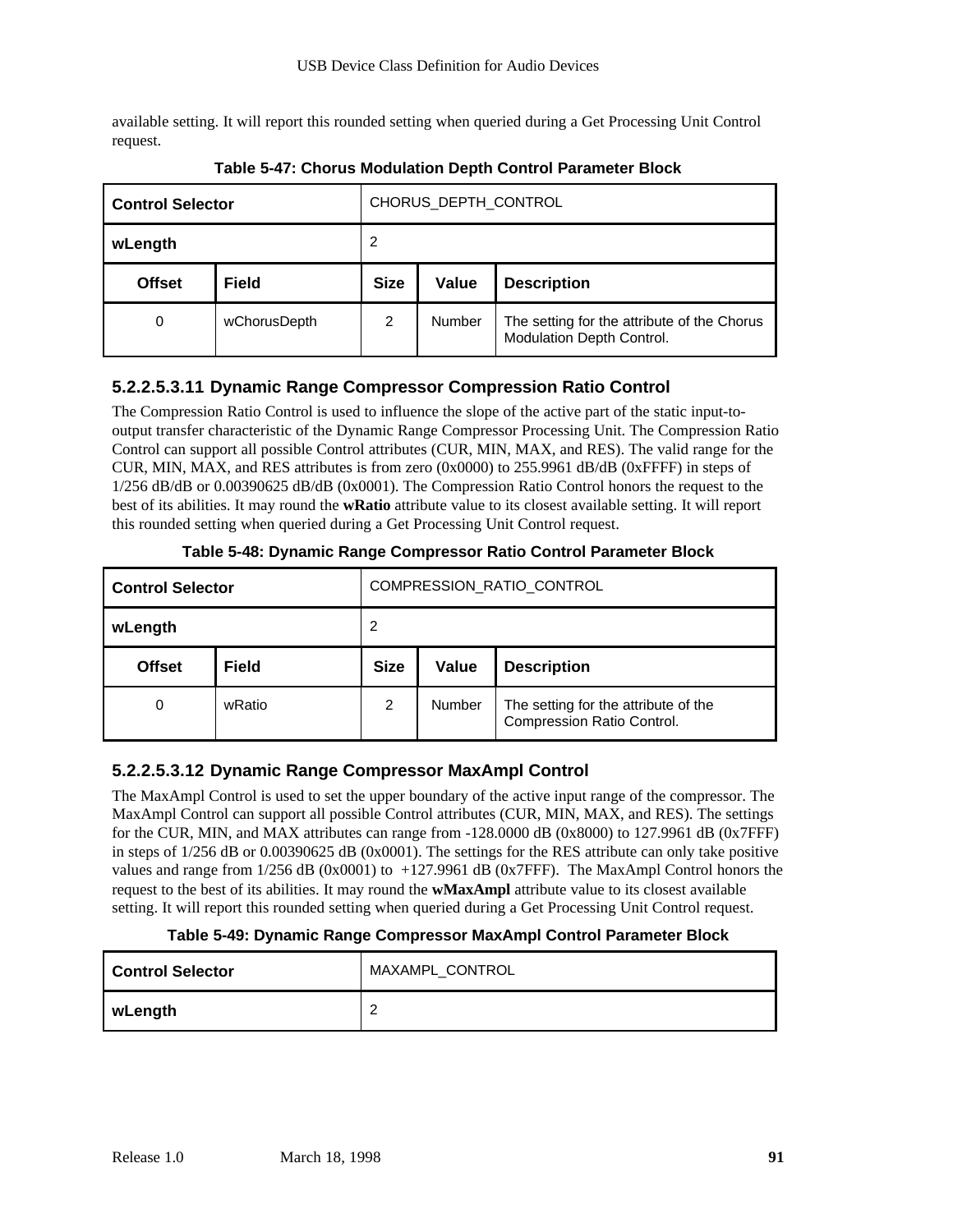| <b>Offset</b> | <b>Field</b> | <b>Size</b> | Value  | <b>Description</b>                                       |
|---------------|--------------|-------------|--------|----------------------------------------------------------|
|               | wMaxAmpl     | 2           | Number | The setting for the attribute of the<br>MaxAmpl Control. |

#### **5.2.2.5.3.13 Dynamic Range Compressor Threshold Control**

The Threshold Control is used to set the lower boundary of the active input range of the compressor. The Threshold Control can support all possible Control attributes (CUR, MIN, MAX, and RES). The settings for the CUR, MIN, and MAX attributes can range from -128.0000 dB (0x8000) to 127.9961 dB (0x7FFF) in steps of 1/256 dB or 0.00390625 dB (0x0001). The settings for the RES attribute can only take positive values and range from 1/256 dB (0x0001) to +127.9961 dB (0x7FFF). The Threshold Control honors the request to the best of its abilities. It may round the **wThreshol** attribute value to its closest available setting. It will report this rounded setting when queried during a Get Processing Unit Control request.

|  |  | Table 5-50: Dynamic Range Compressor Threshold Control Parameter Block |  |  |
|--|--|------------------------------------------------------------------------|--|--|
|  |  |                                                                        |  |  |

| <b>Control Selector</b> |              | THRESHOLD_CONTROL                          |               |                                                                   |  |
|-------------------------|--------------|--------------------------------------------|---------------|-------------------------------------------------------------------|--|
| wLength                 |              | 2                                          |               |                                                                   |  |
| <b>Offset</b>           | <b>Field</b> | <b>Size</b><br>Value<br><b>Description</b> |               |                                                                   |  |
| 0                       | wThreshold   | $\overline{2}$                             | <b>Number</b> | The setting for the attribute of the<br><b>Threshold Control.</b> |  |

#### **5.2.2.5.3.14 Dynamic Range Compressor Attack Time Control**

The Attack Time Control is used to determine the response of the compressor to a step increase in the input signal level. The Attack Time Control can support all possible Control attributes (CUR, MIN, MAX, and RES). The settings for the CUR, MIN, MAX, and RES attributes can range from zero (0x0000) to 255.9961 ms (0xFFFF) in steps of 1/256 ms or 0.00390625 ms (0x0001). The Attack Time Control honors the request to the best of its abilities. It may round the **wAttackTime** attribute value to its closest available setting. It will report this rounded setting when queried during a Get Processing Unit Control request.

|  |  | Table 5-51: Dynamic Range Compressor Attack Time Control Parameter Block |  |
|--|--|--------------------------------------------------------------------------|--|
|  |  |                                                                          |  |

| <b>Control Selector</b> |              | ATTACK_TIME_CONTROL                        |        |                                                              |  |
|-------------------------|--------------|--------------------------------------------|--------|--------------------------------------------------------------|--|
| wLength                 |              | 2                                          |        |                                                              |  |
| <b>Offset</b>           | <b>Field</b> | <b>Size</b><br>Value<br><b>Description</b> |        |                                                              |  |
| 0                       | wAttackTime  | 2                                          | Number | The setting for the attribute of the Attack<br>Time Control. |  |

#### **5.2.2.5.3.15 Dynamic Range Compressor Release Time Control**

The Release Time Control is used to determine the recovery response of the compressor to a step decrease in the input signal level. The Release Time Control can support all possible Control attributes (CUR, MIN, MAX, and RES). The settings for the CUR, MIN, MAX, and RES attributes can range from zero (0x0000) to 255.9961 ms (0xFFFF) in steps of 1/256 ms or 0.00390625 ms (0x0001). The Release Time Control honors the request to the best of its abilities. It may round the **wReleaseTime** attribute value to its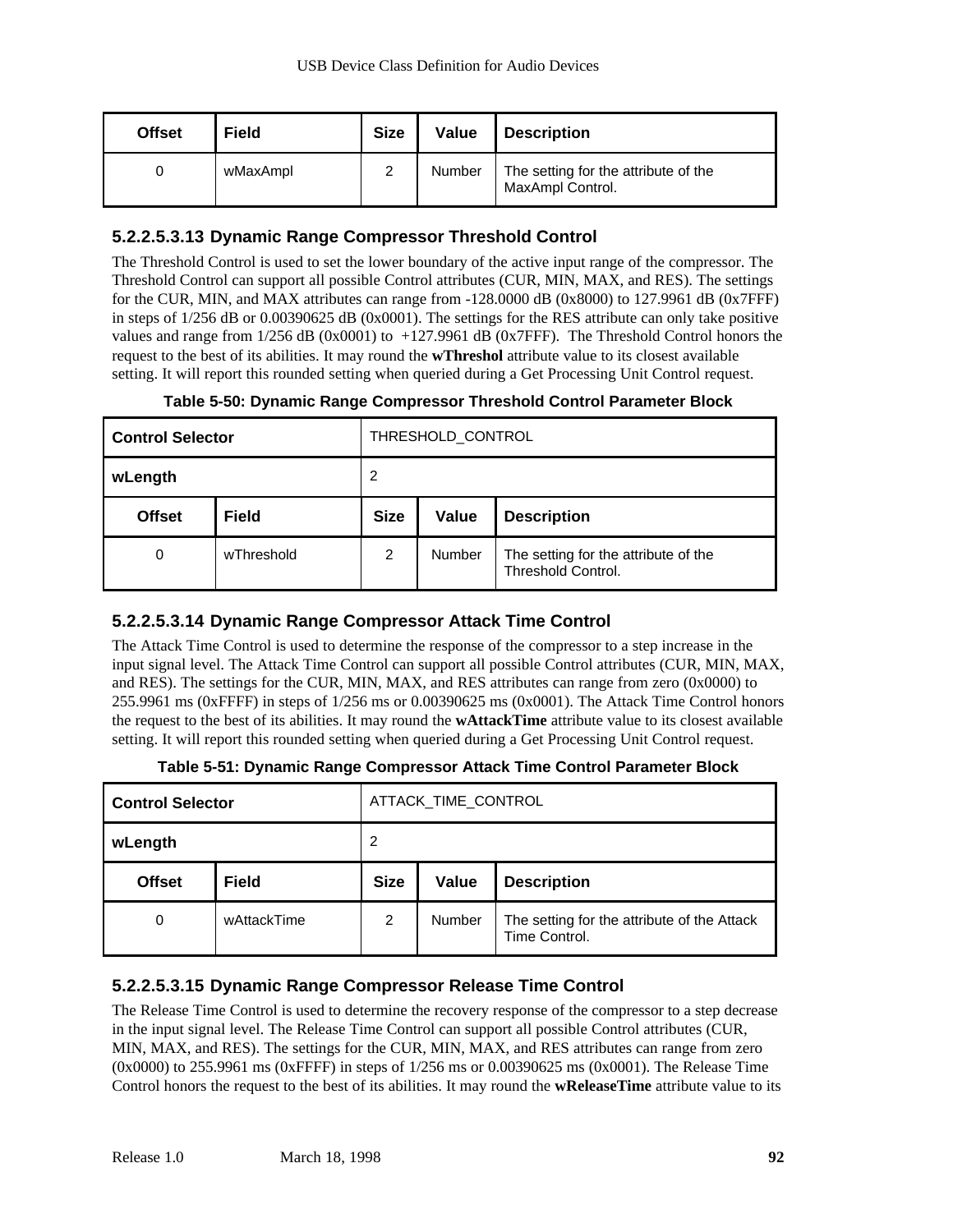closest available setting. It will report this rounded setting when queried during a Get Processing Unit Control request.

| <b>Control Selector</b> |              | RELEASE_TIME_CONTROL                              |        |                                                               |  |
|-------------------------|--------------|---------------------------------------------------|--------|---------------------------------------------------------------|--|
| wLength                 |              | 2                                                 |        |                                                               |  |
| <b>Offset</b>           | <b>Field</b> | <b>Size</b><br><b>Value</b><br><b>Description</b> |        |                                                               |  |
| 0                       | wAttackTime  | 2                                                 | Number | The setting for the attribute of the<br>Release Time Control. |  |

**Table 5-52: Dynamic Range Compressor Release Time Control Parameter Block**

# **5.2.2.6 Extension Unit Control Requests**

Because this specification has no knowledge about the inner workings of an Extension Unit, it is impossible to define requests that are able to manipulate specific Extension Unit Controls. However, this specification defines a number of Controls an Extension Unit must or can support.

#### **5.2.2.6.1 Set Extension Unit Control Request**

This request is used to set an audio Control inside a particular Extension Unit of the audio function.

| bmRequest<br><b>Type</b> | bRequest                                 | wValue | windex                                          | wLength                         | Data               |
|--------------------------|------------------------------------------|--------|-------------------------------------------------|---------------------------------|--------------------|
| 00100001B                | SET_CUR<br>SET_MIN<br>SET_MAX<br>SET_RES | CS     | <b>Extension Unit</b><br>ID<br>and<br>Interface | Length of<br>parameter<br>block | Parameter<br>block |

**Table 5-53: Set Extension Unit Control Request Values**

The **bRequest** field indicates which attribute the request is manipulating. The MIN, MAX, and RES attributes are usually not supported for the Set request.

The **wValue** field specifies the Control Selector (CS) in the high byte and zero in the low byte. The Control Selector indicates which type of Control this request is manipulating. (Enable Processing, etc.) If the request specifies an unknown or unsupported CS to that Unit, the control pipe must indicate a stall.

For a description of the parameter block for the Extension Unit Control Selectors, see Section 5.2.2.6.3, "Extension Unit Controls."

# **5.2.2.6.2 Get Extension Unit Control Request**

This request returns the attribute setting of a specific audio Control inside an Extension Unit of the audio function.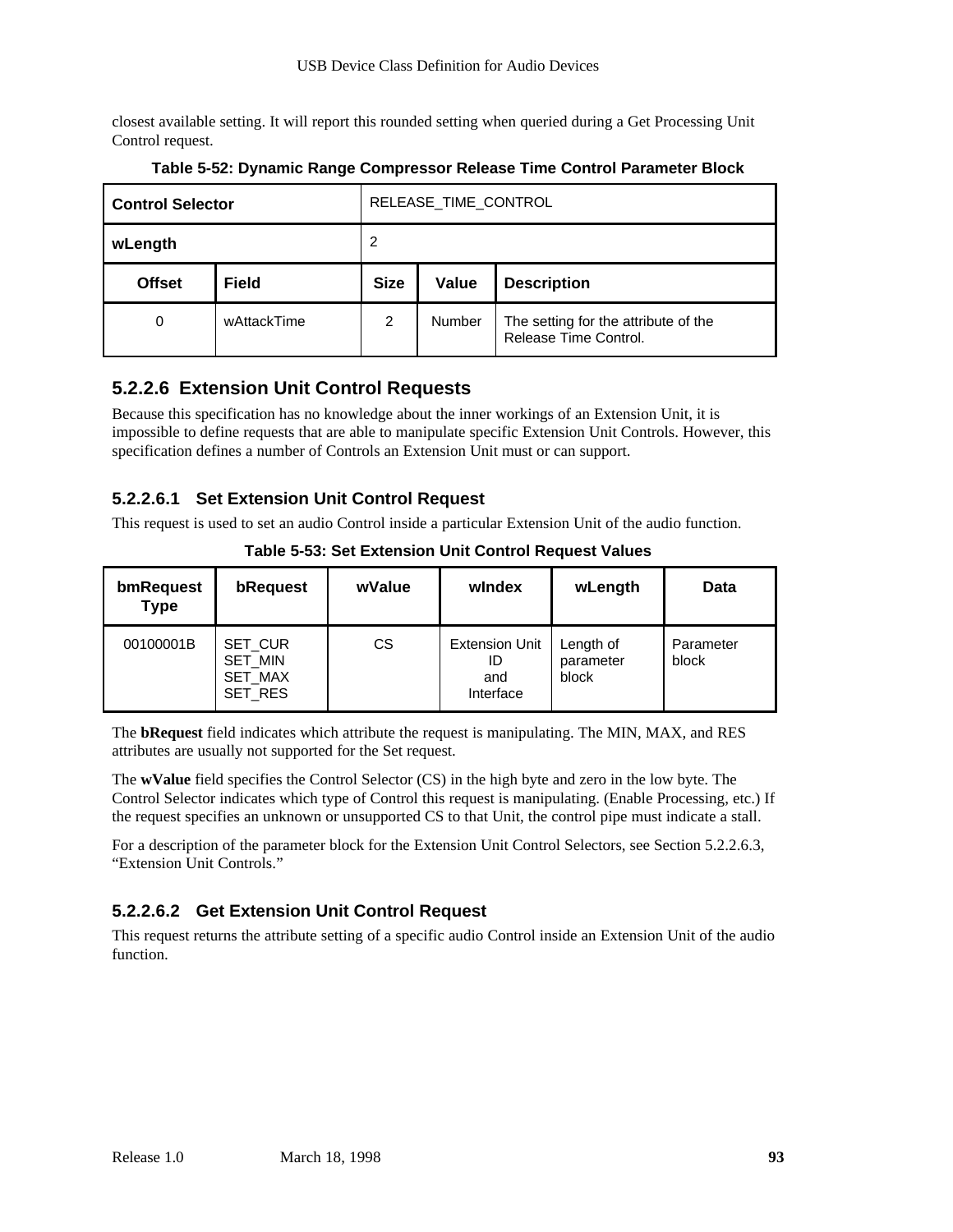| bmRequest<br><b>Type</b> | bRequest                                        | wValue | windex                                          | wLength                         | Data               |
|--------------------------|-------------------------------------------------|--------|-------------------------------------------------|---------------------------------|--------------------|
| 10100001B                | <b>GET CUR</b><br>GET_MIN<br>GET_MAX<br>GET_RES | СS     | <b>Extension Unit</b><br>ID<br>and<br>Interface | Length of<br>parameter<br>block | Parameter<br>block |

**Table 5-54: Get Extension Unit Control Request Values**

The **bRequest** field indicates which attribute the request is reading

The **wValue** field specifies the Control Selector (CS) in the high byte and zero in the low byte. The Control Selector indicates which type of Control this request is addressing. (Enable Processing, etc.) If the request specifies an unknown or unsupported CS to that Unit, the control pipe must indicate a stall.

For a description of the parameter block for the Extension Unit Controls, see Section 5.2.2.6.3, "Extension Unit Controls."

### **5.2.2.6.3 Extension Unit Controls**

For the time being, this specification only defines a single generic Extension Unit Control, the Enable Processing Control. Issuing non-supported Control Selectors to an Extension Unit leads to a control pipe stall.

### **5.2.2.6.3.1 Enable Processing Control**

The Enable Processing Control is used to either enable the functionality of the Extension Unit or bypass the Extension Unit entirely. In the latter case, default behavior is assumed. Enable Processing Control can have only the current setting attribute (CUR). The position of an Enable Processing switch can be either TRUE or FALSE. The current setting of the Control can be queried using a Get Extension Unit Control request.

| <b>Control Selector</b> |              | XU_ENABLE_CONTROL                                 |             |                                                                                              |  |
|-------------------------|--------------|---------------------------------------------------|-------------|----------------------------------------------------------------------------------------------|--|
| wLength                 |              |                                                   |             |                                                                                              |  |
| <b>Offset</b>           | <b>Field</b> | <b>Size</b><br><b>Value</b><br><b>Description</b> |             |                                                                                              |  |
| 0                       | <b>bOn</b>   |                                                   | <b>Bool</b> | The setting for the Enable Processing<br>Control. Enabled when TRUE, disabled<br>when FALSE. |  |

**Table 5-55: Enable Processing Control Parameter Block**

# **5.2.3 AudioStreaming Requests**

AudioStreaming requests can be directed either to the AudioStreaming interface or to the associated isochronous data endpoint, depending on the location of the Control to be manipulated.

# **5.2.3.1 Interface Control Requests**

For now, this specification only deals with format-specific AudioStreaming interface requests. Depending on the Audio Data Format used by the interface (reflected in the **wFormatTag** field of the class-specific AS interface descriptor), the set of requests to control the interface may vary. As an example, consider an interface capable of accepting AC-3 encoded data streams. Such an interface obviously incorporates an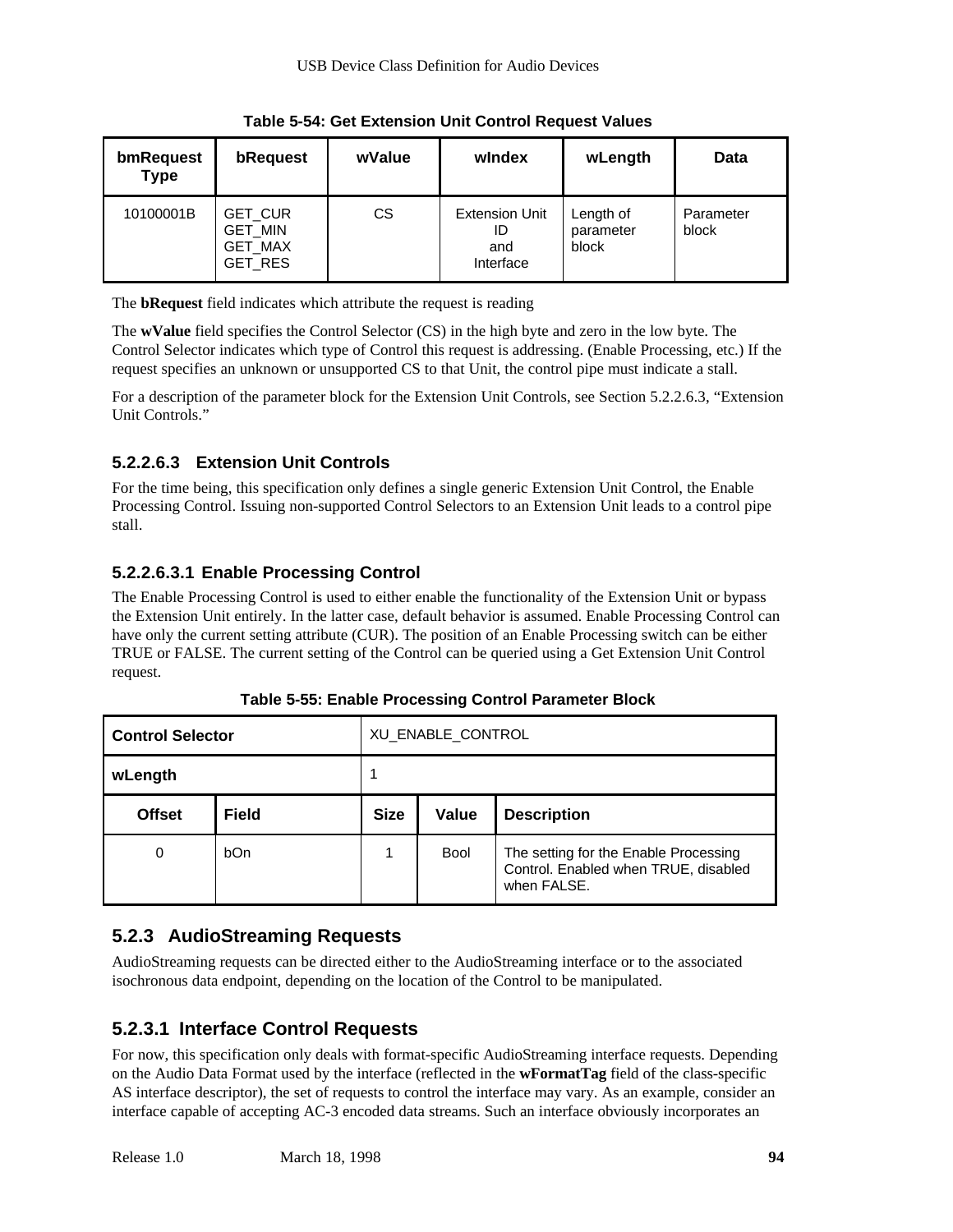AC-3 decoder to convert the incoming data stream into the logical channels that eventually enter the audio function through the associated Input Terminal. The same yields for an interface capable of accepting MPEG-2 encoded data streams. However, the parameter set needed to control the AC-3 decoder differs substantially from the parameter set needed to control the MPEG-2 decoder. Therefore, the formatspecific Interface Control requests are described in the *USB Audio Data Formats*, together with the definition of the format-specific descriptors.

# **5.2.3.2 Endpoint Control Requests**

The following sections describe the requests an audio function can support for its AudioStreaming endpoints. The same layout of the parameter blocks is used for both the Set and Get requests.

### **5.2.3.2.1 Set Endpoint Control Request**

This request is used to set an attribute of an endpoint Control inside a particular endpoint of the audio function.

| bmRequest<br><b>Type</b> | bRequest                                 | wValue | windex   | wLength                         | <b>Data</b>        |
|--------------------------|------------------------------------------|--------|----------|---------------------------------|--------------------|
| 00100010B                | SET CUR<br>SET_MIN<br>SET_MAX<br>SET_RES | СS     | endpoint | Length of<br>parameter<br>block | Parameter<br>block |

**Table 5-56: Set Endpoint Control Request Values**

The **bRequest** field indicates which attribute the request is manipulating. The MIN, MAX, and RES attributes are usually not supported for the Set request.

The **wValue** field specifies the Control Selector (CS) in the high byte and the low byte must be set to zero. The Control Selector indicates which type of Control this request is manipulating (Sampling Frequency, Pitch Control, etc.) If the request specifies an unknown CS to that endpoint, the control pipe must indicate a stall.

For a description of the parameter block for the endpoint Control Selectors, see Section 5.2.3.2.3, "Endpoint Controls."

#### **5.2.3.2.2 Get Endpoint Control Request**

This request returns the attribute setting of a specific endpoint Control inside an endpoint of the audio function.

**Table 5-57: Get Endpoint Control Request Values**

| bmRequest<br><b>Type</b> | bRequest                                        | wValue | windex   | wLength                         | Data               |
|--------------------------|-------------------------------------------------|--------|----------|---------------------------------|--------------------|
| 10100010B                | <b>GET CUR</b><br>GET_MIN<br>GET_MAX<br>GET_RES | CS     | endpoint | Length of<br>parameter<br>block | Parameter<br>block |

The **bRequest** field indicates which attribute the request is reading.

The **wValue** field specifies the Control Selector (CS) in the high byte and the low byte must be set to zero. The Control Selector indicates which type of Control this request is manipulating (Sampling Frequency,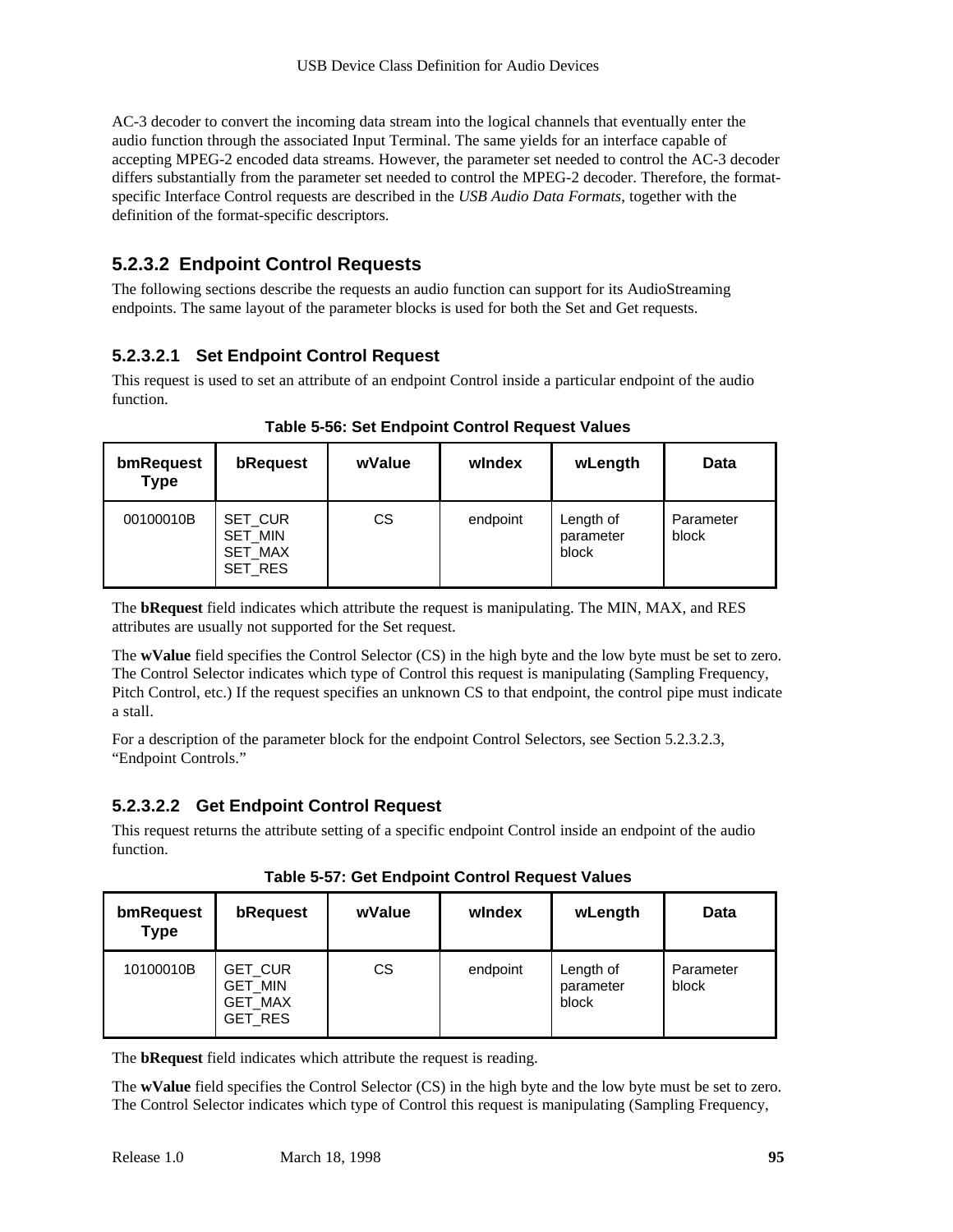Pitch Control, etc.) If the request specifies an unknown CS to that endpoint, the control pipe must indicate a stall.

For a description of the parameter block for the endpoint Control Selectors, see Section 5.2.3.2.3, "Endpoint Controls."

### **5.2.3.2.3 Endpoint Controls**

#### **5.2.3.2.3.1 Sampling Frequency Control**

The Sampling Frequency Control is used to set the initial sampling frequency for an isochronous audio data endpoint. This allows the endpoints' clock recovery system to lock onto the incoming clock much faster. Adaptive endpoints can benefit from this. The Sampling Frequency Control can support all possible Control attributes (CUR, MIN, MAX, and RES). The settings for the CUR, MIN, and MAX attributes can range from 0 Hz (0x000000) to 8388607 Hz (0x7FFFFF) in steps of 1 Hz (0x0001). The Sampling Frequency Control honors the request to the best of its abilities. If the endpoint operates at a fixed sampling frequency, setting this Control has no effect. If the endpoint supports a discrete number of sampling frequencies, setting the **tSampleFreq** value to a non-supported value causes the Control to round it to the closest available value. This also happens when the sampling frequency is set outside the range for a continuous sampling frequency endpoint. It will report the rounded setting when queried during a Get Control request.

| <b>Control Selector</b> | SAMPLING_FREQ_CONTROL |             |        |                                         |
|-------------------------|-----------------------|-------------|--------|-----------------------------------------|
| wLength                 |                       | 3           |        |                                         |
| <b>Offset</b>           | <b>Field</b>          | <b>Size</b> | Value  | <b>Description</b>                      |
| 0                       | tSampleFreq           | 3           | Number | The sampling frequency expressed in Hz. |

**Table 5-58: Sampling Frequency Control Parameter Block**

#### **5.2.3.2.3.2 Pitch Control**

The Pitch Control enables or disables the ability of an adaptive endpoint to dynamically track its sampling frequency. The Control is necessary because the clock recovery circuitry must be informed whether it should allow for relatively large swings in the sampling frequency. A Pitch Control can have only the current setting attribute (CUR). The position of a Pitch Control CUR attribute can be either TRUE or FALSE.

**Table 5-59: Pitch Control Parameter Block**

| <b>Control Selector</b> |              | PITCH_CONTROL |             |                                                |  |
|-------------------------|--------------|---------------|-------------|------------------------------------------------|--|
| wLength                 |              | 1             |             |                                                |  |
| <b>Offset</b>           | <b>Field</b> | <b>Size</b>   | Value       | <b>Description</b>                             |  |
| 0                       | bPitchEnable | 1             | <b>Bool</b> | Pitch Control on when TRUE, off when<br>FALSE. |  |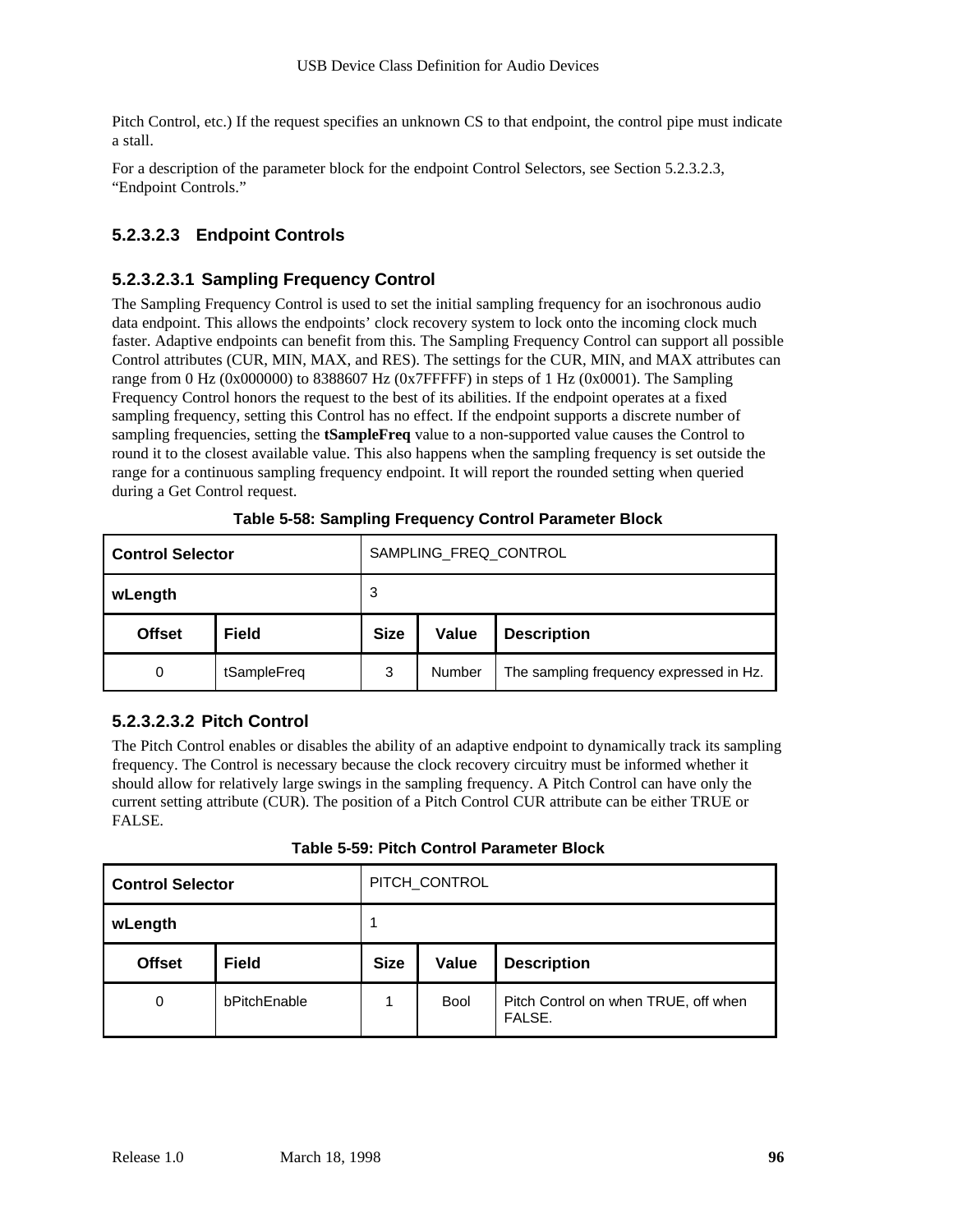# **5.2.4 Additional Requests**

### **5.2.4.1 Memory Requests**

The Host can interact with an addressable Entity (Terminal, Unit or endpoint) within the audio function in a very generic way. The Entity presents a memory space to the Host whose layout depends on the implementation. The Memory request provides full access to this memory space.

#### **5.2.4.1.1 Set Memory Request**

This request is used to download a parameter block into a particular Entity of the audio function.

| bmRequest<br><b>Type</b> | bRequest | wValue | windex                        | wLength                         | Data               |
|--------------------------|----------|--------|-------------------------------|---------------------------------|--------------------|
| 00100001B                | SET_MEM  | Offset | Entity ID<br>and<br>Interface | Length of<br>parameter<br>block | Parameter<br>block |
| 00100010B                |          |        | Endpoint                      |                                 |                    |

**Table 5-60: Set Memory Request Values**

The **bRequest** field indicates that the MEM attribute of the Entity is addressed.

The **wValue** field specifies a zero-based offset value that can be used to access only parts of the Entity's memory space.

The layout of the parameter block is implementation dependent. A device is required to reevaluate its memory space at the end of each Set Memory request.

#### **5.2.4.1.2 Get Memory Request**

This request is used to upload a parameter block from a particular Entity of the audio function.

| bmRequest<br><b>Type</b> | bRequest | wValue | windex                        | wLength                         | Data               |
|--------------------------|----------|--------|-------------------------------|---------------------------------|--------------------|
| 10100001B                | GET_MEM  | Offset | Entity ID<br>and<br>Interface | Length of<br>parameter<br>block | Parameter<br>block |
| 10100010B                |          |        | Endpoint                      |                                 |                    |

**Table 5-61: Get Memory Request Values**

The **bRequest** field indicates that the MEM attribute of the Entity is addressed.

The **wValue** field specifies a zero-based offset value that can be used to access only parts of the Entity's parameter space.

The layout of the parameter block is implementation dependent.

# **5.2.4.2 Get Status Request**

This request is used to retrieve status information from an Entity within the audio function.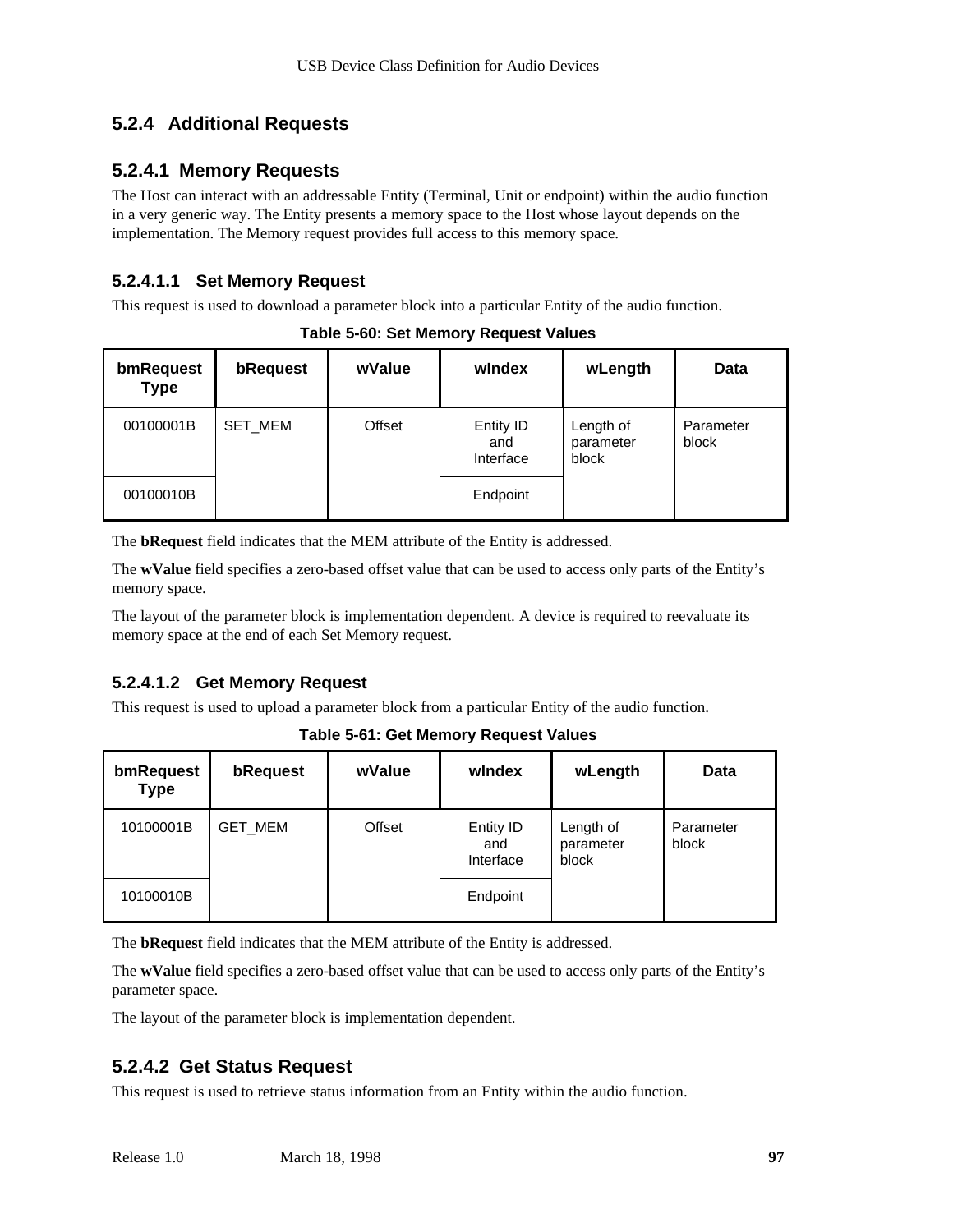| bmRequest<br><b>Type</b> | bRequest        | wValue | windex                        | wLength                            | Data                     |
|--------------------------|-----------------|--------|-------------------------------|------------------------------------|--------------------------|
| 10100001B                | <b>GET_STAT</b> | Zero   | Entity ID<br>and<br>Interface | <b>Status</b><br>message<br>length | <b>Status</b><br>message |
| 10100010B                |                 |        | Endpoint                      |                                    |                          |

**Table 5-62: Get Status Request Values**

The **bRequest** field contains the GET\_STAT constant, defined in Section A.9, "Audio Class-Specific Request Codes."

The **wValue** field is currently unused and must be set to zero.

The **wLength** field specifies the number of bytes to return. If the status message is longer than the **wLength** field, only the initial bytes of the status message are returned. If the status message is shorter than the **wLength** field, the function indicates the end of the control transfer by sending short packet when further data is requested.

The contents of the status message is reserved for future use. For the time being, a null packet should be returned in the data stage of the control transfer.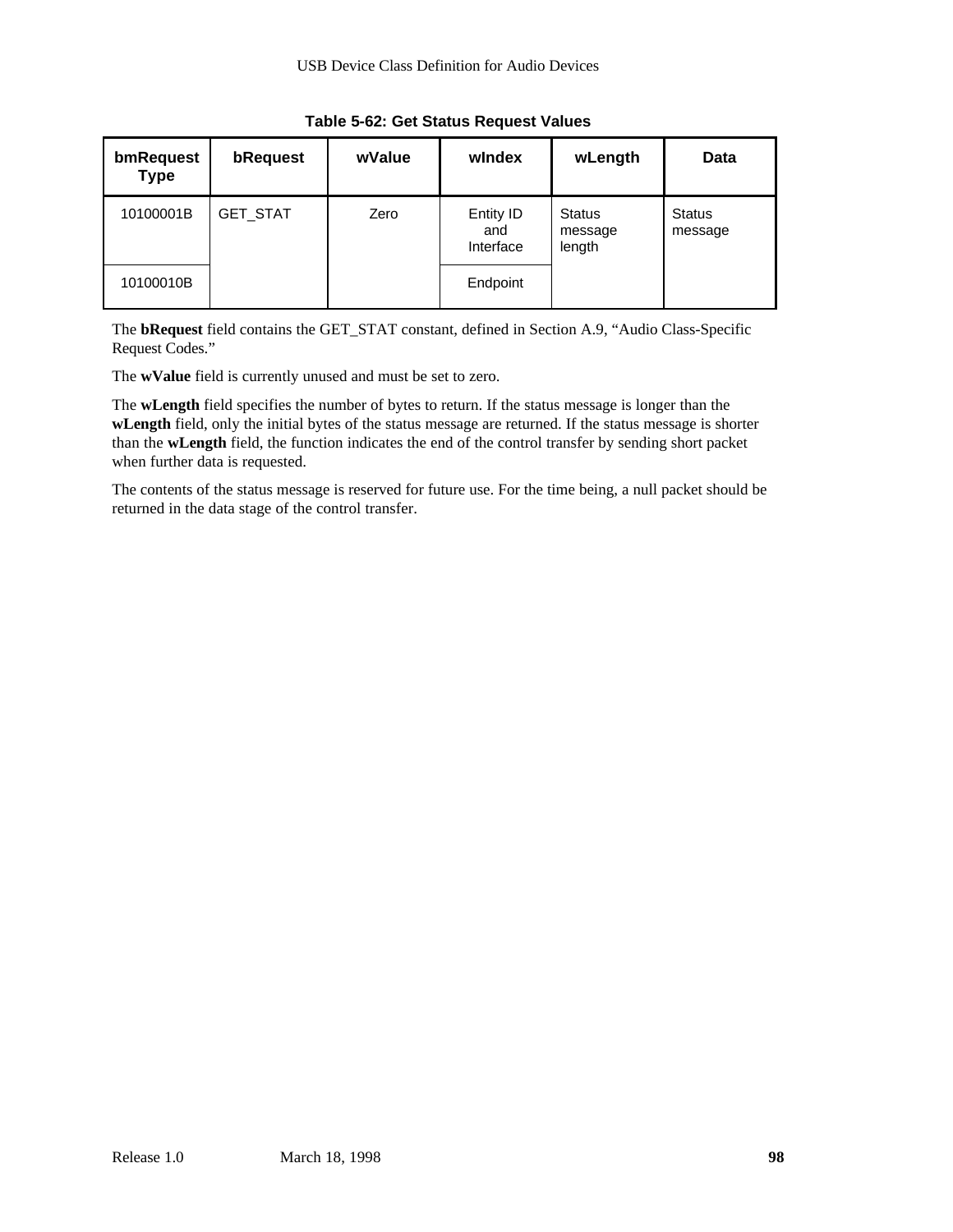# **Appendix A. Audio Device Class Codes**

#### **A.1 Audio Interface Class Code**

**Table A-1: Audio Interface Class Code**

| <b>Audio Interface Class Code</b> | Value |
|-----------------------------------|-------|
| AUDIO.                            | 0x01  |

### **A.2 Audio Interface Subclass Codes**

#### **Table A-2: Audio Interface Subclass Codes**

| Audio Subclass Code   | Value |
|-----------------------|-------|
| SUBCLASS UNDEFINED    | 0x00  |
| <b>AUDIOCONTROL</b>   | 0x01  |
| <b>AUDIOSTREAMING</b> | 0x02  |
| <b>MIDISTREAMING</b>  | 0x03  |

#### **A.3 Audio Interface Protocol Codes**

**Table A-3: Audio Interface Protocol Codes**

| <b>Audio Protocol Code</b> | Value |
|----------------------------|-------|
| PR PROTOCOL UNDEFINED      | 0x00  |

# **A.4 Audio Class-Specific Descriptor Types**

**Table A-4: Audio Class-specific Descriptor Types**

| <b>Descriptor Type</b>  | Value |
|-------------------------|-------|
| <b>CS UNDEFINED</b>     | 0x20  |
| CS_DEVICE               | 0x21  |
| <b>CS_CONFIGURATION</b> | 0x22  |
| CS_STRING               | 0x23  |
| <b>CS INTERFACE</b>     | 0x24  |
| <b>CS ENDPOINT</b>      | 0x25  |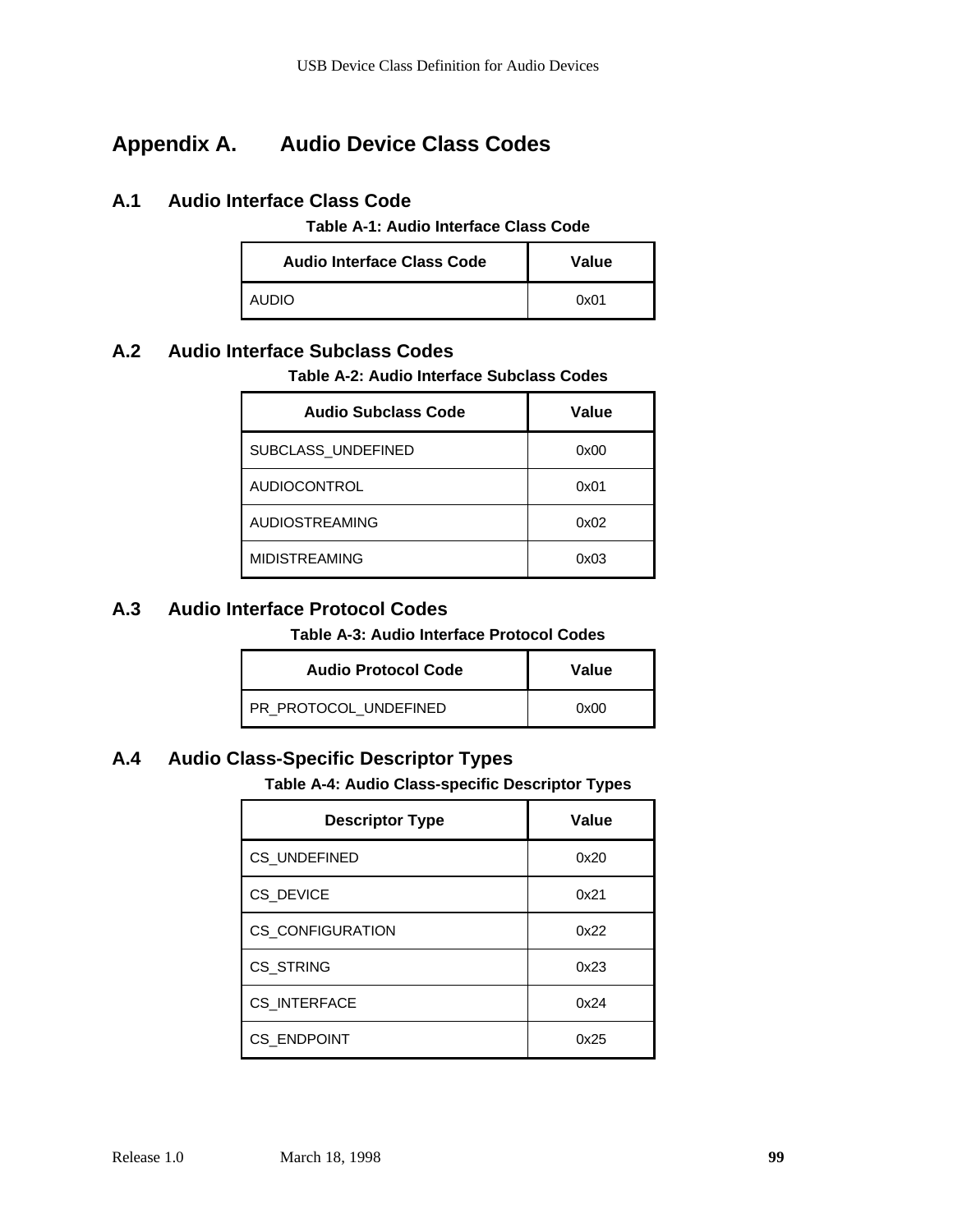# **A.5 Audio Class-Specific AC Interface Descriptor Subtypes Table A-5: Audio Class-Specific AC Interface Descriptor Subtypes**

| <b>Descriptor Subtype</b> | Value |
|---------------------------|-------|
| AC_DESCRIPTOR_UNDEFINED   | 0x00  |
| <b>HEADER</b>             | 0x01  |
| INPUT_TERMINAL            | 0x02  |
| <b>OUTPUT TERMINAL</b>    | 0x03  |
| MIXER_UNIT                | 0x04  |
| SELECTOR_UNIT             | 0x05  |
| <b>FEATURE UNIT</b>       | 0x06  |
| PROCESSING UNIT           | 0x07  |
| <b>EXTENSION UNIT</b>     | 0x08  |

# **A.6 Audio Class-Specific AS Interface Descriptor Subtypes Table A-6: Audio Class-Specific AS Interface Descriptor Subtypes**

| <b>Descriptor Subtype</b> | Value |
|---------------------------|-------|
| AS DESCRIPTOR UNDEFINED   | 0x00  |
| AS GENERAL                | 0x01  |
| <b>FORMAT TYPE</b>        | 0x02  |
| FORMAT SPECIFIC           | 0x03  |

# **A.7 Processing Unit Process Types**

**Table A-7: Processing Unit Process Types**

| wProcessType               | Value |
|----------------------------|-------|
| PROCESS UNDEFINED          | 0x00  |
| UP/DOWNMIX_PROCESS         | 0x01  |
| DOLBY PROLOGIC PROCESS     | 0x02  |
| 3D_STEREO_EXTENDER_PROCESS | 0x03  |
| REVERBERATION PROCESS      | 0x04  |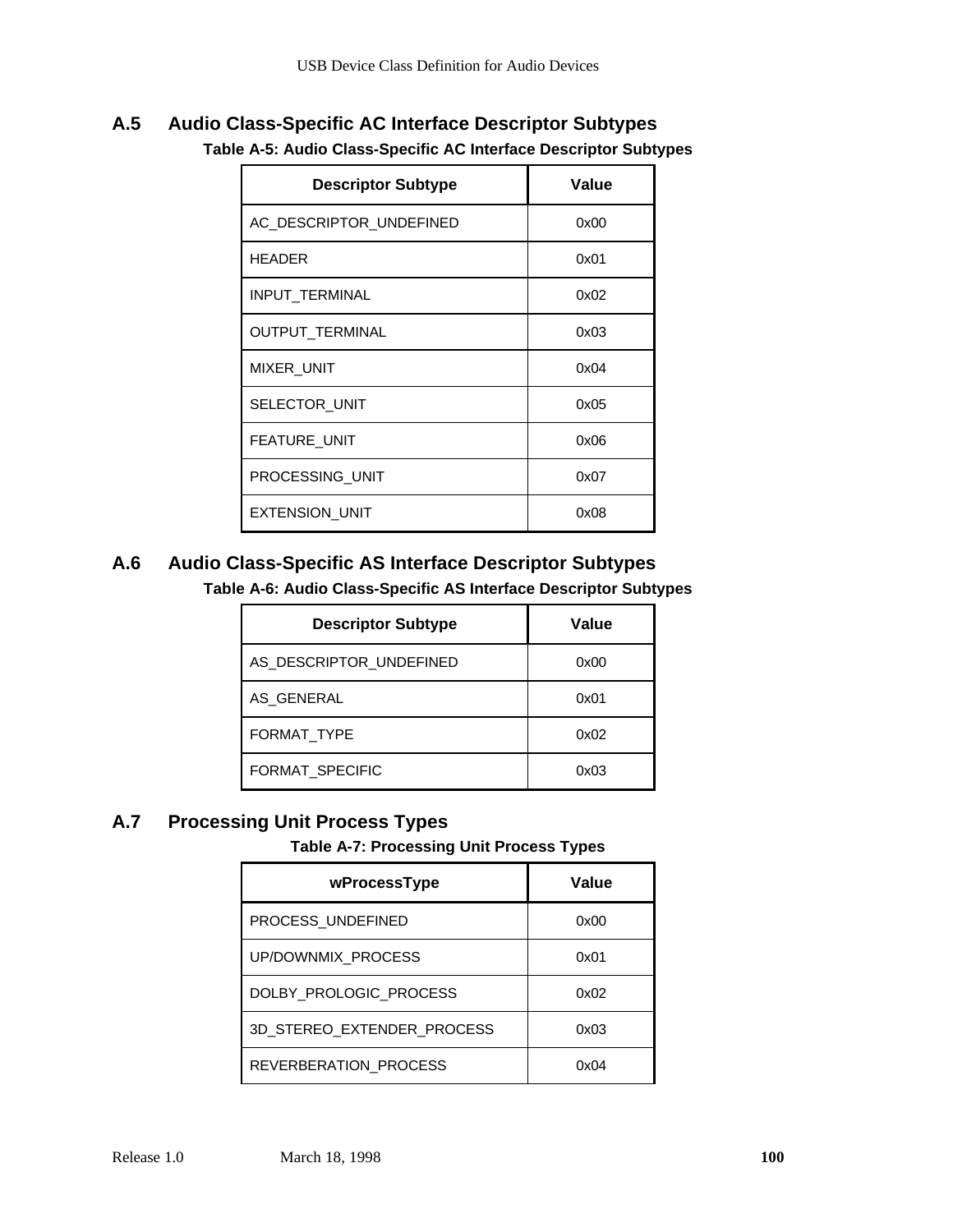| wProcessType           | Value |
|------------------------|-------|
| CHORUS PROCESS         | 0x05  |
| DYN RANGE COMP PROCESS | 0x06  |

# **A.8 Audio Class-Specific Endpoint Descriptor Subtypes**

**Table A-8: Audio Class-Specific Endpoint Descriptor Subtypes**

| <b>Descriptor Subtype</b> | Value |
|---------------------------|-------|
| DESCRIPTOR UNDEFINED      | 0x00  |
| EP GENERAL                | 0x01  |

# **A.9 Audio Class-Specific Request Codes**

### **Table A-9: Audio Class-Specific Request Codes**

| <b>Class-Specific Request Code</b> | Value |
|------------------------------------|-------|
| REQUEST_CODE_UNDEFINED             | 0x00  |
| SET_CUR                            | 0x01  |
| GET_CUR                            | 0x81  |
| SET_MIN                            | 0x02  |
| GET_MIN                            | 0x82  |
| SET_MAX                            | 0x03  |
| GET_MAX                            | 0x83  |
| SET_RES                            | 0x04  |
| <b>GET_RES</b>                     | 0x84  |
| SET_MEM                            | 0x05  |
| GET_MEM                            | 0x85  |
| GET_STAT                           | 0xFF  |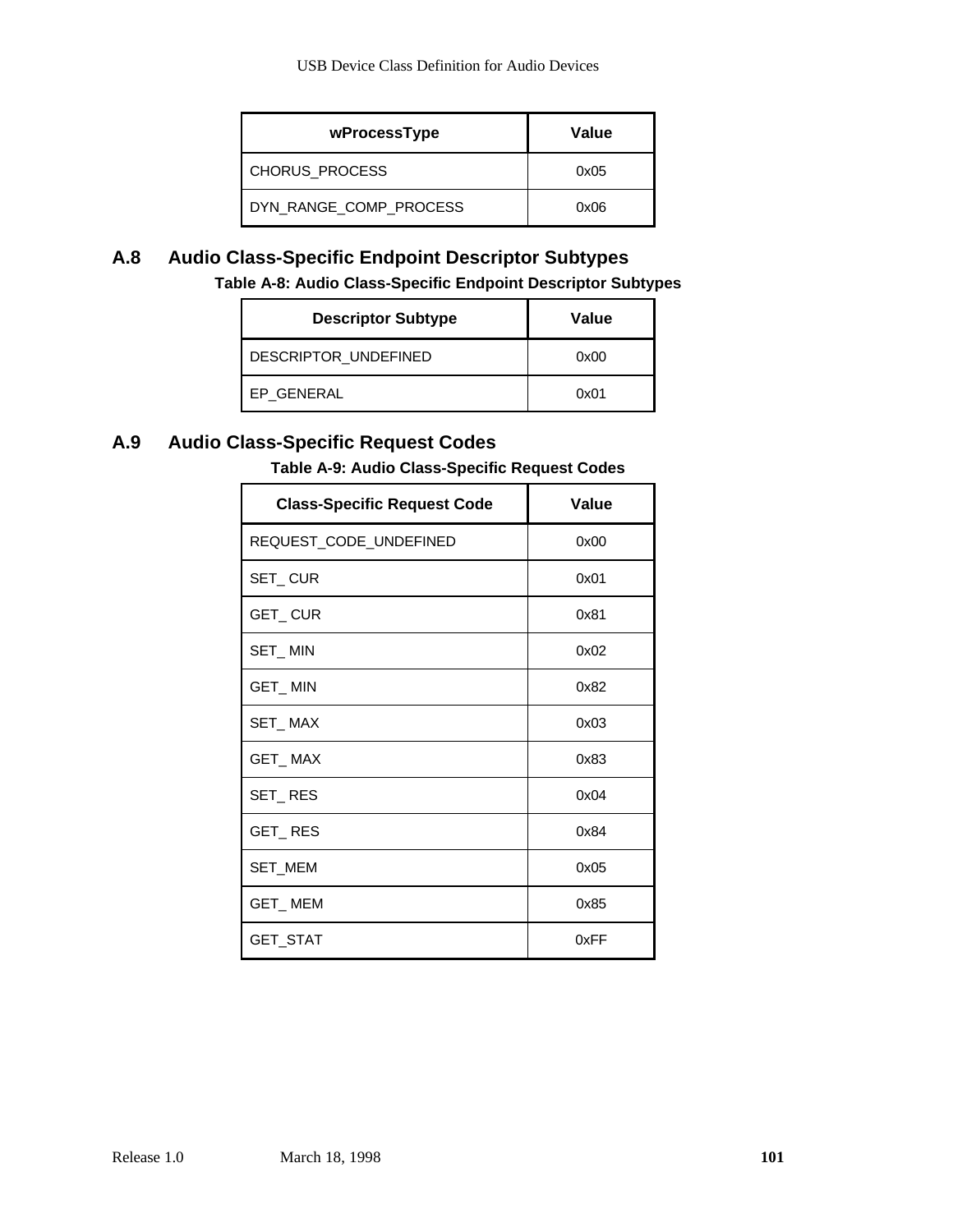# **A.10 Control Selector Codes**

#### **A.10.1 Terminal Control Selectors**

#### **Table A-10: Terminal Control Selectors**

| <b>Control Selector</b> | Value |
|-------------------------|-------|
| TE CONTROL UNDEFINED    | 0x00  |
| COPY PROTECT CONTROL    | 0x01  |

# **A.10.2 Feature Unit Control Selectors**

#### **Table A-11: Feature Unit Control Selectors**

| <b>Control Selector</b>          | Value |
|----------------------------------|-------|
| FU_CONTROL_UNDEFINED             | 0x00  |
| MUTE_CONTROL                     | 0x01  |
| VOLUME_CONTROL                   | 0x02  |
| <b>BASS_CONTROL</b>              | 0x03  |
| MID_CONTROL                      | 0x04  |
| TREBLE_CONTROL                   | 0x05  |
| <b>GRAPHIC EQUALIZER CONTROL</b> | 0x06  |
| AUTOMATIC_GAIN_CONTROL           | 0x07  |
| DELAY_CONTROL                    | 0x08  |
| BASS_BOOST_CONTROL               | 0x09  |
| LOUDNESS CONTROL                 | 0x0A  |

### **A.10.3 Processing Unit Control Selectors**

# **A.10.3.1 Up/Down-mix Processing Unit Control Selectors Table A-12: Up/Down-mix Processing Unit Control Selectors**

| <b>Control Selector</b> | Value |
|-------------------------|-------|
| UD CONTROL UNDEFINED    | 0x00  |
| UD ENABLE CONTROL       | 0x01  |
| UD MODE SELECT CONTROL  | 0x02  |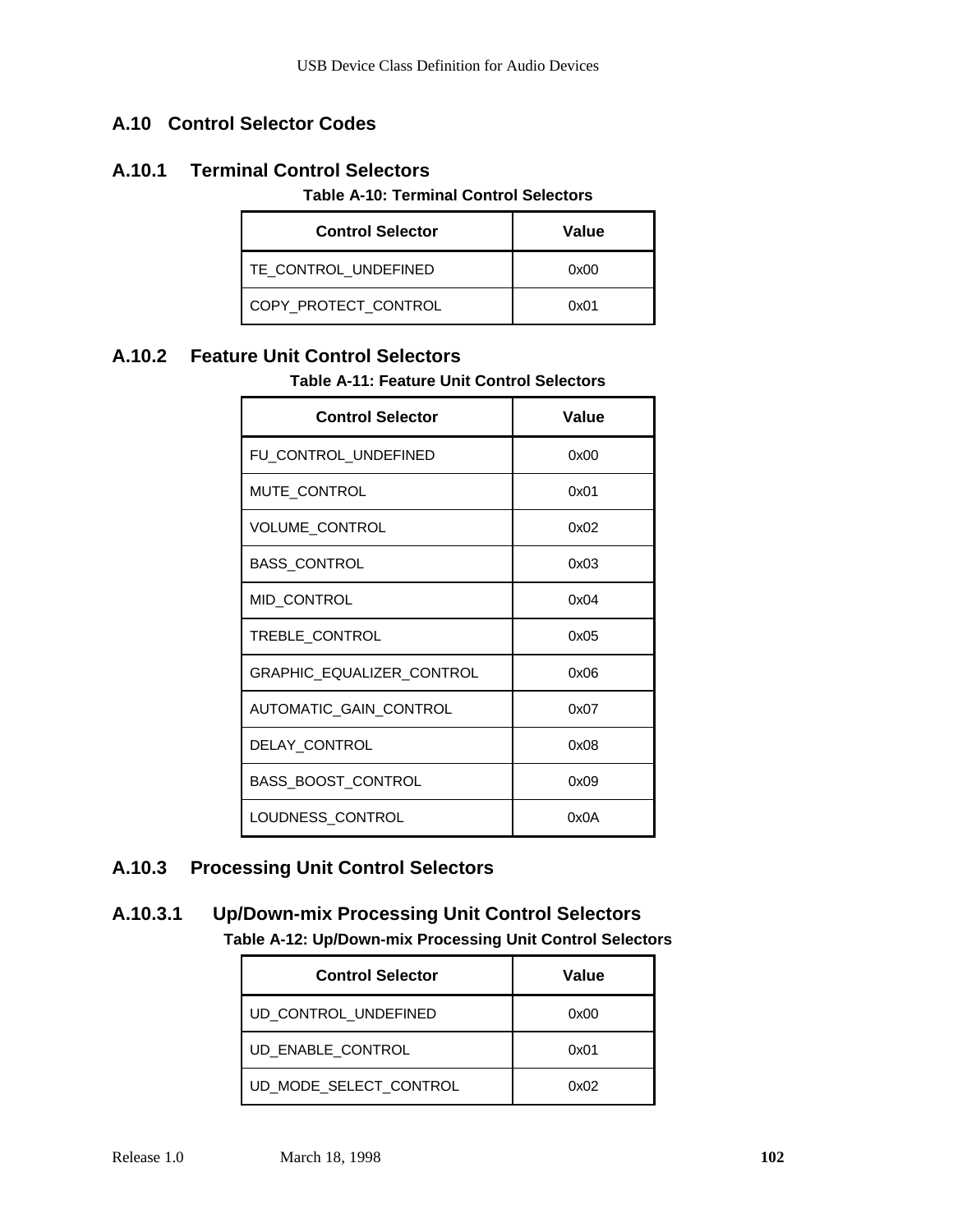**A.10.3.2 Dolby Prologic Processing Unit Control Selectors Table A-13: Dolby Prologic Processing Unit Control Selectors**

| <b>Control Selector</b> | Value |
|-------------------------|-------|
| DP CONTROL UNDEFINED    | 0x00  |
| DP ENABLE CONTROL       | 0x01  |
| DP MODE SELECT CONTROL  | 0x02  |

# **A.10.3.3 3D Stereo Extender Processing Unit Control Selectors Table A-14: 3D Stereo Extender Processing Unit Control Selectors**

| <b>Control Selector</b> | Value |
|-------------------------|-------|
| 3D CONTROL UNDEFINED    | 0x00  |
| 3D_ENABLE_CONTROL       | 0x01  |
| SPACIOUSNESS CONTROL    | 0x03  |

# **A.10.3.4 Reverberation Processing Unit Control Selectors Table A-15: Reverberation Processing Unit Control Selectors**

| <b>Control Selector</b> | Value |
|-------------------------|-------|
| RV CONTROL UNDEFINED    | 0x00  |
| RV ENABLE CONTROL       | 0x01  |
| REVERB LEVEL CONTROL    | 0x02  |
| REVERB_TIME_CONTROL     | 0x03  |
| REVERB FEEDBACK CONTROL | 0x04  |

# **A.10.3.5 Chorus Processing Unit Control Selectors**

**Table A-16: Chorus Processing Unit Control Selectors**

| <b>Control Selector</b> | Value |
|-------------------------|-------|
| CH_CONTROL_UNDEFINED    | 0x00  |
| CH_ENABLE_CONTROL       | 0x01  |
| CHORUS LEVEL CONTROL    | 0x02  |
| CHORUS RATE CONTROL     | 0x03  |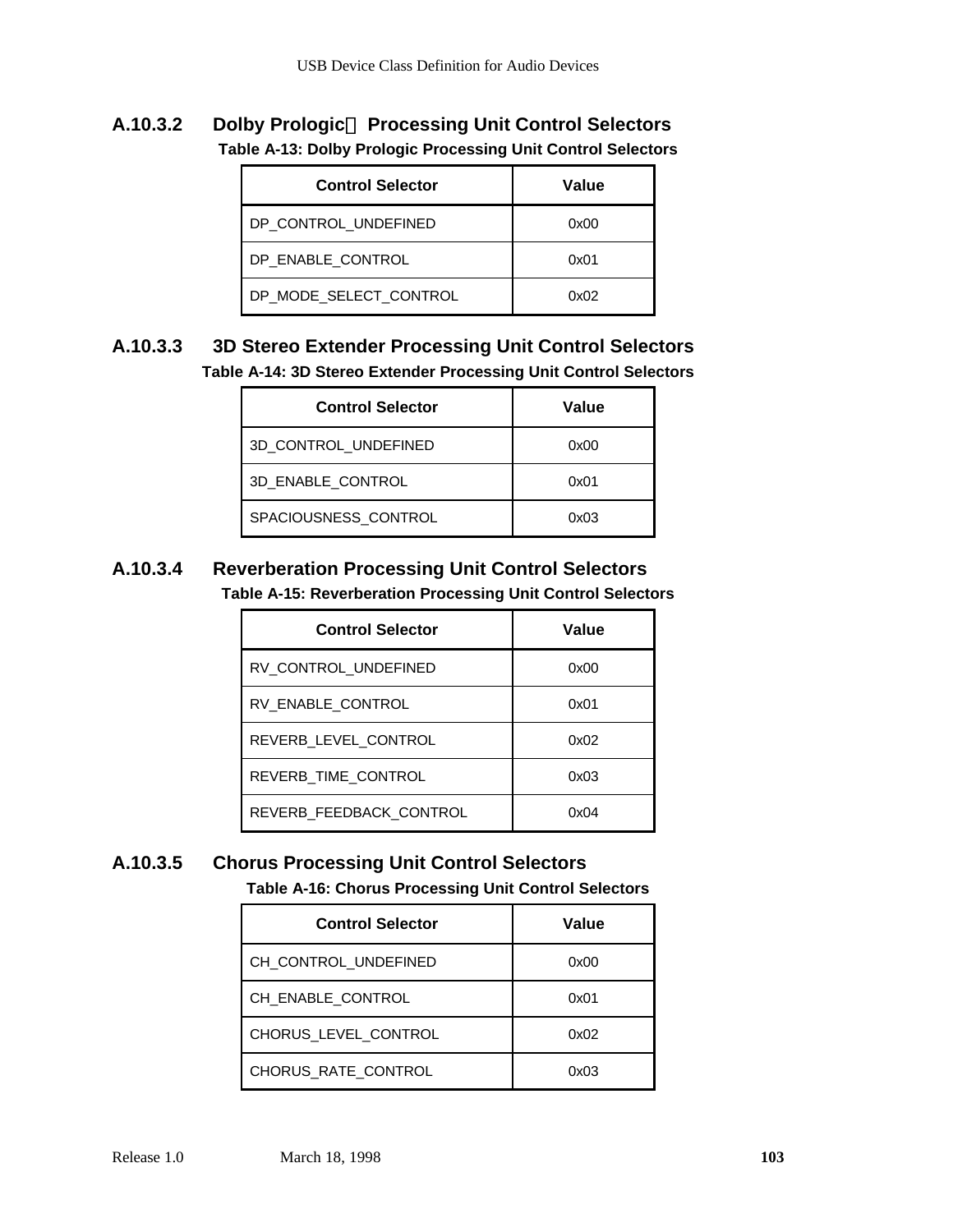| <b>Control Selector</b> | Value |
|-------------------------|-------|
| CHORUS DEPTH CONTROL    | 0x04  |

**A.10.3.6 Dynamic Range Compressor Processing Unit Control Selectors Table A-17: Dynamic Range Compressor Processing Unit Control Selectors**

| <b>Control Selector</b>  | <b>Value</b> |
|--------------------------|--------------|
| DR CONTROL UNDEFINED     | 0x00         |
| DR ENABLE CONTROL        | 0x01         |
| COMPRESSION_RATE_CONTROL | 0x02         |
| <b>MAXAMPL CONTROL</b>   | 0x03         |
| THRESHOLD_CONTROL        | 0x04         |
| <b>ATTACK TIME</b>       | 0x05         |
| <b>RELEASE TIME</b>      | 0x06         |

# **A.10.4 Extension Unit Control Selectors**

#### **Table A-18: Extension Unit Control Selectors**

| <b>Control Selector</b> | Value |
|-------------------------|-------|
| XU CONTROL UNDEFINED    | 0x00  |
| XU ENABLE CONTROL       | 0x01  |

# **A.10.5 Endpoint Control Selectors**

#### **Table A-19: Endpoint Control Selectors**

| <b>Control Selector</b> | Value |
|-------------------------|-------|
| EP CONTROL UNDEFINED    | 0x00  |
| SAMPLING FREQ CONTROL   | 0x01  |
| PITCH CONTROL           | 0x02  |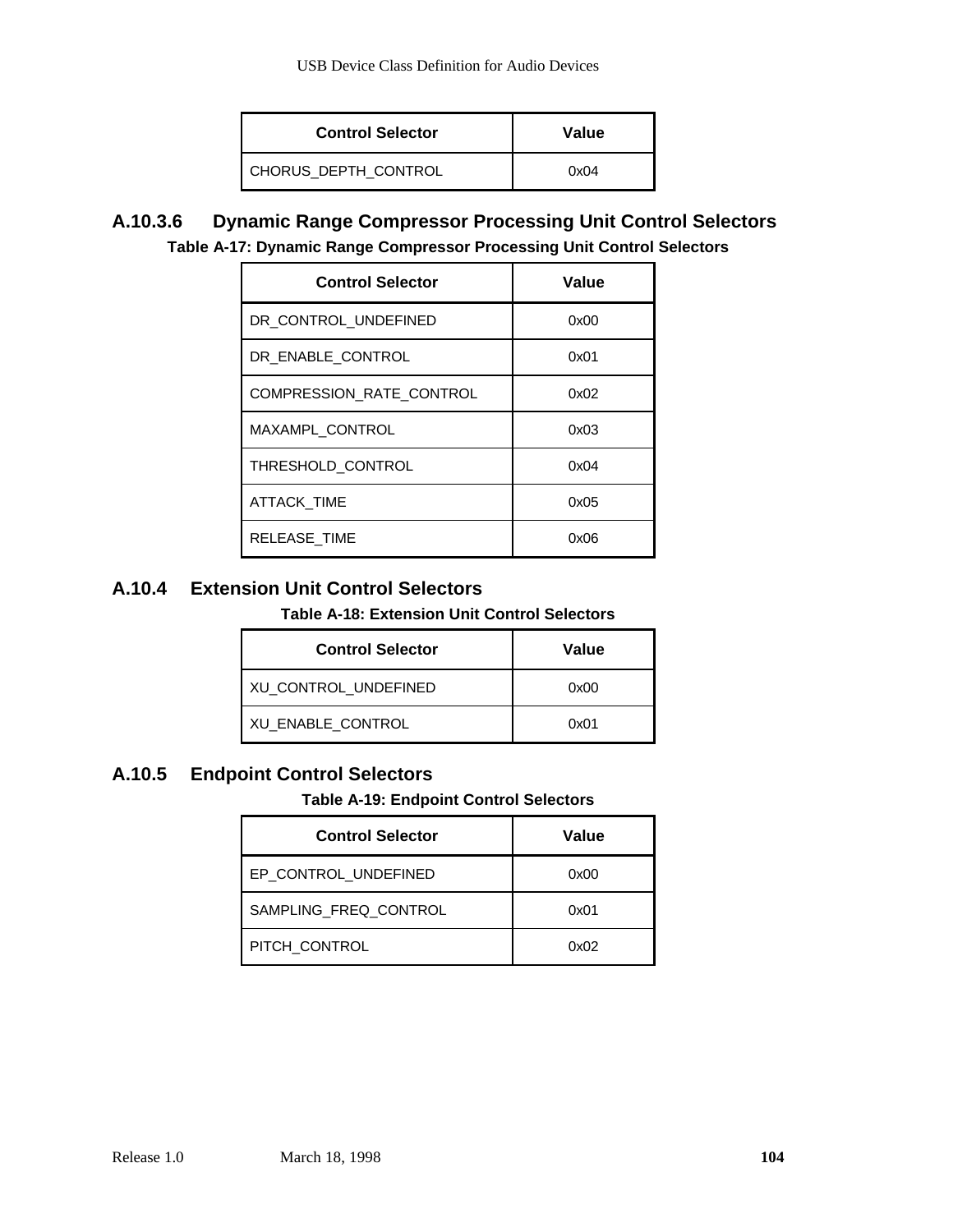# **Appendix B. Example 1: USB Microphone (Informative)**

#### **B.1 Product Description**

The device described here is a USB Microphone. It is a very simple device that has no Audio Controls incorporated. It delivers a mono audio data stream to the Host over its AudioStreaming interface. The used Audio Data Format is 16-bit 8KHz PCM. The synchronization type is Asynchronous Source. It uses its internal clock as a reference. The following figure presents the internal topology of the microphone.



**Figure B-1: USB Microphone Topology**

The audio function contains one Input Terminal that represents the actual microphone pick-up element, followed by the Analog-to-Digital Converter (ADC). The digital output stream of the ADC enters the audio function through the single Output Pin of the Input Terminal. Because there is no further processing on the audio stream, the Input Terminal is directly connected to the Input Pin of the Output Terminal. The Output Terminal is the representation within the audio function of the USB IN endpoint that eventually delivers the audio data stream to the Host. The internals of the audio function are presented to the Host through the (mandatory) AudioControl interface whereas the USB IN endpoint resides in the AudioStreaming interface.

#### **B.2 Descriptor Hierarchy**

This USB Microphone device includes the AudioControl interface (interface 0) and a single AudioStreaming interface (interface 1). The AudioStreaming interface features two alternate settings. The first alternate setting (Alternate Setting 0) has zero bandwidth associated with it so that switching to this alternate setting effectively frees all allocated bandwidth on the USB for this device. Zero bandwidth is indicated by the lack of a streaming endpoint. Alternate Setting 1 is the operational part of the interface and it has one isochronous IN endpoint. Figure presents the descriptor hierarchy.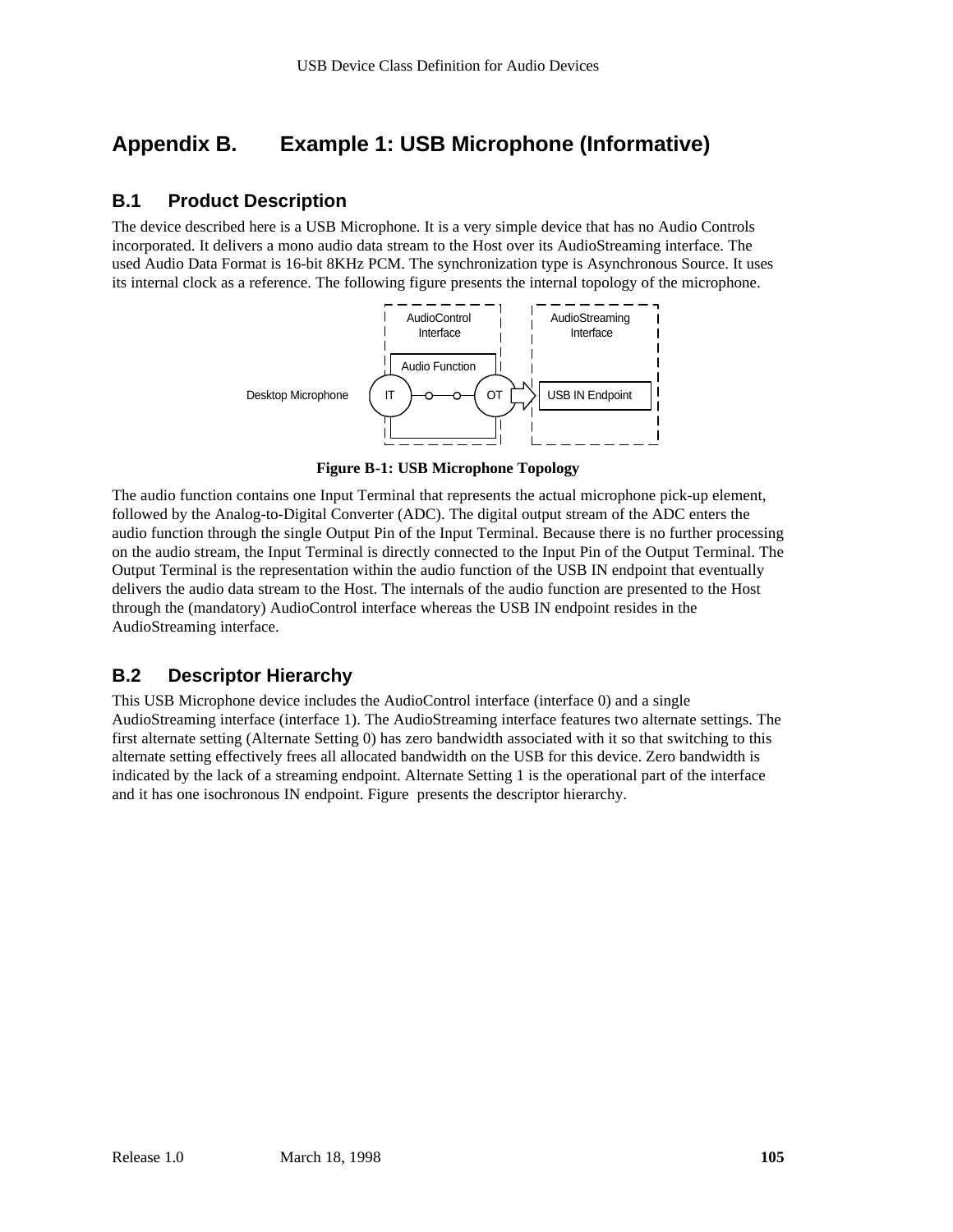

**Figure B-2: USB Microphone Descriptor Hierarchy**

# **B.3 Descriptors**

The following sections present all the descriptors that are used to describe the device.

# **B.3.1 Device Descriptor**

| J.V.I<br>DOVIDO DOSOFINIOI<br>Table B-1: USB Microphone Device Descriptor |                 |             |        |                                                  |  |  |
|---------------------------------------------------------------------------|-----------------|-------------|--------|--------------------------------------------------|--|--|
| <b>Offset</b>                                                             | <b>Field</b>    | <b>Size</b> | Value  | <b>Description</b>                               |  |  |
| 0                                                                         | bLength         | 1           | 0x12   | Size of this descriptor, in bytes.               |  |  |
| 1                                                                         | bDescriptorType | 1           | 0x01   | DEVICE descriptor.                               |  |  |
| $\overline{2}$                                                            | bcdUSB          | 2           | 0x0100 | 1.00 - current revision of USB<br>specification. |  |  |
| 4                                                                         | bDeviceClass    | 1           | 0x00   | Device defined at Interface level.               |  |  |
| 5                                                                         | bDeviceSubClass | 1           | 0x00   | Unused.                                          |  |  |
| 6                                                                         | bDeviceProtocol | 1           | 0x00   | Unused.                                          |  |  |
| 7                                                                         | bMaxPacketSize0 | 1           | 0x08   | 8 bytes.                                         |  |  |
| 8                                                                         | idVendor        | 2           | 0xXXXX | Vendor ID.                                       |  |  |

10 | idProduct | 2 | 0xXXXX | Product ID.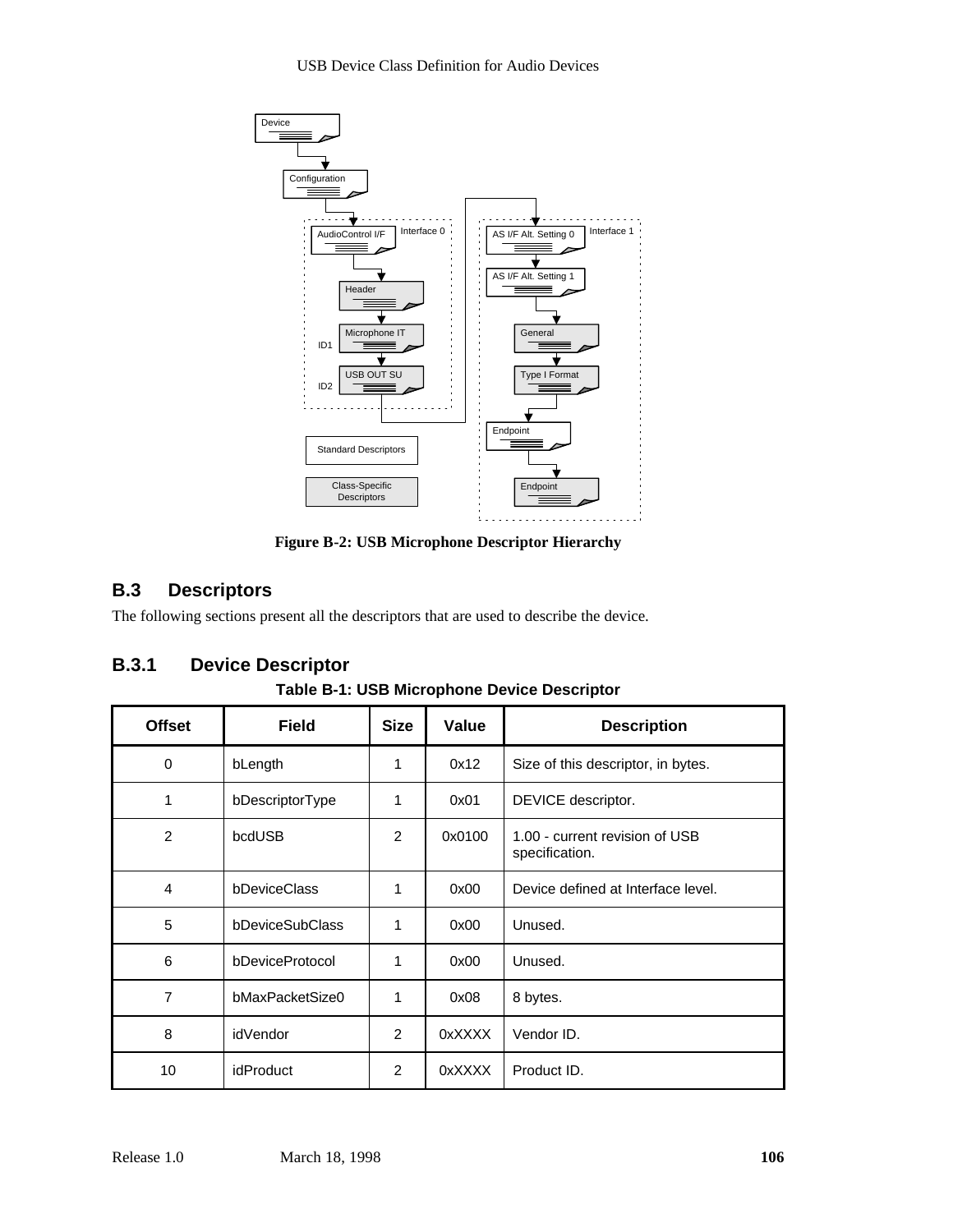| <b>Offset</b> | <b>Field</b>       | <b>Size</b>   | Value  | <b>Description</b>                                                                                      |
|---------------|--------------------|---------------|--------|---------------------------------------------------------------------------------------------------------|
| 12            | bcdDevice          | $\mathcal{P}$ | 0xXXXX | Device Release Code.                                                                                    |
| 14            | iManufacturer      |               | 0x01   | Index to string descriptor that contains<br>the string <your name=""> in Unicode.</your>                |
| 15            | <b>iProduct</b>    | 1             | 0x02   | Index to string descriptor that contains<br>the string <your name="" product=""> in<br/>Unicode.</your> |
| 16            | iSerialNumber      |               | 0x00   | Unused.                                                                                                 |
| 17            | bNumConfigurations | 1             | 0x01   | One configuration.                                                                                      |

# **B.3.2 Configuration Descriptor**

#### **Table B-2: USB Microphone Configuration Descriptor**

| <b>Offset</b>  | <b>Field</b>        | <b>Size</b> | Value  | <b>Description</b>                                                               |
|----------------|---------------------|-------------|--------|----------------------------------------------------------------------------------|
| 0              | bLength             |             | 0x09   | Size of this descriptor, in bytes.                                               |
| 1              | bDescriptorType     |             | 0x02   | CONFIGURATION descriptor.                                                        |
| $\overline{2}$ | wTotalLength        | 2           | 0x0064 | Length of the total configuration block,<br>including this descriptor, in bytes. |
| $\overline{4}$ | bNumInterfaces      |             | 0x02   | Two interfaces.                                                                  |
| 5              | bConfigurationValue | 1           | 0x01   | ID of this configuration.                                                        |
| 6              | iConfiguration      |             | 0x00   | Unused.                                                                          |
| 7              | bmAttributes        |             | 0x80   | Bus Powered device, not Self Powered,<br>no Remote wakeup capability.            |
| 8              | <b>MaxPower</b>     |             | 0x0A   | 20 mA Max. power consumption.                                                    |

# **B.3.3 AudioControl Interface Descriptor**

The AudioControl interface describes the device structure (audio function topology) and is used to manipulate the Audio Controls.

# **B.3.3.1 Standard AC Interface Descriptor**

The AudioControl interface has no dedicated endpoints associated with it. It uses the default pipe (endpoint 0) for all communication purposes. Class-specific AudioControl Requests are sent using the default pipe. There is no Status Interrupt endpoint provided.

#### **Table B-3: USB Microphone Standard AC Interface Descriptor**

| Offset<br>Field | <b>Size</b> | Value | <b>Description</b> |
|-----------------|-------------|-------|--------------------|
|-----------------|-------------|-------|--------------------|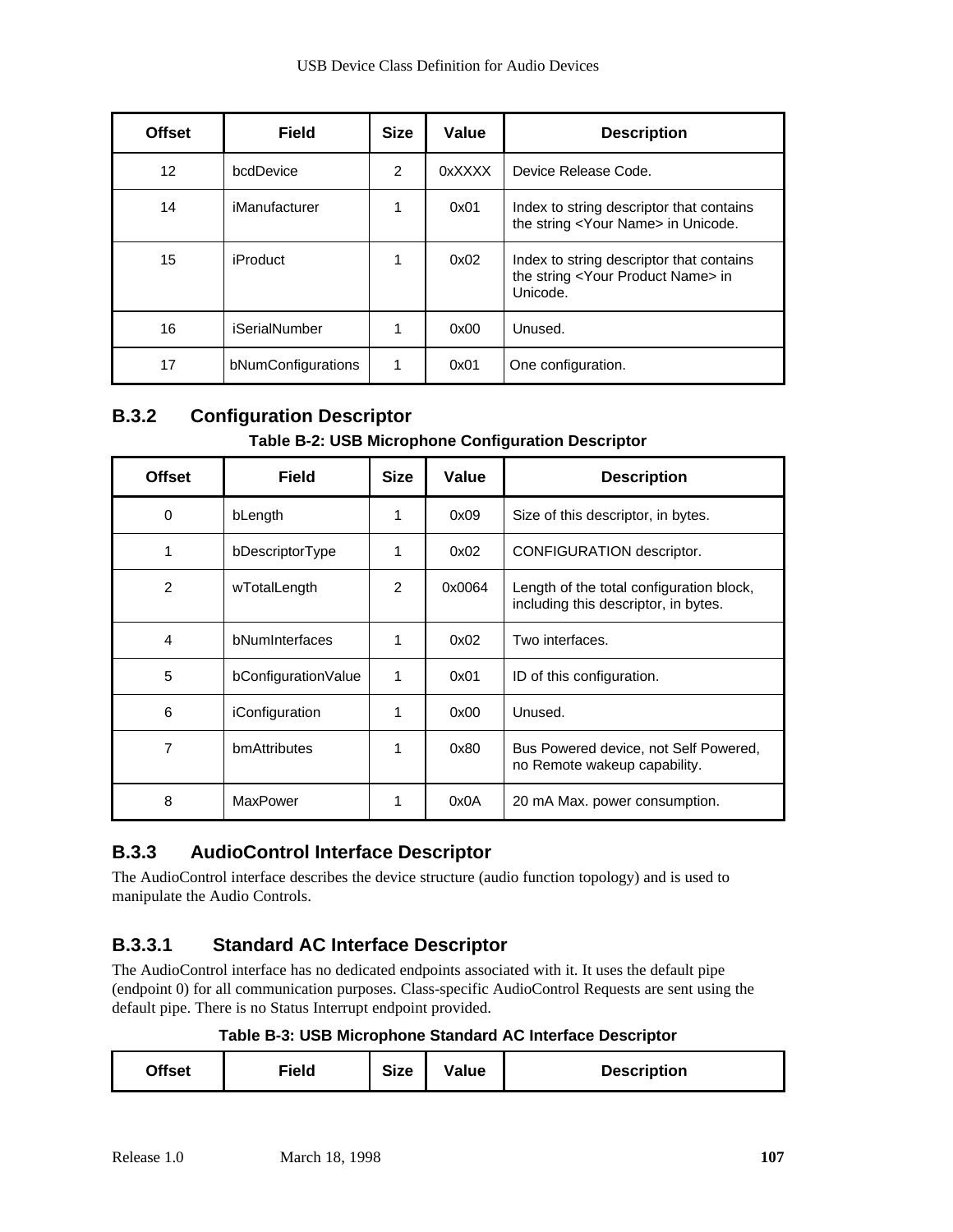| <b>Offset</b>  | <b>Field</b>       | <b>Size</b> | Value | <b>Description</b>                 |
|----------------|--------------------|-------------|-------|------------------------------------|
| 0              | bLength            | 1           | 0x09  | Size of this descriptor, in bytes. |
| 1              | bDescriptorType    | 1           | 0x04  | INTERFACE descriptor.              |
| $\overline{2}$ | bInterfaceNumber   | 1           | 0x00  | Index of this interface.           |
| 3              | bAlternateSetting  | 1           | 0x00  | Index of this setting.             |
| 4              | bNumEndpoints      | 1           | 0x00  | 0 endpoints.                       |
| 5              | bInterfaceClass    | 1           | 0x01  | AUDIO.                             |
| 6              | bInterfaceSubclass | 1           | 0x01  | AUDIO_CONTROL.                     |
| 7              | bInterfaceProtocol | 1           | 0x00  | Unused.                            |
| 8              | ilnterface         | 1           | 0x00  | Unused.                            |

# **B.3.3.2 Class-specific AC Interface Descriptor**

The Class-specific AC interface descriptor is always headed by a Header descriptor that contains general information about the AudioControl interface. It contains all the pointers needed to describe the Audio Interface Collection, associated with the described audio function.

**Table B-4: USB Microphone Class-specific AC Interface Descriptor**

| <b>Offset</b>  | <b>Field</b>       | <b>Size</b> | Value  | <b>Description</b>                                                    |
|----------------|--------------------|-------------|--------|-----------------------------------------------------------------------|
| 0              | bLength            |             | 0x09   | Size of this descriptor, in bytes.                                    |
| 1              | bDescriptorType    |             | 0x24   | CS_INTERFACE.                                                         |
| $\overline{2}$ | bDescriptorSubtype | 1           | 0x01   | HEADER subtype.                                                       |
| 3              | bcdADC             | 2           | 0x0100 | Revision of class specification - 1.0                                 |
| 5              | wTotalLength       | 2           | 0x001E | Total size of class specific descriptors.                             |
| 7              | bInCollection      |             | 0x01   | Number of streaming interfaces.                                       |
| 8              | baInterfaceNr(1)   |             | 0x01   | AudioStreaming interface 1 belongs to<br>this AudioControl interface. |

# **B.3.3.3 Input Terminal Descriptor**

This descriptor describes the Input Terminal that represents the microphone capsule, followed by the Ato-D converter. The resulting digital audio stream leaves the Input Terminal through the single Output Pin. The audio channel cluster contains a single logical channel (bNrChannels=1) and there is no spatial location associated with this mono channel (wChannelConfig=0x0000).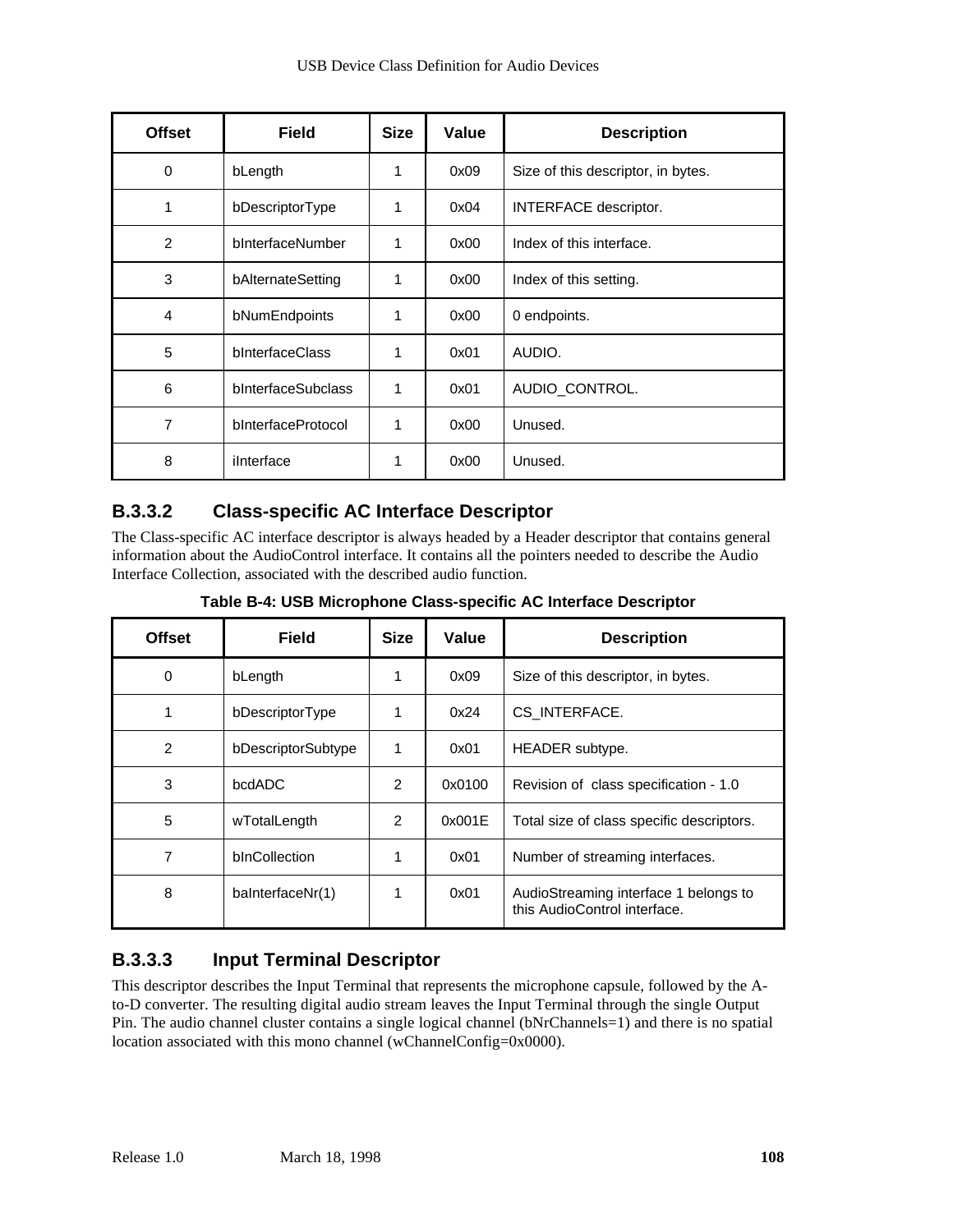| <b>Offset</b>  | <b>Field</b>         | <b>Size</b> | Value  | <b>Description</b>                 |
|----------------|----------------------|-------------|--------|------------------------------------|
| 0              | bLength              | 1           | 0x0C   | Size of this descriptor, in bytes. |
| 1              | bDescriptorType      | 1           | 0x24   | CS_INTERFACE.                      |
| 2              | bDescriptorSubtype   | 1           | 0x02   | INPUT_TERMINAL subtype.            |
| 3              | bTerminalID          | 1           | 0x01   | ID of this Input Terminal.         |
| 4              | wTerminalType        | 2           | 0x0201 | Terminal is Microphone.            |
| 6              | bAssocTerminal       | 1           | 0x00   | No association.                    |
| $\overline{7}$ | bNrChannels          | 1           | 0x01   | One channel.                       |
| 8              | wChannelConfig       | 2           | 0x0000 | Mono sets no position bits.        |
| 10             | <b>iChannelNames</b> | 1           | 0x00   | Unused.                            |
| 11             | iTerminal            | 1           | 0x00   | Unused.                            |

**Table B-5: USB Microphone Input Terminal Descriptor**

# **B.3.3.4 Output Terminal Descriptor**

This descriptor describes the Output Terminal that represents the USB pipe to the Host PC. Its Input Pin is directly connected to the Output Pin of the Input Terminal (bSourceID= Input Terminal ID).

|  |  | Table B-6: USB Microphone Output Terminal Descriptor |  |
|--|--|------------------------------------------------------|--|
|  |  |                                                      |  |

| <b>Offset</b> | <b>Field</b>       | <b>Size</b> | Value  | <b>Description</b>                 |
|---------------|--------------------|-------------|--------|------------------------------------|
| 0             | bLength            |             | 0x09   | Size of this descriptor, in bytes. |
| 1             | bDescriptorType    | 1           | 0x24   | CS_INTERFACE.                      |
| 2             | bDescriptorSubtype | 1           | 0x03   | OUTPUT_TERMINAL subtype.           |
| 3             | bTerminalID        | 1           | 0x02   | ID of this Output Terminal.        |
| 4             | wTerminalType      | 2           | 0x0101 | USB Streaming.                     |
| 6             | bAssocTerminal     | 1           | 0x00   | Unused.                            |
| 7             | bSourceID          | 1           | 0x01   | From Input Terminal.               |
| 8             | iTerminal          |             | 0x00   | Unused.                            |

### **B.3.4 AudioStreaming Interface Descriptor**

The AudioStreaming interface has two possible alternate settings.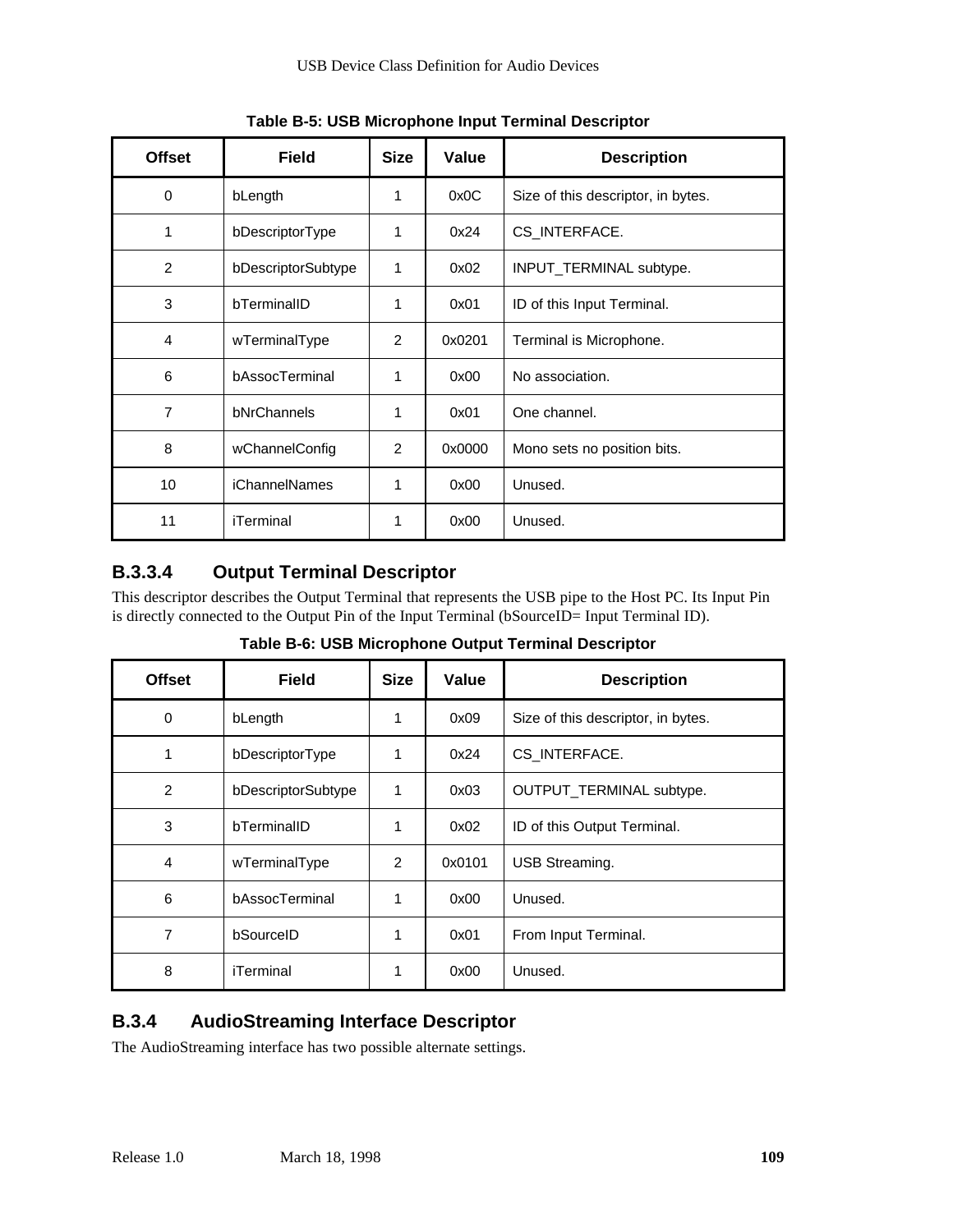### **B.3.4.1 Zero-bandwidth Alternate Setting 0**

Alternate setting 0 is a zero-bandwidth setting, used to relinquish the claimed bandwidth on the bus when the microphone is not in use. It is the default setting after power-up. The zero bandwidth is implemented by specifying that this alternate setting of the interface has no endpoints associated with it (bNumEndpoints=0). The collection of descriptors for this alternate setting reduces to the standard interface descriptor.

#### **B.3.4.1.1.1 Standard AS Interface Descriptor**

| <b>Offset</b>  | <b>Field</b>       | <b>Size</b> | Value | <b>Description</b>                 |
|----------------|--------------------|-------------|-------|------------------------------------|
| 0              | bLength            | 1           | 0x09  | Size of this descriptor, in bytes. |
| 1              | bDescriptorType    | 1           | 0x04  | INTERFACE descriptor.              |
| 2              | bInterfaceNumber   | 1           | 0x01  | Index of this interface.           |
| 3              | bAlternateSetting  | 1           | 0x00  | Index of this alternate setting.   |
| $\overline{4}$ | bNumEndpoints      | 1           | 0x00  | 0 endpoints.                       |
| 5              | bInterfaceClass    | 1           | 0x01  | AUDIO.                             |
| 6              | bInterfaceSubclass | 1           | 0x02  | AUDIO_STREAMING.                   |
| 7              | bInterfaceProtocol | 1           | 0x00  | Unused.                            |
| 8              | ilnterface         |             | 0x00  | Unused.                            |

| Table B-7: USB Microphone Standard AS Interface Descriptor (Alt. Set. 0) |  |  |
|--------------------------------------------------------------------------|--|--|
|--------------------------------------------------------------------------|--|--|

# **B.3.4.2 Operational Alternate Setting 1**

Alternate setting 1 is the operational setting of the interface. It contains the standard and class-specific interface and endpoint descriptors.

| <b>Table D-0. OUD IMIGRAPHONE ORIGINAL AO INIGHAGE DESCRIPTOR</b> |                   |             |       |                                    |  |
|-------------------------------------------------------------------|-------------------|-------------|-------|------------------------------------|--|
| <b>Offset</b>                                                     | <b>Field</b>      | <b>Size</b> | Value | <b>Description</b>                 |  |
| 0                                                                 | bLength           |             | 0x09  | Size of this descriptor, in bytes. |  |
|                                                                   | bDescriptorType   |             | 0x04  | INTERFACE descriptor.              |  |
| $\overline{2}$                                                    | bInterfaceNumber  |             | 0x01  | Index of this interface.           |  |
| 3                                                                 | bAlternateSetting |             | 0x01  | Index of this alternate setting.   |  |
| 4                                                                 | bNumEndpoints     |             | 0x01  | One endpoint.                      |  |
| 5                                                                 | bInterfaceClass   |             | 0x01  | AUDIO.                             |  |

# **B.3.4.2.1.1 Standard AS Interface Descriptor**

**Table B-8: USB Microphone Standard AS Interface Descriptor**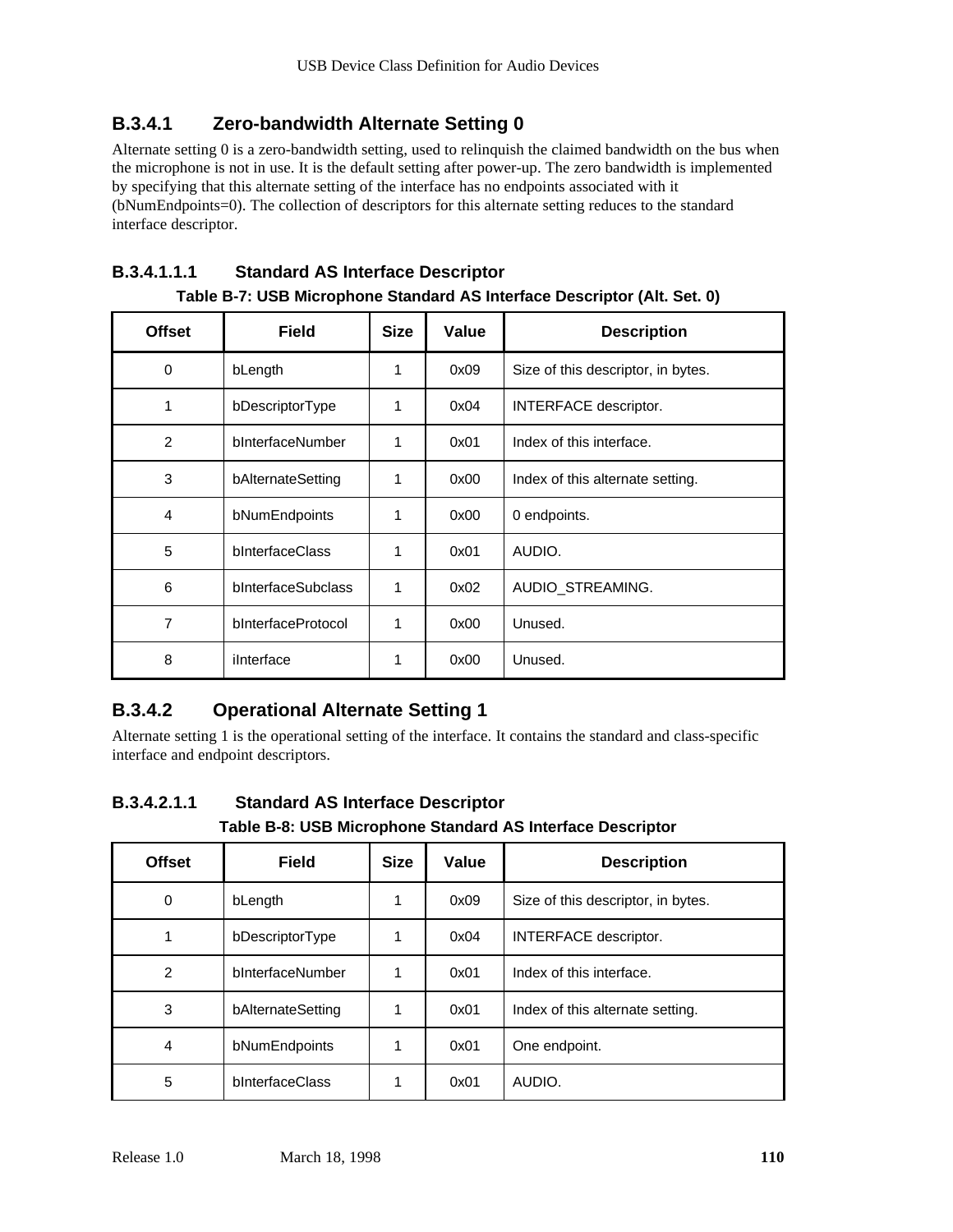| <b>Offset</b> | <b>Field</b>       | <b>Size</b> | Value | <b>Description</b> |
|---------------|--------------------|-------------|-------|--------------------|
| 6             | bInterfaceSubclass |             | 0x02  | AUDIO_STREAMING.   |
|               | bInterfaceProtocol |             | 0x00  | Unused.            |
| 8             | ilnterface         |             | 0x00  | Unused.            |

#### **B.3.4.2.1.2 Class-specific AS General Interface Descriptor Table B-9: USB Microphone Class-specific AS General Interface Descriptor**

| <b>Offset</b>  | <b>Field</b>       | <b>Size</b> | Value  | <b>Description</b>                 |
|----------------|--------------------|-------------|--------|------------------------------------|
| 0              | bLength            |             | 0x07   | Size of this descriptor, in bytes. |
|                | bDescriptorType    | 1           | 0x24   | CS_INTERFACE descriptor.           |
| $\overline{2}$ | bDescriptorSubtype | 1           | 0x01   | GENERAL subtype.                   |
| 3              | bTerminalLink      |             | 0x02   | Unit ID of the Output Terminal.    |
| 4              | bDelay             | 1           | 0x01   | Interface delay.                   |
| 5              | wFormatTag         | 2           | 0x0001 | PCM Format.                        |

## **B.3.4.2.1.3 Type I Format Type Descriptor Table B-10: USB Microphone Type I Format Type Descriptor**

| <b>Offset</b>  | <b>Field</b>       | <b>Size</b> | Value   | <b>Description</b>                 |
|----------------|--------------------|-------------|---------|------------------------------------|
| 0              | bLength            | 1           | 0x0B    | Size of this descriptor, in bytes. |
| 1              | bDescriptorType    | 1           | 0x24    | CS INTERFACE descriptor.           |
| $\overline{2}$ | bDescriptorSubtype | 1           | 0x02    | FORMAT_TYPE subtype.               |
| 3              | bFormatType        | 1           | 0x01    | FORMAT TYPE I.                     |
| $\overline{4}$ | bNrChannels        | 1           | 0x01    | One channel.                       |
| 5              | bSubFrameSize      |             | 0x02    | Two bytes per audio subframe.      |
| 6              | bBitResolution     | 1           | 0x10    | 16 bits per sample.                |
| 7              | bSamFreqType       | 1           | 0x01    | One frequency supported.           |
| 8              | tSamFreq           | 3           | 0x01F40 | 8000Hz.                            |

#### **B.3.4.2.1.4 Standard Endpoint Descriptor**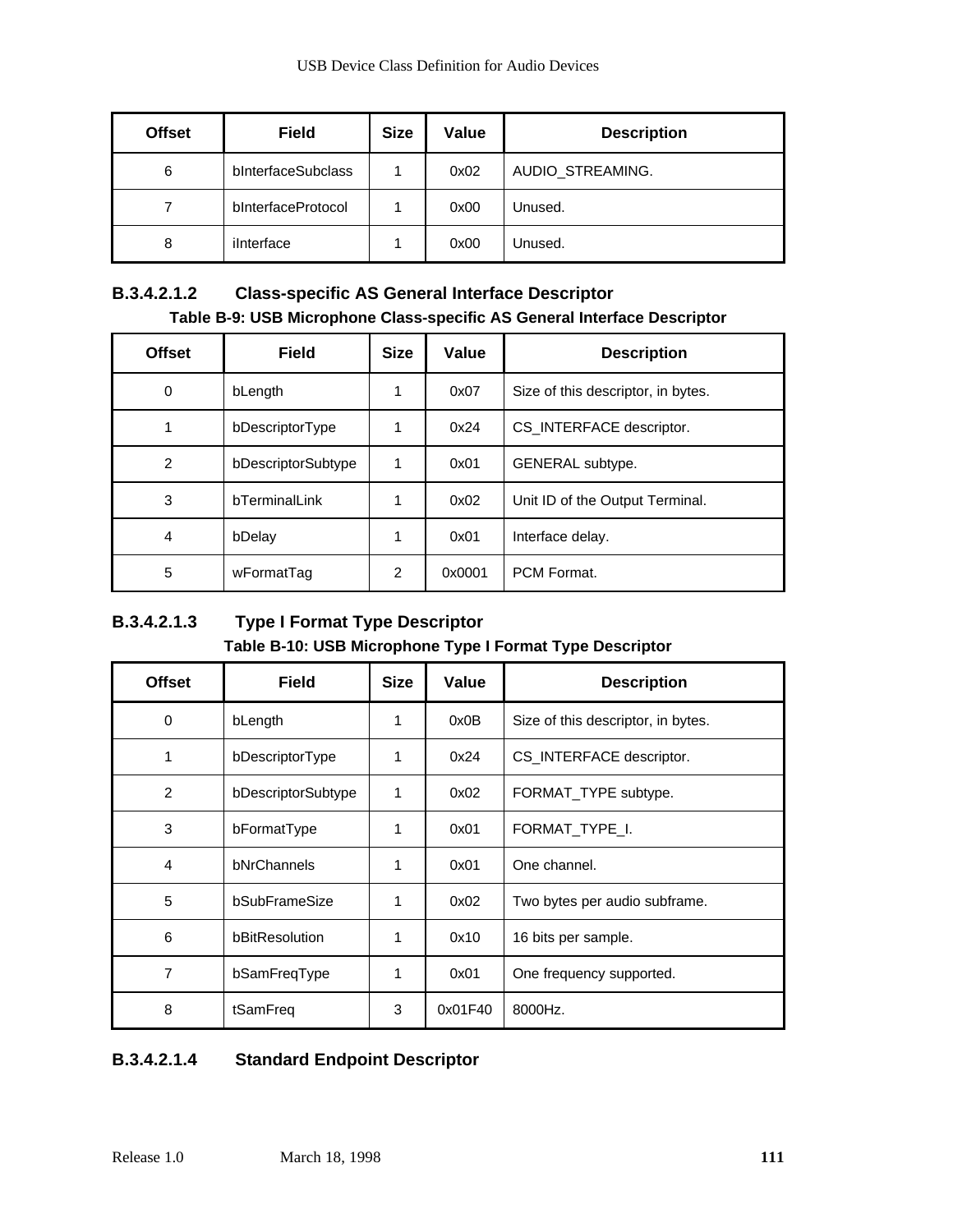| <b>Offset</b>  | <b>Field</b>        | <b>Size</b> | Value  | <b>Description</b>                 |
|----------------|---------------------|-------------|--------|------------------------------------|
| 0              | bLength             | 1           | 0x09   | Size of this descriptor, in bytes. |
| 1              | bDescriptorType     | 1           | 0x05   | ENDPOINT descriptor.               |
| $\overline{2}$ | bEndpointAddress    | 1           | 0x81   | IN Endpoint 1.                     |
| 3              | <b>bmAttributes</b> | 1           | 0x01   | Isochronous, not shared.           |
| 4              | wMaxPacketSize      | 2           | 0x0010 | 16 bytes per packet.               |
| 6              | bInterval           | 1           | 0x01   | One packet per frame.              |
| 7              | bRefresh            | 1           | 0x00   | Unused.                            |
| 8              | bSynchAddress       |             | 0x00   | Unused.                            |

**Table B-11: USB Microphone Standard Endpoint Descriptor**

#### **B.3.4.2.1.5 Class-specific Isochronous Audio Data Endpoint Descriptor Table B-12: USB Microphone Class-specific Isoc. Audio Data Endpoint Descriptor**

| <b>Offset</b>  | <b>Field</b>       | <b>Size</b>   | Value  | <b>Description</b>                                                     |
|----------------|--------------------|---------------|--------|------------------------------------------------------------------------|
| 0              | bLength            |               | 0x07   | Size of this descriptor, in bytes.                                     |
| 1              | bDescriptorType    |               | 0x25   | CS_ENDPOINT descriptor                                                 |
| $\overline{2}$ | bDescriptorSubtype |               | 0x01   | GENERAL subtype.                                                       |
| 3              | bmAttributes       |               | 0x00   | No sampling frequency control, no pitch<br>control, no packet padding. |
| 4              | bLockDelayUnits    |               | 0x00   | Unused.                                                                |
| 5              | wLockDelay         | $\mathcal{P}$ | 0x0000 | Unused.                                                                |

# **B.3.5 String Descriptors**

There are two string descriptors available. The first string descriptor contains the Manufacturer information and the second one contains Product related information. The following sections present an example of how these descriptors could look like.

# **B.3.5.1 Manufacturer String Descriptor**

#### **Table B-13: USB Microphone Manufacturer String Descriptor**

| <b>Offset</b> | <b>Field</b>    | <b>Size</b> | Value | <b>Description</b>                 |
|---------------|-----------------|-------------|-------|------------------------------------|
| 0             | bLength         |             | 0x18  | Size of this descriptor, in bytes. |
|               | bDescriptorType |             | 0x03  | STRING descriptor.                 |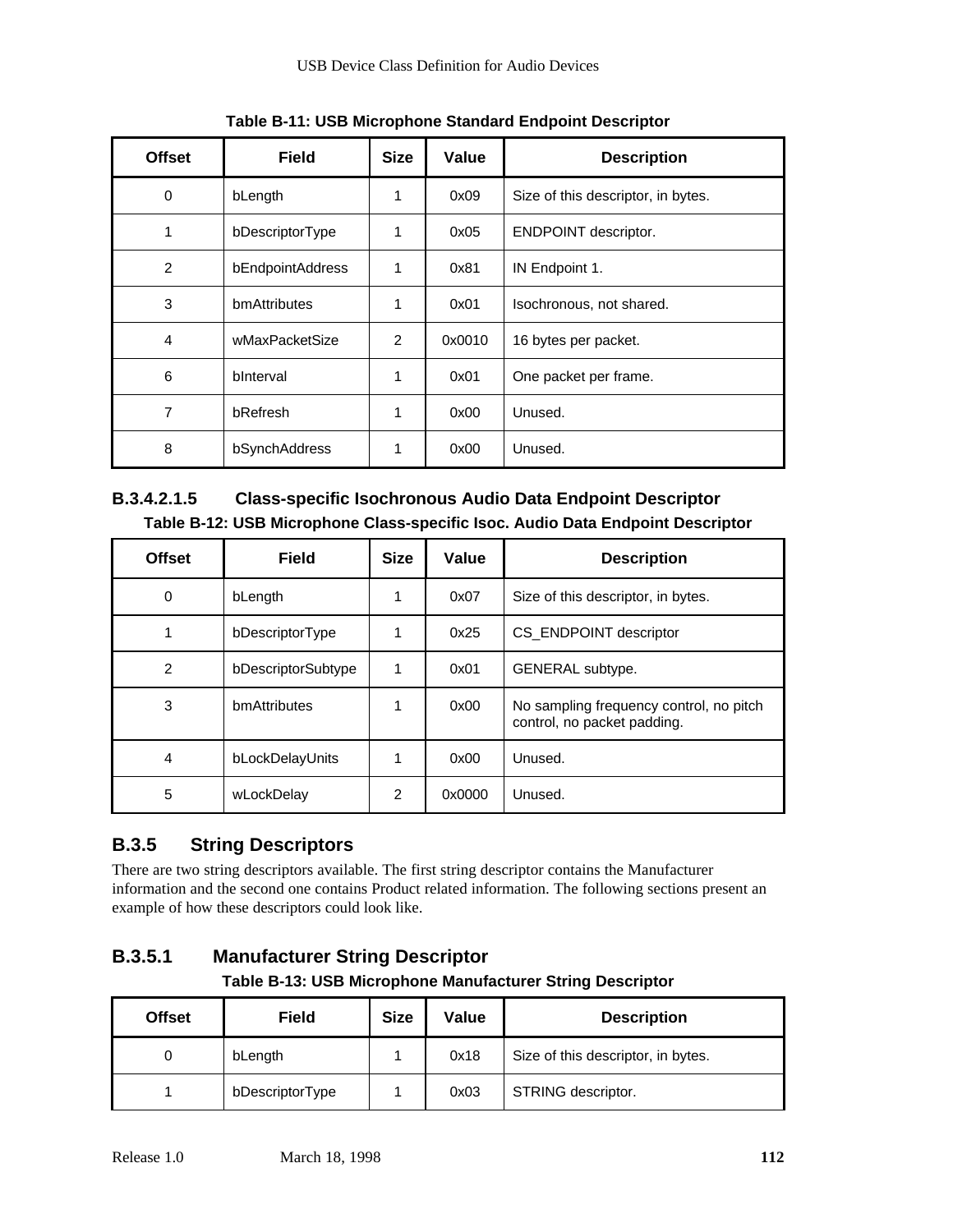| <b>Offset</b>  | <b>Field</b> | <b>Size</b> | <b>Value</b>                                                                                               | <b>Description</b> |
|----------------|--------------|-------------|------------------------------------------------------------------------------------------------------------|--------------------|
| $\overline{2}$ | bString      | 1           | 0x0054<br>0x0048<br>0x0045<br>0x0020<br>0x0043<br>0x004F<br>0x004D<br>0x0050<br>0x0041<br>0x004E<br>0x0059 | "THE COMPANY"      |

# **B.3.5.2 Product String Descriptor**

#### **Table B-14: USB Microphone Product String Descriptor**

| <b>Offset</b> | <b>Field</b>    | <b>Size</b> | <b>Value</b>                                                                                     | <b>Description</b>                 |
|---------------|-----------------|-------------|--------------------------------------------------------------------------------------------------|------------------------------------|
| $\mathbf 0$   | bLength         | 1           | 0x18                                                                                             | Size of this descriptor, in bytes. |
| 1             | bDescriptorType | 1           | 0x03                                                                                             | STRING descriptor.                 |
| 2             | bString         | 1           | 0x004D<br>0x0069<br>0x0063<br>0x0072<br>0x006F<br>0x0070<br>0x0068<br>0x006F<br>0x006E<br>0x0065 | "Microphone"                       |

## **B.4 Requests**

#### **B.4.1 Standard Requests**

The microphone supports all necessary standard requests.

#### **B.4.2 Class-specific Requests**

There are no class-specific requests supported.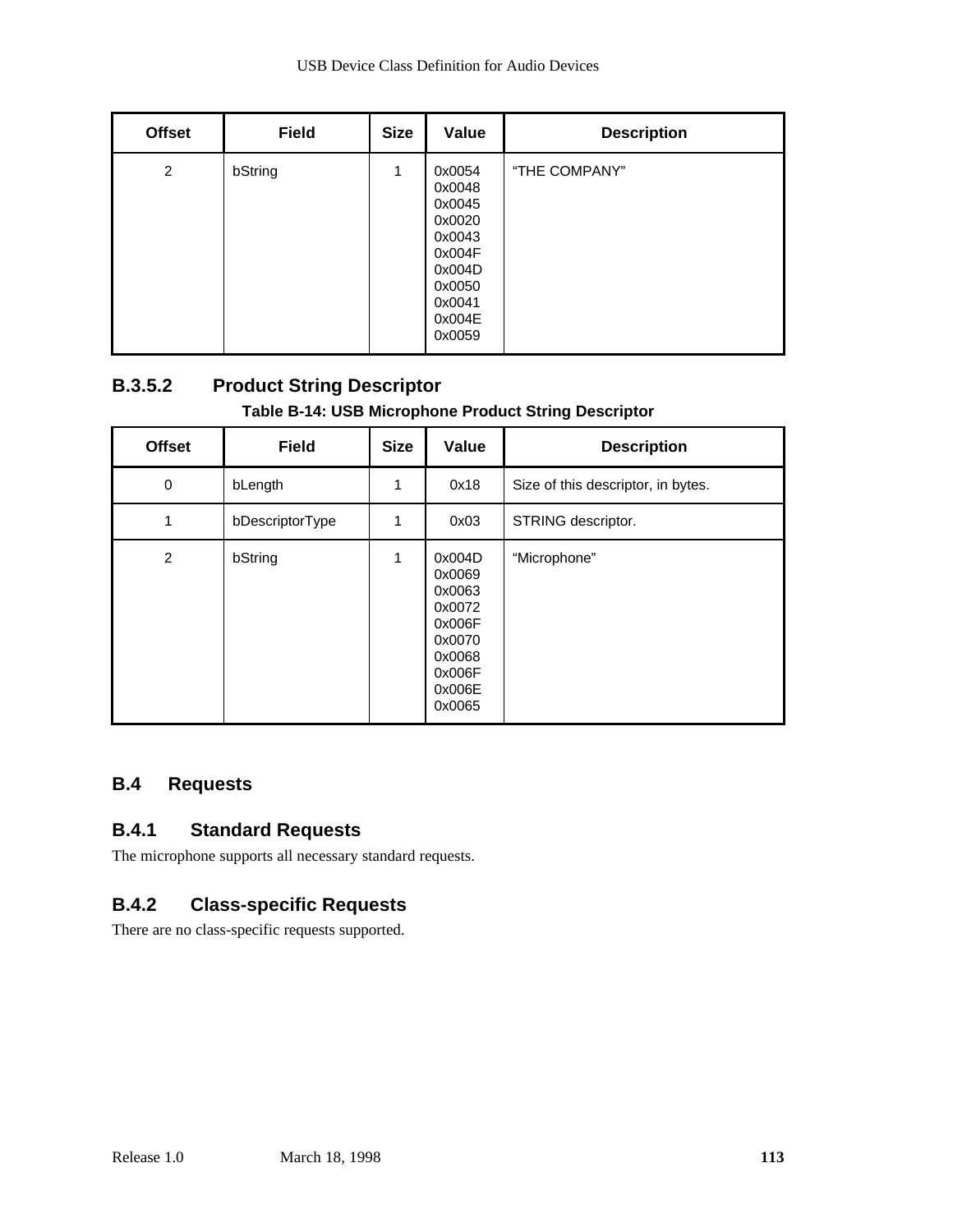# **Appendix C. Example 2: USB Telephone (Informative)**

#### **C.1 Product Description**

This is a USB Telephone with 16-bit 8KHz input and output. It has a handset and Phone line in and out connectors. Selector Units are used to allow the Host to talk directly to the telephone line or to allow the handset to be used with the Host for an Internet telephone call. This is an analog device. The telephone line and handset signals are analog and all switching is performed in the analog domain. The digital USB audio stream, coming from AudioStreaming interface 1 is converted to the analog domain before entering the audio function through Input Terminal ID3. Likewise, the analog signal coming from Selector Unit ID9 is delivered to Output Terminal ID6 and converted back to the digital domain before it is delivered to AudioStreaming interface 2.



**Figure C-1: USB Telephone Topology**

It is a neat device, but telephones that are much more elaborate could be constructed with speakerphone and acoustic echo cancellation incorporated.

#### **C.2 Descriptor Hierarchy**

This USB Telephone device includes an AudioControl interface (0) and two AudioStreaming interfaces  $(1&2)$ . The AudioStreaming interfaces both feature two alternate settings. The first alternate setting (Alternate Setting 0) has zero bandwidth associated with it so that switching to this alternate setting effectively frees all allocated bandwidth on the USB for this device. Zero bandwidth is indicated by the lack of a streaming endpoint. Alternate Setting 1 is the operational part of the interface and it has one isochronous endpoint. Figure presents the descriptor hierarchy.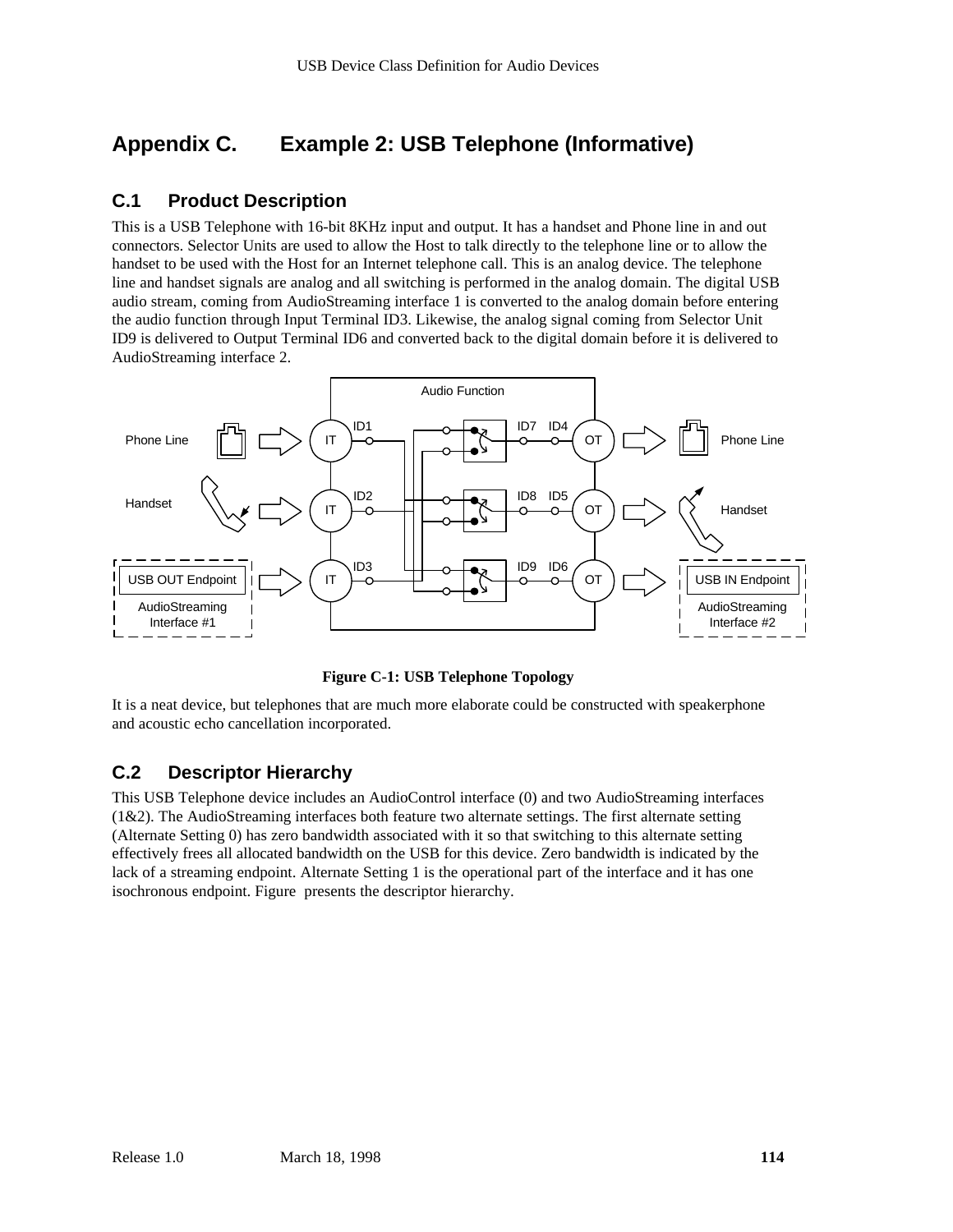



**Figure C-2: USB Telephone Descriptor Hierarchy**

# **C.3 Descriptors**

The following sections present all the descriptors that are used to describe the device.

# **C.3.1 Device Descriptor**

**Table C-1: USB Telephone Device Descriptor**

| <b>Offset</b> | <b>Field</b>        | <b>Size</b> | Value  | <b>Description</b>                   |
|---------------|---------------------|-------------|--------|--------------------------------------|
| 0             | bLength             |             | 0x12   | Size of this descriptor, in bytes.   |
|               | bDescriptorType     |             | 0x01   | DEVICE descriptor.                   |
| 2             | bcdUSB              | 2           | 0x0100 | 1.00 - current revision of USB spec. |
| 4             | <b>bDeviceClass</b> |             | 0x00   | Device defined at Interface level.   |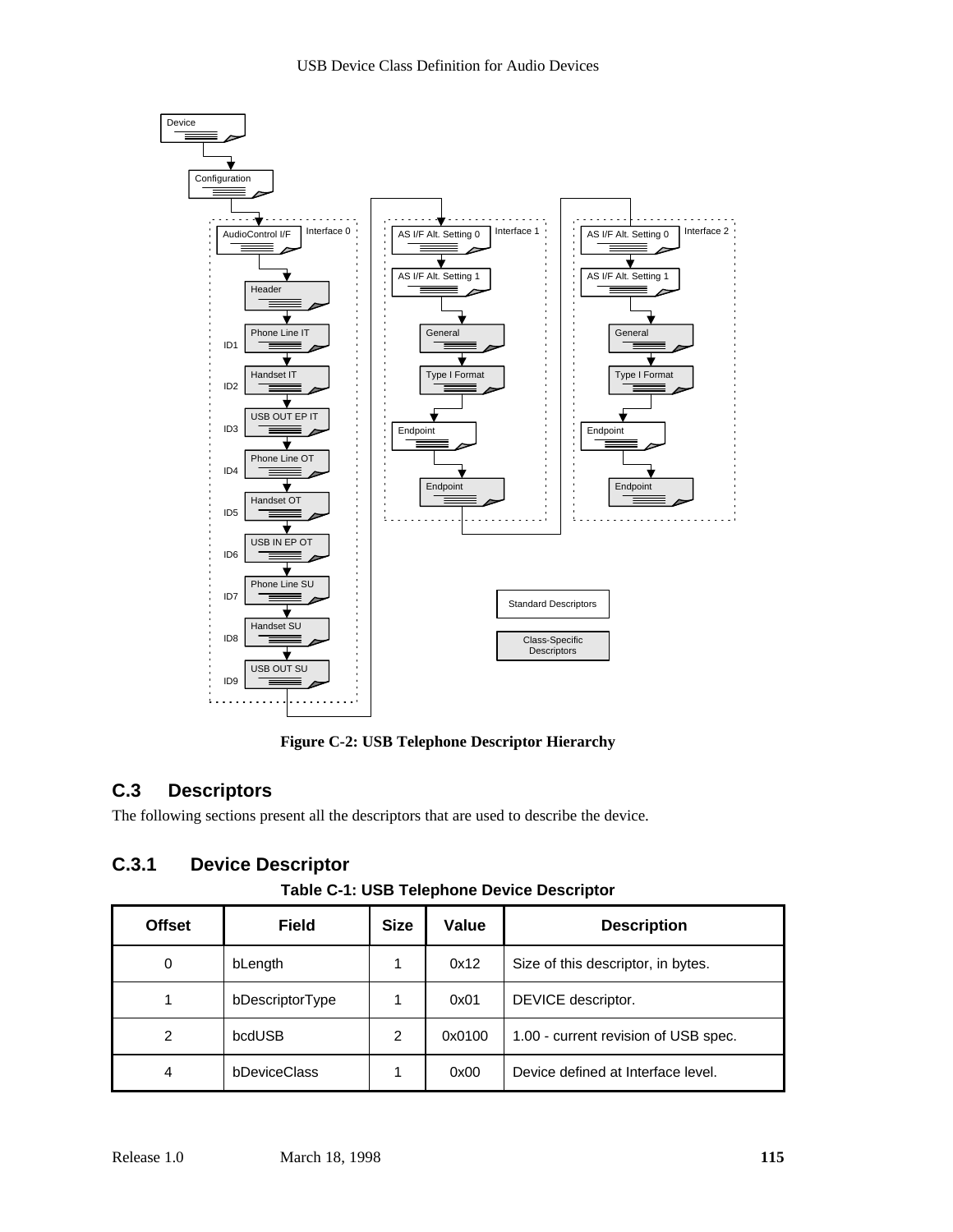| <b>Offset</b>  | <b>Field</b>           | <b>Size</b> | Value  | <b>Description</b>                                                                                      |
|----------------|------------------------|-------------|--------|---------------------------------------------------------------------------------------------------------|
| 5              | bDeviceSubClass        | 1           | 0x00   | Unused.                                                                                                 |
| 6              | bDeviceProtocol        | 1           | 0x00   | Unused.                                                                                                 |
| $\overline{7}$ | bMaxPacketSize0        | 1           | 0x08   | 8 bytes.                                                                                                |
| 8              | idVendor               | 2           | 0xXXXX | Vendor ID.                                                                                              |
| 10             | <i>idProduct</i>       | 2           | 0xXXXX | Product ID.                                                                                             |
| 12             | bcdDevice              | 2           | 0xXXXX | Device Release Code.                                                                                    |
| 14             | iManufacturer          | 1           | 0x01   | Index to string descriptor that contains<br>the string <your name=""> in Unicode.</your>                |
| 15             | <b>iProduct</b>        | 1           | 0x02   | Index to string descriptor that contains<br>the string <your name="" product=""> in<br/>Unicode.</your> |
| 16             | <b>iSerialNumber</b>   | 1           | 0x00   | Unused.                                                                                                 |
| 17             | bNumConfiguration<br>s | 1           | 0x01   | One configuration.                                                                                      |

# **C.3.2 Configuration Descriptor**

#### **Table C-2: USB Telephone Configuration Descriptor**

| <b>Offset</b>  | <b>Field</b>        | <b>Size</b> | Value  | <b>Description</b>                                                               |
|----------------|---------------------|-------------|--------|----------------------------------------------------------------------------------|
| 0              | bLength             |             | 0x09   | Size of this descriptor, in bytes.                                               |
| 1              | bDescriptorType     | 1           | 0x02   | CONFIGURATION descriptor.                                                        |
| 2              | wTotalLength        | 2           | 0x00XX | Length of the total configuration block,<br>including this descriptor, in bytes. |
| $\overline{4}$ | bNumInterfaces      |             | 0x03   | Three interfaces                                                                 |
| 5              | bConfigurationValue | 1           | 0x01   | ID of this configuration                                                         |
| 6              | iConfiguration      |             | 0x00   | Unused.                                                                          |
| 7              | bmAttributes        | 1           | 0x60   | Self Powered Remote Wakeup capable.                                              |
| 8              | MaxPower            | 1           | 0x00   | Not applicable.                                                                  |

# **C.3.3 AudioControl Interface Descriptor**

The AudioControl interface describes the device structure and is used to manipulate the Audio Controls.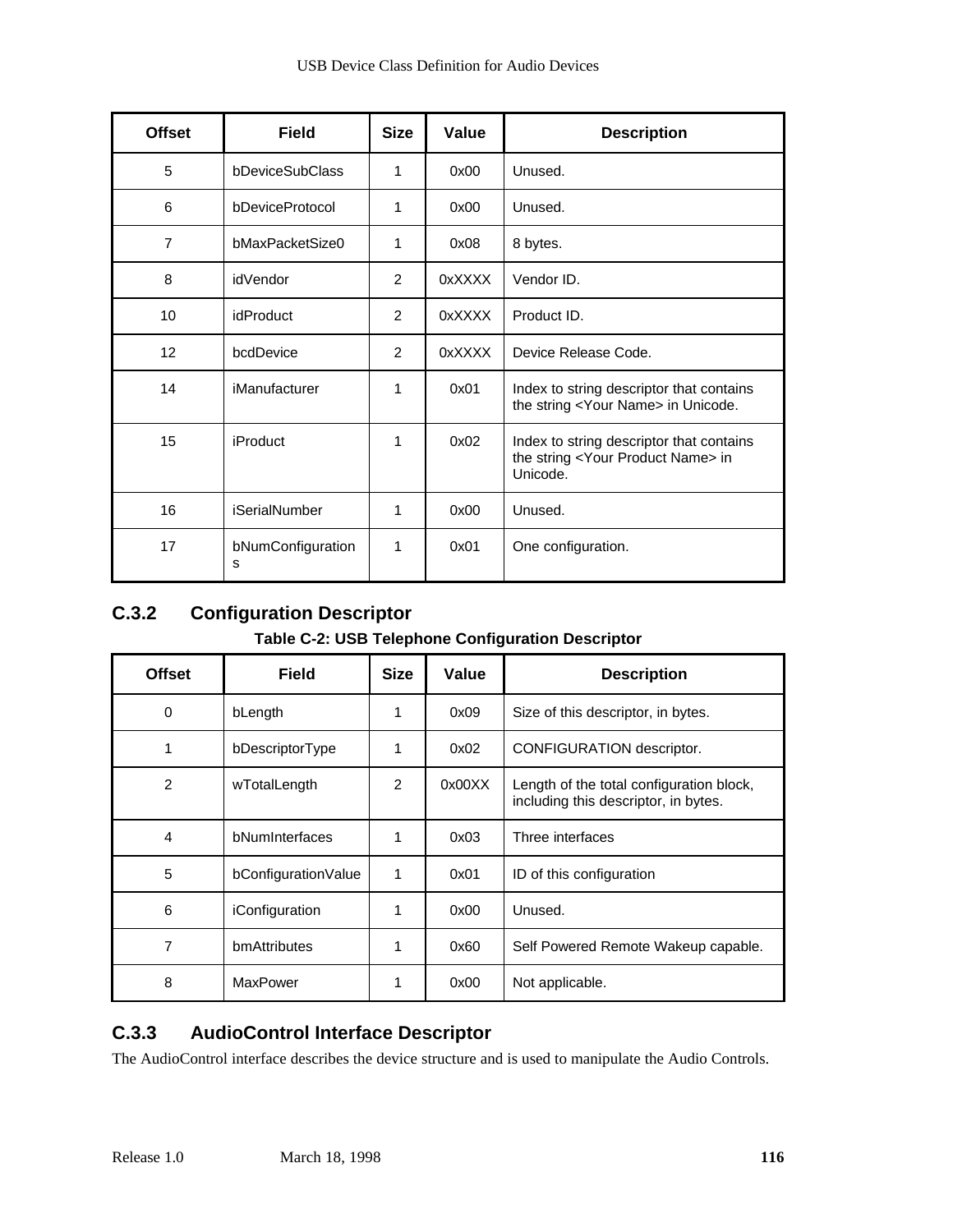### **C.3.3.1 Standard AC Interface Descriptor**

The AudioControl interface has no dedicated endpoints associated with it. It uses the default pipe (endpoint 0) for all communication purposes. Class-specific AudioControl Requests are sent using the default pipe. There is no Status Interrupt endpoint provided.

| <b>Offset</b>  | <b>Field</b>       | <b>Size</b> | Value | <b>Description</b>                 |
|----------------|--------------------|-------------|-------|------------------------------------|
| 0              | bLength            | 1           | 0x09  | Size of this descriptor, in bytes. |
| 1              | bDescriptorType    | 1           | 0x04  | <b>INTERFACE descriptor.</b>       |
| 2              | bInterfaceNumber   | 1           | 0x00  | Index of this interface.           |
| 3              | bAlternateSetting  | 1           | 0x00  | Index of this setting.             |
| $\overline{4}$ | bNumEndpoints      | 1           | 0x00  | 0 endpoints.                       |
| 5              | bInterfaceClass    | 1           | 0x01  | AUDIO.                             |
| 6              | bInterfaceSubclass | 1           | 0x01  | AUDIO_CONTROL.                     |
| 7              | bInterfaceProtocol | 1           | 0x00  | Unused.                            |
| 8              | ilnterface         | 1           | 0x00  | Unused.                            |

**Table C-3: USB Telephone Standard AC Interface Descriptor**

## **C.3.3.2 Class-specific Interface Descriptor**

The Class-specific AC interface descriptor is always headed by a Header descriptor that contains general information about the AudioControl interface. It contains all the pointers needed to describe the Audio Interface Collection, associated with the described audio function.

| <b>Offset</b>  | <b>Field</b>       | <b>Size</b> | Value  | <b>Description</b>                                                    |
|----------------|--------------------|-------------|--------|-----------------------------------------------------------------------|
| 0              | bLength            |             | 0x0A   | Size of this descriptor, in bytes.                                    |
| 1              | bDescriptorType    |             | 0x24   | CS INTERFACE.                                                         |
| $\overline{2}$ | bDescriptorSubtype | 1           | 0x01   | HEADER subtype.                                                       |
| 3              | bcdADC             | 2           | 0x0100 | Revision of class specification - 1.0                                 |
| 5              | wTotalLength       | 2           | 0x0064 | Total size of class specific descriptors.                             |
| $\overline{7}$ | bInCollection      |             | 0x02   | Number of streaming interfaces                                        |
| 8              | baInterfaceNr(1)   |             | 0x01   | AudioStreaming interface 1 belongs to<br>this AudioControl interface. |
| 9              | BaInterfaceNr(2)   |             | 0x02   | AudioStreaming interface 2 belongs to<br>this AudioControl interface. |

**Table C-4: USB Telephone Class-specific Interface Descriptor**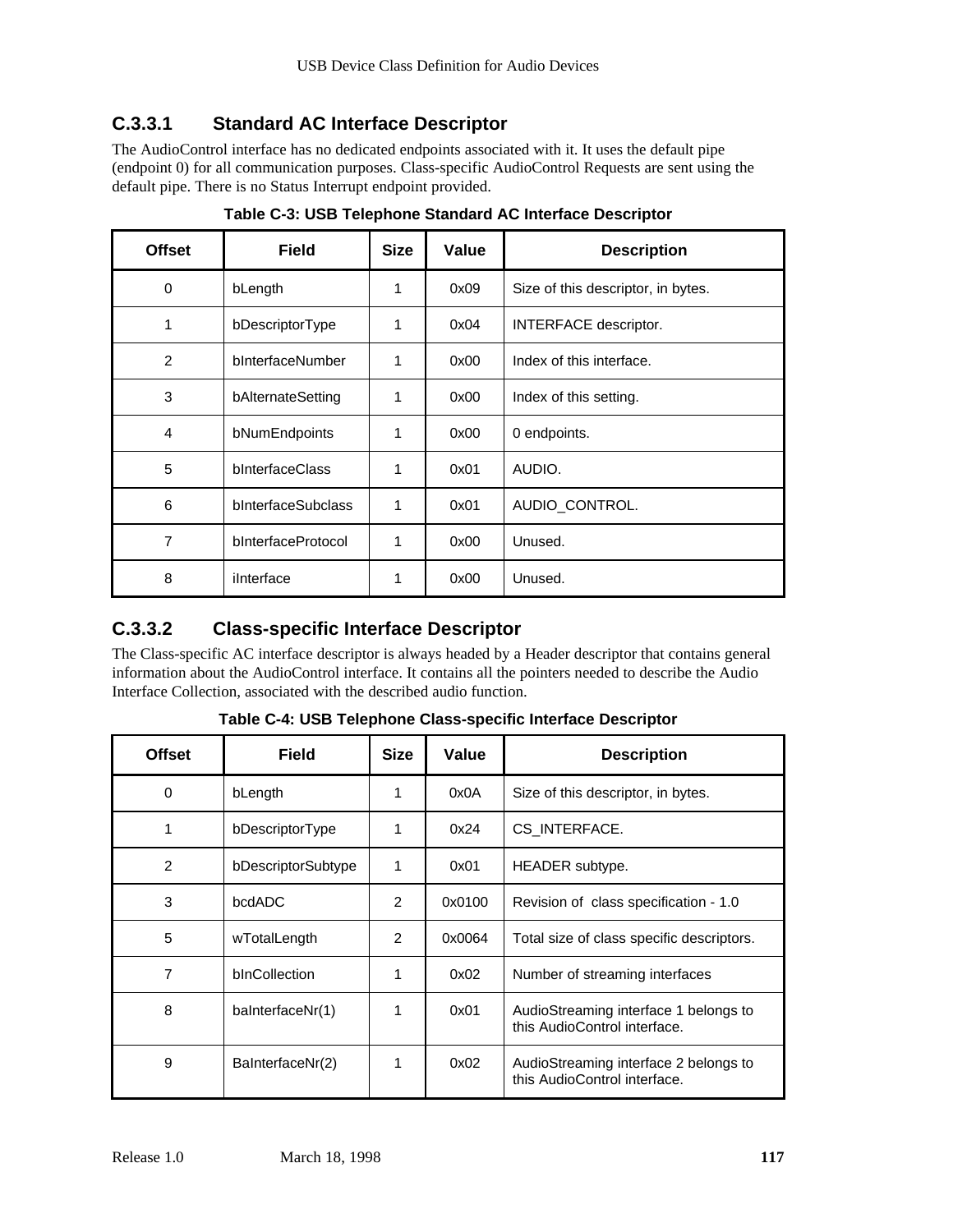# **C.3.3.3 Input Terminal Descriptor (ID1)**

This descriptor describes the Input Terminal that represents the analog telephone line input. The audio channel cluster on the single Output Pin contains a single logical channel (bNrChannels=1) and there is no spatial location associated with this mono channel (wChannelConfig=0x0000).

This is the input part of a bi-directional Terminal and therefore has an associated Output Terminal (ID4).

**Offset Field Size Value Description** 0 bLength 1 0x0C Size of this descriptor, in bytes. 1 bDescriptorType | 1 | 0x24 | CS\_INTERFACE. 2 | bDescriptorSubtype | 1 | 0x02 | INPUT\_TERMINAL subtype. 3 bTerminalID 1 0x01 ID of this Terminal. 4 | wTerminalType | 2 | 0x0501 | Terminal is Phone Line In. 6 bAssocTerminal 1 0x04 Associated with Phone Line Out Terminal. 7 bNrChannels 1 1 0x01 One channel. 8 | wChannelConfig | 2 | 0x0000 | Mono sets no position bits. 10 | iChannelNames | 1 | 0x00 | Unused. 11 | iTerminal 1 | 0x00 Unused.

**Table C-5: USB Telephone Input Terminal Descriptor (ID1)**

# **C.3.3.4 Input Terminal Descriptor (ID2)**

This descriptor describes the telephone handset input microphone. The audio channel cluster on the single Output Pin contains a single logical channel (bNrChannels=1) and there is no spatial location associated with this mono channel (wChannelConfig=0x0000).

This is the input part of a bi-directional Terminal and therefore has an associated Output Terminal (ID5).

**Table C-6: USB Telephone Input Terminal Descriptor (ID2)**

| <b>Offset</b>  | <b>Field</b>       | <b>Size</b> | Value  | <b>Description</b>                    |
|----------------|--------------------|-------------|--------|---------------------------------------|
| 0              | bLength            |             | 0x0C   | Size of this descriptor, in bytes.    |
| 1              | bDescriptorType    | 1           | 0x24   | CS INTERFACE.                         |
| $\overline{2}$ | bDescriptorSubtype | 1           | 0x02   | INPUT_TERMINAL subtype.               |
| 3              | bTerminalID        |             | 0x02   | ID of this Terminal.                  |
| 4              | wTerminalType      | 2           | 0x0401 | Terminal is Handset In.               |
| 6              | bAssocTerminal     |             | 0x05   | Associated with Handset Out Terminal. |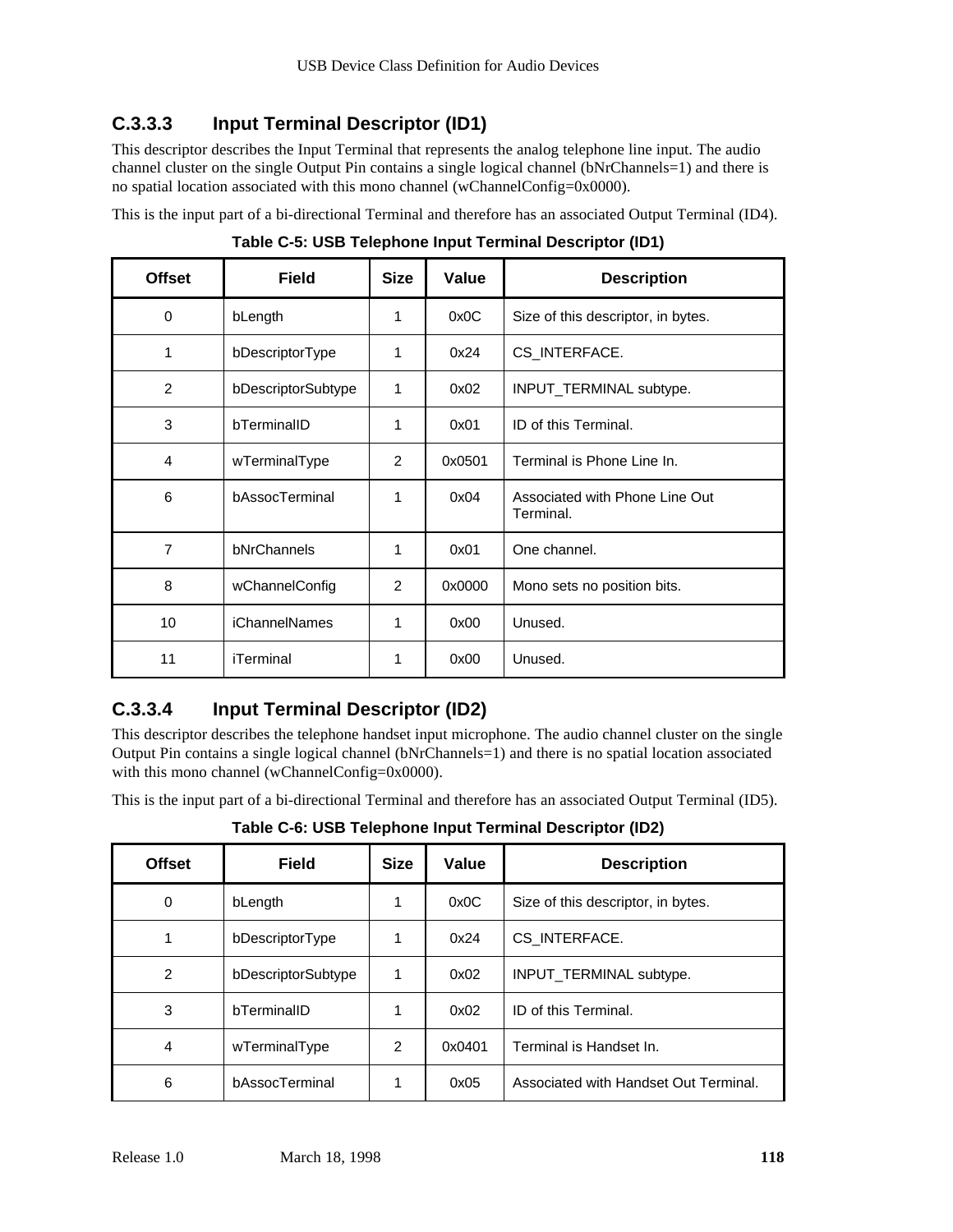| <b>Offset</b> | <b>Field</b>         | <b>Size</b>    | Value  | <b>Description</b>          |
|---------------|----------------------|----------------|--------|-----------------------------|
| 7             | bNrChannels          |                | 0x01   | One channel.                |
| 8             | wChannelConfig       | $\overline{2}$ | 0x0000 | Mono sets no position bits. |
| 10            | <b>iChannelNames</b> |                | 0x00   | Unused.                     |
| 11            | iTerminal            |                | 0x04   | Unused.                     |

# **C.3.3.5 Input Terminal Descriptor (ID3)**

This descriptor describes the USB stream from the Host to the telephone set. The audio channel cluster on the single Output Pin contains a single logical channel (bNrChannels=1) and there is no spatial location associated with this mono channel (wChannelConfig=0x0000).

This is the input part of a bi-directional Terminal and therefore has an associated Output Terminal (ID6).

**Table C-7: USB Telephone Input Terminal Descriptor (ID3)**

| <b>Offset</b>  | <b>Field</b>         | <b>Size</b>   | Value  | <b>Description</b>                             |
|----------------|----------------------|---------------|--------|------------------------------------------------|
| 0              | bLength              | 1             | 0x0C   | Size of this descriptor, in bytes.             |
| 1              | bDescriptorType      | 1             | 0x24   | CS_INTERFACE.                                  |
| 2              | bDescriptorSubtype   | 1             | 0x02   | INPUT_TERMINAL subtype.                        |
| 3              | bTerminalID          | 1             | 0x03   | ID of this Terminal.                           |
| $\overline{4}$ | wTerminalType        | 2             | 0x0101 | Terminal is USB Streaming In.                  |
| 6              | bAssocTerminal       | 1             | 0x06   | Associated with USB Streaming out<br>Terminal. |
| $\overline{7}$ | bNrChannels          | 1             | 0x01   | One channel.                                   |
| 8              | wChannelConfig       | $\mathcal{P}$ | 0x0000 | Mono sets no position bits.                    |
| 10             | <b>iChannelNames</b> | 1             | 0x00   | Unused.                                        |
| 11             | iTerminal            |               | 0x05   | Unused.                                        |

# **C.3.3.6 Output Terminal Descriptor (ID4)**

This descriptor describes the Output Terminal that represents the analog telephone line output. The audio channel cluster on the single Input Pin contains a single logical channel.

This is the output part of a bi-directional Terminal and therefore has an associated Input Terminal (ID1).

**Table C-8: USB Telephone Output Terminal Descriptor (ID4)**

| <b>Offset</b> | Field   | <b>Size</b> | Value | <b>Description</b>                 |
|---------------|---------|-------------|-------|------------------------------------|
|               | bLength |             | 0x09  | Size of this descriptor, in bytes. |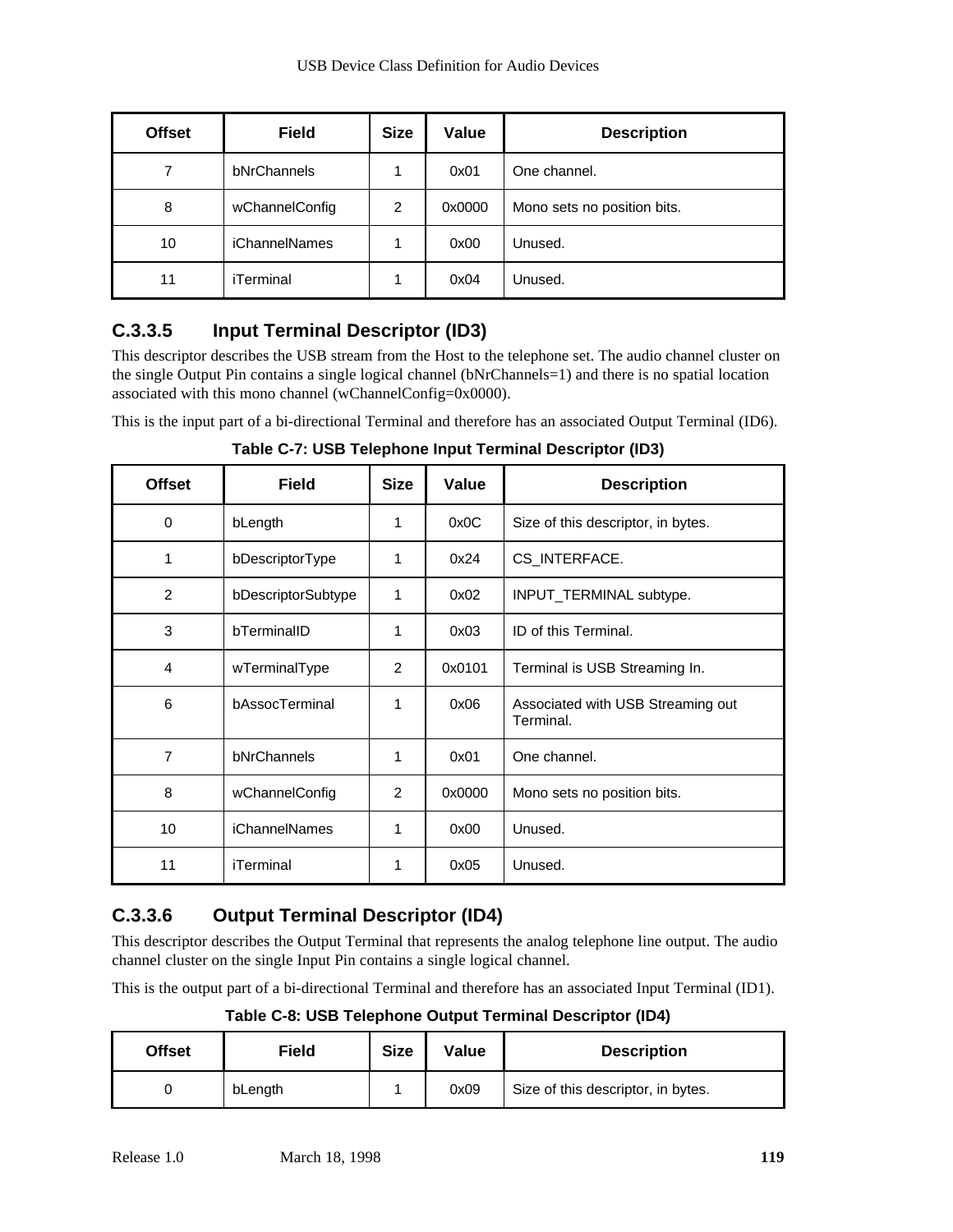| <b>Offset</b>  | <b>Field</b>       | <b>Size</b>    | Value  | <b>Description</b>                      |
|----------------|--------------------|----------------|--------|-----------------------------------------|
| 1              | bDescriptorType    | 1              | 0x24   | CS_INTERFACE.                           |
| $\overline{2}$ | bDescriptorSubtype | 1              | 0x03   | <b>OUTPUT TERMINAL subtype.</b>         |
| 3              | bTerminalID        | 1              | 0x04   | ID of this Terminal.                    |
| $\overline{4}$ | wTerminalType      | $\overline{2}$ | 0x0501 | Terminal is Phone Line Out.             |
| 6              | bAssocTerminal     | 1              | 0x01   | Associated with Phone Line In Terminal. |
| 7              | bSourceID          |                | 0x07   | From Phone Line Selector Unit.          |
| 8              | iTerminal          | 1              | 0x06   | Unused.                                 |

# **C.3.3.7 Output Terminal Descriptor (ID5)**

This descriptor describes the telephone handset output earpiece. The audio channel cluster on the single Input Pin contains a single logical channel.

This is the output part of a bi-directional Terminal and therefore has an associated Input Terminal (ID2).

| <b>Offset</b>  | <b>Field</b>       | <b>Size</b> | Value  | <b>Description</b>                   |
|----------------|--------------------|-------------|--------|--------------------------------------|
| 0              | bLength            | 1           | 0x09   | Size of this descriptor, in bytes.   |
| 1              | bDescriptorType    | 1           | 0x24   | CS INTERFACE.                        |
| $\overline{2}$ | bDescriptorSubtype | 1           | 0x03   | OUTPUT_TERMINAL subtype.             |
| 3              | bTerminalID        | 1           | 0x05   | ID of this Terminal.                 |
| $\overline{4}$ | wTerminalType      | 2           | 0x0401 | Terminal is Handset Out.             |
| 6              | bAssocTerminal     | 1           | 0x01   | Associated with Handset In Terminal. |
| 7              | bSourceID          | 1           | 0x08   | From Handset Selector Unit.          |
| 8              | iTerminal          |             | 0x00   | Unused.                              |

**Table C-9: USB Telephone Output Terminal Descriptor (ID5)**

# **C.3.3.8 Output Terminal Descriptor (ID6)**

This descriptor describes the USB stream from the telephone set to the Host. The audio channel cluster on the single Input Pin contains a single logical channel.

This is the output part of a bi-directional Terminal and therefore has an associated Input Terminal (ID3).

**Table C-10: USB Telephone Output Terminal Descriptor (ID6)**

| <b>Offset</b> | Field   | <b>Size</b> | Value | <b>Description</b>                 |
|---------------|---------|-------------|-------|------------------------------------|
|               | bLength |             | 0x09  | Size of this descriptor, in bytes. |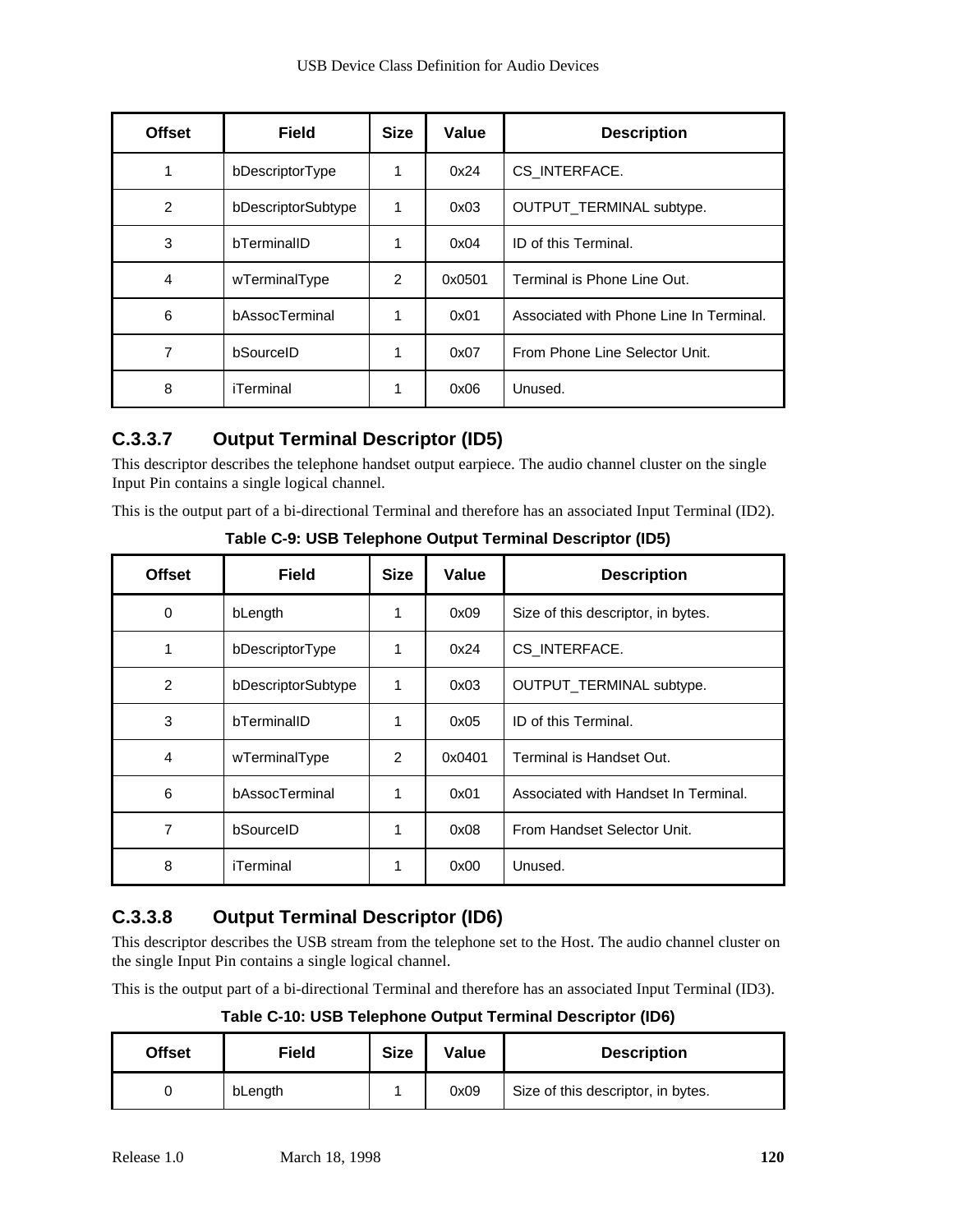| <b>Offset</b> | <b>Field</b>       | <b>Size</b> | Value  | <b>Description</b>                            |
|---------------|--------------------|-------------|--------|-----------------------------------------------|
| 1             | bDescriptorType    |             | 0x24   | CS_INTERFACE.                                 |
| 2             | bDescriptorSubtype | 1           | 0x03   | OUTPUT_TERMINAL subtype.                      |
| 3             | bTerminalID        |             | 0x06   | ID of this Terminal.                          |
| 4             | wTerminalType      | 2           | 0x0101 | Terminal is USB Streaming Out.                |
| 6             | bAssocTerminal     |             | 0x03   | Associated with USB Streaming In<br>Terminal. |
| 7             | bSourceID          | 1           | 0x09   | From USB Selector Unit.                       |
| 8             | iTerminal          |             | 0x00   | Unused.                                       |

# **C.3.3.9 Selector Unit Descriptor (ID7)**

This descriptor describes the Selector Unit connected to the Phone Line Out Output Terminal. Either Handset In or USB In signals can be selected.

| <b>Offset</b>  | <b>Field</b>       | <b>Size</b> | Value | <b>Description</b>                 |
|----------------|--------------------|-------------|-------|------------------------------------|
| 0              | bLength            | 1           | 0x09  | Size of this descriptor, in bytes. |
| 1              | bDescriptorType    | 1           | 0x24  | CS_INTERFACE.                      |
| $\overline{2}$ | bDescriptorSubtype | 1           | 0x05  | SELECTOR_UNIT subtype.             |
| 3              | bUnitD             | 1           | 0x07  | ID of this Unit.                   |
| 4              | bNrInPins          | 1           | 0x02  | Number of input pins.              |
| 6              | baSourceID(1)      | 1           | 0x02  | From Handset In Terminal.          |
| 7              | baSourceID(2)      | 1           | 0x03  | From USB Streaming In Terminal.    |
| 8              | iSelector          | 1           | 0x00  | Unused.                            |

**Table C-11: USB Telephone Selector Unit Descriptor (ID7)**

# **C.3.3.10 Selector Unit Descriptor (ID8)**

This descriptor describes the Selector Unit connected to the Handset Out Output Terminal. Either Phone Line In or USB In signals can be selected.

| <b>Offset</b> | Field           | <b>Size</b> | Value | <b>Description</b>                 |
|---------------|-----------------|-------------|-------|------------------------------------|
| 0             | bLength         |             | 0x09  | Size of this descriptor, in bytes. |
|               | bDescriptorType |             | 0x24  | CS INTERFACE.                      |

**Table C-12: USB Telephone Selector Unit Descriptor (ID8)**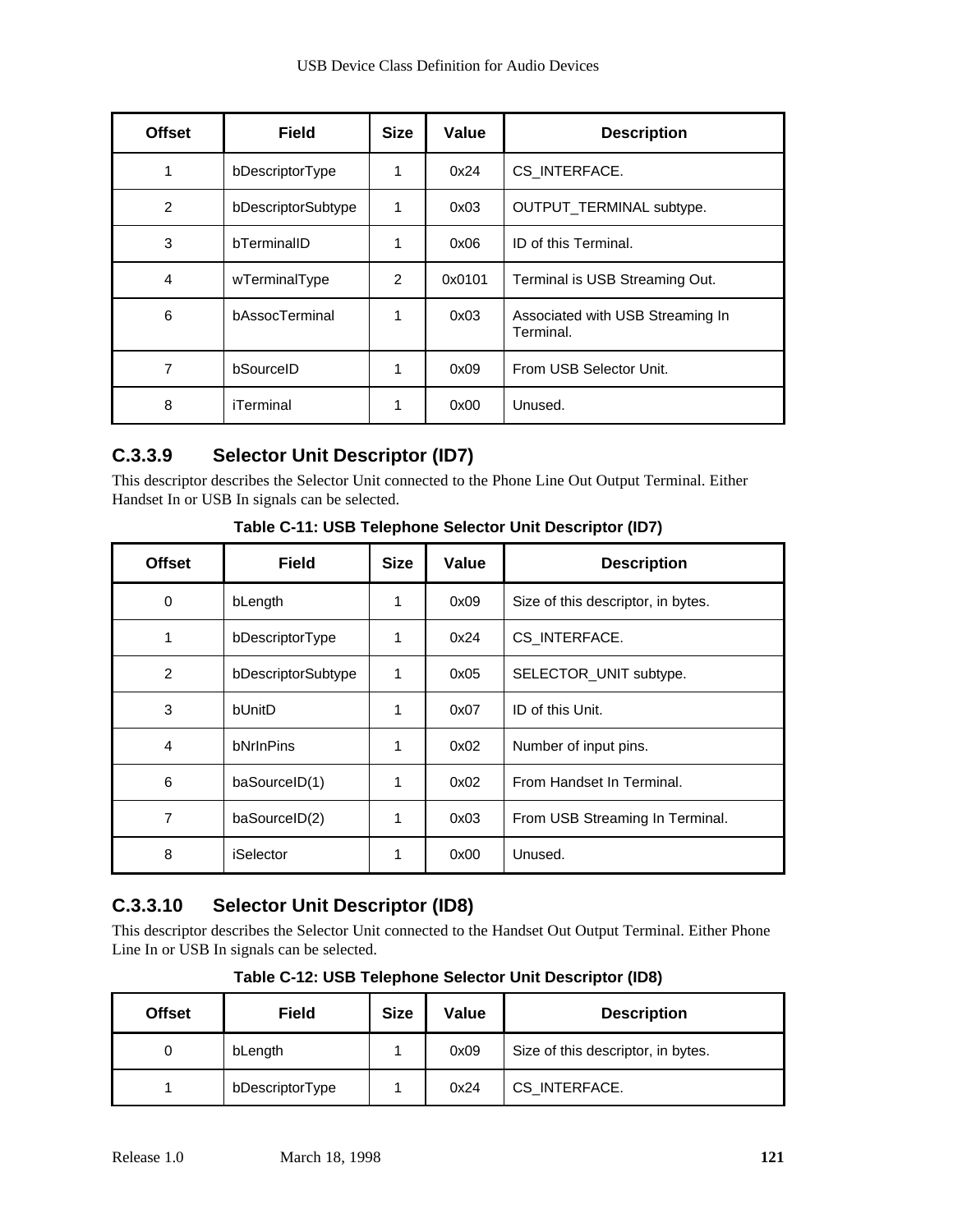| <b>Offset</b>  | <b>Field</b>       | <b>Size</b> | Value | <b>Description</b>              |
|----------------|--------------------|-------------|-------|---------------------------------|
| $\overline{2}$ | bDescriptorSubtype | 1           | 0x05  | SELECTOR_UNIT subtype.          |
| 3              | bUnitD             |             | 0x08  | ID of this Unit.                |
| 4              | bNrInPins          |             | 0x02  | Number of input pins.           |
| 6              | baSourceID(1)      |             | 0x01  | From Phone Line In Terminal.    |
| 7              | baSourceID(2)      |             | 0x03  | From USB Streaming In Terminal. |
| 8              | iSelector          |             | 0x00  | Unused.                         |

# **C.3.3.11 Selector Unit Descriptor (ID9)**

This descriptor describes the Selector Unit connected to the USB Streaming Out Output Terminal. Either Phone Line In or Handset In signals can be selected.

| <b>Offset</b>  | <b>Field</b>       | <b>Size</b> | Value | <b>Description</b>                 |
|----------------|--------------------|-------------|-------|------------------------------------|
| 0              | bLength            |             | 0x09  | Size of this descriptor, in bytes. |
| 1              | bDescriptorType    |             | 0x24  | CS_INTERFACE.                      |
| $\overline{2}$ | bDescriptorSubtype | 1           | 0x05  | SELECTOR_UNIT subtype.             |
| 3              | bUnitD             | 1           | 0x09  | ID of this Unit                    |
| 4              | bNrInPins          |             | 0x02  | Number of input pins.              |
| 6              | baSourceID(1)      |             | 0x01  | From Phone Line In Terminal.       |
| 7              | baSourceID(2)      |             | 0x02  | From Handset In Terminal.          |
| 8              | iSelector          |             | 0x00  | Unused.                            |

**Table C-13: USB Telephone Selector Unit Descriptor (ID9)**

# **C.3.4 AudioStreaming Interface 1 Descriptor**

The AudioStreaming interface 1 is used for streaming audio from the Host to the USB Telephone device. AudioStreaming interface 1 has two alternate settings. The first is the zero bandwidth alternate setting (Alternate Setting 0), used to reclaim USB bandwidth. It is also the default alternate setting. The second alternate setting (1) is the fully operational setting for the Host to Device streaming communication.

#### **C.3.4.1 Zero-bandwidth Alternate Setting 0**

#### **C.3.4.1.1.1 Standard Interface Descriptor**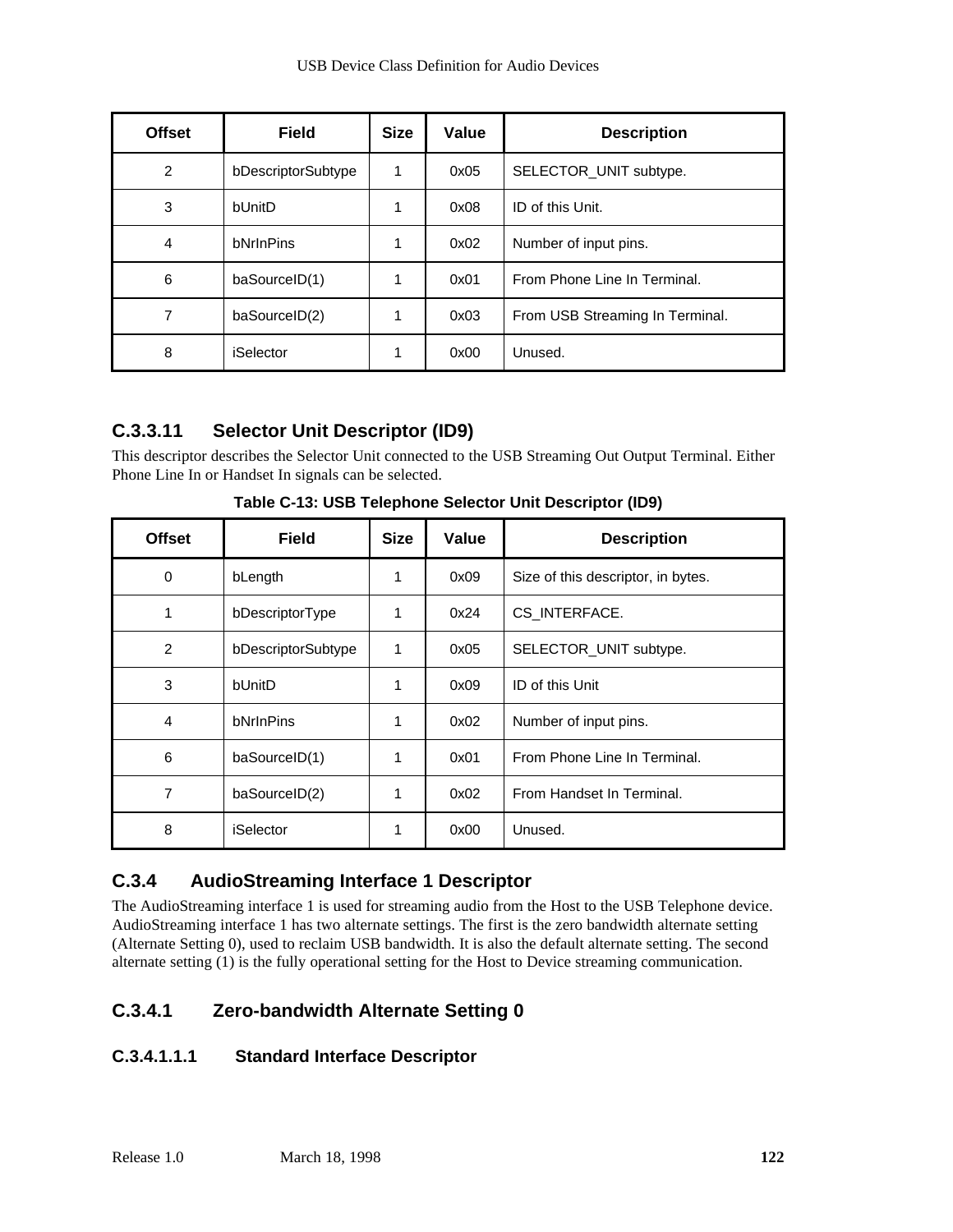| <b>Offset</b>  | <b>Field</b>       | <b>Size</b> | Value | <b>Description</b>                 |
|----------------|--------------------|-------------|-------|------------------------------------|
| 0              | bLength            | 1           | 0x09  | Size of this descriptor, in bytes. |
| 1              | bDescriptorType    | 1           | 0x04  | INTERFACE descriptor.              |
| 2              | bInterfaceNumber   | 1           | 0x01  | Index of this interface.           |
| 3              | bAlternateSetting  | 1           | 0x00  | Index of this setting.             |
| $\overline{4}$ | bNumEndpoints      | 1           | 0x00  | 0 endpoints.                       |
| 5              | bInterfaceClass    | 1           | 0x01  | AUDIO.                             |
| 6              | bInterfaceSubclass | 1           | 0x02  | AUDIO_STREAMING.                   |
| 7              | bInterfaceProtocol | 1           | 0x00  | Unused.                            |
| 8              | ilnterface         | 1           | 0x00  | Unused.                            |

**Table C-14: USB Telephone Standard Interface Descriptor (Alt. Set. 0)**

## **C.3.4.2 Operational Alternate Setting 1**

**C.3.4.2.1.1 Standard AS Interface Descriptor Table C-15: USB Telephone Standard AS Interface Descriptor**

| <b>Offset</b>  | <b>Field</b>       | <b>Size</b> | Value | <b>Description</b>                 |
|----------------|--------------------|-------------|-------|------------------------------------|
| 0              | bLength            | 1           | 0x09  | Size of this descriptor, in bytes. |
| 1              | bDescriptorType    | 1           | 0x04  | <b>INTERFACE descriptor.</b>       |
| 2              | bInterfaceNumber   | 1           | 0x01  | Index of this interface.           |
| 3              | bAlternateSetting  | 1           | 0x01  | Index of this setting.             |
| 4              | bNumEndpoints      | 1           | 0x01  | 1 endpoint.                        |
| 5              | bInterfaceClass    | 1           | 0x01  | AUDIO.                             |
| 6              | bInterfaceSubclass | 1           | 0x02  | AUDIO_STREAMING.                   |
| $\overline{7}$ | bInterfaceProtocol | 1           | 0x00  | Unused.                            |
| 8              | ilnterface         | 1           | 0x00  | Unused.                            |

# **C.3.4.2.1.2 Class-specific AS Interface Descriptor**

**Table C-16: USB Telephone Class-specific AS Interface Descriptor**

| <b>Offset</b> | Field | <b>Size</b> | Value | <b>Description</b> |
|---------------|-------|-------------|-------|--------------------|
|---------------|-------|-------------|-------|--------------------|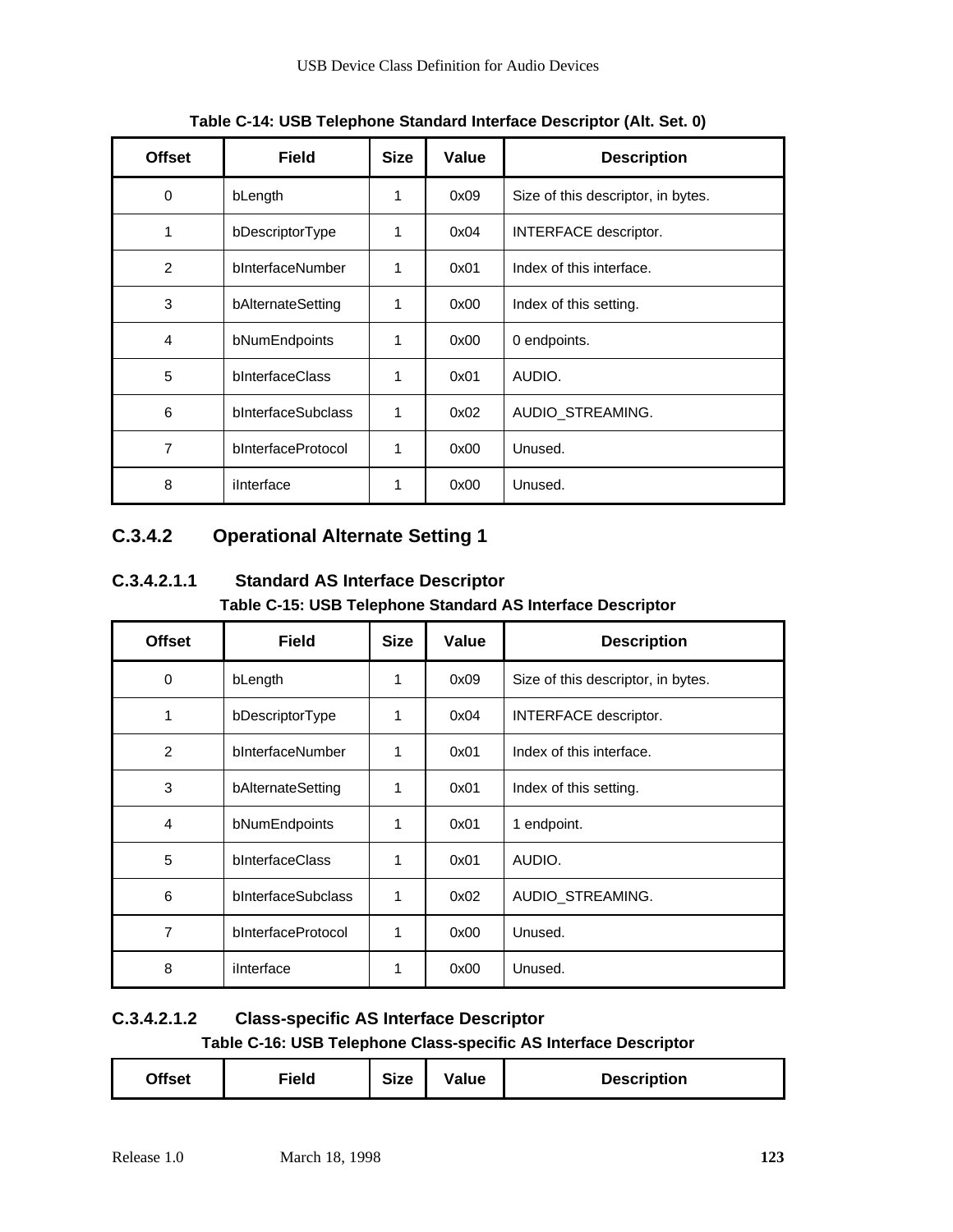| <b>Offset</b>  | <b>Field</b>       | <b>Size</b>   | Value  | <b>Description</b>                   |
|----------------|--------------------|---------------|--------|--------------------------------------|
| 0              | bLength            | 1             | 0x07   | Size of this descriptor, in bytes.   |
|                | bDescriptorType    |               | 0x24   | CS INTERFACE descriptor.             |
| $\overline{2}$ | bDescriptorSubtype |               | 0x01   | GENERAL.                             |
| 3              | bTerminalLink      |               | 0x03   | Linked to USB Streaming In Terminal. |
| 4              | bDelay             | 1             | 0x01   | Interface delay.                     |
| 5              | wFormatTag         | $\mathcal{P}$ | 0x0001 | PCM format.                          |

## **C.3.4.2.1.3 Type I Format Type Descriptor Table C-17: USB Telephone Type I Format Type Descriptor**

| <b>Offset</b>  | <b>Field</b>       | <b>Size</b>  | Value   | <b>Description</b>                 |
|----------------|--------------------|--------------|---------|------------------------------------|
| 0              | bLength            | 1            | 0x0B    | Size of this descriptor, in bytes. |
| 1              | bDescriptorType    | 1            | 0x24    | CS INTERFACE.                      |
| $\overline{2}$ | bDescriptorSubtype | 1            | 0x02    | FORMAT TYPE.                       |
| 3              | bFormatType        | 1            | 0x01    | FORMAT TYPE I.                     |
| 4              | bNrChannels        | 1            | 0x01    | One channel.                       |
| 5              | bSubFrameSize      | 1            | 0x02    | Two bytes per slot.                |
| 6              | bBitResolution     | $\mathbf{1}$ | 0x10    | 16 bits.                           |
| 7              | bSamFreqType       | 1            | 0x01    | One sampling frequency.            |
| 8              | tSamFreq           | 3            | 0x01F40 | 8000Hz is the sampling frequency.  |

## **C.3.4.2.1.4 Standard Endpoint Descriptor Table C-18: USB Telephone Standard Endpoint Descriptor**

| <b>Offset</b>  | <b>Field</b>     | <b>Size</b> | Value  | <b>Description</b>                                              |
|----------------|------------------|-------------|--------|-----------------------------------------------------------------|
| 0              | bLength          |             | 0x09   | Size of this descriptor, in bytes.                              |
|                | bDescriptorType  |             | 0x05   | <b>ENDPOINT descriptor.</b>                                     |
| $\overline{2}$ | bEndpointAddress |             | 0x01   | OUT Endpoint 1.                                                 |
| 3              | bmAttributes     |             | 0x0B   | Isochronous transfer type, synchronous<br>synchronization type. |
| 4              | wMaxPacketSize   | 2           | 0x0010 | 16 bytes per packet (8 two-byte                                 |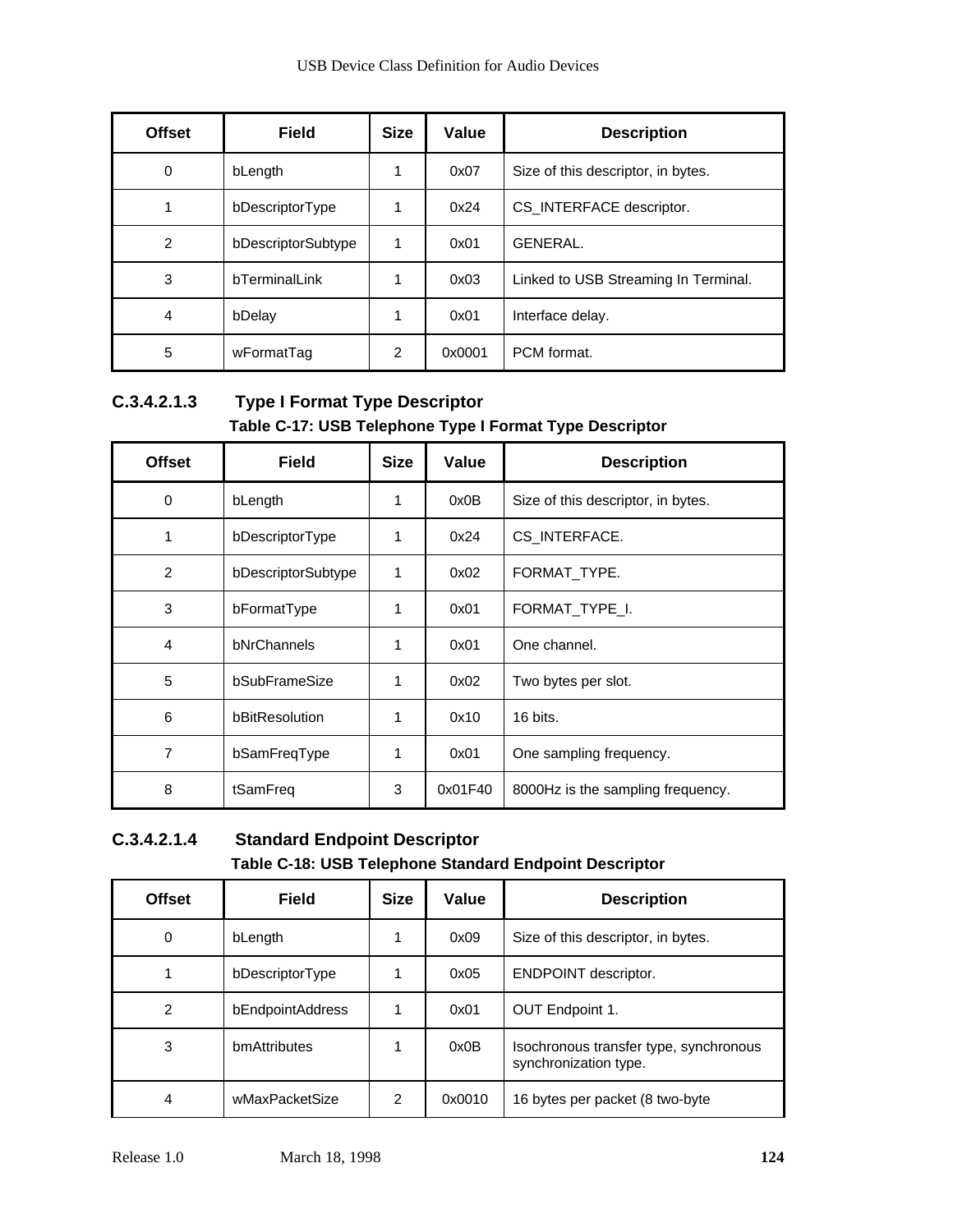| <b>Offset</b> | <b>Field</b>  | <b>Size</b> | Value | <b>Description</b>      |
|---------------|---------------|-------------|-------|-------------------------|
|               |               |             |       | samples).               |
| 6             | binterval     |             | 0x01  | One packet every frame. |
| 7             | bRefresh      |             | 0x00  | Unused.                 |
| 8             | bSynchAddress |             | 0x00  | Unused.                 |

### **C.3.4.2.1.5 Class-specific Isochronous Audio Data Endpoint Descriptor Table C-19: USB Telephone Class-specific Isoc. Audio Data Endpoint Descriptor**

| <b>Offset</b>  | <b>Field</b>       | <b>Size</b>    | Value  | <b>Description</b>                                  |
|----------------|--------------------|----------------|--------|-----------------------------------------------------|
| 0              | bLength            | 1              | 0x07   | Size of this descriptor, in bytes.                  |
|                | bDescriptorType    |                | 0x25   | CS_ENDPOINT.                                        |
| $\overline{2}$ | bDescriptorSubtype | 1              | 0x01   | GENERAL.                                            |
| 3              | bmAttributes       |                | 0x00   | No sampling frequency control, no pitch<br>control. |
| $\overline{4}$ | bLockDelayUnits    |                | 0x00   | Unused.                                             |
| 5              | wLockDelay         | $\overline{2}$ | 0x0000 | Unused.                                             |

# **C.3.5 AudioStreaming Interface 2 Descriptor**

The AudioStreaming interface 2 is used for streaming audio from the USB Telephone device to the Host. AudioStreaming interface 2 has two alternate settings. The first is the zero bandwidth alternate setting (Alternate Setting 0), used to reclaim USB bandwidth. It is also the default alternate setting. The second alternate setting (1) is the fully operational setting for the Device to Host streaming communication.

# **C.3.5.1 Zero-bandwidth Alternate Setting 0**

**C.3.5.1.1.1 Standard Interface Descriptor**

**Table C-20: USB Telephone Standard Interface Descriptor (Alt. Set. 0)**

| <b>Offset</b> | <b>Field</b>      | <b>Size</b> | Value | <b>Description</b>                 |
|---------------|-------------------|-------------|-------|------------------------------------|
| 0             | bLength           |             | 0x09  | Size of this descriptor, in bytes. |
|               | bDescriptorType   |             | 0x04  | INTERFACE descriptor.              |
| 2             | bInterfaceNumber  |             | 0x01  | Index of this interface.           |
| 3             | bAlternateSetting |             | 0x00  | Index of this setting.             |
| 4             | bNumEndpoints     |             | 0x00  | 0 endpoints.                       |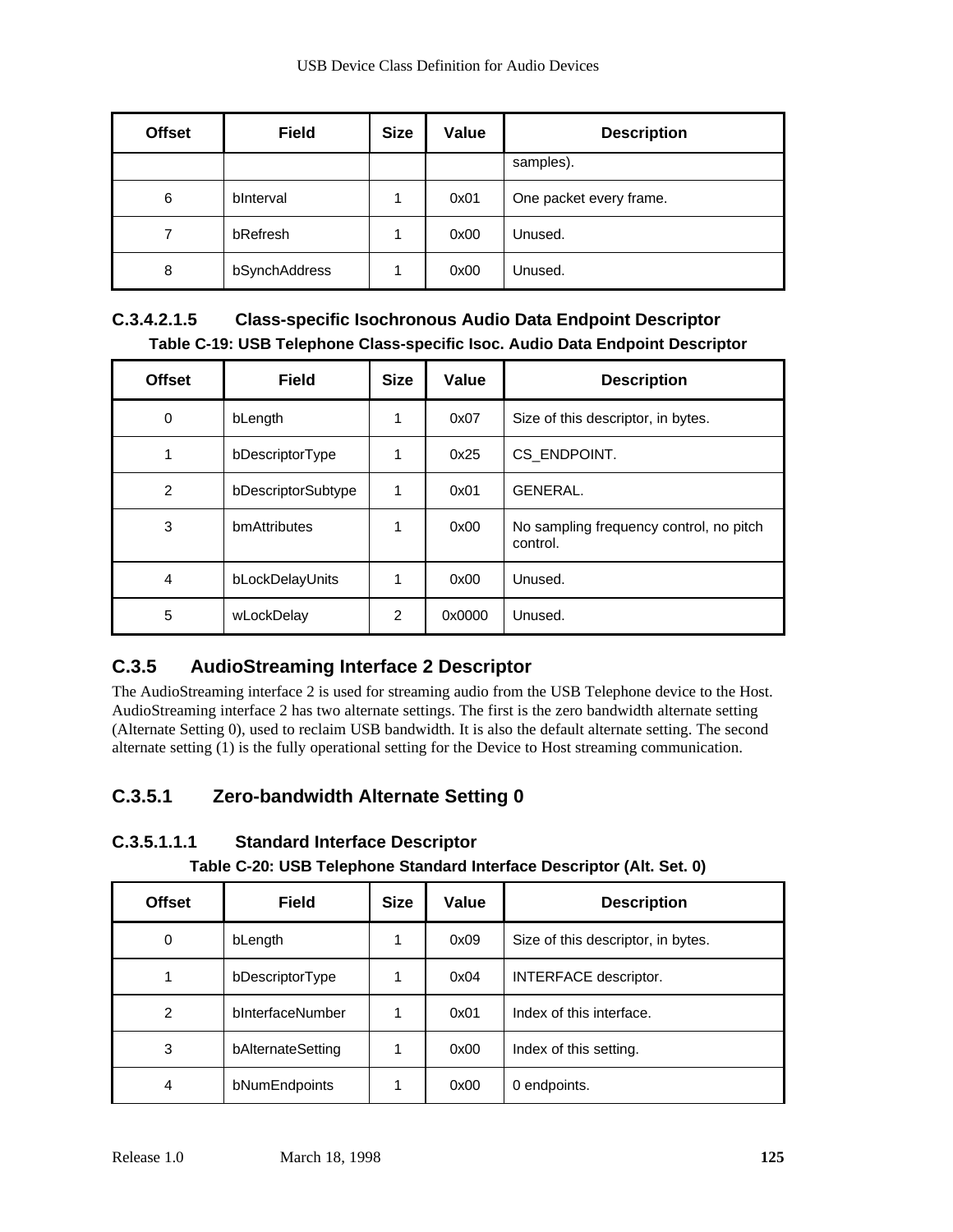| <b>Offset</b> | Field              | <b>Size</b> | <b>Value</b> | <b>Description</b> |
|---------------|--------------------|-------------|--------------|--------------------|
| 5             | bInterfaceClass    |             | 0x01         | AUDIO.             |
| 6             | bInterfaceSubclass |             | 0x02         | AUDIO_STREAMING.   |
| 7             | bInterfaceProtocol |             | 0x00         | Unused.            |
| 8             | ilnterface         |             | 0x00         | Unused.            |

## **C.3.5.2 Operational Alternate Setting 1**

**C.3.5.2.1.1 Standard AS Interface Descriptor Table C-21: USB Telephone Standard AS Interface Descriptor**

| <b>Offset</b>  | <b>Field</b>       | <b>Size</b> | Value | <b>Description</b>                 |
|----------------|--------------------|-------------|-------|------------------------------------|
| 0              | bLength            | 1           | 0x09  | Size of this descriptor, in bytes. |
| 1              | bDescriptorType    | 1           | 0x04  | INTERFACE descriptor.              |
| 2              | bInterfaceNumber   | 1           | 0x01  | Index of this interface.           |
| 3              | bAlternateSetting  | 1           | 0x01  | Index of this setting.             |
| 4              | bNumEndpoints      | 1           | 0x01  | 1 endpoint.                        |
| 5              | bInterfaceClass    | 1           | 0x01  | AUDIO.                             |
| 6              | bInterfaceSubclass | 1           | 0x02  | AUDIO_STREAMING.                   |
| $\overline{7}$ | bInterfaceProtocol | 1           | 0x00  | Unused.                            |
| 8              | ilnterface         | 1           | 0x00  | Unused.                            |

#### **C.3.5.2.1.2 Class-specific AS Interface Descriptor Table C-22: USB Telephone Class-specific AS Interface Descriptor**

| <b>Offset</b> | <b>Field</b>       | <b>Size</b> | Value  | <b>Description</b>                 |
|---------------|--------------------|-------------|--------|------------------------------------|
| 0             | bLength            | 1           | 0x07   | Size of this descriptor, in bytes. |
| 1             | bDescriptorType    | 1           | 0x24   | CS_INTERFACE descriptor.           |
| 2             | bDescriptorSubtype | 1           | 0x01   | GENERAL.                           |
| 3             | bTerminalLink      | 1           | 0x06   | <b>USB Streaming Out Terminal</b>  |
| 4             | bDelay             | 1           | 0x01   | Interface delay.                   |
| 5             | wFormatTag         | 2           | 0x0001 | PCM format.                        |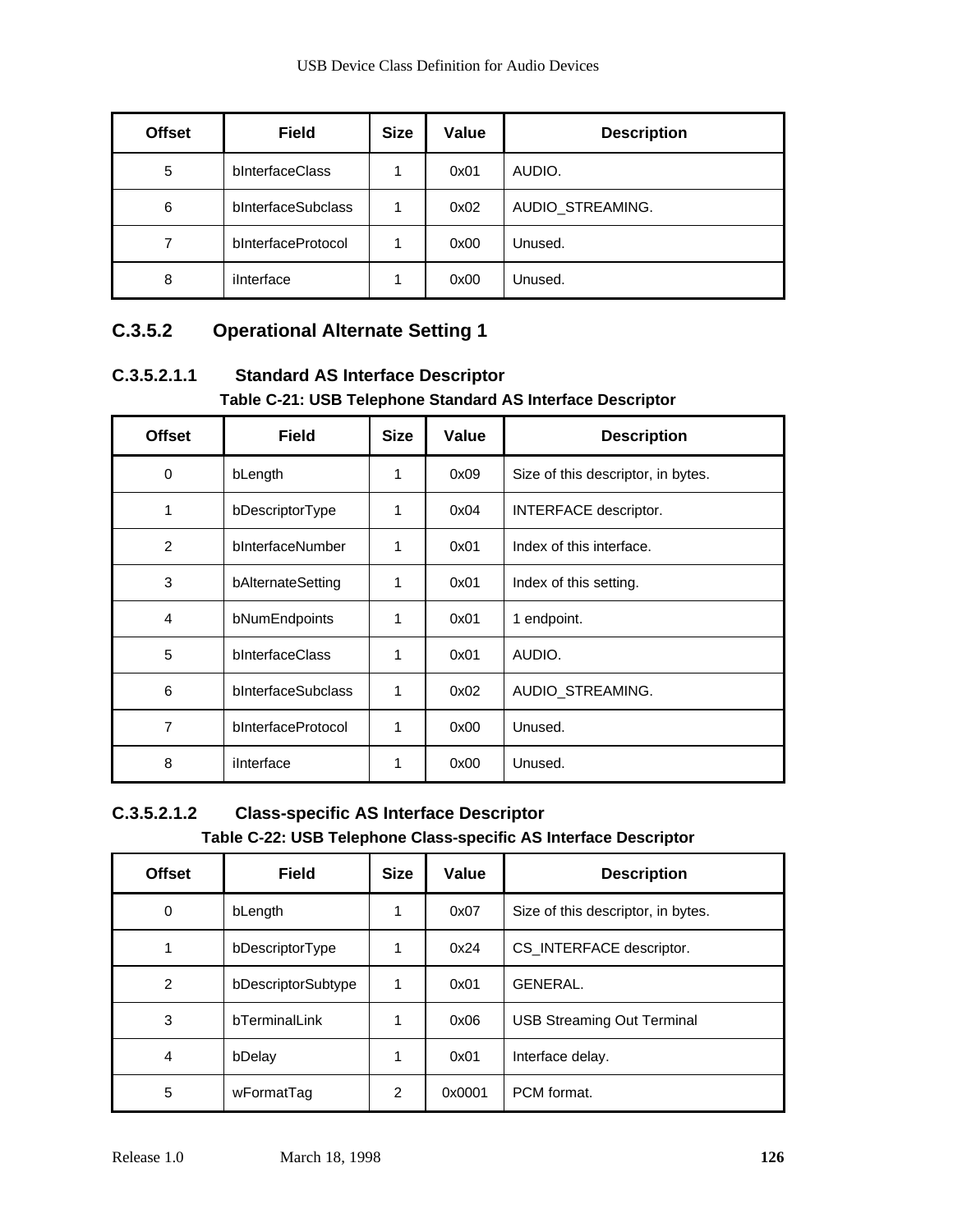| <b>Offset</b>  | <b>Field</b>       | <b>Size</b> | Value   | <b>Description</b>                 |
|----------------|--------------------|-------------|---------|------------------------------------|
| 0              | bLength            | 1           | 0x0B    | Size of this descriptor, in bytes. |
| 1              | bDescriptorType    | 1           | 0x24    | CS_INTERFACE.                      |
| $\overline{2}$ | bDescriptorSubtype | 1           | 0x02    | FORMAT_TYPE.                       |
| 3              | bFormatType        |             | 0x01    | FORMAT_TYPE_I.                     |
| 4              | bNrChannels        | 1           | 0x01    | One channel.                       |
| 5              | bSubFrameSize      | 1           | 0x02    | Two bytes per slot.                |
| 6              | bBitResolution     | 1           | 0x10    | 16 bits.                           |
| 7              | bSamFreqType       | 1           | 0x01    | One sampling frequency.            |
| 8              | tSamFreg           | 3           | 0x01F40 | 8000Hz is the sampling frequency.  |

**C.3.5.2.1.3 Type I format type descriptor Table C-23: USB Telephone Type I format type descriptor**

#### **C.3.5.2.1.4 Standard Endpoint descriptor Table C-24: USB Telephone Standard Endpoint descriptor**

| <b>Offset</b>  | <b>Field</b>     | <b>Size</b> | Value  | <b>Description</b>                                              |
|----------------|------------------|-------------|--------|-----------------------------------------------------------------|
| 0              | bLength          |             | 0x09   | Size of this descriptor, in bytes.                              |
|                | bDescriptorType  | 1           | 0x05   | <b>ENDPOINT descriptor.</b>                                     |
| $\overline{2}$ | bEndpointAddress | 1           | 0x81   | IN Endpoint 1.                                                  |
| 3              | bmAttributes     | 1           | 0x0B   | Isochronous transfer type, synchronous<br>synchronization type. |
| 4              | wMaxPacketSize   | 2           | 0x0010 | 16 bytes (8 two-byte samples).                                  |
| 6              | binterval        | 1           | 0x01   | One packet every frame.                                         |
| 7              | bRefresh         | 1           | 0x00   | Unused                                                          |
| 8              | bSynchAddress    |             | 0x00   | Unused.                                                         |

### **C.3.5.2.1.5 Class-specific Isochronous Audio Data Endpoint Descriptor Table C-25: USB Telephone Class-specific Isoc. Audio Data Endpoint Descriptor**

| <b>Offset</b> | Field   | <b>Size</b> | Value | <b>Description</b>                 |
|---------------|---------|-------------|-------|------------------------------------|
|               | bLength |             | 0x07  | Size of this descriptor, in bytes. |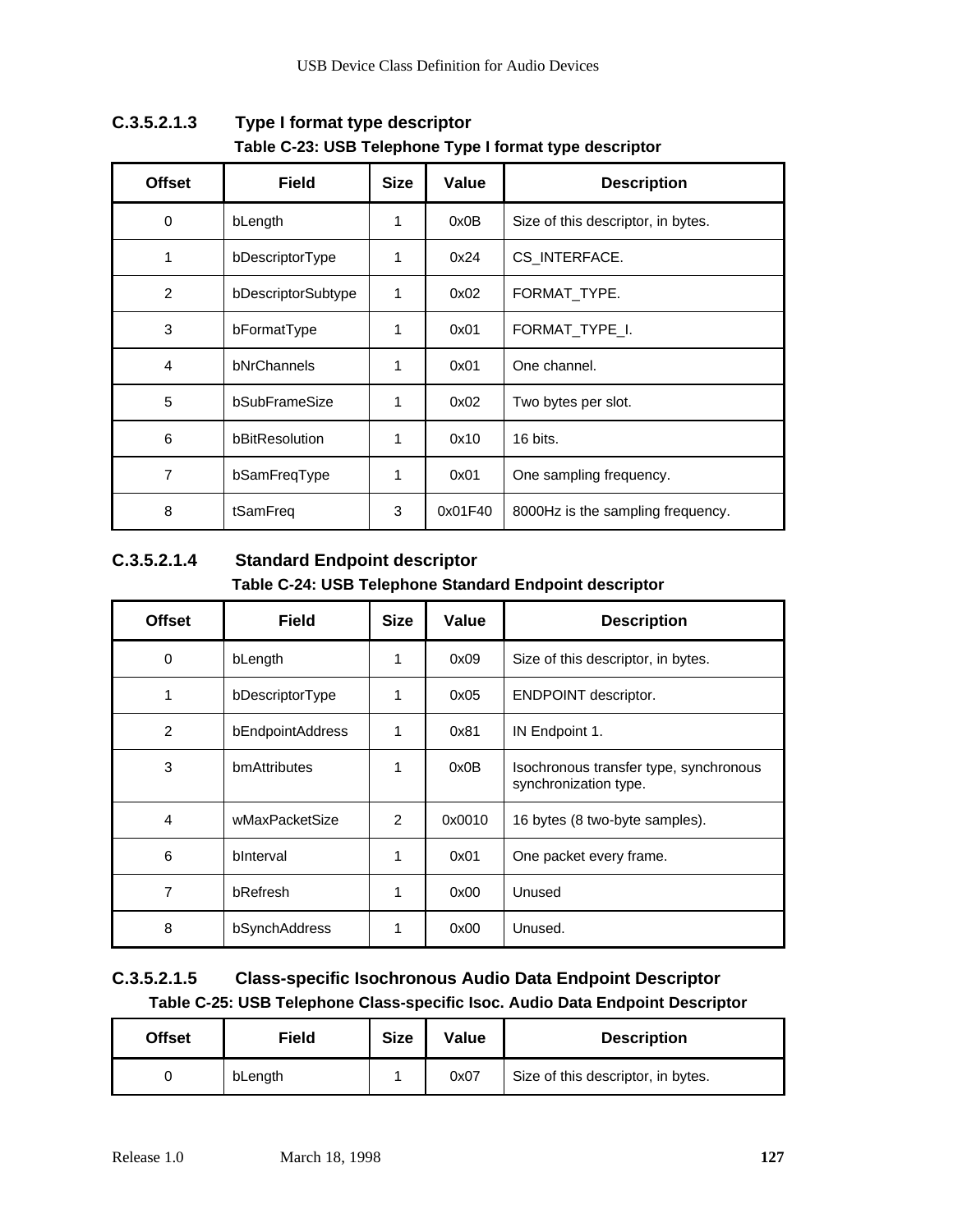| <b>Offset</b>  | <b>Field</b>       | <b>Size</b> | Value  | <b>Description</b>                                  |
|----------------|--------------------|-------------|--------|-----------------------------------------------------|
| 1              | bDescriptorType    |             | 0x25   | CS_ENDPOINT.                                        |
| $\overline{2}$ | bDescriptorSubtype |             | 0x01   | GENERAL.                                            |
| 3              | bmAttributes       |             | 0x00   | No sampling frequency control, no pitch<br>control. |
| 4              | bLockDelayUnits    |             | 0x00   | Unused.                                             |
| 5              | wLockDelay         | 2           | 0x0000 | Unused.                                             |

# **C.3.6 String Descriptors**

There are two string descriptors available. The first string descriptor contains the Manufacturer information and the second one contains Product related information. The following sections present an example of how these descriptors could look like.

# **C.3.6.1 Manufacturer String Descriptor**

| <b>Offset</b> | <b>Field</b>    | <b>Size</b>  | Value                                                                                                      | <b>Description</b>                 |
|---------------|-----------------|--------------|------------------------------------------------------------------------------------------------------------|------------------------------------|
| 0             | bLength         | $\mathbf{1}$ | 0x18                                                                                                       | Size of this descriptor, in bytes. |
| 1             | bDescriptorType | 1            | 0x03                                                                                                       | STRING descriptor.                 |
| 2             | bString         | 1            | 0x0054<br>0x0048<br>0x0045<br>0x0020<br>0x0043<br>0x004F<br>0x004D<br>0x0050<br>0x0041<br>0x004E<br>0x0059 | "THE COMPANY"                      |

**Table C-26: USB Telephone Manufacturer String Descriptor**

## **C.3.6.2 Product String Descriptor Table C-27: USB Telephone Product String Descriptor**

| <b>Offset</b> | <b>Field</b>    | <b>Size</b> | Value                                | <b>Description</b>                 |
|---------------|-----------------|-------------|--------------------------------------|------------------------------------|
| 0             | bLength         |             | 0x16                                 | Size of this descriptor, in bytes. |
| 1             | bDescriptorType |             | 0x03                                 | STRING descriptor.                 |
| 2             | bString         |             | 0x0054<br>0x0065<br>0x006C<br>0x0065 | "Telephone"                        |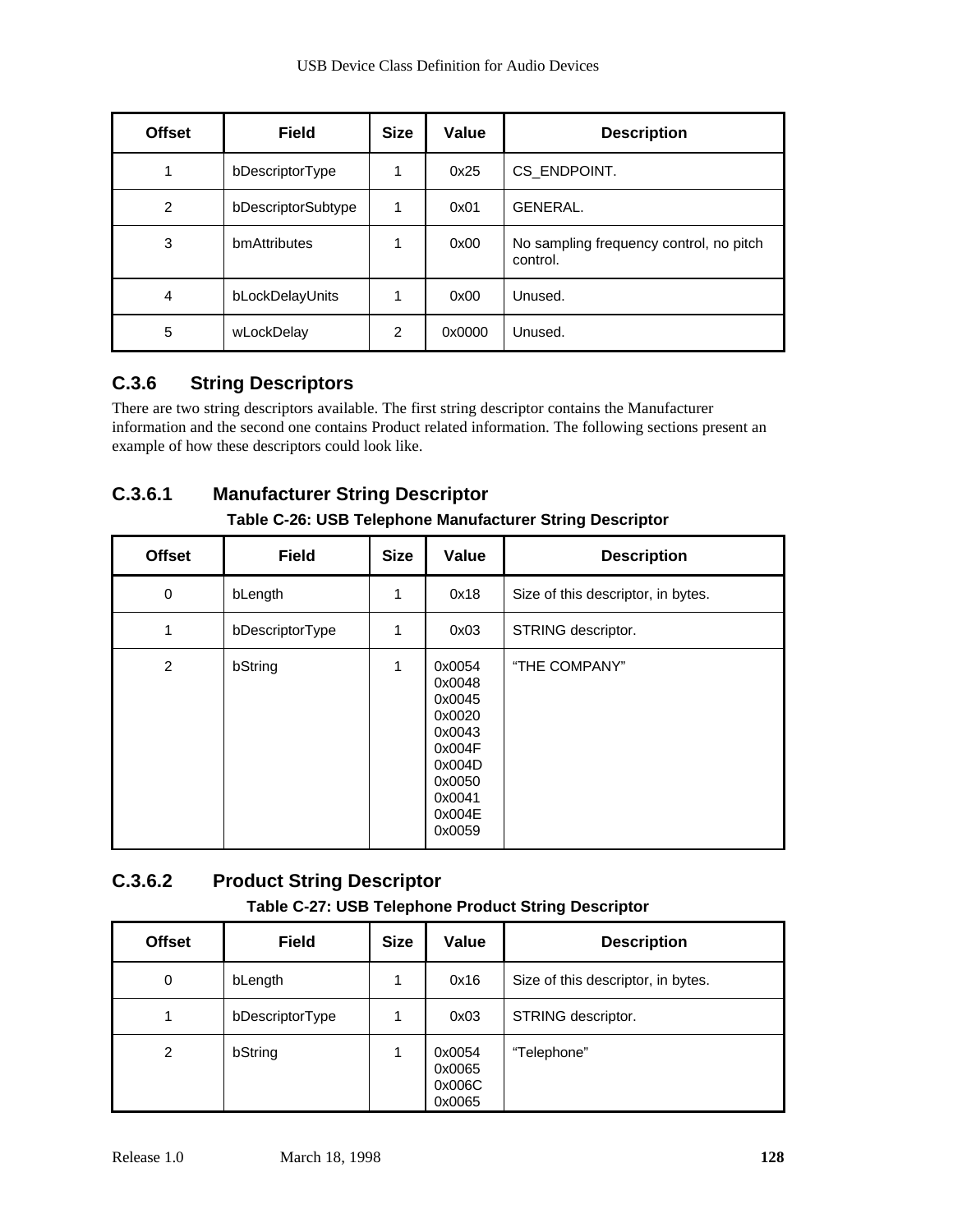| <b>Offset</b> | <b>Field</b> | <b>Size</b> | Value                                          | <b>Description</b> |
|---------------|--------------|-------------|------------------------------------------------|--------------------|
|               |              |             | 0x0070<br>0x0068<br>0x006F<br>0x006E<br>0x0065 |                    |

#### **C.4 Requests**

#### **C.4.1 Standard requests**

All standard Requests, necessary to operate the device are supported. The next section presents the Set Interface Request as an example.

#### **C.4.1.1 Set interface**

This request selects the alternate setting on interface 1 or 2 to control bandwidth allocation.

| <b>Offset</b>  | <b>Field</b>  | <b>Size</b>   | Value                  | <b>Description</b>                                                                                           |
|----------------|---------------|---------------|------------------------|--------------------------------------------------------------------------------------------------------------|
| 0              | bmRequestType | 1             | 0x01                   | D7: 0<br>$=$ Host to Device.<br>D65:00<br>$=$ Standard Request.<br>D40: 00001<br>$=$ Recipient is interface. |
| 1              | bRequest      | 1             | 0x0B                   | SET INTERFACE.                                                                                               |
| $\overline{2}$ | wValue        | $\mathcal{P}$ | 0x0000<br>or<br>0x0001 | 0x00 is zero bandwidth alternate setting.<br>0x01 is normal isochronous operation.                           |
| $\overline{4}$ | windex        | $\mathcal{P}$ | 0x0001<br>or<br>0x0002 | Interface number of one of the<br>AudioStreaming interfaces.                                                 |
| 6              | wLength       | $\mathcal{P}$ | 0x0000                 | No Parameter Block                                                                                           |

**Table 5-28: Set Interface Request Values**

#### **C.4.2 Class-specific Requests**

The only class-specific Request supported is the Set/Get Selector Control Request. The following sections describe these requests in detail.

# **C.4.2.1 Set Selector Unit Control Request**

This Request sets the Selector Unit Control to the desired value.

**Table C-29: Set Selector Unit Control Request Values**

| Offset | Field         | <b>Size</b> | Value | <b>Description</b>                                             |
|--------|---------------|-------------|-------|----------------------------------------------------------------|
|        | bmRequestType |             | 0x21  | D7:<br>$=$ Host to Device.<br>$=$ Class Request.<br>D6., 5: 01 |